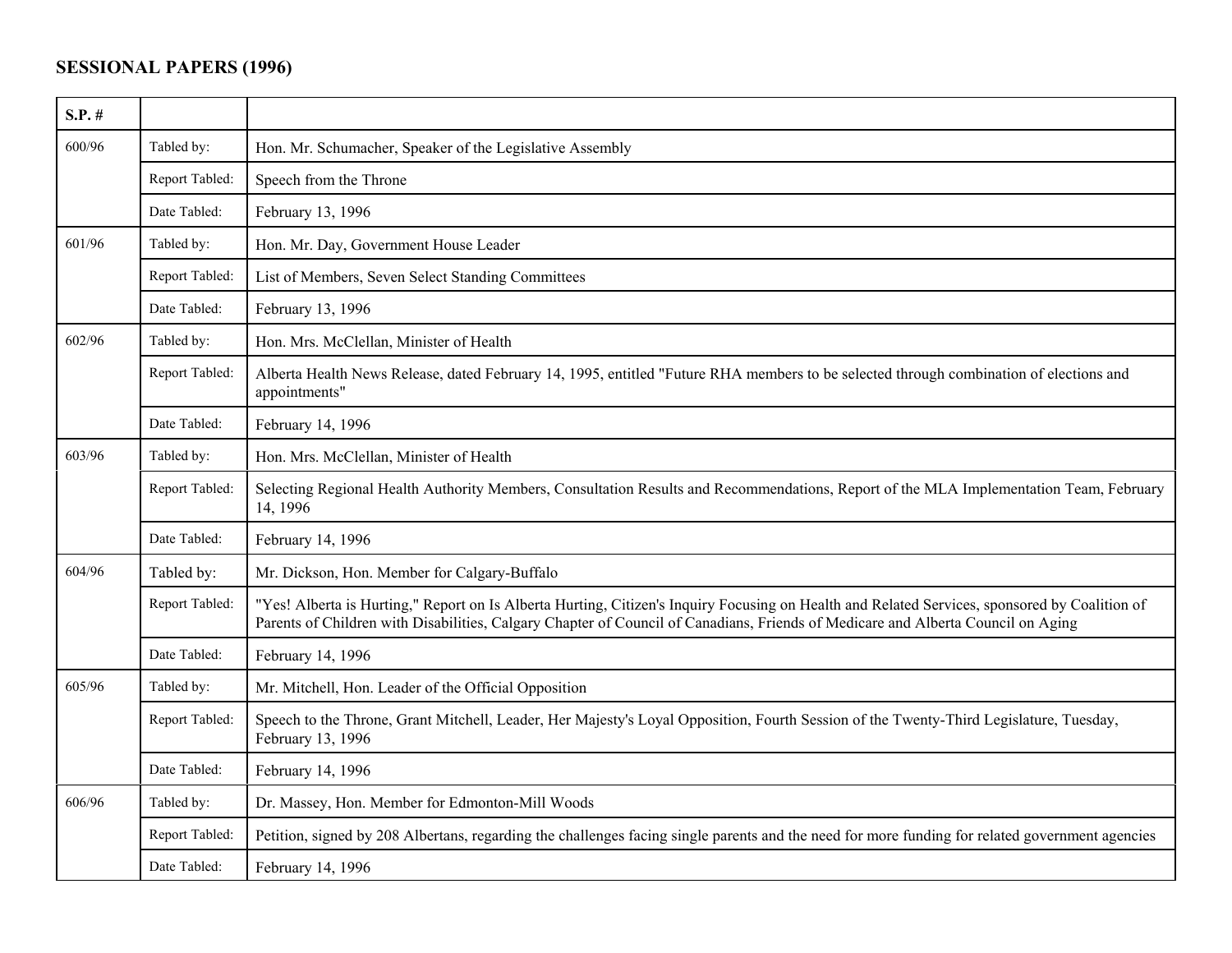| $S.P.$ # |                |                                                                                                                                                                                                                                                                                                                                        |
|----------|----------------|----------------------------------------------------------------------------------------------------------------------------------------------------------------------------------------------------------------------------------------------------------------------------------------------------------------------------------------|
| 607/96   | Tabled by:     | Dr. Percy, Hon. Member for Edmonton-Whitemud                                                                                                                                                                                                                                                                                           |
|          | Report Tabled: | Schedule "A", Promissory Note, Stampeder Football Club Ltd. of Calgary, Alberta, to Her Majesty the Queen in Right of Alberta as represented<br>by the Provincial Treasurer, October 24, 1990 and Schedule "B", Assignment and Assumption of Promissory Note between Stampeder Football<br>Club Ltd. and Ryckman Financial Corporation |
|          | Date Tabled:   | February 14, 1996                                                                                                                                                                                                                                                                                                                      |
| 608/96   | Tabled by:     | Hon. Mrs. McClellan, Minister of Health                                                                                                                                                                                                                                                                                                |
|          | Report Tabled: | Facing Cancer, Alberta Cancer Board's care and research magazine, Issue 5, Fall/Winter 1995                                                                                                                                                                                                                                            |
|          | Date Tabled:   | February 15, 1996                                                                                                                                                                                                                                                                                                                      |
| 609/96   | Tabled by:     | Hon. Dr. West, Minister responsible for the Alberta Gaming Liquor Commission                                                                                                                                                                                                                                                           |
|          | Report Tabled: | Gaming in Alberta, 1994-95 Review                                                                                                                                                                                                                                                                                                      |
|          | Date Tabled:   | February 15, 1996                                                                                                                                                                                                                                                                                                                      |
| 610/96   | Tabled by:     | Mr. Dickson, Hon. Member for Calgary-Buffalo                                                                                                                                                                                                                                                                                           |
|          | Report Tabled: | Youth Symposium '95, Building Tomorrow Today, Conference Report                                                                                                                                                                                                                                                                        |
|          | Date Tabled:   | February 15, 1996                                                                                                                                                                                                                                                                                                                      |
| 611/96   | Tabled by:     | Mr. Collingwood, Hon. Member for Sherwood Park                                                                                                                                                                                                                                                                                         |
|          | Report Tabled: | Letter, dated November 16, 1995, from Mr. Bruseker, Hon. Member for Calgary-North West, to Charles Blakey, Director of Market Standards,<br>Alberta Securities Commission, regarding the Ethics Commissioner's report on certain transactions involving shares of Multi-Corp. Inc., plus<br>attached affidavit of Kevin Bosch          |
|          | Date Tabled:   | February 15, 1996                                                                                                                                                                                                                                                                                                                      |
| 612/96   | Tabled by:     | Mr. Collingwood, Hon. Member for Sherwood Park                                                                                                                                                                                                                                                                                         |
|          | Report Tabled: | Letter, dated November 21, 1995, from Charles Blakey, Director of Market Standards, Alberta Securities Commission, to Mr. Bruseker, Hon.<br>Member for Calgary-North West, regarding Multi-Corp. Inc. and Mr. Bruseker's letter of November 16, 1995                                                                                   |
|          | Date Tabled:   | February 15, 1996                                                                                                                                                                                                                                                                                                                      |
| 613/96   | Tabled by:     | Mr. Van Binsbergen, Hon. Member for West Yellowhead                                                                                                                                                                                                                                                                                    |
|          | Report Tabled: | 30 letters, variously dated, regarding the provision of fully funded kindergarten programs to a minimum of 400 hours of instruction per child, per<br>year                                                                                                                                                                             |
|          | Date Tabled:   | February 15, 1996                                                                                                                                                                                                                                                                                                                      |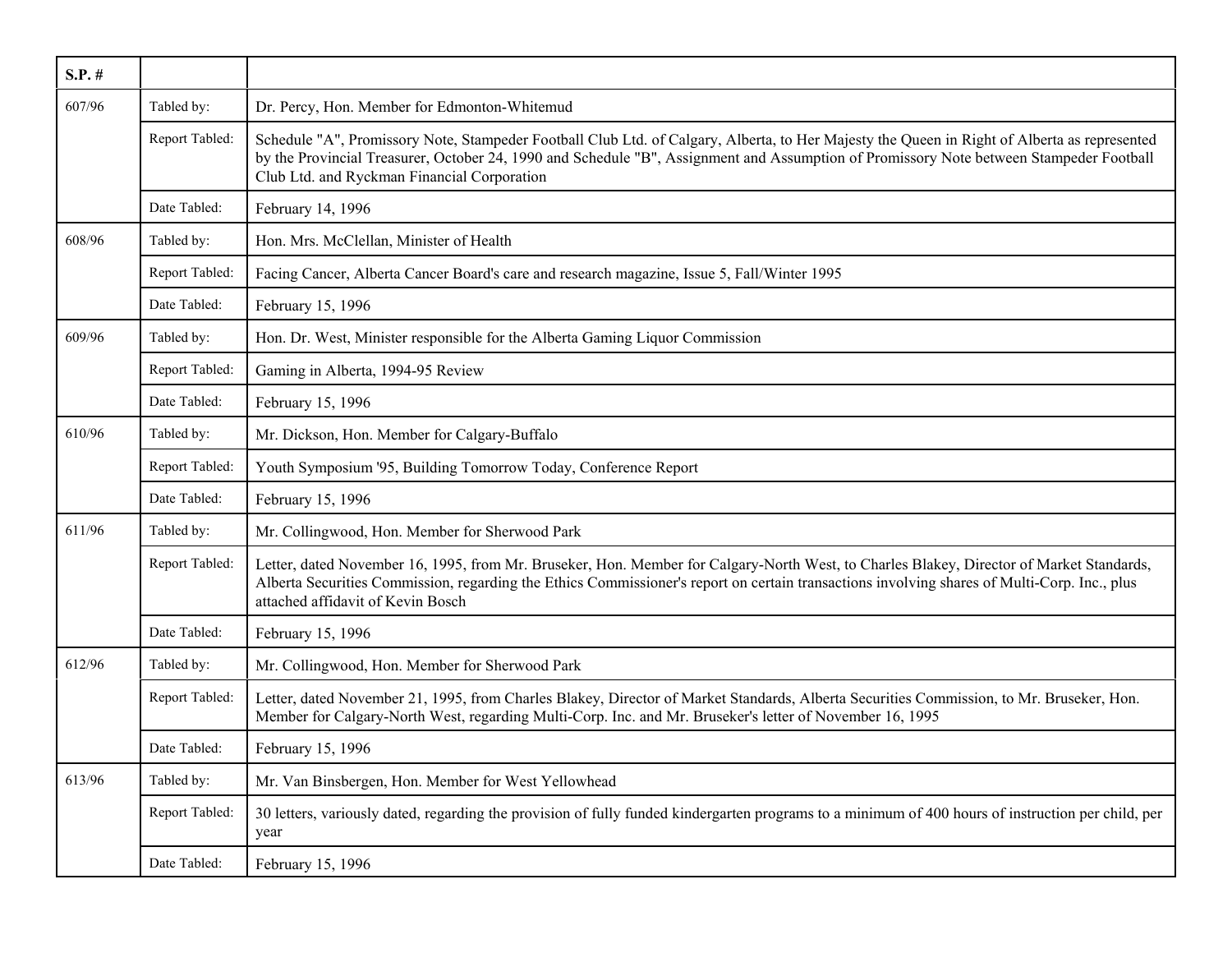| $S.P.$ # |                |                                                                                                                                                                                                                                                                                                                                                  |
|----------|----------------|--------------------------------------------------------------------------------------------------------------------------------------------------------------------------------------------------------------------------------------------------------------------------------------------------------------------------------------------------|
| 614/96   | Tabled by:     | Mr. Bruseker, Hon. Member for Calgary-North West                                                                                                                                                                                                                                                                                                 |
|          | Report Tabled: | Petition from Kim Haines, Kelly Curtis, Terry Starko, Gwen Kohluss, St. Albert, Bonnie Watson, Sherwood Park, and Daria Gushaty,<br>Edmonton, to the of the Legislative Assembly expressing disappointment with the comments made on petitions regarding mandated, fully funded<br>kindergarten programs tabled earlier today, February 15, 1996 |
|          | Date Tabled:   | February 15, 1996                                                                                                                                                                                                                                                                                                                                |
| 615/96   | Tabled by:     | Hon. Mr. Schumacher, Speaker of the Legislative Assembly                                                                                                                                                                                                                                                                                         |
|          | Report Tabled: | Proposed Electoral Division Areas, Boundaries and Names of Alberta, Electoral Boundaries Commission of Alberta, 1995-96                                                                                                                                                                                                                          |
|          | Date Tabled:   | February 15, 1996                                                                                                                                                                                                                                                                                                                                |
| 616/96   | Tabled by:     | Dr. L. Taylor, Hon. Member for Cypress-Medicine Hat                                                                                                                                                                                                                                                                                              |
|          | Report Tabled: | Letter, dated February 14, 1996, from Jennifer Carter, Medicine Hat, to Dr. L. Taylor, Hon. Member for Cypress-Medicine Hat, regarding her<br>recent experience at Medicine Hat Hospital                                                                                                                                                         |
|          | Date Tabled:   | February 15, 1996                                                                                                                                                                                                                                                                                                                                |
| 617/96   | Tabled by:     | Mr. Henry, Hon. Member for Edmonton-Centre                                                                                                                                                                                                                                                                                                       |
|          | Report Tabled: | Letter, dated February 19, 1996, from Carol Vaage, Sherwood Park, to Hon. Mr. Schumacher, Speaker of the Legislative Assembly, regarding<br>comments made by the Speaker during Presenting Petitions, Thursday, February 15, 1996                                                                                                                |
|          | Date Tabled:   | February 20, 1996                                                                                                                                                                                                                                                                                                                                |
| 618/96   | Tabled by:     | Mr. Sapers, Hon. Member for Edmonton-Glenora                                                                                                                                                                                                                                                                                                     |
|          | Report Tabled: | Let's Keep Talking, A message to Regional Health Authorities, from Family and General Practice Physicians, College of Family Physicians of<br>Canada, Alberta Chapter                                                                                                                                                                            |
|          | Date Tabled:   | February 20, 1996                                                                                                                                                                                                                                                                                                                                |
| 619/96   | Tabled by:     | Mr. Collingwood, Hon. Member for Sherwood Park                                                                                                                                                                                                                                                                                                   |
|          | Report Tabled: | Letter, dated January 4, 1996, from H.C. Blakey, Director, Market Standards, Alberta Securities Commission, to Mr. Collingwood, Hon.<br>Member for Sherwood Park, regarding a change of control in 1993 experienced by Mutli-Corp. Inc.                                                                                                          |
|          | Date Tabled:   | February 20, 1996                                                                                                                                                                                                                                                                                                                                |
| 620/96   | Tabled by:     | Mr. Zwozdesky, Hon. Member for Edmonton-Avonmore                                                                                                                                                                                                                                                                                                 |
|          | Report Tabled: | Partial list of Alberta Motion Picture Development Corporation (AMPDC) film and television projects in rural Alberta                                                                                                                                                                                                                             |
|          | Date Tabled:   | February 21, 1996                                                                                                                                                                                                                                                                                                                                |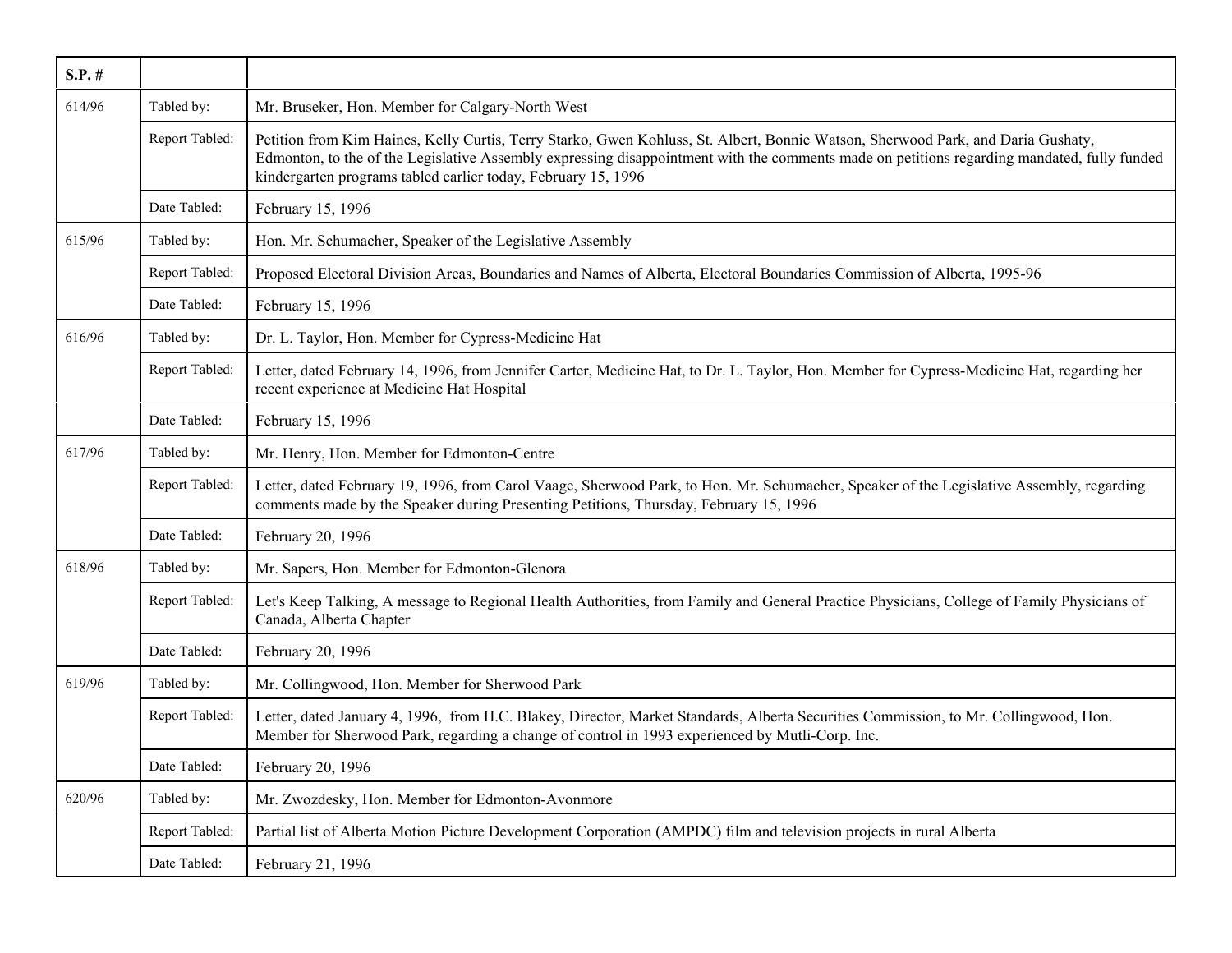| $S.P.$ # |                |                                                                                                                                                                                                                                                                                     |
|----------|----------------|-------------------------------------------------------------------------------------------------------------------------------------------------------------------------------------------------------------------------------------------------------------------------------------|
| 621/96   | Tabled by:     | Mr. Bruseker, Hon. Member for Calgary-North West                                                                                                                                                                                                                                    |
|          | Report Tabled: | Letter, dated February 15, 1996, from Hon. Mr. Day, Government House Leader, to Mr. Bruseker, Hon. Opposition House Leader, regarding the<br>debate of Main Estimates during the spring of 1996 and the introduction of a motion to create subcommittees of the Committee of Supply |
|          | Date Tabled:   | February 21, 1996                                                                                                                                                                                                                                                                   |
| 622/96   | Tabled by:     | Mr. Sapers, Hon. Member for Edmonton-Glenora                                                                                                                                                                                                                                        |
|          | Report Tabled: | Letter, fax dated February 8, 1996, from Dr. A. A. Wilke, A. A. Wilke Professional Corporation, Willow Park Medical Clinic, Calgary, regarding<br>the future of family medicine                                                                                                     |
|          | Date Tabled:   | February 21, 1996                                                                                                                                                                                                                                                                   |
| 623/96   | Tabled by:     | Mr. Bracko, Hon. Member for St. Albert                                                                                                                                                                                                                                              |
|          | Report Tabled: | Letter, dated December 7, 1994, from Hon. Dr. West, Minister responsible for Housing, to Mr. Wickman, Hon. Member for Edmonton-<br>Rutherford, listing outstanding mortgage guarantees by financial institution, as of March 31, 1994                                               |
|          | Date Tabled:   | February 21, 1996                                                                                                                                                                                                                                                                   |
| 624/96   | Tabled by:     | Ms Hanson, Hon. Member for Edmonton-Highlands-Beverly                                                                                                                                                                                                                               |
|          | Report Tabled: | Report to Premiers, Ministerial Council on Social Policy Reform and Renewal, December 1995                                                                                                                                                                                          |
|          | Date Tabled:   | February 21, 1996                                                                                                                                                                                                                                                                   |
| 625/96   | Tabled by:     | Mr. N. Taylor, Hon. Member for Redwater                                                                                                                                                                                                                                             |
|          | Report Tabled: | Letter, dated January 11, 1996, from Mr. Jacques, Chairman, Northern Alberta Development Council, to Mr. N. Taylor, Hon. Member for<br>Redwater, declining Mr. Taylor's request for a draft copy of the recommendations regarding Alberta's forest management agreements            |
|          | Date Tabled:   | February 21, 1996                                                                                                                                                                                                                                                                   |
| 626/96   | Tabled by:     | Hon. Mr. Evans, Minister of Justice and Attorney General                                                                                                                                                                                                                            |
|          | Report Tabled: | "A divorce how-to," editorial, Vancouver Sun, February 15, 1996, p. A14                                                                                                                                                                                                             |
|          | Date Tabled:   | February 21, 1996                                                                                                                                                                                                                                                                   |
| 627/96   | Tabled by:     | Ms Abdurahman, Hon. Member for Clover Bar-Fort Saskatchewan, Chairman, Select Standing Committee on Public Accounts                                                                                                                                                                 |
|          | Report Tabled: | Report of the Standing Committee on Public Accounts, Twenty-Third Legislature, Third Session, February 1995 to November 1995                                                                                                                                                        |
|          | Date Tabled:   | February 22, 1996                                                                                                                                                                                                                                                                   |
| 628/96   | Tabled by:     | Mr. Van Binsbergen, Hon. Member for West Yellowhead                                                                                                                                                                                                                                 |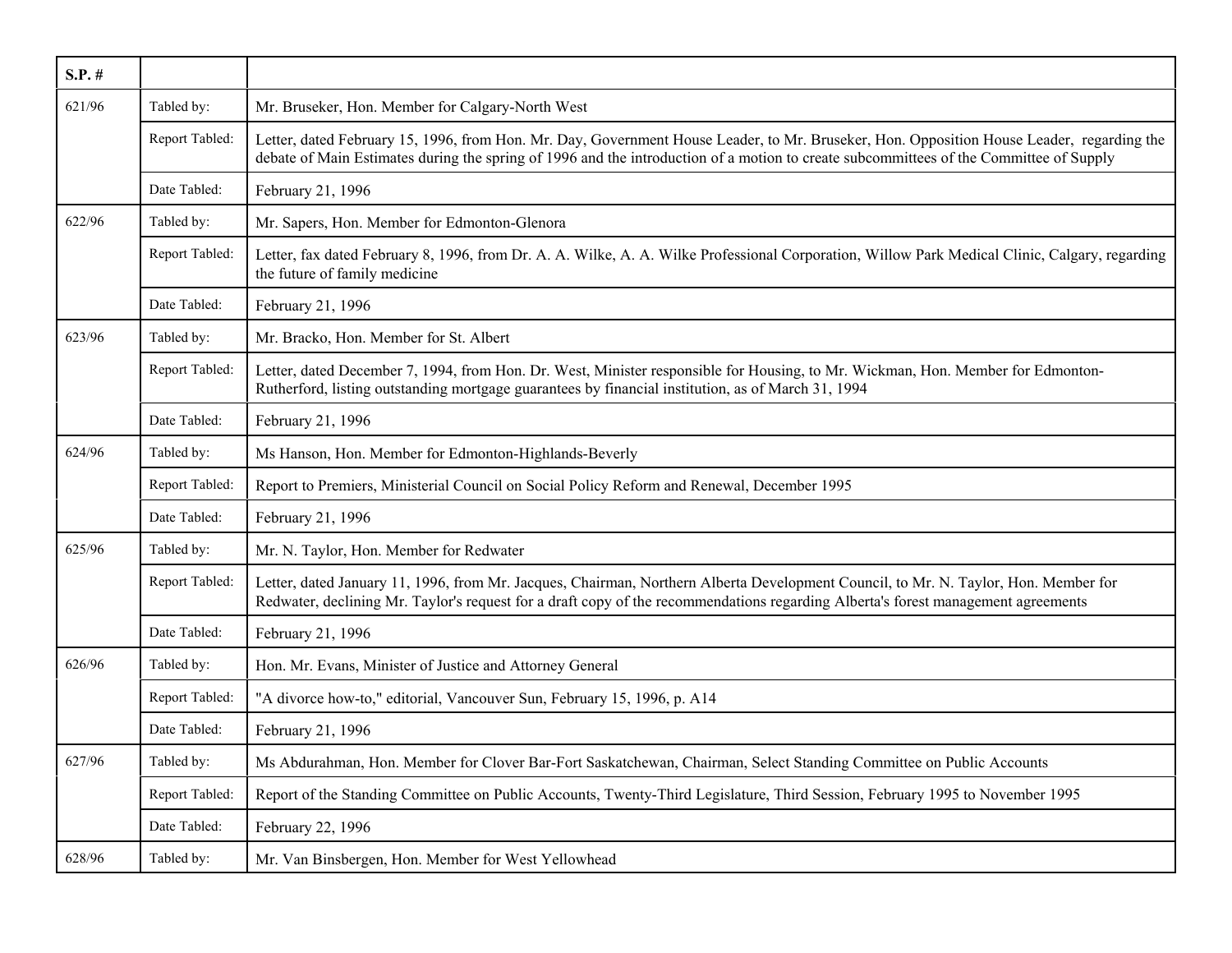| $S.P.$ # |                |                                                                                                                                                                                                                            |
|----------|----------------|----------------------------------------------------------------------------------------------------------------------------------------------------------------------------------------------------------------------------|
|          | Report Tabled: | Letter, undated, to Mathias Sikkias, Chairman of the Board of Trustees, Grande Yellowhead Regional Division, objecting to the school bus<br>transportation user fees                                                       |
|          | Date Tabled:   | February 22, 1996                                                                                                                                                                                                          |
| 629/96   | Tabled by:     | Mr. Van Binsbergen, Hon. Member for West Yellowhead                                                                                                                                                                        |
|          | Report Tabled: | Letter, undated, to Hon. Mr. Klein, Premier, objecting to the Grande Yellowhead Regional Division school bus transportation user fees                                                                                      |
|          | Date Tabled:   | February 22, 1996                                                                                                                                                                                                          |
| 630/96   | Tabled by:     | Mr. Wickman, Hon. Member for Edmonton-Rutherford                                                                                                                                                                           |
|          | Report Tabled: | List entitled "Compilation of various crimes as a result of a VLT (Video Lottery Terminal) addiction"                                                                                                                      |
|          | Date Tabled:   | February 22, 1996                                                                                                                                                                                                          |
| 631/96   | Tabled by:     | Hon. Mr. Ady, Minister of Advanced Education and Career Development                                                                                                                                                        |
|          | Report Tabled: | Athabasca University, Annual Report 1994-95                                                                                                                                                                                |
|          | Date Tabled:   | February 22, 1996                                                                                                                                                                                                          |
| 632/96   | Tabled by:     | Mr. Germain, Hon. Member for Fort McMurray                                                                                                                                                                                 |
|          | Report Tabled: | Building Quality Restoration Program, Project Cost Premiums in Fort McMurray, prepared for Fort McMurray School District #2833 and Fort<br>McMurray Catholic Schools by Kinnaird Planning and Research Ltd., December 1995 |
|          | Date Tabled:   | February 22, 1996                                                                                                                                                                                                          |
| 633/96   | Tabled by:     | Ms Abdurahman, Hon. Member for Clover Bar-Fort Saskatchewan                                                                                                                                                                |
|          | Report Tabled: | Letter, dated January 25, 1996, from the President of the Patients' Council, Alberta Hospital Edmonton, to the Provincial Mental Health Board,<br>regarding the quality of life within the hospital                        |
|          | Date Tabled:   | February 22, 1996                                                                                                                                                                                                          |
| 634/96   | Tabled by:     | Mr. Sapers, Hon. Member for Edmonton-Glenora                                                                                                                                                                               |
|          | Report Tabled: | Brochure entitled, "Do you want to be a second-class patient in your own hospital?"                                                                                                                                        |
|          | Date Tabled:   | February 22, 1996                                                                                                                                                                                                          |
| 635/96   | Tabled by:     | Mr. Van Binsbergen, Hon. Member for West Yellowhead                                                                                                                                                                        |
|          | Report Tabled: | Letter, fax-dated February 9, 1996, from Catherine Murphy, Hinton, Alberta, to Hon. Mrs. McClellan, Minister of Health, regarding a severe fall<br>and a subsequent ambulance bill                                         |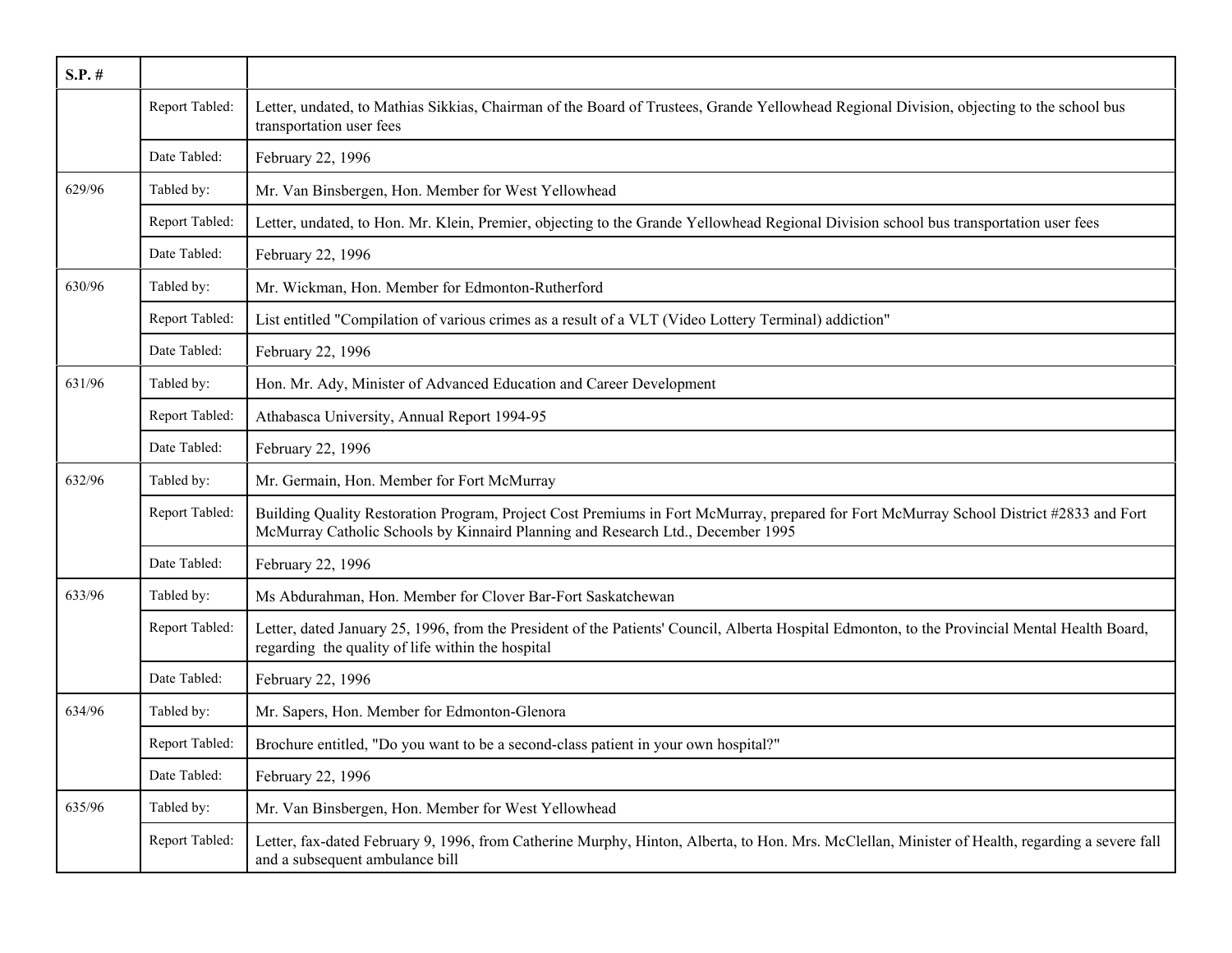| $S.P.$ # |                |                                                                                                                                                                                                                                                                                                                                                                                                                                                                                |
|----------|----------------|--------------------------------------------------------------------------------------------------------------------------------------------------------------------------------------------------------------------------------------------------------------------------------------------------------------------------------------------------------------------------------------------------------------------------------------------------------------------------------|
|          | Date Tabled:   | February 22, 1996                                                                                                                                                                                                                                                                                                                                                                                                                                                              |
| 636/96   | Tabled by:     | Hon. Mr. Dinning, Provincial Treasurer                                                                                                                                                                                                                                                                                                                                                                                                                                         |
|          | Report Tabled: | Government and Lottery Fund Estimates, 1996-97                                                                                                                                                                                                                                                                                                                                                                                                                                 |
|          | Date Tabled:   | February 22, 1996                                                                                                                                                                                                                                                                                                                                                                                                                                                              |
| 637/96   | Tabled by:     | Hon. Mr. Dinning, Provincial Treasurer                                                                                                                                                                                                                                                                                                                                                                                                                                         |
|          | Report Tabled: | Supplementary Estimates (No. 2), General Revenue Fund, 1995-96                                                                                                                                                                                                                                                                                                                                                                                                                 |
|          | Date Tabled:   | February 22, 1996                                                                                                                                                                                                                                                                                                                                                                                                                                                              |
| 638/96   | Tabled by:     | Hon. Mr. Dinning, Provincial Treasurer                                                                                                                                                                                                                                                                                                                                                                                                                                         |
|          | Report Tabled: | Legislative Assembly Estimates, 1996-97                                                                                                                                                                                                                                                                                                                                                                                                                                        |
|          | Date Tabled:   | February 22, 1996                                                                                                                                                                                                                                                                                                                                                                                                                                                              |
| 639/96   | Tabled by:     | Hon. Mr. Dinning, Provincial Treasurer                                                                                                                                                                                                                                                                                                                                                                                                                                         |
|          | Report Tabled: | Agenda '96, Balance, Responsibility, Opportunity, Government of Alberta                                                                                                                                                                                                                                                                                                                                                                                                        |
|          | Date Tabled:   | February 22, 1996                                                                                                                                                                                                                                                                                                                                                                                                                                                              |
| 640/96   | Tabled by:     | Mr. Bruseker, Hon. Member for Calgary-North West                                                                                                                                                                                                                                                                                                                                                                                                                               |
|          | Report Tabled: | Letter, dated February 21, 1996, from Kevin Bosch, Research Analyst, Alberta Liberal Caucus, to Bob Clark, Information and Privacy<br>Commissioner, requesting a review be commenced, subject to section 62 of the Freedom of Information and Protection of Privacy Act, of the<br>decision of the head of the Department of Federal and Intergovernmental Affairs not to release twenty pages of documentation regarding the<br>Premier's November 1994 trade mission to Asia |
|          | Date Tabled:   | February 26, 1996                                                                                                                                                                                                                                                                                                                                                                                                                                                              |
| 641/96   | Tabled by:     | Mr. Zwozdesky, Hon. Member for Edmonton-Avonmore                                                                                                                                                                                                                                                                                                                                                                                                                               |
|          | Report Tabled: | Economic Value of AMPDC (Alberta Motion Picture Development Corporation) to Alberta Motion Picture Industry, Final Report, prepared by<br>Nordicity Group Ltd., May 15, 1995                                                                                                                                                                                                                                                                                                   |
|          | Date Tabled:   | February 26, 1996                                                                                                                                                                                                                                                                                                                                                                                                                                                              |
| 642/96   | Tabled by:     | Hon. Mr. Dinning, Provincial Treasurer                                                                                                                                                                                                                                                                                                                                                                                                                                         |
|          | Report Tabled: | Straight Talk, Clear Choices, Reinvesting in Alberta, Government of Alberta                                                                                                                                                                                                                                                                                                                                                                                                    |
|          | Date Tabled:   | February 26, 1996                                                                                                                                                                                                                                                                                                                                                                                                                                                              |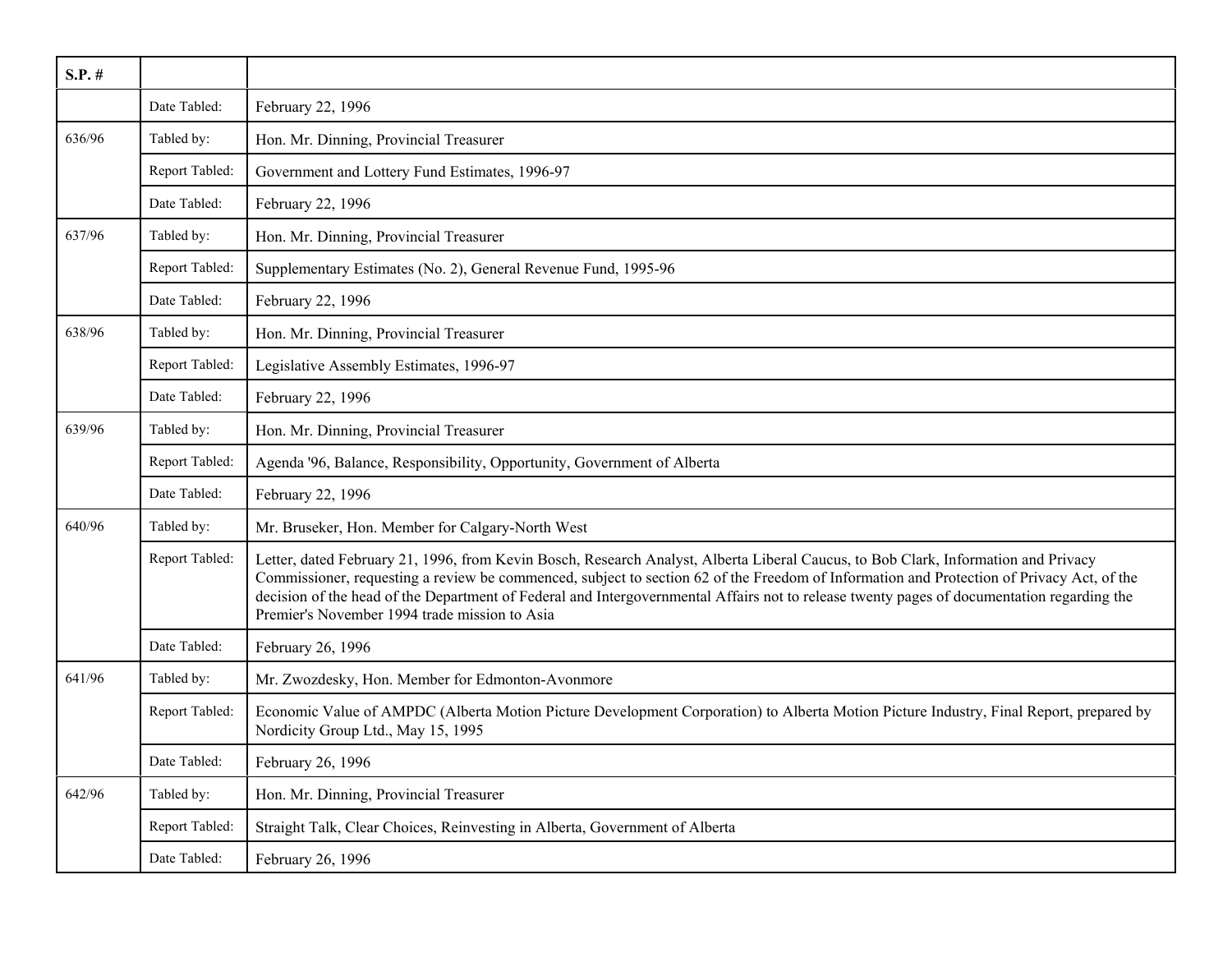| $S.P.$ # |                |                                                                                                                                                                                                                |
|----------|----------------|----------------------------------------------------------------------------------------------------------------------------------------------------------------------------------------------------------------|
| 643/96   | Tabled by:     | Hon. Mr. Dinning, Provincial Treasurer                                                                                                                                                                         |
|          | Report Tabled: | "Oil's Well in Alberta!" Budget Analysis, Nesbitt Burns, February 22, 1996                                                                                                                                     |
|          | Date Tabled:   | February 26, 1996                                                                                                                                                                                              |
| 644/96   | Tabled by:     | Hon. Mr. Dinning, Provincial Treasurer                                                                                                                                                                         |
|          | Report Tabled: | Budget '96, 1996-97 Budget Highlights and Consolidated Fiscal Summary, Alberta Government, February 22, 1996                                                                                                   |
|          | Date Tabled:   | February 26, 1996                                                                                                                                                                                              |
| 645/96   | Tabled by:     | Hon. Mr. Dinning, Provincial Treasurer                                                                                                                                                                         |
|          | Report Tabled: | News release, fax-dated February 26, 1996, entitled "Chamber pleased with prosperity budget," from the Calgary Chamber of Commerce                                                                             |
|          | Date Tabled:   | February 26, 1996                                                                                                                                                                                              |
| 646/96   | Tabled by:     | Hon. Mr. Dinning, Provincial Treasurer                                                                                                                                                                         |
|          | Report Tabled: | News release, fax-dated February 23, 1996, entitled "We're thrilled," from the Edmonton Chamber of Commerce                                                                                                    |
|          | Date Tabled:   | February 26, 1996                                                                                                                                                                                              |
| 647/96   | Tabled by:     | Hon. Mr. Dinning, Provincial Treasurer                                                                                                                                                                         |
|          | Report Tabled: | Media release, entitled "Alberta's Chartered Accountants Applaud Budget '96," Institute of Chartered Accountants of Alberta                                                                                    |
|          | Date Tabled:   | February 26, 1996                                                                                                                                                                                              |
| 648/96   | Tabled by:     | Hon. Mr. Dinning, Provincial Treasurer                                                                                                                                                                         |
|          | Report Tabled: | Provincial Budget Briefs, CIBC (Canadian Imperial Bank of Commerce) Wood Gundy Economics, February 26, 1996                                                                                                    |
|          | Date Tabled:   | February 26, 1996                                                                                                                                                                                              |
| 649/96   | Tabled by:     | Mr. Sapers, Hon. Member for Edmonton-Glenora                                                                                                                                                                   |
|          | Report Tabled: | Privatization and Outsourcing, Laboratory Report, Health Sciences Association of Alberta, prepared by Virtual Business Solutions, January 31,<br>1996                                                          |
|          | Date Tabled:   | February 26, 1996                                                                                                                                                                                              |
| 650/96   | Tabled by:     | Ms Burgener, Hon. Member for Calgary-Currie                                                                                                                                                                    |
|          | Report Tabled: | Letter, dated February 14, 1996, from Carol Anne Deane, President, Alberta Union of Provincial Employees (AUPE), to Ms Burgener, Hon.<br>Member for Calgary-Currie, regarding Alberta Distance Learning Centre |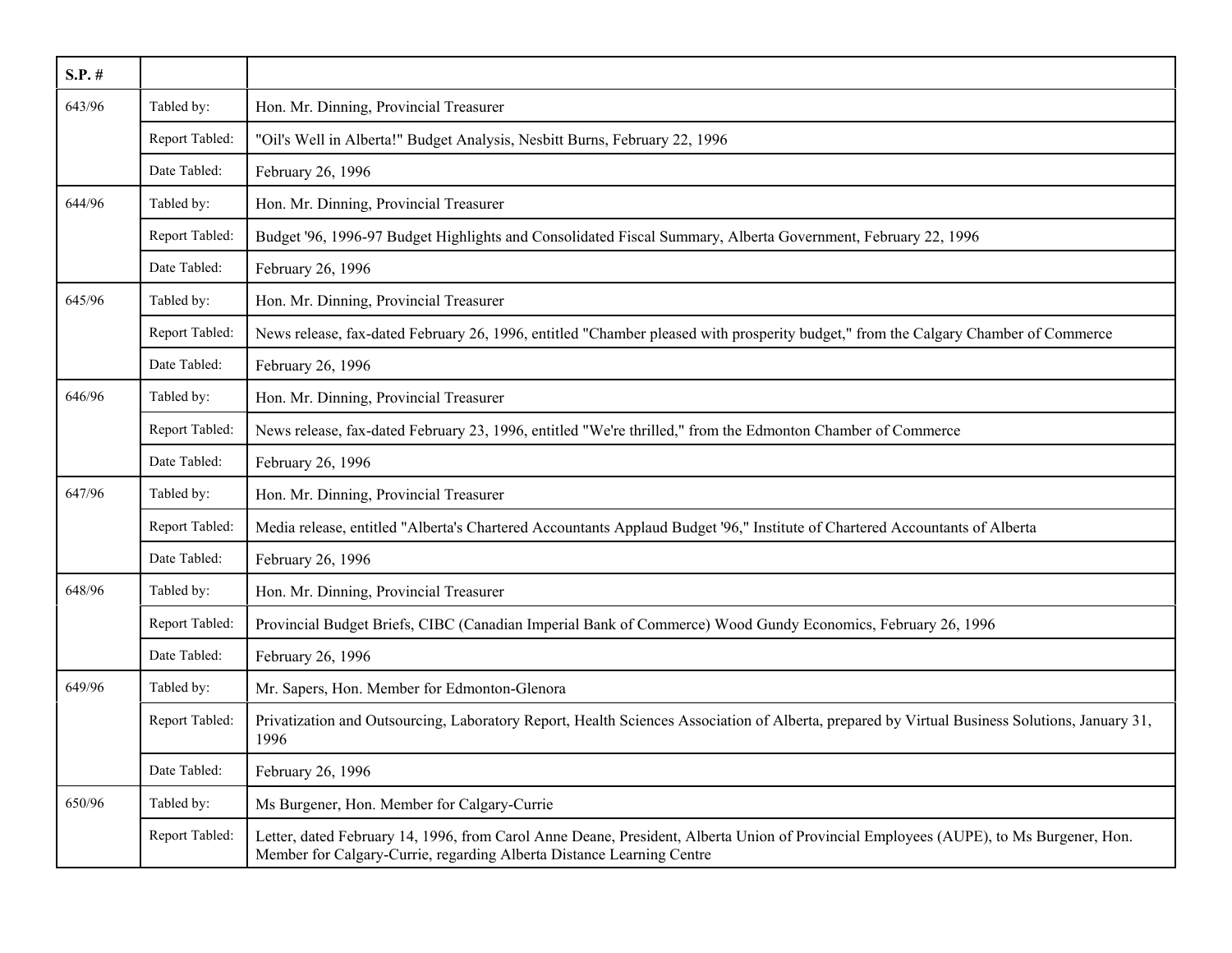| $S.P.$ # |                |                                                                                                                                                                                                                                                                                                                                  |
|----------|----------------|----------------------------------------------------------------------------------------------------------------------------------------------------------------------------------------------------------------------------------------------------------------------------------------------------------------------------------|
|          | Date Tabled:   | February 26, 1996                                                                                                                                                                                                                                                                                                                |
| 651/96   | Tabled by:     | Mrs. Hewes, Hon. Member for Edmonton-Gold Bar                                                                                                                                                                                                                                                                                    |
|          | Report Tabled: | Letter, dated January 16, 1996, from Mrs. Hewes, Hon. Member for Edmonton-Gold Bar, to Hon. Mr. Dinning, Provincial Treasurer, and letter,<br>dated February 7, 1996, from Hon. Mr. Dinning, Provincial Treasurer, to Mrs. Hewes, Hon. Member for Edmonton-Gold Bar, regarding a<br>promised tax rebate for seniors              |
|          | Date Tabled:   | February 26, 1996                                                                                                                                                                                                                                                                                                                |
| 652/96   | Tabled by:     | Ms Abdurahman, Hon. Member for Clover Bar-Fort Saskatchewan                                                                                                                                                                                                                                                                      |
|          | Report Tabled: | Brochure, Job Action Team                                                                                                                                                                                                                                                                                                        |
|          | Date Tabled:   | February 26, 1996                                                                                                                                                                                                                                                                                                                |
| 653/96   | Tabled by:     | Mr. Tannas, Chairman of Committees                                                                                                                                                                                                                                                                                               |
|          | Report Tabled: | Motion considered by the Committee of Supply proposing the establishment of four (4) subcommittees of the Committee of Supply                                                                                                                                                                                                    |
|          | Date Tabled:   | February 26, 1996                                                                                                                                                                                                                                                                                                                |
| 654/96   | Tabled by:     | Mr. Tannas                                                                                                                                                                                                                                                                                                                       |
|          | Report Tabled: | Letter from Mr. Mitchell, Hon. Leader of the Official Opposition, designating the estimates for consideration of 5 (five) departments by the<br>Designated Supply Subcommittes pursuant to Standing Order 56(2)(a) (Health, Environmental Protection, Education, Economic Development<br>and Tourism, Family and Social Services |
|          | Date Tabled:   | February 26, 1996                                                                                                                                                                                                                                                                                                                |
| 655/96   | Tabled by:     | Mr. Sapers, Hon. Member for Edmonton-Glenora                                                                                                                                                                                                                                                                                     |
|          | Report Tabled: | Healing Health Care, Prescriptions for an Ailing System, a joint statement from Alberta's health care providers, January 1996                                                                                                                                                                                                    |
|          | Date Tabled:   | February 27, 1996                                                                                                                                                                                                                                                                                                                |
| 656/96   | Tabled by:     | Hon. Mr. Smith, Minister of Economic Development and Tourism                                                                                                                                                                                                                                                                     |
|          | Report Tabled: | News release, dated February 22, 1996, from AT Plastics Inc. entitled, "AT Plastics announces major polymers plant expansion"                                                                                                                                                                                                    |
|          | Date Tabled:   | February 27, 1996                                                                                                                                                                                                                                                                                                                |
| 657/96   | Tabled by:     | Mr. Kirkland, Hon. Member for Leduc                                                                                                                                                                                                                                                                                              |
|          | Report Tabled: | Workers' Compensation Board memo from J. D. Carr to D. V. Holmes regarding amendments to Sections of the Workers Compensation Board<br>Act and Board Orders to deem individuals to be proprietors                                                                                                                                |
|          | Date Tabled:   | February 27, 1996                                                                                                                                                                                                                                                                                                                |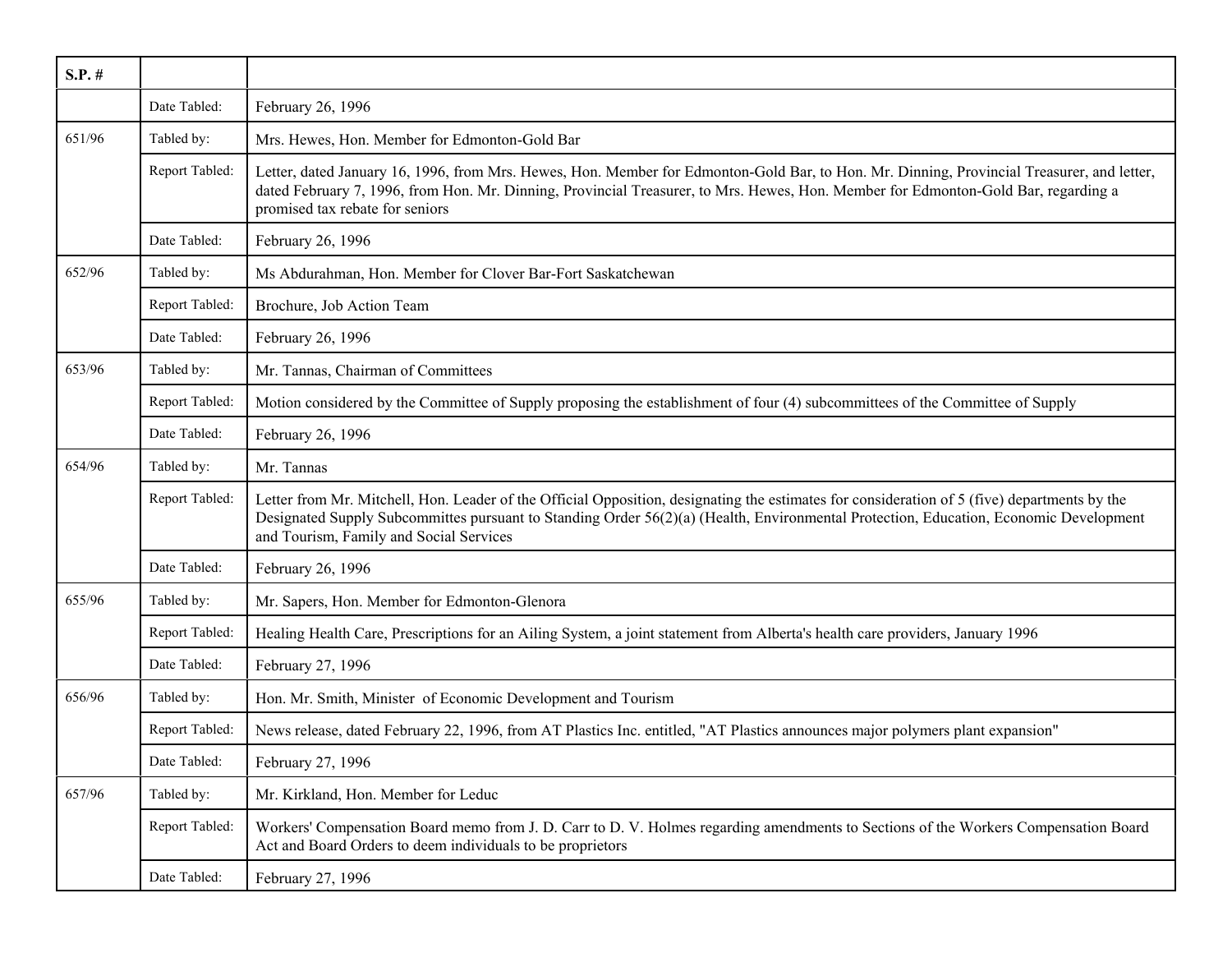| $S.P.$ # |                |                                                                                                                                                                                                                    |
|----------|----------------|--------------------------------------------------------------------------------------------------------------------------------------------------------------------------------------------------------------------|
| 658/96   | Tabled by:     | Hon. Member for Edmonton-Norwood                                                                                                                                                                                   |
|          | Report Tabled: | Manitoba Community Notification Advisory Committee, Report No. 1, November 1995                                                                                                                                    |
|          | Date Tabled:   | February 27, 1996                                                                                                                                                                                                  |
| 659/96   | Tabled by:     | Mr.Tannas, Chairman of Committees                                                                                                                                                                                  |
|          | Report Tabled: | Supplementary Supply resolutions voted on by Committee of Supply, February 27, 1996 (Advanced Education and Career Development,<br>Community Development, Education, Energy, Environmental Protection, and Health) |
|          | Date Tabled:   | February 27, 1996                                                                                                                                                                                                  |
| 660/96   | Tabled by:     | Mr. Tannas, Chairman of Committees                                                                                                                                                                                 |
|          | Report Tabled: | List of Members appointed to Designated Supply Subcommittees                                                                                                                                                       |
|          | Date Tabled:   | February 27, 1996                                                                                                                                                                                                  |
| 661/96   | Tabled by:     | Mr. Tannas, Chairman of Committees                                                                                                                                                                                 |
|          | Report Tabled: | Copy of an amendment proposed to Committee Supply resolution introduced by Hon. Mr. Day, February 26, 1996                                                                                                         |
|          | Date Tabled:   | February 27, 1996                                                                                                                                                                                                  |
| 662/96   | Tabled by:     | Hon. Mrs. McClellan, Minister of Health                                                                                                                                                                            |
|          | Report Tabled: | Action for Health Initiatives, prepared by Health Planning Branch, Alberta Health, February 27, 1996                                                                                                               |
|          | Date Tabled:   | February 28, 1996                                                                                                                                                                                                  |
| 663/96   | Tabled by:     | Hon. Dr. West, Minister of Transportation and Utilities                                                                                                                                                            |
|          | Report Tabled: | Alberta Transportation and Utilities Construction Report, 1996-97                                                                                                                                                  |
|          | Date Tabled:   | February 28, 1996                                                                                                                                                                                                  |
| 664/96   | Tabled by:     | Mr. Clegg, Deputy Chairman of Committees                                                                                                                                                                           |
|          | Report Tabled: | Motion proposing the establishment of four subcommittees of the Committee of Supply                                                                                                                                |
|          | Date Tabled:   | February 28, 1996                                                                                                                                                                                                  |
| 665/96   | Tabled by:     | Hon. Dr. West, Minister of Transportation and Utilities                                                                                                                                                            |
|          | Report Tabled: | Business Plan and Supplementary Information, Alberta Transportation and Utilities, 1996-99                                                                                                                         |
|          | Date Tabled:   | February 28, 1996                                                                                                                                                                                                  |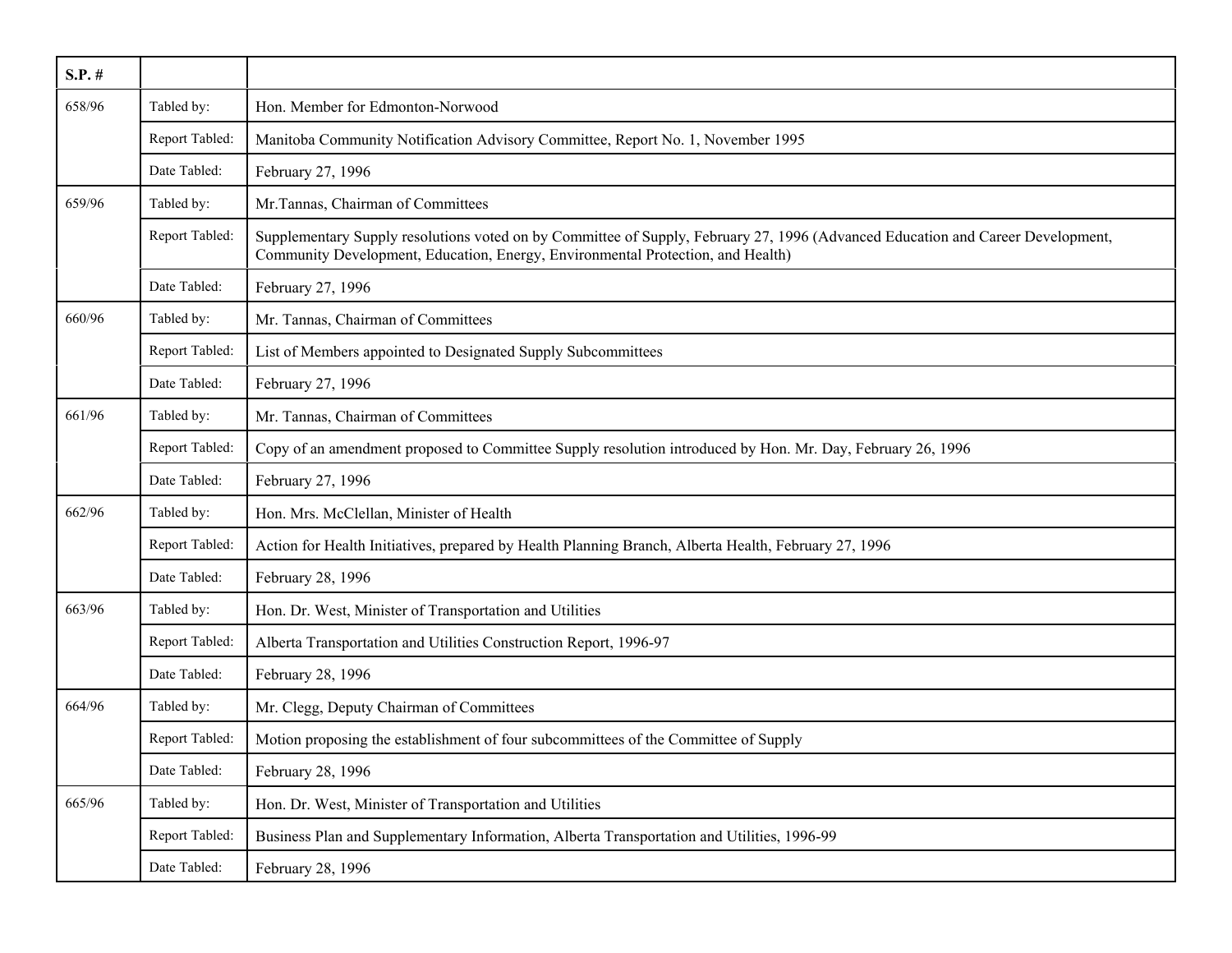| $S.P.$ # |                |                                                                                                                                                                                                                                                                                                                                       |
|----------|----------------|---------------------------------------------------------------------------------------------------------------------------------------------------------------------------------------------------------------------------------------------------------------------------------------------------------------------------------------|
| 666/96   | Tabled by:     | Mr. Zwozdesky, Hon. Member for Edmonton-Avonmore                                                                                                                                                                                                                                                                                      |
|          | Report Tabled: | Partial list of film and television projects cancelled or leaving Alberta due to the Province's withdrawal of support for AMPDC (Alberta Motion<br><b>Picture Development Corporation</b> )                                                                                                                                           |
|          | Date Tabled:   | February 29, 1996                                                                                                                                                                                                                                                                                                                     |
| 667/96   | Tabled by:     | Mr. Dickson, Hon. Member for Calgary-Buffalo                                                                                                                                                                                                                                                                                          |
|          | Report Tabled: | Handbook for Action Against Prostitution of Youth in Calgary, Recommendations of the Prostitution Policy, Service and Research Committee<br>for the Calgary Community                                                                                                                                                                 |
|          | Date Tabled:   | February 29, 1996                                                                                                                                                                                                                                                                                                                     |
| 668/96   | Tabled by:     | Ms Leibovici, Hon. Member for Edmonton-Meadowlark                                                                                                                                                                                                                                                                                     |
|          | Report Tabled: | Alberta Occupational Health and Safety, Work Site Service Report, dated December 10, 1992, regarding Kawneer Company Canada Ltd.                                                                                                                                                                                                      |
|          | Date Tabled:   | February 29, 1996                                                                                                                                                                                                                                                                                                                     |
| 669/96   | Tabled by:     | Ms Leibovici, Hon. Member for Edmonton-Meadowlark                                                                                                                                                                                                                                                                                     |
|          | Report Tabled: | Various safety committee minuets, Kawneer Company Canada Ltd., 1993-95                                                                                                                                                                                                                                                                |
|          | Date Tabled:   | February 29, 1996                                                                                                                                                                                                                                                                                                                     |
| 670/96   | Tabled by:     | Ms Leibovici, Hon. Member for Edmonton-Meadowlark                                                                                                                                                                                                                                                                                     |
|          | Report Tabled: | List of employees and symptoms of health problems                                                                                                                                                                                                                                                                                     |
|          | Date Tabled:   | February 29, 1996                                                                                                                                                                                                                                                                                                                     |
| 671/96   | Tabled by:     | Mr. Day, Hon. Minister of Labour                                                                                                                                                                                                                                                                                                      |
|          | Report Tabled: | Alberta Labour Business Plan and Supplementary Information, 1996-97 to 1998-99                                                                                                                                                                                                                                                        |
|          | Date Tabled:   | February 29, 1996                                                                                                                                                                                                                                                                                                                     |
| 672/96   | Tabled by:     | Mr. Clegg, Deputy Chairman of Committees                                                                                                                                                                                                                                                                                              |
|          | Report Tabled: | Resolution agreed to in Committee of Supply making the following changes to the membership of the Subcommittees of Supply: On<br>Subcommittee A, that Mr. Mitchell and Mr. Zariwny be removed and replaced with Mr. Van Binsbergen and Mr. Chadi, and on Subcommittee<br>D, that Mr. Chadi be removed and replaced with Mr. N. Taylor |
|          | Date Tabled:   | February 29, 1996                                                                                                                                                                                                                                                                                                                     |
| 673/96   | Tabled by:     | Hon. Mr. Klein, Premier                                                                                                                                                                                                                                                                                                               |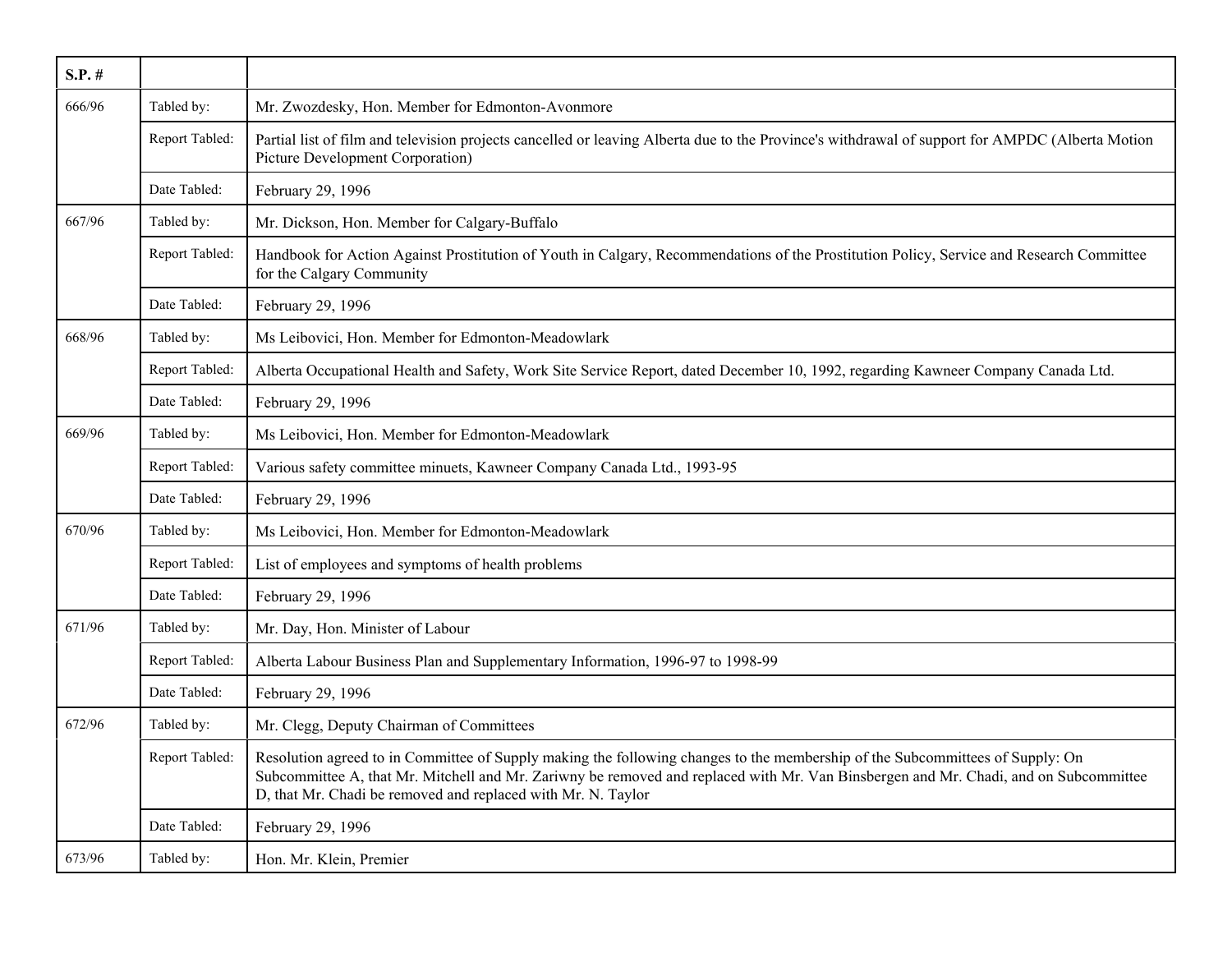| $S.P.$ # |                |                                                                                                                                                                                                                                                                                                                               |
|----------|----------------|-------------------------------------------------------------------------------------------------------------------------------------------------------------------------------------------------------------------------------------------------------------------------------------------------------------------------------|
|          | Report Tabled: | Letter, dated March 4, 1996, from Hon. Mr. Klein, Premier, to Pandas Volleyball Team, University of Alberta, offering congratulations for<br>winning the Canadian University Women's Volleyball Championship for the second year in a row                                                                                     |
|          | Date Tabled:   | March 4, 1996                                                                                                                                                                                                                                                                                                                 |
| 674/96   | Tabled by:     | Mr. Dickson, Hon. Member for Calgary-Buffalo                                                                                                                                                                                                                                                                                  |
|          | Report Tabled: | Letter, dated March 4, 1996, from Mr. Dickson, Hon. Member for Calgary-Buffalo, to Hon. Mr. Day, Government House Leader, regarding the<br>establishment of Subcommittees of the Committee of Supply and Mr. Dickson's ability to represent Calgarians in the Legislative Assembly                                            |
|          | Date Tabled:   | March 4, 1996                                                                                                                                                                                                                                                                                                                 |
| 675/96   | Tabled by:     | Mr. Germain, Hon. Member for Fort McMurray                                                                                                                                                                                                                                                                                    |
|          | Report Tabled: | Letter, dated February 28, 1996, from Robert C. Clark, Information and Privacy Commissioner, to Kevin Bosch, Research Analyst, Alberta<br>Liberal Caucus, regarding a Freedom of Information and Protection of Privacy Act request for review of documents held by the Department of<br>Federal and Intergovernmental Affairs |
|          | Date Tabled:   | March 4, 1996                                                                                                                                                                                                                                                                                                                 |
| 676/96   | Tabled by:     | Hon. Mr. Dinning, Provincial Treasurer                                                                                                                                                                                                                                                                                        |
|          | Report Tabled: | Exhibit (d) to the Province of Alberta's Annual Report on Form 18-K to the United States Securities and Exchange Commission for the fiscal<br>year ended March 31, 1995                                                                                                                                                       |
|          | Date Tabled:   | March 4, 1996                                                                                                                                                                                                                                                                                                                 |
| 677/96   | Tabled by:     | Hon. Mr. Dinning, Provincial Treasurer                                                                                                                                                                                                                                                                                        |
|          | Report Tabled: | Offering Circular, Euro Medium Term Note Programme for the issue of notes with maturities of up to 15 years, U.S. \$2,200,200,000, Province<br>of Alberta                                                                                                                                                                     |
|          | Date Tabled:   | March 4, 1996                                                                                                                                                                                                                                                                                                                 |
| 678/96   | Tabled by:     | Hon. Mr. Day, Minister of Labour                                                                                                                                                                                                                                                                                              |
|          | Report Tabled: | Business Plan, Alberta Boilers Safety Association, February 29, 1996                                                                                                                                                                                                                                                          |
|          | Date Tabled:   | March 4, 1996                                                                                                                                                                                                                                                                                                                 |
| 679/96   | Tabled by:     | Hon. Mr. Day, Minister of Labour                                                                                                                                                                                                                                                                                              |
|          | Report Tabled: | Alberta Boilers Safety Association, Annual Report 1996                                                                                                                                                                                                                                                                        |
|          | Date Tabled:   | March 4, 1996                                                                                                                                                                                                                                                                                                                 |
| 680/96   | Tabled by:     | Mr. Sapers, Hon. Member for Edmonton-Glenora                                                                                                                                                                                                                                                                                  |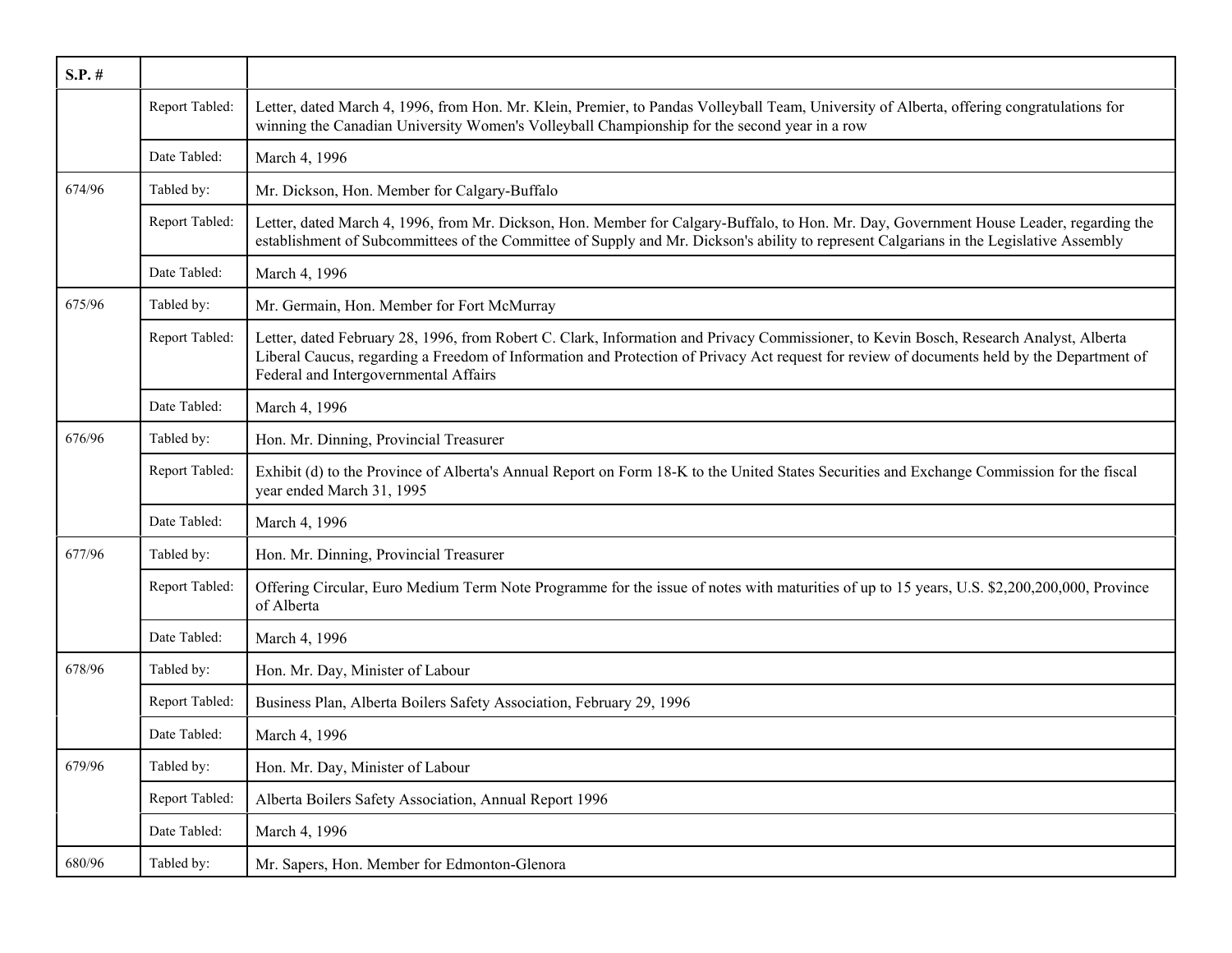| $S.P.$ # |                |                                                                                                                                                                        |
|----------|----------------|------------------------------------------------------------------------------------------------------------------------------------------------------------------------|
|          | Report Tabled: | Alberta Health news release, dated January 30, 1996, entitled, "Health Minister provides \$11.4 million to cut waiting list pressures"                                 |
|          | Date Tabled:   | March 4, 1996                                                                                                                                                          |
| 681/96   | Tabled by:     | Mr. Glegg, Deputy Chairman of Committees                                                                                                                               |
|          | Report Tabled: | Be it resolved that Ms Leibovici be appointed to the Designated Subcommittee dealing with the estimates of the Department of Health, to replace<br>Mr. Kirkland        |
|          | Date Tabled:   | March 4, 1996                                                                                                                                                          |
| 682/96   | Tabled by:     | Ms Hanson, Hon. Member for Edmonton-Highlands-Beverly                                                                                                                  |
|          | Report Tabled: | Final report of the Quality of Life Commission, entitled "Listen to Me"                                                                                                |
|          | Date Tabled:   | March 5, 1996                                                                                                                                                          |
| 683/96   | Tabled by:     | Dr. Percy, Hon. Member for Edmonton-Whitemud,                                                                                                                          |
|          | Report Tabled: | Excerpt from the Alberta Treasury Branches Annual Report 1995 outlining the corporate strategy of the bank                                                             |
|          | Date Tabled:   | March 5, 1996                                                                                                                                                          |
| 684/96   | Tabled by:     | Mr. Sekulic, Hon. Member for Edmonton-Manning,                                                                                                                         |
|          | Report Tabled: | Alberta Liberal Caucus News, February 6, 1996, entitled "Albertans need better access to physiotherapy"                                                                |
|          | Date Tabled:   | March 5, 1996                                                                                                                                                          |
| 685/96   | Tabled by:     | Mr. Clegg, Deputy Chairman of Committees                                                                                                                               |
|          | Report Tabled: | Be it resolved that Mr. Beniuk be appointed to the Designated Supply Subcommittee dealing with the estimates of the Department of Education<br>to replace Mr. Woloshyn |
|          | Date Tabled:   | March 5, 1996                                                                                                                                                          |
| 686/96   | Tabled by:     | Mr. Tannas, Chairman of Committees                                                                                                                                     |
|          | Report Tabled: | Amendment to Bill 10 (Hon. Member for Edmonton-Whitemud) — defeated (on division)                                                                                      |
|          | Date Tabled:   | March 5, 1996                                                                                                                                                          |
| 687/96   | Tabled by:     | Hon. Mrs. McClellan, Minister of Health                                                                                                                                |
|          | Report Tabled: | Discussion Paper, Appeal Mechanisms Review, Provincial Health Council of Alberta, March 1996                                                                           |
|          | Date Tabled:   | March 6, 1996                                                                                                                                                          |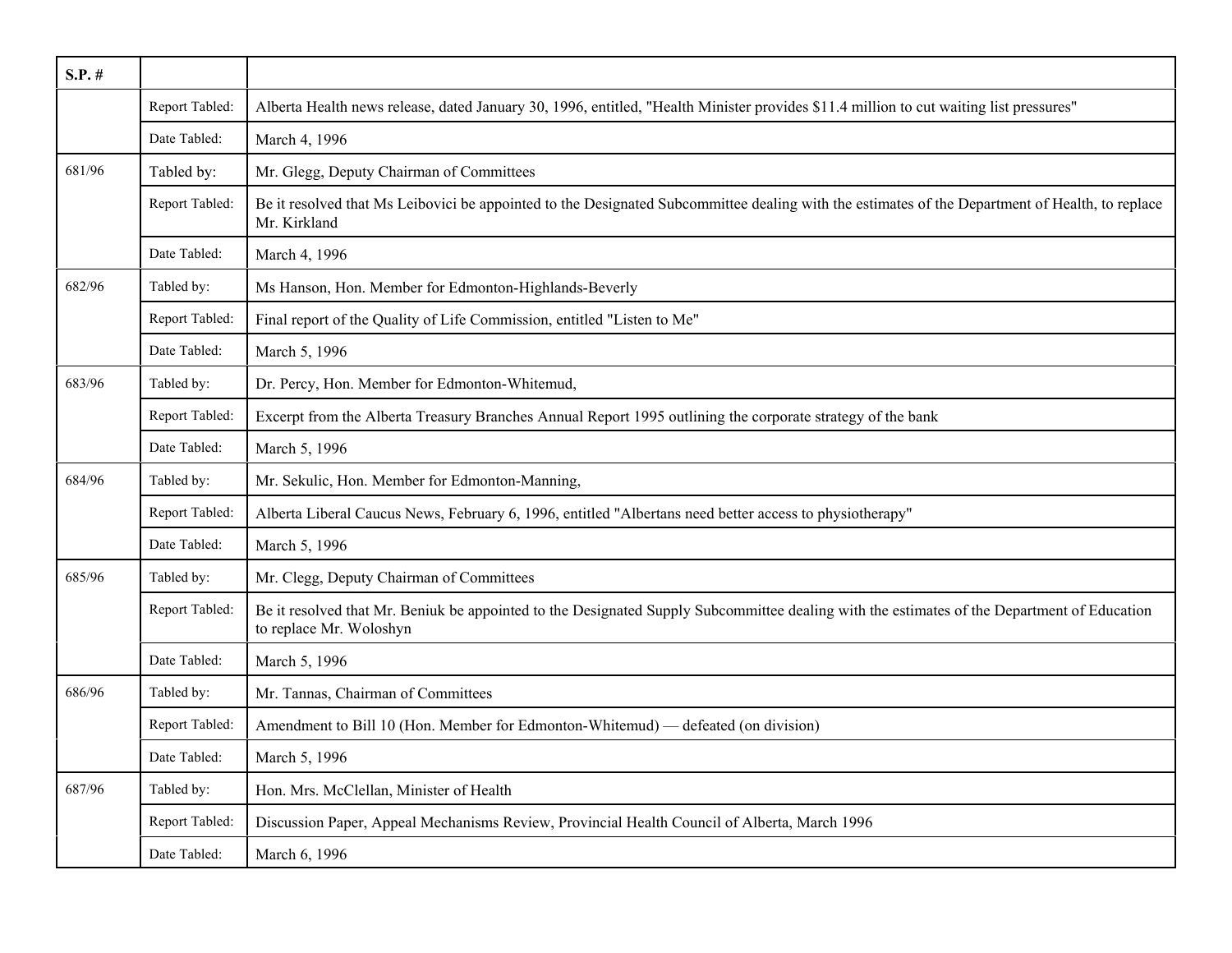| $S.P.$ # |                |                                                                                                                                                                                                                                                                                   |
|----------|----------------|-----------------------------------------------------------------------------------------------------------------------------------------------------------------------------------------------------------------------------------------------------------------------------------|
| 688/96   | Tabled by:     | Hon. Mrs. McClellan, Minister of Health                                                                                                                                                                                                                                           |
|          | Report Tabled: | Alberta Health news release, dated March 6, 1996, entitled, "Health Minister releases Provincial Health Council paper on Appeals Review"                                                                                                                                          |
|          | Date Tabled:   | March 6, 1996                                                                                                                                                                                                                                                                     |
| 689/96   | Tabled by:     | Mr. Sekulic, Hon. Member for Edmonton-Manning                                                                                                                                                                                                                                     |
|          | Report Tabled: | Report to the Honourable Shirley McClellan, Minister of Health and the Provincial Mental Health Board, Mental Health Action Coalition of<br>Alberta                                                                                                                               |
|          | Date Tabled:   | March 6, 1996                                                                                                                                                                                                                                                                     |
| 690/96   | Tabled by:     | Hon. Mr. Mar, Minister of Community Development                                                                                                                                                                                                                                   |
|          | Report Tabled: | Letter, dated March 5, 1996, from Hon. Mr. Mar, Minister of Community Development, to Ben Ferreira, c/o Royal Glenora Club, offering<br>congratulations for winning his first international junior men's skating title at the Orex Cup in Budapest, Hungary                       |
|          | Date Tabled:   | March 6, 1996                                                                                                                                                                                                                                                                     |
| 691/96   | Tabled by:     | Hon. Mr. Mar, Minister of Community Development                                                                                                                                                                                                                                   |
|          | Report Tabled: | 3 letters, dated March 6, 1996, from Hon. Mr. Mar, Minister of Community Development, to Devan Nychka, Bearverlodge, Michelle Mah, Slave<br>Lake, and Brandi Haberstock, Fort McMurray, offering congratulations for medal performances at the 1996 Arctic Winter Games in Alaska |
|          | Date Tabled:   | March 6, 1996                                                                                                                                                                                                                                                                     |
| 692/96   | Tabled by:     | Ms Abdurahman, Hon. Member for Clover Bar-Fort Saskatchewan                                                                                                                                                                                                                       |
|          | Report Tabled: | State of the County Address, Strathcona County, Mayor Vern Hartwell, Tuesday, March 5, 1996                                                                                                                                                                                       |
|          | Date Tabled:   | March 6, 1996                                                                                                                                                                                                                                                                     |
| 693/96   | Tabled by:     | Mr. Yankowsky, Hon. Member for Edmonton-Beverly-Belmont                                                                                                                                                                                                                           |
|          | Report Tabled: | 6 letters, variously dated and signed, to Mr. Yankowsky, Hon. Member for Edmonton-Beverly-Belmont, regarding mandatory mediation<br>between couples before the courts grant divorce                                                                                               |
|          | Date Tabled:   | March 6, 1996                                                                                                                                                                                                                                                                     |
| 694/96   | Tabled by:     | Mr. Sapers, Hon. Member for Edmonton-Glenora                                                                                                                                                                                                                                      |
|          | Report Tabled: | Alberta Health news release, dated March 6, 1996, entitled, "Health Minister releases Provincial Health Council paper on Appeals Review"                                                                                                                                          |
|          | Date Tabled:   | March 6, 1996                                                                                                                                                                                                                                                                     |
| 695/96   | Tabled by:     | Mr. Tannas, Chairman of Committees                                                                                                                                                                                                                                                |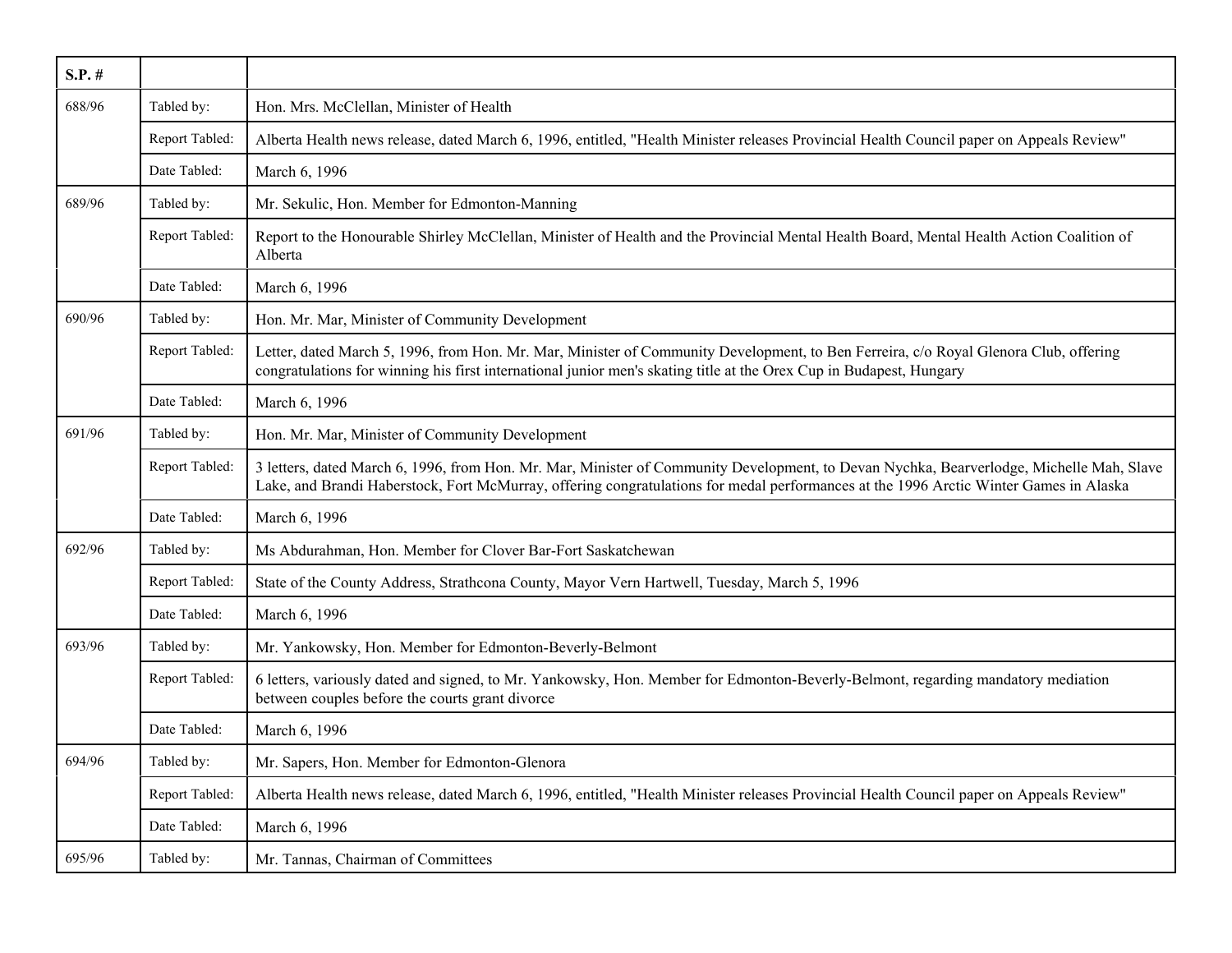| $S.P.$ # |                |                                                                                                                                                                                                                                                         |
|----------|----------------|---------------------------------------------------------------------------------------------------------------------------------------------------------------------------------------------------------------------------------------------------------|
|          | Report Tabled: | Alberta Community Development, Business Plan and Supplementary Information, 1996-97 to 1998-99                                                                                                                                                          |
|          | Date Tabled:   | March 6, 1996                                                                                                                                                                                                                                           |
| 696/96   | Tabled by:     | Hon. Mrs. McClellan, Minister of Health                                                                                                                                                                                                                 |
|          | Report Tabled: | Letter, dated March 6, 1996, from Brian Lemon, President and Chief Executive Officer, Capital Health Authority, regarding Capital Health<br>Authority funding for joint replacement surgery                                                             |
|          | Date Tabled:   | March 7, 1996                                                                                                                                                                                                                                           |
| 697/96   | Tabled by:     | Mr. Sapers, Hon. Member for Edmonton-Glenora                                                                                                                                                                                                            |
|          | Report Tabled: | Letter, dated March 6, 1996, from Gerald McCaughey, President, Association of Professors Emeriti, University of Alberta, to Hon. Mr. Klein,<br>Premier, regarding the appropriateness of the Public Service Commissioner reviewing academic credentials |
|          | Date Tabled:   | March 7, 1996                                                                                                                                                                                                                                           |
| 698/96   | Tabled by:     | Mr. Dalla-Longa, Hon. Member for Calgary-West                                                                                                                                                                                                           |
|          | Report Tabled: | Letter, dated August 15, 1995, from Alberta Energy, Operations and Support Division, regarding a Government of Alberta announcement<br>indicating Alberta Petroleum Marketing Commission will continue to market crown royalty crude                    |
|          | Date Tabled:   | March 7, 1996                                                                                                                                                                                                                                           |
| 699/96   | Tabled by:     | Hon. Mr. Klein, Premier                                                                                                                                                                                                                                 |
|          | Report Tabled: | Letter, dated March 11, 1996, from Hon. Mr. Klein, Premier, to Jann Arden, Music Works Inc., Calgary, offering congratulations on being<br>awarded the 1996 Juno Award for Best Video, "Good Mother"                                                    |
|          | Date Tabled:   | March 11, 1996                                                                                                                                                                                                                                          |
| 700/96   | Tabled by:     | Hon. Mr. Mar, Minister of Community Development                                                                                                                                                                                                         |
|          | Report Tabled: | Letters, dated March 11, 1996, from Hon. Mr. Mar, Minister of Community Development, to Alberta participants at the 1996 Arctic Winter<br>Games in Alaska, offering congratulations for medals won                                                      |
|          | Date Tabled:   | March 11, 1996                                                                                                                                                                                                                                          |
| 701/96   | Tabled by:     | Hon. Mr. Ady, Minister of Advanced Education and Career Development                                                                                                                                                                                     |
|          | Report Tabled: | Medicine Hat College, Annual Report 1994-95                                                                                                                                                                                                             |
|          | Date Tabled:   | March 11, 1996                                                                                                                                                                                                                                          |
| 702/96   | Tabled by:     | Hon. Mr. Ady, Minister of Advanced Education and Career Development                                                                                                                                                                                     |
|          | Report Tabled: | Southern Alberta Institute of Technology, Annual Report 1995                                                                                                                                                                                            |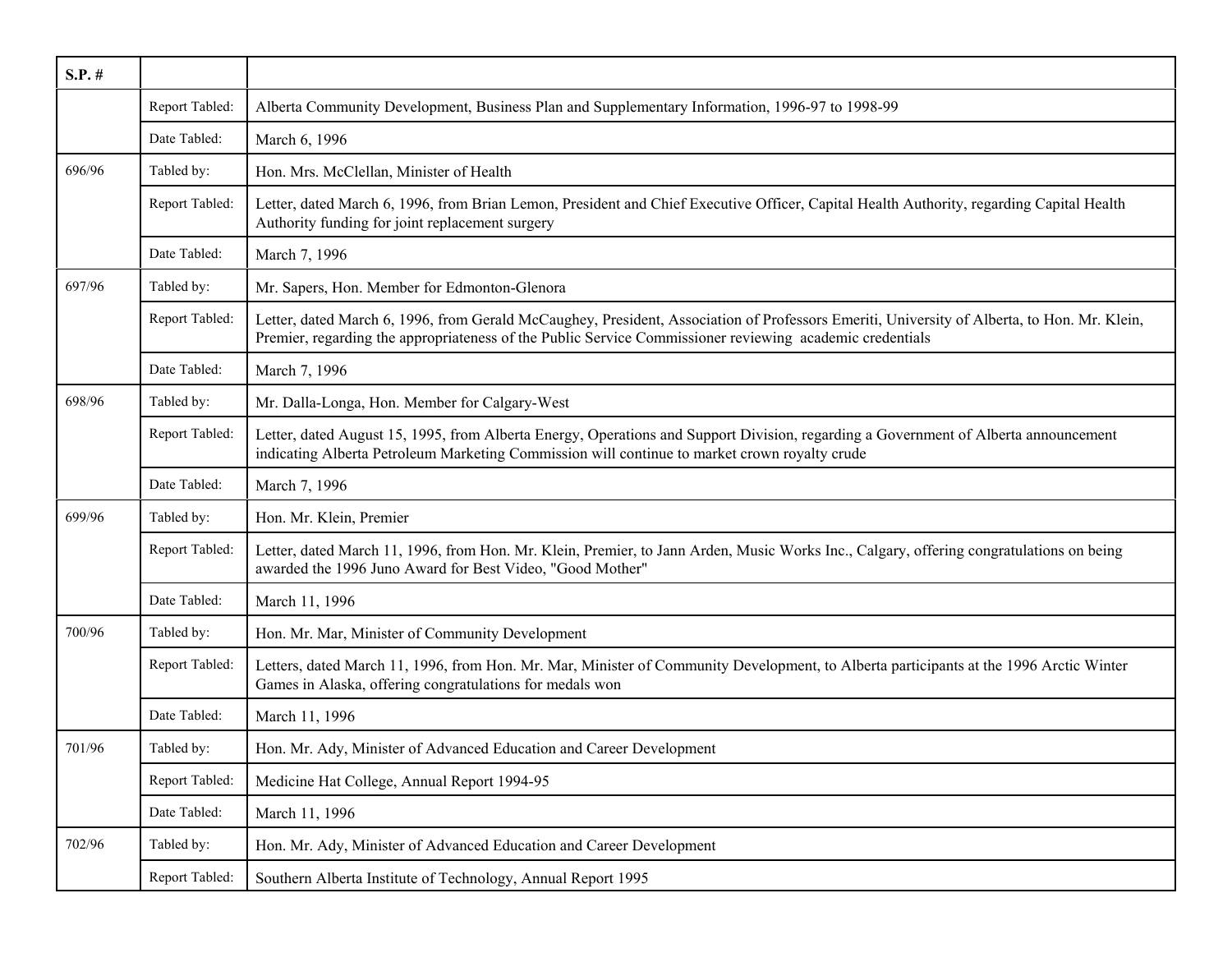| $S.P.$ # |                |                                                                                                                                                                                                                                                                            |
|----------|----------------|----------------------------------------------------------------------------------------------------------------------------------------------------------------------------------------------------------------------------------------------------------------------------|
|          | Date Tabled:   | March 11, 1996                                                                                                                                                                                                                                                             |
| 703/96   | Tabled by:     | Hon. Mr. Ady, Minister of Advanced Education and Career Development                                                                                                                                                                                                        |
|          | Report Tabled: | Grant MacEwan Community College, Annual Report 1994-95                                                                                                                                                                                                                     |
|          | Date Tabled:   | March 11, 1996                                                                                                                                                                                                                                                             |
| 704/96   | Tabled by:     | Hon. Mr. Dinning, Provincial Treasurer                                                                                                                                                                                                                                     |
|          | Report Tabled: | Alberta Heritage Savings Trust Fund Second Quarter Investment Report, 1995-96                                                                                                                                                                                              |
|          | Date Tabled:   | March 11, 1996                                                                                                                                                                                                                                                             |
| 705/96   | Tabled by:     | Hon. Mr. Dinning, Provincial Treasurer                                                                                                                                                                                                                                     |
|          | Report Tabled: | Alberta Heritage Savings Trust Fund Third Quarter Investment Report, 1995-96                                                                                                                                                                                               |
|          | Date Tabled:   | March 11, 1996                                                                                                                                                                                                                                                             |
| 706/96   | Tabled by:     | Hon. Mr. Dinning, Provincial Treasurer                                                                                                                                                                                                                                     |
|          | Report Tabled: | Documents relating to the Province's sale of its securities in Vencap Equities to Onex Corporation                                                                                                                                                                         |
|          | Date Tabled:   | March 11, 1996                                                                                                                                                                                                                                                             |
| 707/96   | Tabled by:     | Mr. Zwozdesky, Hon. Member for Edmonton-Avonmore                                                                                                                                                                                                                           |
|          | Report Tabled: | News release, dated March 8, 1996, from the Alberta Motion Picture Development Corporation, entitled, "Decision Made on Future Operations<br>of Alberta Motion Picture Development Corporation"                                                                            |
|          | Date Tabled:   | March 11, 1996                                                                                                                                                                                                                                                             |
| 708/96   | Tabled by:     | Mr. Mitchell, Hon. Leader of the Official Opposition                                                                                                                                                                                                                       |
|          | Report Tabled: | Letter, dated March 11, 1996, from Mr. Mitchell, Hon. Leader of the Official Opposition, to Hon. Mr. Klein, Premier, regarding concerns about<br>diminished accountability arising from recent changes to the budget review process                                        |
|          | Date Tabled:   | March 11, 1996                                                                                                                                                                                                                                                             |
| 709/96   | Tabled by:     | Ms Abdurahman, Hon. Member for Clover Bar-Fort Saskatchewan                                                                                                                                                                                                                |
|          | Report Tabled: | Letter, dated March 6, 1996, from Ms Abdurahman, Hon. Member for Clover Bar-Fort Saskatchewan, to Hon. Ms Copps, Deputy Prime Minister<br>and Minister of Canadian Heritage, regarding recent increases in AGT (Alberta Government Telephones) rates for residential users |
|          | Date Tabled:   | March 11, 1996                                                                                                                                                                                                                                                             |
| 710/96   | Tabled by:     | Hon. Mr. Smith, Minister of Economic Development and Tourism                                                                                                                                                                                                               |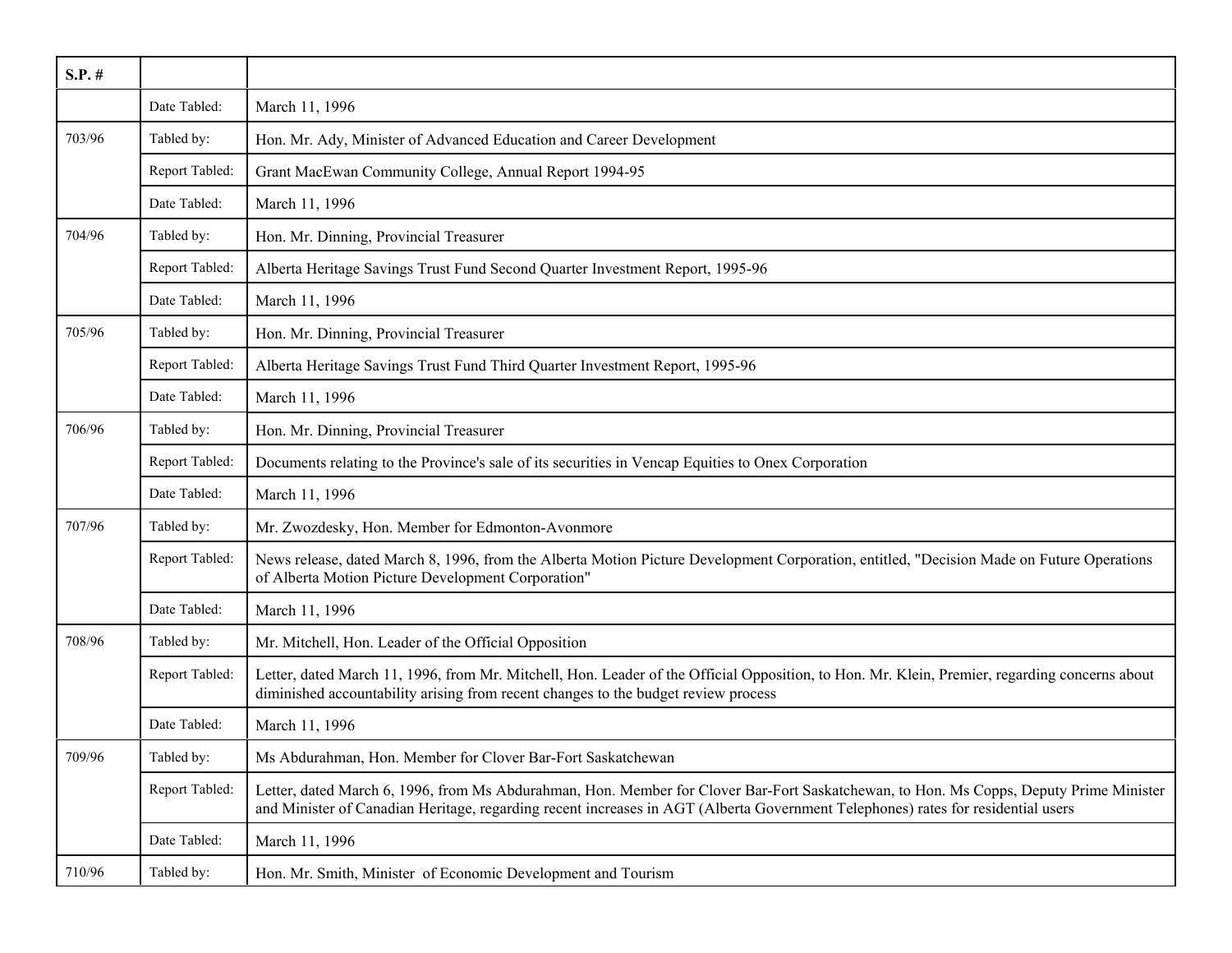| $S.P.$ # |                |                                                                                                                                                                                                                                                                                |
|----------|----------------|--------------------------------------------------------------------------------------------------------------------------------------------------------------------------------------------------------------------------------------------------------------------------------|
|          | Report Tabled: | News release, dated March 8, 1996, from the Alberta Motion Picture Development Corporation, entitled, "Decision Made on Future Operations<br>of Alberta Motion Picture Development Corporation"                                                                                |
|          | Date Tabled:   | March 11, 1996                                                                                                                                                                                                                                                                 |
| 711/96   | Tabled by:     | Hon. Mr. Schumacher, Speaker of the Legislative Assembly                                                                                                                                                                                                                       |
|          | Report Tabled: | Legislative Assembly Office, Annual Report 1995                                                                                                                                                                                                                                |
|          | Date Tabled:   | March 11, 1996                                                                                                                                                                                                                                                                 |
| 712/96   | Tabled by:     | Mr. Bruseker, Hon. Member for Calgary-North West                                                                                                                                                                                                                               |
|          | Report Tabled: | 10 letters, variously dated and signed, to Hon. Mr. Ady, Minister of Advanced Education and Career Development and Mr. Mitchell, Hon.<br>Leader of the Official Opposition, regarding the depletion of funding for the Viscount Bennett Centre, Calgary, by 1996               |
|          | Date Tabled:   | March 12, 1996                                                                                                                                                                                                                                                                 |
| 713/96   | Tabled by:     | Mrs. Soetaert, Hon. Member for Spruce Grove-Sturgeon-St. Albert                                                                                                                                                                                                                |
|          | Report Tabled: | Letter to the Editor of the Grove Examiner, fax-dated February 27, 1996, from Donna Halprin, Trail, British Columbia, regarding the treatment<br>of her mother, Lydi Vander Schaaf, by the Stony Plain Municipal Hospital and the Capital Health Authority, following a stroke |
|          | Date Tabled:   | March 12, 1996                                                                                                                                                                                                                                                                 |
| 714/96   | Tabled by:     | Mrs. Fritz, Hon. Member for Calgary-Cross                                                                                                                                                                                                                                      |
|          | Report Tabled: | Progress Report on the Mayor's Task Force Recommendations, Action Committee Against Violence, January 1996                                                                                                                                                                     |
|          | Date Tabled:   | March 12, 1996                                                                                                                                                                                                                                                                 |
| 715/96   | Tabled by:     | Mr. Bracko, Hon. Member for St. Albert                                                                                                                                                                                                                                         |
|          | Report Tabled: | 7 letters, variously dated, from members of the Alberta Liquor Store Association, regarding the plight of 600 independent liquor stores in the<br>province as major retail grocers are allowed to enter the marketing of liquor                                                |
|          | Date Tabled:   | March 13, 1996                                                                                                                                                                                                                                                                 |
| 716/96   | Tabled by:     | Mr. Bracko, Hon. Member for St. Albert                                                                                                                                                                                                                                         |
|          | Report Tabled: | News release, dated March 4, 1996, from the Canadian Council of Grocery Distributors, entitled, "Grocers want in-store liquor boutiques"                                                                                                                                       |
|          | Date Tabled:   | March 13, 1996                                                                                                                                                                                                                                                                 |
| 717/96   | Tabled by:     | Mr. Kirkland, Hon. Member for Leduc                                                                                                                                                                                                                                            |
|          | Report Tabled: | Letter to the editor, dated February 25, 1996, Leduc Sunday Rep, regarding the paper's coverage of Mr. Kirkland's presentation to the<br>Crossroads Regional Health Authority                                                                                                  |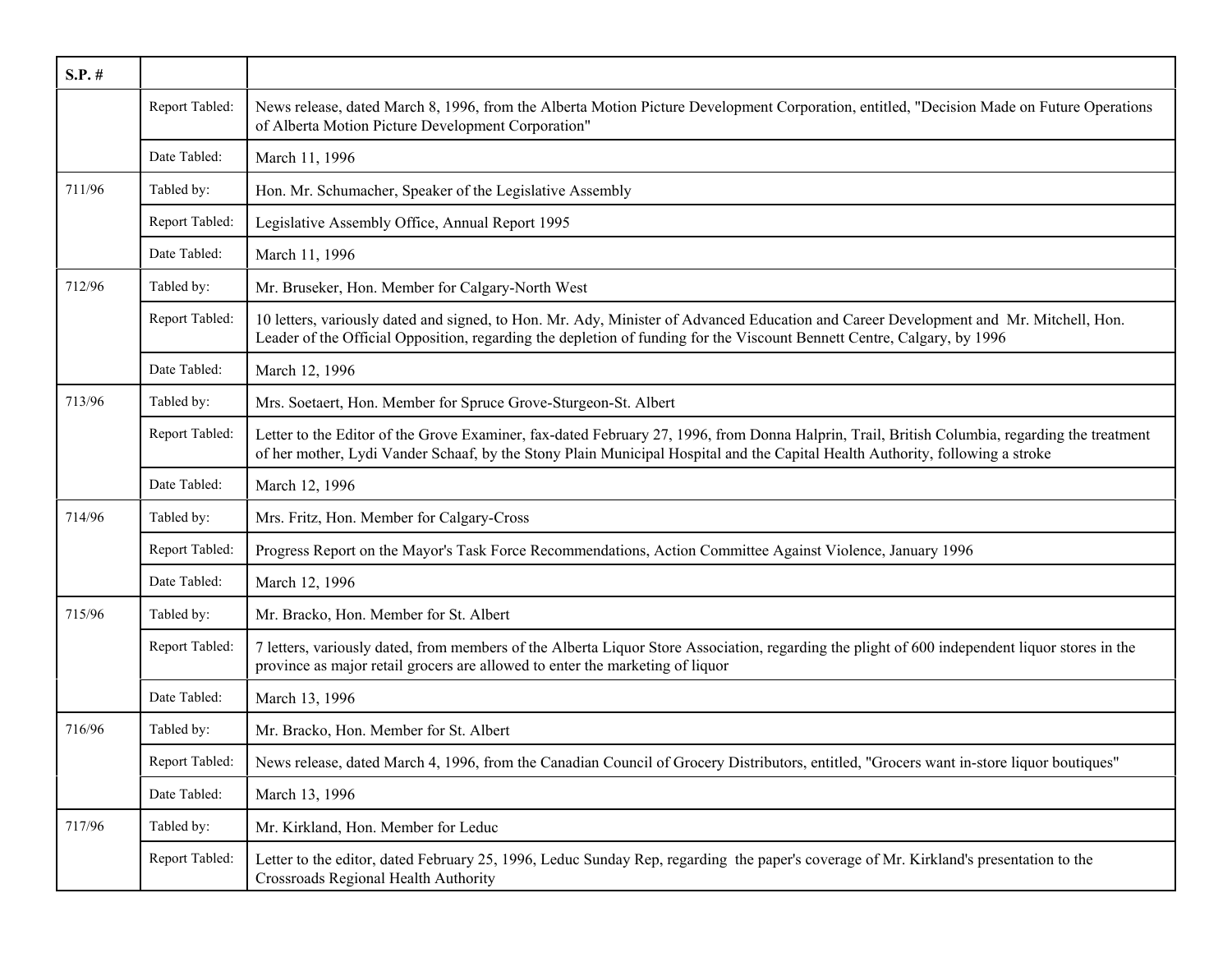| $S.P.$ # |                |                                                                                                                                                                                                                                                                                                                                               |
|----------|----------------|-----------------------------------------------------------------------------------------------------------------------------------------------------------------------------------------------------------------------------------------------------------------------------------------------------------------------------------------------|
|          | Date Tabled:   | March 13, 1996                                                                                                                                                                                                                                                                                                                                |
| 718/96   | Tabled by:     | Mr. Henry, Hon. Member for Edmonton-Centre                                                                                                                                                                                                                                                                                                    |
|          | Report Tabled: | Classroom '95, Time to Reinvest, A Study of the Classroom Impact of Educational Funding Cuts, Educational Issues Subcommittee, Edmonton<br>Public Teachers, Local 37, January 1996                                                                                                                                                            |
|          | Date Tabled:   | March 13, 1996                                                                                                                                                                                                                                                                                                                                |
| 719/96   | Tabled by:     | Mr. Sapers, Hon. Member for Edmonton-Glenora                                                                                                                                                                                                                                                                                                  |
|          | Report Tabled: | Editorial, dated March 5, 1996, Community Press, entitled, "Pie in the sky"                                                                                                                                                                                                                                                                   |
|          | Date Tabled:   | March 13, 1996                                                                                                                                                                                                                                                                                                                                |
| 720/96   | Tabled by:     | Mr. Bruseker, Hon. Member for Calgary-North West                                                                                                                                                                                                                                                                                              |
|          | Report Tabled: | Letter, dated March 5, 1996, from Kevin Bosch, Research Analyst, Alberta Liberal Caucus, to Hon. Mr. Fischer, Minister of Public Works,<br>Supply and Services, regarding the appointment by Cabinet of an adjudicator to deal with a review concerning a request for records from the<br>Department of Federal and Intergovernmental Affairs |
|          | Date Tabled:   | March 13, 1996                                                                                                                                                                                                                                                                                                                                |
| 721/96   | Tabled by:     | Hon. Dr. West, Minister of Transportation and Utilities                                                                                                                                                                                                                                                                                       |
|          | Report Tabled: | Letter, dated March 12, 1996, from Peter Green, Reeve, County of Vermilion River #24, to Hon. Mr. Klein, Premier, offering the support of the<br>County Council for the Hotel de Health's proposals for the Islay and Galahad Hospitals                                                                                                       |
|          | Date Tabled:   | March 13, 1996                                                                                                                                                                                                                                                                                                                                |
| 722/96   | Tabled by:     | Mr. Tannas, Chairman of Committees                                                                                                                                                                                                                                                                                                            |
|          | Report Tabled: | Be it resolved that Committee of the Whole defer consideration of Bill 203, Family Dispute Resolution Act until April 17, 1996, or until the first<br>day for consideration of Private Members business after that date.                                                                                                                      |
|          | Date Tabled:   | March 13, 1996                                                                                                                                                                                                                                                                                                                                |
| 723/96   | Tabled by:     | Mr. Tannas, Chairman of Committees, for Mr. Jacques, Chairman, Northern Alberta Development Council                                                                                                                                                                                                                                           |
|          | Report Tabled: | Northern Development Budget Detail, 1996-97                                                                                                                                                                                                                                                                                                   |
|          | Date Tabled:   | March 13, 1996                                                                                                                                                                                                                                                                                                                                |
| 724/96   | Tabled by:     | Mr. Tannas, Chairman of Committees, for Hon. Mr. Ady, Minister of Advanced Education and Career Development                                                                                                                                                                                                                                   |
|          | Report Tabled: | Alberta Advanced Education and Career Development, Responses to Questions from Committee of Supply, Wednesday, March 13, 1996                                                                                                                                                                                                                 |
|          | Date Tabled:   | March 13, 1996                                                                                                                                                                                                                                                                                                                                |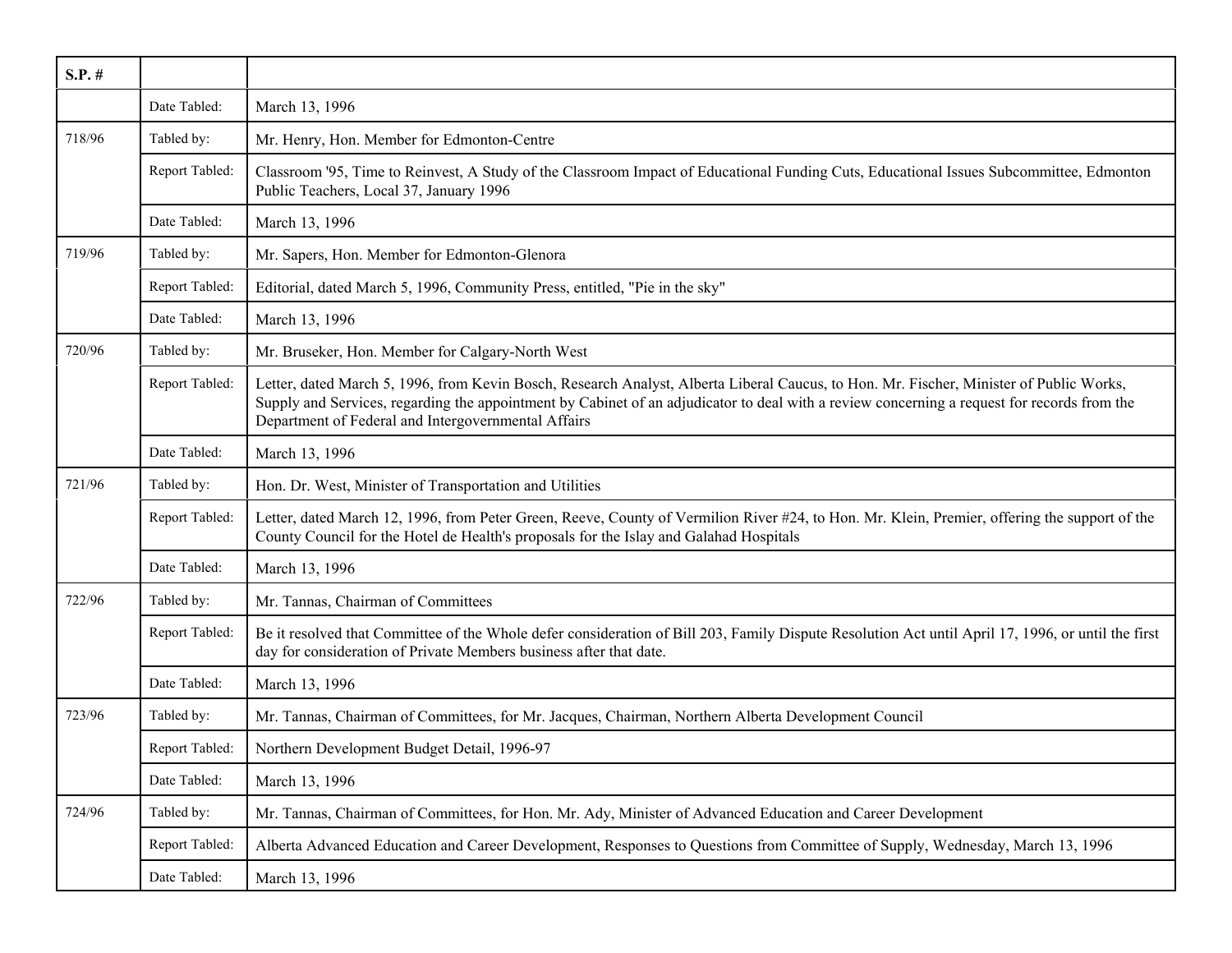| $S.P.$ # |                |                                                                                                                                                                                                                                                                                                                                                              |
|----------|----------------|--------------------------------------------------------------------------------------------------------------------------------------------------------------------------------------------------------------------------------------------------------------------------------------------------------------------------------------------------------------|
| 725/96   | Tabled by:     | Mr. Decore, Hon. Member for Edmonton-Glengarry                                                                                                                                                                                                                                                                                                               |
|          | Report Tabled: | Letter, dated September 11, 1995, from Robert Clark, Office of the Ethics Commissioner, to Mr. Decore, Hon. Member for Edmonton-<br>Glengarry, indicating the Commissioner's finding the Mr. Decore's potential involvement as a consultant in the rental, planning, and disposal of<br>Federal lands would not be a breach of the Conflicts of Interest Act |
|          | Date Tabled:   | March 14, 1996                                                                                                                                                                                                                                                                                                                                               |
| 726/96   | Tabled by:     | Mr. Mitchell, Hon. Leader of the Official Opposition                                                                                                                                                                                                                                                                                                         |
|          | Report Tabled: | Proposal to Lease Isley and Gallahad Medical Facilities                                                                                                                                                                                                                                                                                                      |
|          | Date Tabled:   | March 14, 1996                                                                                                                                                                                                                                                                                                                                               |
| 727/96   | Tabled by:     | Mr. Sapers, Hon. Member for Edmonton-Glenora                                                                                                                                                                                                                                                                                                                 |
|          | Report Tabled: | Alberta Securities Commission and Hotel de Health Inc. Settlement Agreement, dated February 27, 1996, with attached affidavits and<br>enforcement orders regarding penalties for illegal distribution of securities                                                                                                                                          |
|          | Date Tabled:   | March 14, 1996                                                                                                                                                                                                                                                                                                                                               |
| 728/96   | Tabled by:     | Mr. Mitchell, Hon. Leader of the Official Opposition                                                                                                                                                                                                                                                                                                         |
|          | Report Tabled: | Letter, dated July 5, 1996, from Mr. Sapers, Hon. Member for Edmonton-Glenora, to Hon. Mrs. McClellan, Minister of Health, regarding<br>concerns raised by residents of the Westview Regional Health Authority regarding the proposed to purchase of the Devon Hospital for private<br>purposes                                                              |
|          | Date Tabled:   | March 14, 1996                                                                                                                                                                                                                                                                                                                                               |
| 729/96   | Tabled by:     | Chairman of Committees on behalf of Hon. Mrs. Black, Minister of Energy                                                                                                                                                                                                                                                                                      |
|          | Report Tabled: | Energy, Responses to Questions from Committee of Supply, asked March 6, 1996                                                                                                                                                                                                                                                                                 |
|          | Date Tabled:   | March 14, 1996                                                                                                                                                                                                                                                                                                                                               |
| 730/96   | Tabled by:     | Chairman of Committees on behalf of Hon. Mrs. Black, Minister of Energy                                                                                                                                                                                                                                                                                      |
|          | Report Tabled: | Department of Justice, Replies to Committee of Supply Questions of March 5, 1996                                                                                                                                                                                                                                                                             |
|          | Date Tabled:   | March 14, 1996                                                                                                                                                                                                                                                                                                                                               |
| 731/96   | Tabled by:     | Mr. Wickman, Hon. Member for Edmonton-Rutherford                                                                                                                                                                                                                                                                                                             |
|          | Report Tabled: | Magazine article, dated February 17-23, 1996, entitled "Hawking, the Big Questions," with section highlighted regarding negative impact of<br>lotteries                                                                                                                                                                                                      |
|          | Date Tabled:   | March 18, 1996                                                                                                                                                                                                                                                                                                                                               |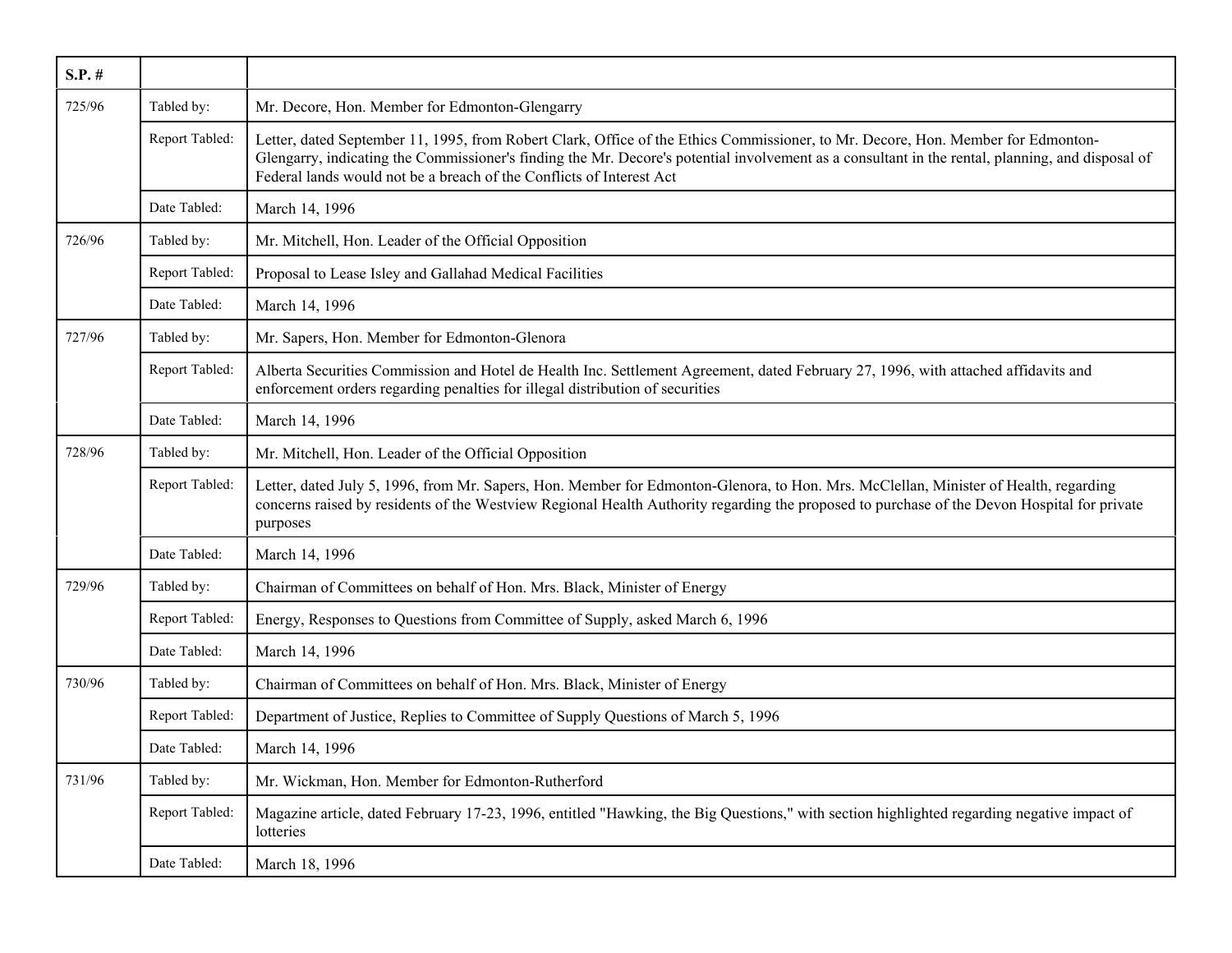| $S.P.$ # |                |                                                                                                                                                                                                                                            |
|----------|----------------|--------------------------------------------------------------------------------------------------------------------------------------------------------------------------------------------------------------------------------------------|
| 732/96   | Tabled by:     | Mr. Dickson, Hon. Member for Calgary-Buffalo                                                                                                                                                                                               |
|          | Report Tabled: | Letter, dated March 13, 1996, from Mr. Dickson, Hon. Member for Calgary-Buffalo, to Hon. Mr. Day, Government House Leader, regarding<br>Hansard coverage of the four Subcommittees of Supply                                               |
|          | Date Tabled:   | March 18, 1996                                                                                                                                                                                                                             |
| 733/96   | Tabled by:     | Mr. Zwozdesky, Hon. Member for Edmonton-Avonmore                                                                                                                                                                                           |
|          | Report Tabled: | Bilingual press release, dated March 18, 1996, from the Faculté Saint-Jean, University of Alberta, announcing Nationl Canadian Francophone<br>Week, beginning today, March 18, 1996                                                        |
|          | Date Tabled:   | March 18, 1996                                                                                                                                                                                                                             |
| 734/96   | Tabled by:     | Mr. Mitchell, Hon. Leader of the Official Opposition                                                                                                                                                                                       |
|          | Report Tabled: | Proposal to Lease Isley and Gallahad Medical Facilities                                                                                                                                                                                    |
|          | Date Tabled:   | March 18, 1996                                                                                                                                                                                                                             |
| 735/96   | Tabled by:     | Hon. Dr. West, Minister of Transportation and Utilities                                                                                                                                                                                    |
|          | Report Tabled: | Letter, dated September 8, 1995, from Mr. Germain, Hon. Member for Fort McMurray, to Hon. Mr. West, Minister responsible for Gaming and<br>Lotteries, regarding the provision of Video Lottery Terminals (VLTs) to business that want them |
|          | Date Tabled:   | March 18, 1996                                                                                                                                                                                                                             |
| 736/96   | Tabled by:     | Hon. Dr. West, Minister of Transportation and Utilities                                                                                                                                                                                    |
|          | Report Tabled: | Letter, dated February 20, 1996, from Dr. Nicol, Hon. Member for Lethbridge-East, to Hon. Dr. West, Minister responsible for Gaming and<br>Lotteries, regarding the removal of a Video Lottery Terminal (VLT) from a Lethbridge business   |
|          | Date Tabled:   | March 18, 1996                                                                                                                                                                                                                             |
| 737/96   | Tabled by:     | Mr. Wickman, Hon. Member for Edmonton-Rutherford                                                                                                                                                                                           |
|          | Report Tabled: | Letter, undated, from Enid E. Green, Edmonton, to Mr. Wickman, Hon. Member for Edmonton-Rutherford, regarding reductions in the Alberta<br>Seniors Benefit                                                                                 |
|          | Date Tabled:   | March 19, 1996                                                                                                                                                                                                                             |
| 738/96   | Tabled by:     | Mr. Sapers, Hon. Member for Edmonton-Glenora                                                                                                                                                                                               |
|          | Report Tabled: | Letter, undated, from Marsha Carnat, Calgary, to Hon. Mrs. McClellan, Minister of Health, regarding hospital cutbacks, with related newspaper<br>articles attached                                                                         |
|          | Date Tabled:   | March 19, 1996                                                                                                                                                                                                                             |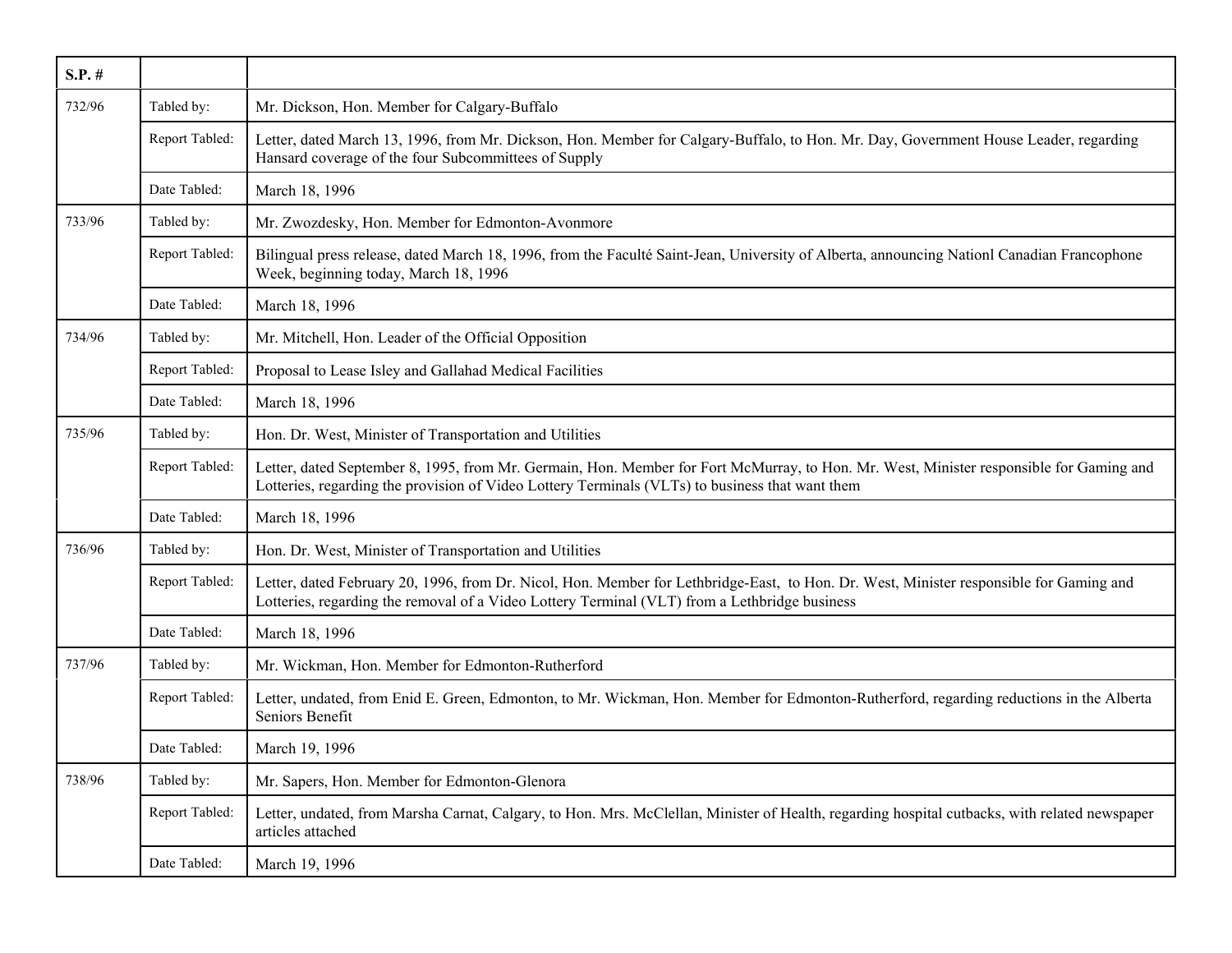| $S.P.$ # |                |                                                                                                                                                                                                                                                              |
|----------|----------------|--------------------------------------------------------------------------------------------------------------------------------------------------------------------------------------------------------------------------------------------------------------|
| 739/96   | Tabled by:     | Mr. Sapers, Hon. Member for Edmonton-Glenora                                                                                                                                                                                                                 |
|          | Report Tabled: | 669 postcards addressed to Hon. Mrs. McClellan, Minister of Health, and 656 postcards addressed to Hon. Mr. Klein, Premier, regarding the five<br>principles of Canada's Medicare system                                                                     |
|          | Date Tabled:   | March 19, 1996                                                                                                                                                                                                                                               |
| 740/96   | Tabled by:     | Hon. Mrs. McClellan, Minister of Health                                                                                                                                                                                                                      |
|          | Report Tabled: | Letter, dated March 19, 1996, from Dennis Magnusson, Chief Executive Officer, East Central Regional Health Authority, to Hon. Mrs.<br>McClellan, Minister of Health, regarding the Hotel de Health and the lease/use of the Islay and Galahad health centres |
|          | Date Tabled:   | March 19, 1996                                                                                                                                                                                                                                               |
| 741/96   | Tabled by:     | Hon. Mrs. McClellan, Minister of Health                                                                                                                                                                                                                      |
|          | Report Tabled: | Letter, dated March 19, 1996, from Hon. Mrs. McClellan, Minister of Health, to Hon. Mr. Dingwall, Minister of Health, regarding the Hotel de<br>Health proposal for the Islay and Galahad health centres                                                     |
|          | Date Tabled:   | March 19, 1996                                                                                                                                                                                                                                               |
| 742/96   | Tabled by:     | Hon. Mr. Dinning, Provincial Treasurer                                                                                                                                                                                                                       |
|          | Report Tabled: | CBRS (Canadian Bond Rating Service) Credit News, dated March 18, 1996, regarding the upgrading of the long term ratings of the Province of<br>Alberta to AA+ from AA                                                                                         |
|          | Date Tabled:   | March 19, 1996                                                                                                                                                                                                                                               |
| 743/96   | Tabled by:     | Mr. Van Binsbergen, Hon. Member for West Yellowhead                                                                                                                                                                                                          |
|          | Report Tabled: | Draft recommendations regarding Alberta's Forest Management Agreements, November 27, 1995                                                                                                                                                                    |
|          | Date Tabled:   | March 19, 1996                                                                                                                                                                                                                                               |
| 744/96   | Tabled by:     | Chairman of Committees, on behalf of Hon. Mr. Fischer, Minister of Public Works, Supply and Services                                                                                                                                                         |
|          | Report Tabled: | Responses to Questions Raised on March 11, 1996, Alberta Public Works, Supply and Services, 1996-97 Committee of Supply Debate,<br>Subcommittee C, March 19, 1996                                                                                            |
|          | Date Tabled:   | March 19, 1996                                                                                                                                                                                                                                               |
| 745/96   | Tabled by:     | Hon. Mrs. McClellan, Minister of Health                                                                                                                                                                                                                      |
|          | Report Tabled: | New Practice Guidelines for Foot, Ankle X-rays, Alberta Clinical Practice Guidelines Program Advisory Committee, March 20 1996                                                                                                                               |
|          | Date Tabled:   | March 20, 1996                                                                                                                                                                                                                                               |
| 746/96   | Tabled by:     | Hon. Mr. Dinning, Provincial Treasurer                                                                                                                                                                                                                       |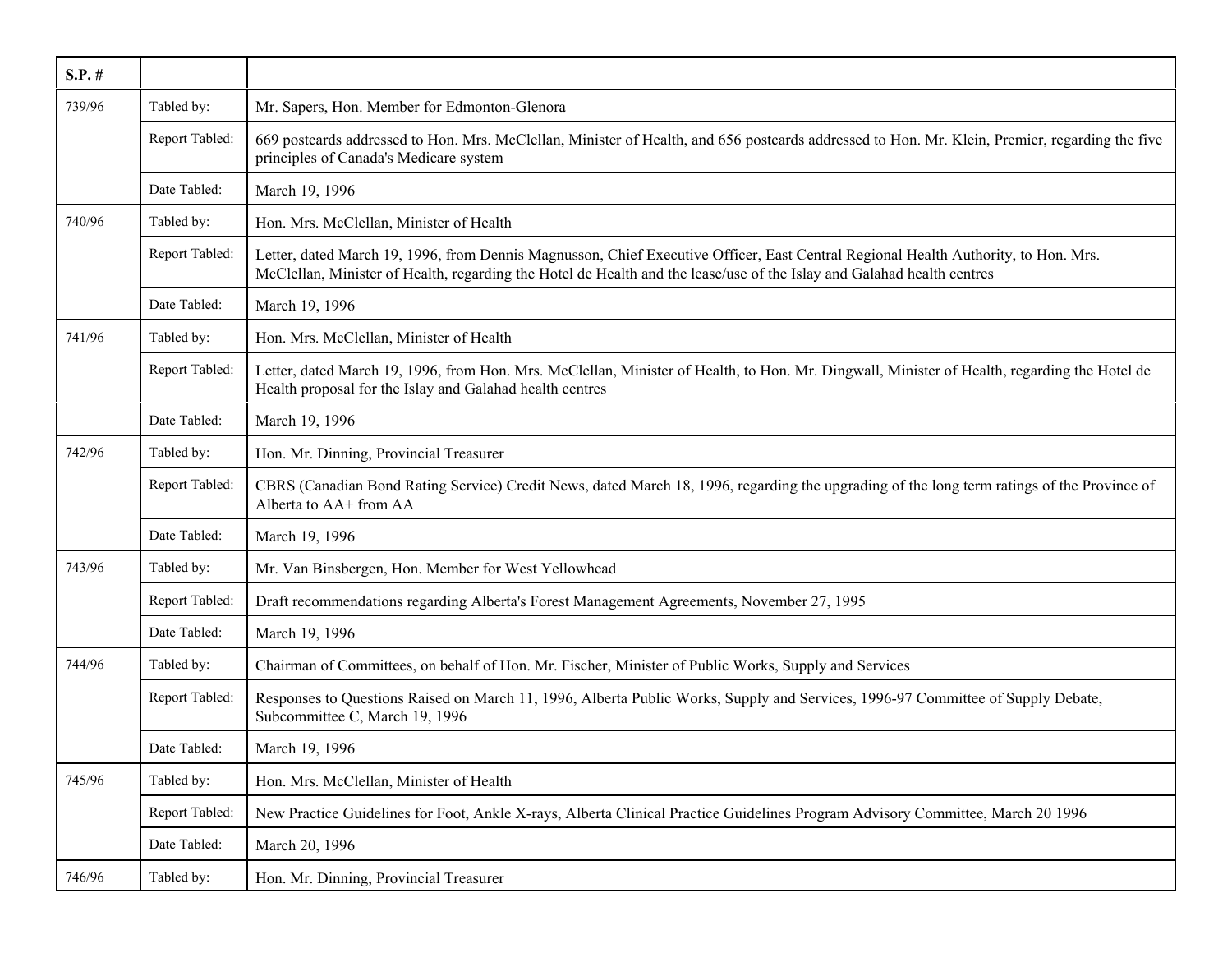| $S.P.$ # |                |                                                                                                                                                                                                                                                                                                                                                                                                                                                                    |
|----------|----------------|--------------------------------------------------------------------------------------------------------------------------------------------------------------------------------------------------------------------------------------------------------------------------------------------------------------------------------------------------------------------------------------------------------------------------------------------------------------------|
|          | Report Tabled: | Government of Alberta News release, dated March 20, 1996, entitled, "Government Appoints 15 Member Board of Directors for Alberta<br>Treasury Branches," with attached background information                                                                                                                                                                                                                                                                      |
|          | Date Tabled:   | March 20, 1996                                                                                                                                                                                                                                                                                                                                                                                                                                                     |
| 747/96   | Tabled by:     | Hon. Mr. Dinning, Provincial Treasurer                                                                                                                                                                                                                                                                                                                                                                                                                             |
|          | Report Tabled: | Letter, dated March 12, 1996, from P. Michael Maher, Acting Chair, Alberta Treasury Branch Director Search Panel and Dean, Faculty of<br>Management, University of Calgary, to Hon. Mr. Dinning, Provincial Treasurer, regarding the recommendations of the Search Panel for<br>appointments to the Board of Directors of the Alberta Treasury Branches                                                                                                            |
|          | Date Tabled:   | March 20, 1996                                                                                                                                                                                                                                                                                                                                                                                                                                                     |
| 748/96   | Tabled by:     | Hon. Mr. Schumacher, Speaker of the Legislative Assembly                                                                                                                                                                                                                                                                                                                                                                                                           |
|          | Report Tabled: | Faxed letter, dated March 20, 1996, from Robert C. Burgener, to Hon. Mr. Schumacher, Speaker of the Legislative Assembly, regarding Talbot<br>v. Mitchell and Sapers, Q.B. #9603 06089, and indicating that Statement of Claim relating to this matter reveals that the alleged defamation<br>makes no reference to comments made by Mr. Mitchell, Hon. Leader of the Official Opposition, or Mr. Sapers, Hon. Member for Edmonton-<br>Glenora, in the Legislature |
|          | Date Tabled:   | March 20, 1996                                                                                                                                                                                                                                                                                                                                                                                                                                                     |
| 749/96   | Tabled by:     | Hon. Mr. Schumacher, Speaker of the Legislative Assembly                                                                                                                                                                                                                                                                                                                                                                                                           |
|          | Report Tabled: | Statement of Claim, Court of Queen's Bench of Alberta, Judicial District of Edmonton, Robert Talbot, Plaintiff, and Grant Mitchell and Howard<br>Sapers, Defendants, March 19, 1996                                                                                                                                                                                                                                                                                |
|          | Date Tabled:   | March 20, 1996                                                                                                                                                                                                                                                                                                                                                                                                                                                     |
| 750/96   | Tabled by:     | Hon. Mr. Schumacher, Speaker of the Legislative Assembly                                                                                                                                                                                                                                                                                                                                                                                                           |
|          | Report Tabled: | Statement of Claim notification from Robert C. Burgener, Barrister and Solicitor, to Grant Mitchell and Howard Sapers, Defendants, on behalf of<br>client Robert Talbot, Plaintiff, indicating the defendants are being sued                                                                                                                                                                                                                                       |
|          | Date Tabled:   | March 20, 1996                                                                                                                                                                                                                                                                                                                                                                                                                                                     |
| 751/96   | Tabled by:     | Hon. Mr. Schumacher, Speaker of the Legislative Assembly                                                                                                                                                                                                                                                                                                                                                                                                           |
|          | Report Tabled: | Edmonton Sun article, dated March 19, 1996, entitled, "Grits to face lawsuit"                                                                                                                                                                                                                                                                                                                                                                                      |
|          | Date Tabled:   | March 20, 1996                                                                                                                                                                                                                                                                                                                                                                                                                                                     |
| 752/96   | Tabled by:     | Hon. Mr. Schumacher, Speaker of the Legislative Assembly                                                                                                                                                                                                                                                                                                                                                                                                           |
|          | Report Tabled: | Edmonton Journal article, dated March 20, 1996, entitled "Liberals question links of Hotel de Health boss"                                                                                                                                                                                                                                                                                                                                                         |
|          | Date Tabled:   | March 20, 1996                                                                                                                                                                                                                                                                                                                                                                                                                                                     |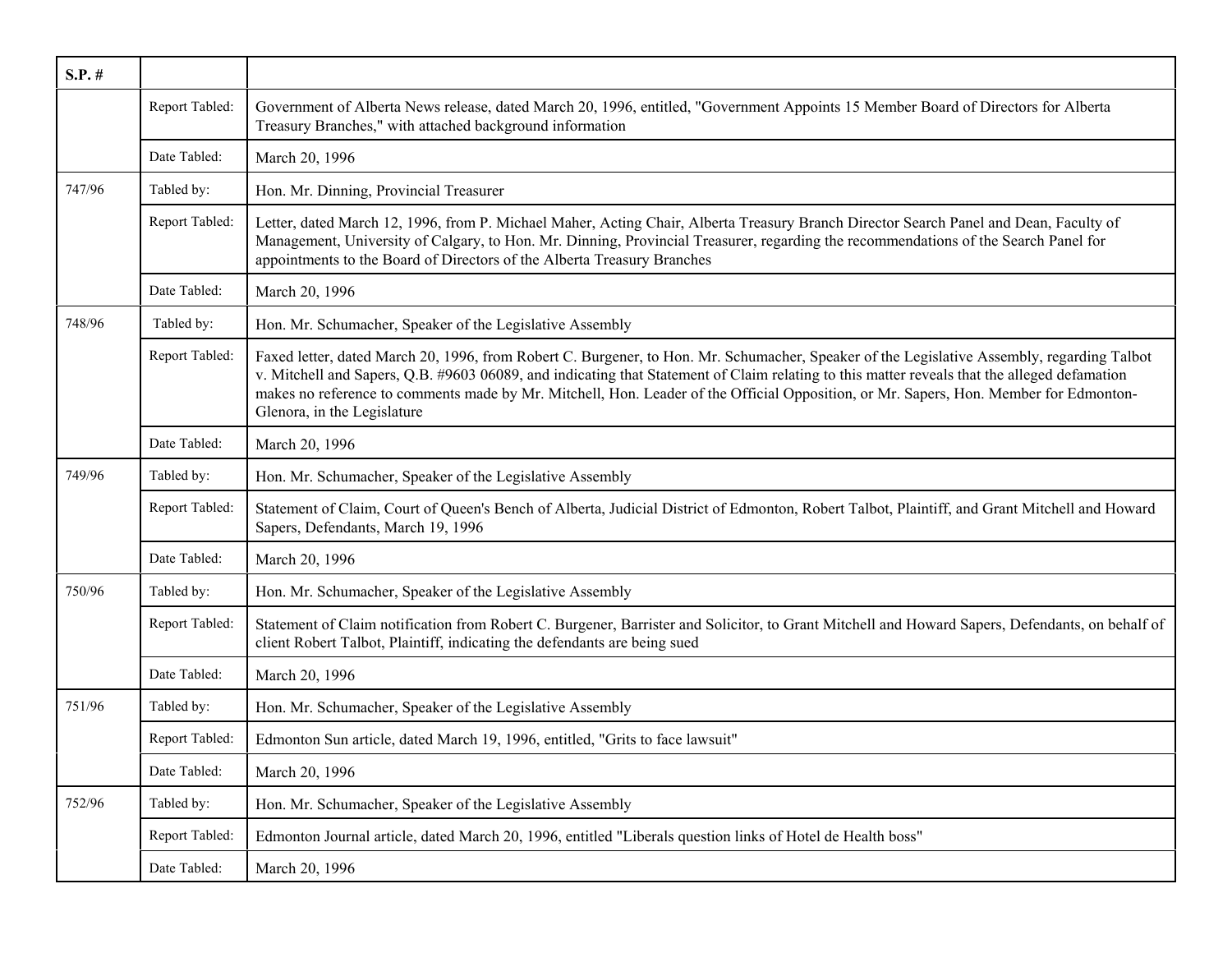| $S.P.$ # |                |                                                                                                                                                                                                                                                                                                                      |
|----------|----------------|----------------------------------------------------------------------------------------------------------------------------------------------------------------------------------------------------------------------------------------------------------------------------------------------------------------------|
| 753/96   | Tabled by:     | Hon. Mr. Schumacher, Speaker of the Legislative Assembly                                                                                                                                                                                                                                                             |
|          | Report Tabled: | Letter, March 19, 1996, from Mr. Mitchell, Hon. Leader of the Official Opposition, to Hon. Mr. Schumacher, Speaker of the Legislative<br>Assembly, authorizing Mr. Bruseker, Hon. Member for Calgary-North West, to raise a question of privilege on behalf of the Leader of the<br><b>Official Opposition</b>       |
|          | Date Tabled:   | March 20, 1996                                                                                                                                                                                                                                                                                                       |
| 754/96   | Tabled by:     | Hon. Mr. Schumacher, Speaker of the Legislative Assembly                                                                                                                                                                                                                                                             |
|          | Report Tabled: | Letter, dated March 19, 1996, from Mr. Bruseker, Hon. Member for Calgary-North West, to Hon. Mr. Schumacher, Speaker of the Legislative<br>Assembly, indicating Mr. Bruseker's intention to raise a purported point of privilege pursuant to Standing Order 15(2)                                                    |
|          | Date Tabled:   | March 20, 1996                                                                                                                                                                                                                                                                                                       |
| 755/96   | Tabled by:     | Hon. Mr. Schumacher, Speaker of the Legislative Assembly                                                                                                                                                                                                                                                             |
|          | Report Tabled: | Letter, dated March 16, 1996, from Robert C. Burgener, Barrister and Solicitor, to Mr. Mitchell, Hon. Leader of the Official Opposition,<br>regarding Robert Talbot's intention to pursue legal remedies in the event that Mr. Talbot considers any statements made by Mr. Mitchell or his<br>party to be defamatory |
|          | Date Tabled:   | March 20, 1996                                                                                                                                                                                                                                                                                                       |
| 756/96   | Tabled by:     | Dr. Nicol, Hon. Member for Lethbridge-East                                                                                                                                                                                                                                                                           |
|          | Report Tabled: | Various News Observer articles, dated February 19, 21, 22, and 26, 1995, regarding the hog industry in Alberta, with related supporting survey<br>and graphs                                                                                                                                                         |
|          | Date Tabled:   | March 20, 1996                                                                                                                                                                                                                                                                                                       |
| 757/96   | Tabled by:     | Mr. Herard, Acting Chairman of Committees                                                                                                                                                                                                                                                                            |
|          | Report Tabled: | Amendment to Bill 205 (Hon. Member for Calgary-Egmont) — Debate adjourned                                                                                                                                                                                                                                            |
|          | Date Tabled:   | March 20, 1996                                                                                                                                                                                                                                                                                                       |
| 758/96   | Tabled by:     | Mr. Herard, Acting Chairman of Committees                                                                                                                                                                                                                                                                            |
|          | Report Tabled: | Amendment to Bill 205 (Hon. Member for Calgary-Egmont) — Debate adjourned                                                                                                                                                                                                                                            |
|          | Date Tabled:   | March 20, 1996                                                                                                                                                                                                                                                                                                       |
| 759/96   | Tabled by:     | Mrs. Gordon, Hon. Member for Lacombe-Stettler                                                                                                                                                                                                                                                                        |
|          | Report Tabled: | Letter, undated, from David Hodgins, President, Alberta Fire Chiefs Association, to Mrs. Gordon, Hon. Member for Lacombe-Stettler, regarding<br>Bill 208, Highway Traffic Amendment Act, 1996                                                                                                                        |
|          | Date Tabled:   | March 20, 1996                                                                                                                                                                                                                                                                                                       |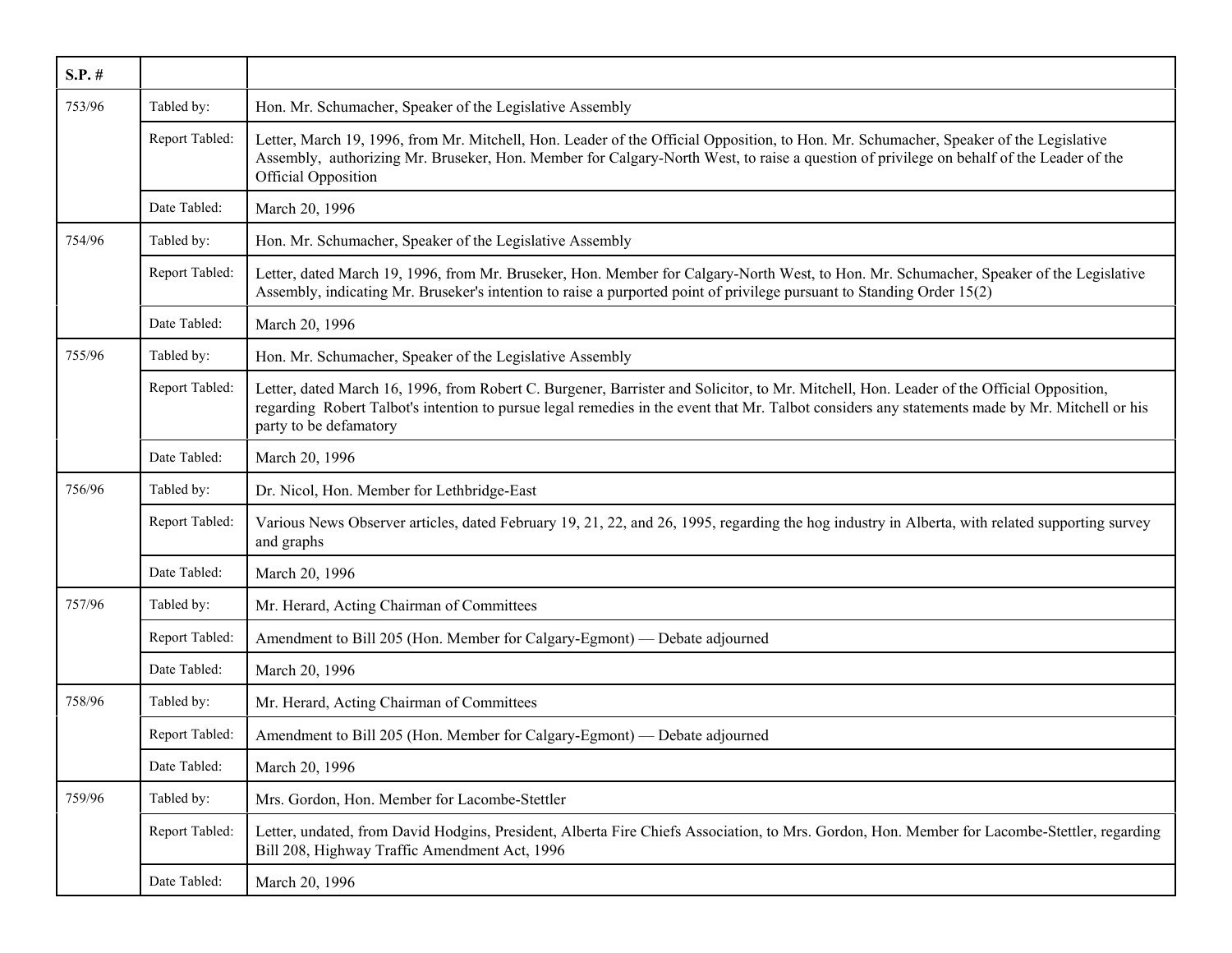| $S.P.$ # |                |                                                                                                                                                                             |
|----------|----------------|-----------------------------------------------------------------------------------------------------------------------------------------------------------------------------|
| 760/96   | Tabled by:     | Chairman of Committees on behalf of Hon. Mr. Paszkowski, Minister of Agriculture, Food and Rural Development                                                                |
|          | Report Tabled: | Responses to Questions Raised in Committee of Supply, March 7, 1996                                                                                                         |
|          | Date Tabled:   | March 20, 1996                                                                                                                                                              |
| 761/96   | Tabled by:     | Hon. Mr. Thurber, Minister of Municipal Affairs                                                                                                                             |
|          | Report Tabled: | Alberta Municipal Affairs, Responses to Questions, Committee of Supply, February 29, and March 12, 1996                                                                     |
|          | Date Tabled:   | March 21, 1996                                                                                                                                                              |
| 762/96   | Tabled by:     | Hon. Mrs. McClellan, Minister of Health                                                                                                                                     |
|          | Report Tabled: | Chart, total visits to emergency unit, Holy Cross Hospital, Calgary, 1981-82 to 1993-94                                                                                     |
|          | Date Tabled:   | March 21, 1996                                                                                                                                                              |
| 763/96   | Tabled by:     | Mr. Kirkland, Hon. Member for Leduc                                                                                                                                         |
|          | Report Tabled: | Workers' Compensation Board (WCB) Memo, dated May 8, 1990, regarding Edmonton Journal newspaper carriers                                                                    |
|          | Date Tabled:   | March 21, 1996                                                                                                                                                              |
| 764/96   | Tabled by:     | Mr. Kirkland, Hon. Member for Leduc                                                                                                                                         |
|          | Report Tabled: | Exhibit H referred to in the Affidavit of Gordon Ian McMullan, sworn before Barry W. McMullan, Barrister and Solicitor, regarding newspaper<br>carriers                     |
|          | Date Tabled:   | March 21, 1996                                                                                                                                                              |
| 765/96   | Tabled by:     | Mr. Kirkland, Hon. Member for Leduc                                                                                                                                         |
|          | Report Tabled: | Workers' Compensation Board (WCB) Memo, dated January 14, 1995, from D.V. Holmes, Assessment Management to K.W. Coull, regarding<br>taxi cab drivers and newspaper carriers |
|          | Date Tabled:   | March 21, 1996                                                                                                                                                              |
| 766/96   | Tabled by:     | Mr. Kirkland, Hon. Member for Leduc                                                                                                                                         |
|          | Report Tabled: | Exhibit H referred to in the Affidavit of Gordon Ian McMullan, sworn before Barry W. McMullan, Barrister and Solicitor, regarding newspaper<br>carriers                     |
|          | Date Tabled:   | March 21, 1996                                                                                                                                                              |
| 767/96   | Tabled by:     | Mr. Kirkland, Hon. Member for Leduc                                                                                                                                         |
|          | Report Tabled: | Schedule A, Exempted Industries, Worker's Compensation Alta. Reg. 427/81, Alberta Gazette, December 31, 1981                                                                |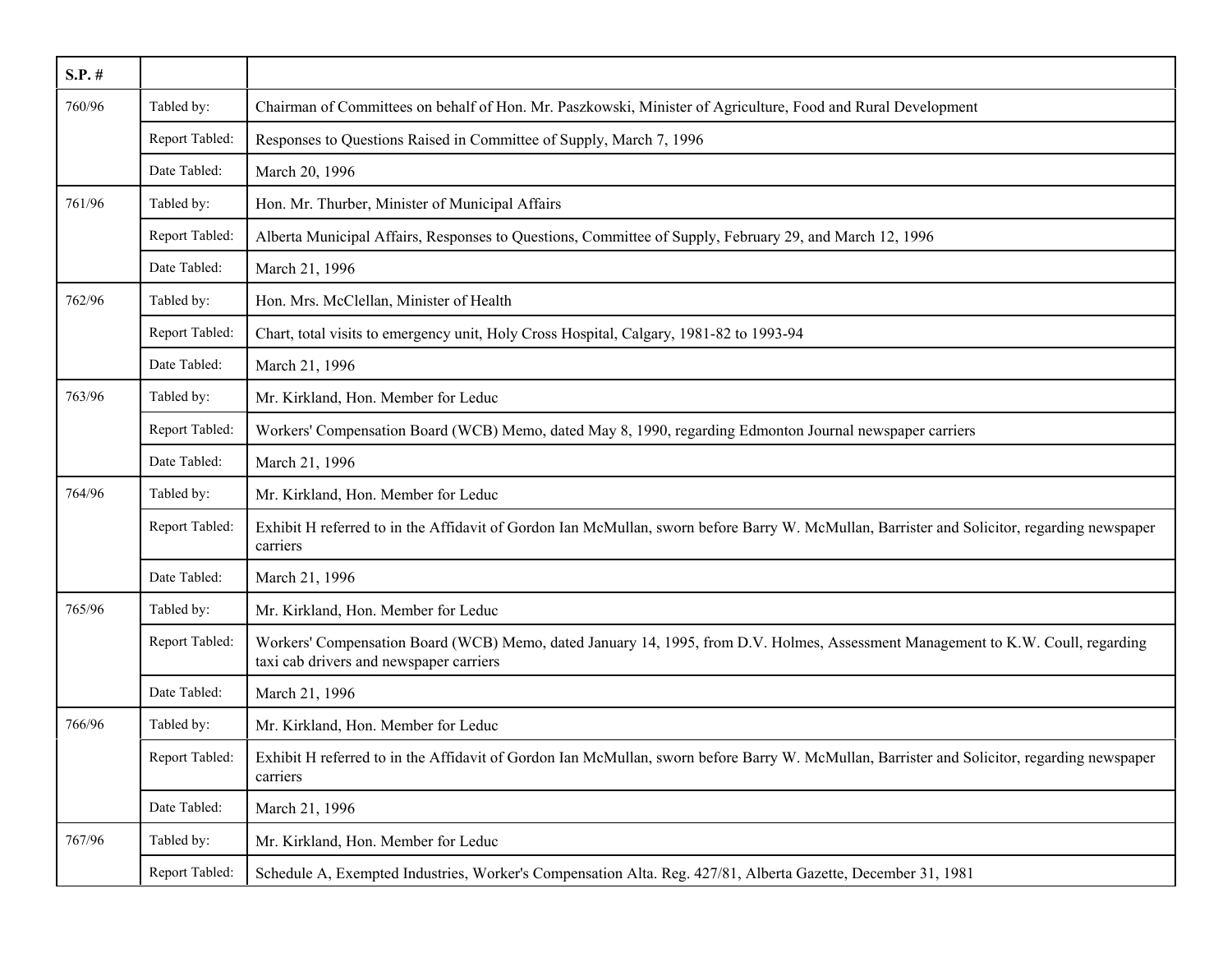| $S.P.$ # |                |                                                                                                                                                                                                                                                                                                                                                                                                                                  |
|----------|----------------|----------------------------------------------------------------------------------------------------------------------------------------------------------------------------------------------------------------------------------------------------------------------------------------------------------------------------------------------------------------------------------------------------------------------------------|
|          | Date Tabled:   | March 21, 1996                                                                                                                                                                                                                                                                                                                                                                                                                   |
| 768/96   | Tabled by:     | Hon. Mr. Smith, Minister of Economic Development and Tourism                                                                                                                                                                                                                                                                                                                                                                     |
|          | Report Tabled: | Pamphlet entitled, "Alberta Advantage"                                                                                                                                                                                                                                                                                                                                                                                           |
|          | Date Tabled:   | March 21, 1996                                                                                                                                                                                                                                                                                                                                                                                                                   |
| 769/96   | Tabled by:     | Hon. Dr. West, Minister of Transportation and Utilities                                                                                                                                                                                                                                                                                                                                                                          |
|          | Report Tabled: | Response to Written Question No. Q163, asked for by Mr. Wickman, Hon. Member for Edmonton-Rutherford, regarding payout levels of video<br>lottery terminals (VLTs) (previously tabled, March 11, 1996)                                                                                                                                                                                                                           |
|          | Date Tabled:   | March 21, 1996                                                                                                                                                                                                                                                                                                                                                                                                                   |
| 770/96   | Tabled by:     | Chairman of Committees                                                                                                                                                                                                                                                                                                                                                                                                           |
|          | Report Tabled: | List of resolutions voted upon by the Committee of Supply, March 21, 1996                                                                                                                                                                                                                                                                                                                                                        |
|          | Date Tabled:   | March 21, 1996                                                                                                                                                                                                                                                                                                                                                                                                                   |
| 771/96   | Tabled by:     | Chairman of Committees, on behalf of Hon. Mr. Evans, Minister of Justice and Attorney General                                                                                                                                                                                                                                                                                                                                    |
|          | Report Tabled: | Responses to Questions Raised during Committee of Supply consideration of the Estimates of the Department of Justice and Attorney General,<br>March 14, 1996                                                                                                                                                                                                                                                                     |
|          | Date Tabled:   | March 21, 1996                                                                                                                                                                                                                                                                                                                                                                                                                   |
| 772/96   | Tabled by:     | Mr. Mitchell, Hon. Leader of the Official Opposition                                                                                                                                                                                                                                                                                                                                                                             |
|          | Report Tabled: | Alberta Family and Social Services memo, dated March 8, 1996, from Casework Supervisor's Sub-Committee, Edmonton Region, to Casework<br>and Program Supervisors, Edmonton Region, regarding regional management, with an attached memo, dated March 15, 1996, from Casework<br>and Program Supervisors, Edmonton Region, to Chairperson, Edmonton Region Casework Supervisor's Committee, regarding a crisis in child<br>welfare |
|          | Date Tabled:   | March 25, 1996                                                                                                                                                                                                                                                                                                                                                                                                                   |
| 773/96   | Tabled by:     | Mr. Dalla-Longa, Hon. Member for Calgary-West,                                                                                                                                                                                                                                                                                                                                                                                   |
|          | Report Tabled: | Letter, dated September 7, 1994, from Gary Boddaz, Assistant Deputy Minister, Alberta Lotteries And Gaming, to Sandy Vigrass, Glenmeadows<br>Home and School Association, regarding Community Facility Enhancement Program II (CFEP II) and the Glenmeadows Computer Lab                                                                                                                                                         |
|          | Date Tabled:   | March 25, 1996                                                                                                                                                                                                                                                                                                                                                                                                                   |
| 774/96   | Tabled by:     | Mr. Dalla-Longa, Hon. Member for Calgary-West,                                                                                                                                                                                                                                                                                                                                                                                   |
|          | Report Tabled: | Letter, dated December 9, 1994, from Hon. Dr. West, Minister responsible for Lotteries, Gaming and Racing, to Sandy Vigrass, Glenmeadows<br>Home and School Association, regarding reconsideration of funding for Community Facility Enhancement Program II (CFEP II)                                                                                                                                                            |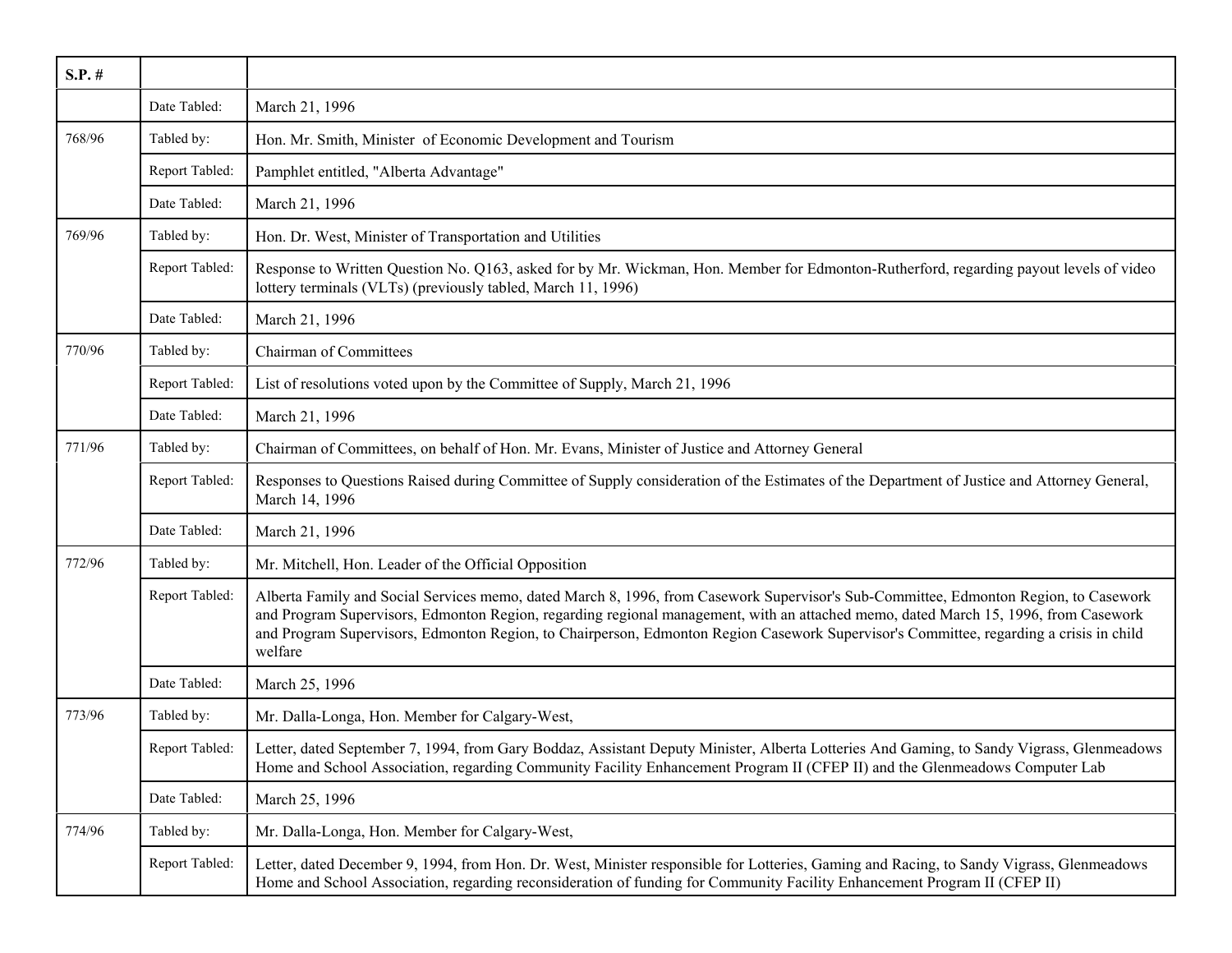| $S.P.$ # |                |                                                                                                                                                                                                                                                                                                                                   |
|----------|----------------|-----------------------------------------------------------------------------------------------------------------------------------------------------------------------------------------------------------------------------------------------------------------------------------------------------------------------------------|
|          | Date Tabled:   | March 25, 1996                                                                                                                                                                                                                                                                                                                    |
| 775/96   | Tabled by:     | <b>Chairman of Committees</b>                                                                                                                                                                                                                                                                                                     |
|          | Report Tabled: | Amendment to Bill 2 (Hon. Member for Calgary-North West) — Defeated on division                                                                                                                                                                                                                                                   |
|          | Date Tabled:   | March 25, 1996                                                                                                                                                                                                                                                                                                                    |
| 776/96   | Tabled by:     | <b>Chairman of Committees</b>                                                                                                                                                                                                                                                                                                     |
|          | Report Tabled: | Amendment to Bill 2 (Hon. Member for Calgary-North West) — Defeated                                                                                                                                                                                                                                                               |
|          | Date Tabled:   | March 25, 1996                                                                                                                                                                                                                                                                                                                    |
| 777/96   | Tabled by:     | <b>Chairman of Committees</b>                                                                                                                                                                                                                                                                                                     |
|          | Report Tabled: | Amendment to Bill 2 (Hon. Member for Calgary-North West) — Defeated on division                                                                                                                                                                                                                                                   |
|          | Date Tabled:   | March 25, 1996                                                                                                                                                                                                                                                                                                                    |
| 778/96   | Tabled by:     | <b>Chairman of Committees</b>                                                                                                                                                                                                                                                                                                     |
|          | Report Tabled: | Amendment to Bill 5 (Hon. Minister of Transportation and Utilities) — Debate adjourned                                                                                                                                                                                                                                            |
|          | Date Tabled:   | March 25, 1996                                                                                                                                                                                                                                                                                                                    |
| 779/96   | Tabled by:     | Hon. Mrs. McClellan, Minister of Health                                                                                                                                                                                                                                                                                           |
|          | Report Tabled: | Letter, dated March 25, 1996, from Hon. Mrs. McClellan, Minister of Health, to Mr. Sapers, Hon. Member for Edmonton-Glenora, regarding a<br>response to a question on Interleukin-2 raised in the Assembly on March 21, 1996, with attached background information on the funding of<br>Interleukin-2 for the treatment of cancer |
|          | Date Tabled:   | March 26, 1996                                                                                                                                                                                                                                                                                                                    |
| 780/96   | Tabled by:     | Mr. Mitchell, Hon. Leader of the Official Opposition,                                                                                                                                                                                                                                                                             |
|          | Report Tabled: | Pamphlet announcing a Forum on Children's Issues, Edmonton Room, Edmonton Public Library, 7 Sir Winston Churchill Square, Saturday,<br>March 30, 1996, 10:00 a.m. to 12:30 p.m.                                                                                                                                                   |
|          | Date Tabled:   | March 26, 1996                                                                                                                                                                                                                                                                                                                    |
| 781/96   | Tabled by:     | Mr. Tannas, Chairman of Committees                                                                                                                                                                                                                                                                                                |
|          | Report Tabled: | Amendment to Bill 205 (Hon. Member for Calgary-Egmont) — Agreed to                                                                                                                                                                                                                                                                |
|          | Date Tabled:   | March 26, 1996                                                                                                                                                                                                                                                                                                                    |
| 782/96   | Tabled by:     | Mr. Tannas, Chairman of Committees                                                                                                                                                                                                                                                                                                |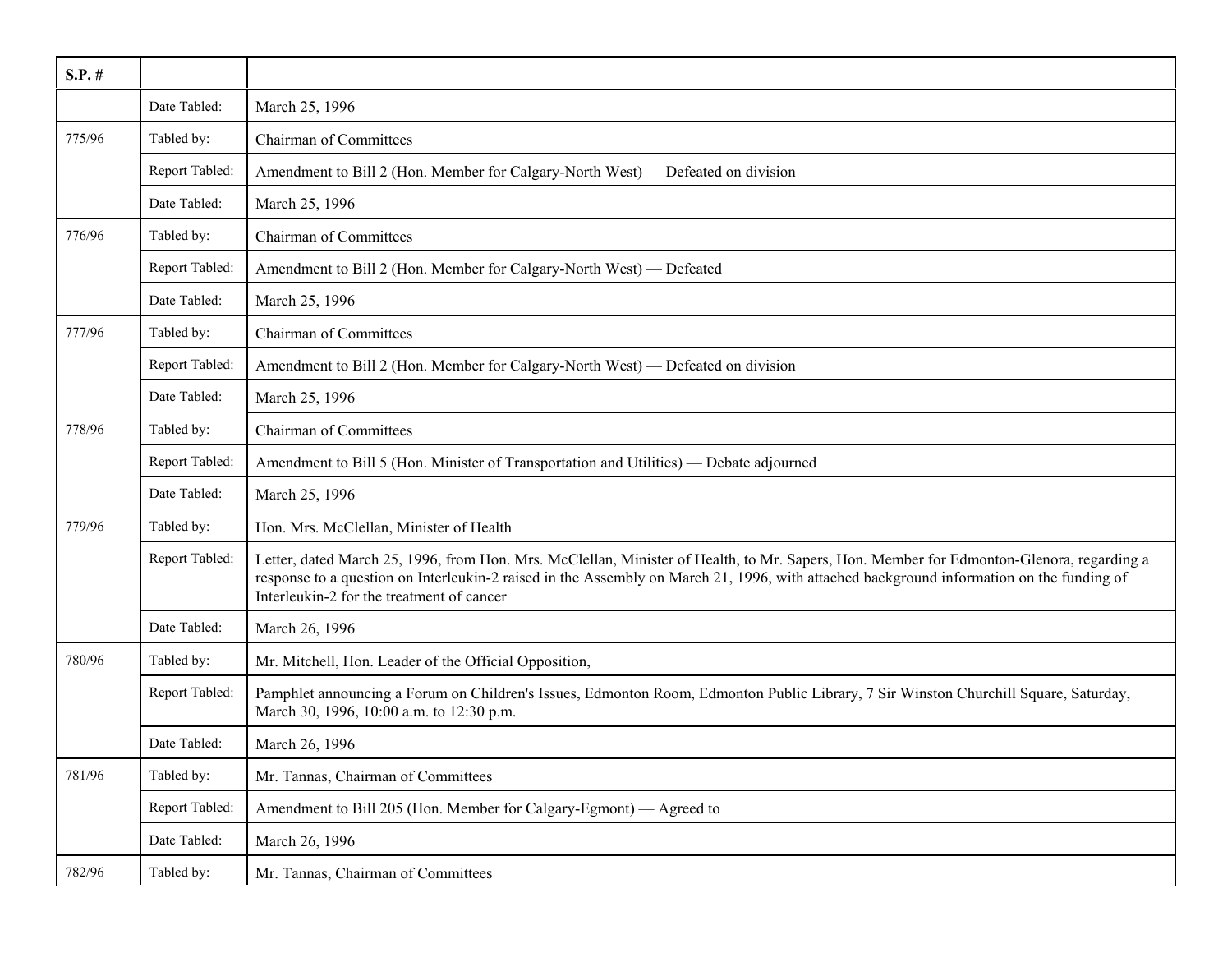| $S.P.$ # |                |                                                                                                                                                                                                                                                                                                             |
|----------|----------------|-------------------------------------------------------------------------------------------------------------------------------------------------------------------------------------------------------------------------------------------------------------------------------------------------------------|
|          | Report Tabled: | Amendment to Bill 205 (Hon. Member for Calgary-Egmont) — Agreed to                                                                                                                                                                                                                                          |
|          | Date Tabled:   | March 26, 1996                                                                                                                                                                                                                                                                                              |
| 783/96   | Tabled by:     | Mr. Tannas, Chairman of Committees                                                                                                                                                                                                                                                                          |
|          | Report Tabled: | Amendment to Bill 205 (Hon. Member for Calgary-Buffalo) — Agreed to                                                                                                                                                                                                                                         |
|          | Date Tabled:   | March 26, 1996                                                                                                                                                                                                                                                                                              |
| 784/96   | Tabled by:     | Mr. Tannas, Chairman of Committees                                                                                                                                                                                                                                                                          |
|          | Report Tabled: | Amendment to Bill 205 (Hon. Member for Calgary-Buffalo) — Defeated                                                                                                                                                                                                                                          |
|          | Date Tabled:   | March 26, 1996                                                                                                                                                                                                                                                                                              |
| 785/96   | Tabled by:     | Hon. Mr. Day, Government House Leader                                                                                                                                                                                                                                                                       |
|          | Report Tabled: | Fact sheet, dated March 25, 1996, regarding the process for debate of the 1996 Committee of Supply Main Estimates                                                                                                                                                                                           |
|          | Date Tabled:   | March 27, 1996                                                                                                                                                                                                                                                                                              |
| 786/96   | Tabled by:     | Hon. Mrs. McClellan, Minister of Health                                                                                                                                                                                                                                                                     |
|          | Report Tabled: | Letter, dated March 26, 1996, from Hon. Mrs. McClellan, Minister of Health, to Mrs. Soetaert, Hon. Member for Spruce Grove-Sturgeon-St.<br>Albert, regarding issues raised by Mrs. Soetaert in the Legislature, March 12, 1996, regarding the WestView Regional Health Authority (RHA)                      |
|          | Date Tabled:   | March 27, 1996                                                                                                                                                                                                                                                                                              |
| 787/96   | Tabled by:     | Mr. Mitchell, Hon. Leader of the Official Opposition                                                                                                                                                                                                                                                        |
|          | Report Tabled: | Letter, dated March 27, 1996, from Mr. Mitchell, Hon. Leader of the Official Opposition, to Right Hon. Mr. Chrétien, Prime Minister of Canada,<br>regarding the implications the North American Free Trade Act (NAFTA) will have on health care, education and social services                              |
|          | Date Tabled:   | March 27, 1996                                                                                                                                                                                                                                                                                              |
| 788/96   | Tabled by:     | Hon. Mr. Klein, Premier                                                                                                                                                                                                                                                                                     |
|          | Report Tabled: | Letter, dated March 26, 1996, from Hon. Mr. Klein, Premier, to Mr. Sprague, Chair, 1996 World Figure Skating Championships, congratulating<br>the organizing committee, corporate sponsors, and the more than 1,200 volunteers who made the 1996 World Figure Skating Championships a<br>resounding success |
|          | Date Tabled:   | March 27, 1996                                                                                                                                                                                                                                                                                              |
| 789/96   | Tabled by:     | <b>Chairman of Committees</b>                                                                                                                                                                                                                                                                               |
|          | Report Tabled: | Amendment to Bill 5 (Hon. Minister of Transportation and Utilities) — Agreed to                                                                                                                                                                                                                             |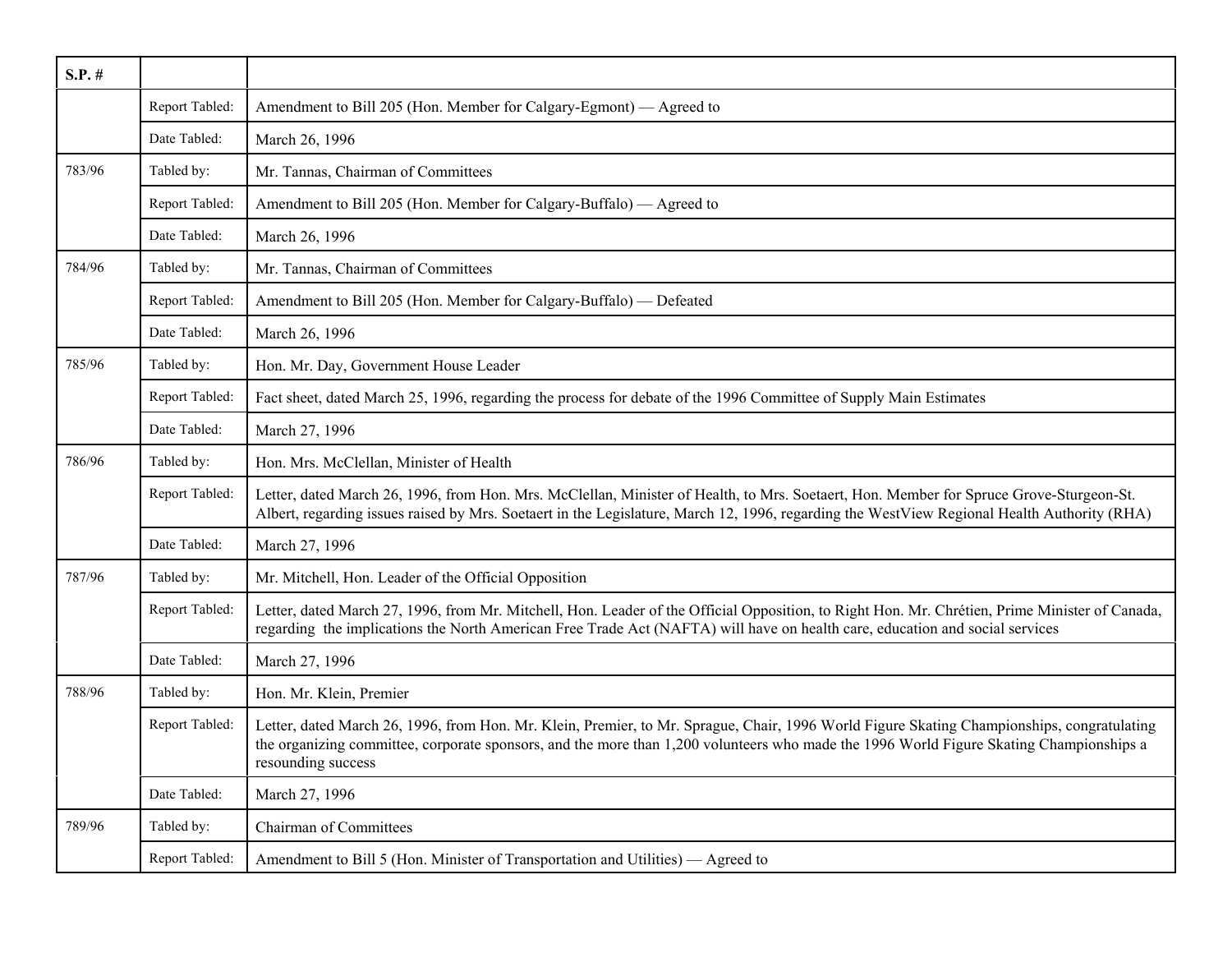| $S.P.$ # |                |                                                                                                                                                                                                                                                            |
|----------|----------------|------------------------------------------------------------------------------------------------------------------------------------------------------------------------------------------------------------------------------------------------------------|
|          | Date Tabled:   | March 27, 1996                                                                                                                                                                                                                                             |
| 790/96   | Tabled by:     | Chairman of Committees                                                                                                                                                                                                                                     |
|          | Report Tabled: | Amendment to Bill 5 (Hon. Member for Edmonton-Rutherford) — Debate adjourned                                                                                                                                                                               |
|          | Date Tabled:   | March 27, 1996                                                                                                                                                                                                                                             |
| 791/96   | Tabled by:     | Chairman of Committees                                                                                                                                                                                                                                     |
|          | Report Tabled: | Amendment to Bill 6 (Hon. Minister of Energy on behalf of Hon. Minister of Transportation and Utilities) — Debate adjourned                                                                                                                                |
|          | Date Tabled:   | March 27, 1996                                                                                                                                                                                                                                             |
| 792/96   | Tabled by:     | <b>Chairman of Committees</b>                                                                                                                                                                                                                              |
|          | Report Tabled: | Amendment to Bill 7 (Hon. Member for Clover Bar-Fort Saskatchewan) — Defeated on division                                                                                                                                                                  |
|          | Date Tabled:   | March 27, 1996                                                                                                                                                                                                                                             |
| 793/96   | Tabled by:     | Chairman of Committees                                                                                                                                                                                                                                     |
|          | Report Tabled: | Amendment to Bill 7 (Hon. Member for Fort McMurray on behalf of the Hon. Member for Clover Bar-Fort Saskatchewan) — Defeated                                                                                                                               |
|          | Date Tabled:   | March 27, 1996                                                                                                                                                                                                                                             |
| 794/96   | Tabled by:     | Chairman of Committees                                                                                                                                                                                                                                     |
|          | Report Tabled: | Amendment to Bill 7 (Hon. Member for Fort McMurray on behalf of the Hon. Member for Clover Bar-Fort Saskatchewan) — Defeated                                                                                                                               |
|          | Date Tabled:   | March 27, 1996                                                                                                                                                                                                                                             |
| 795/96   | Tabled by:     | Chairman of Committees                                                                                                                                                                                                                                     |
|          | Report Tabled: | Amendment to Bill 7 (Hon. Member for Fort McMurray on behalf of the Hon. Member for Clover Bar-Fort Saskatchewan) — Debate adjourned                                                                                                                       |
|          | Date Tabled:   | March 27, 1996                                                                                                                                                                                                                                             |
| 796/96   | Tabled by:     | Ms Abdurahman, Hon. Member for Clover Bar-Fort Saskatchewan                                                                                                                                                                                                |
|          | Report Tabled: | Newspaper advertisement entitled, "Only three days left to save Medicare," sponsored by the Alberta Health Care Union Caucus                                                                                                                               |
|          | Date Tabled:   | March 28, 1996                                                                                                                                                                                                                                             |
| 797/96   | Tabled by:     | Mr. Sapers, Hon. Member for Edmonton-Glenora                                                                                                                                                                                                               |
|          | Report Tabled: | Letter, dated March 20, 1996, from 25 Edmonton and area residents, to Hon. Mrs. McClellan, Minister of Health, regarding concerns over the<br>introduction of a two-tiered health system and the upholding of the five principles of the Canada Health Act |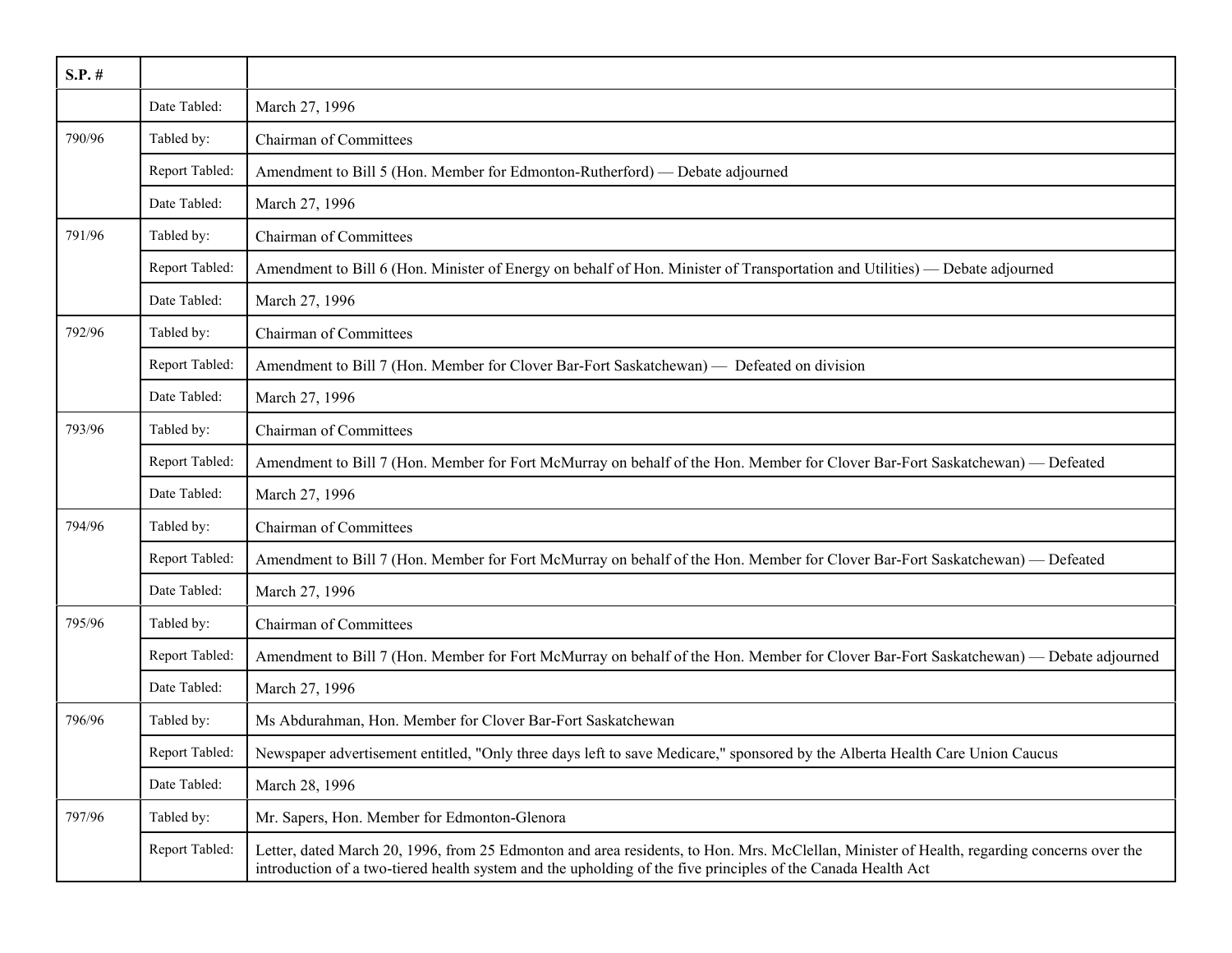| $S.P.$ # |                |                                                                                                                                                                                                                                                                                                                                                                                    |
|----------|----------------|------------------------------------------------------------------------------------------------------------------------------------------------------------------------------------------------------------------------------------------------------------------------------------------------------------------------------------------------------------------------------------|
|          | Date Tabled:   | March 28, 1996                                                                                                                                                                                                                                                                                                                                                                     |
| 798/96   | Tabled by:     | Mr. Sapers, Hon. Member for Edmonton-Glenora                                                                                                                                                                                                                                                                                                                                       |
|          | Report Tabled: | Series of newspaper articles, variously dated, regarding Regional Health Authorities (RHA), Hotel de Health and private health care                                                                                                                                                                                                                                                |
|          | Date Tabled:   | March 28, 1996                                                                                                                                                                                                                                                                                                                                                                     |
| 799/96   | Tabled by:     | Hon. Mr. Schumacher, Speaker of the Legislative Assembly                                                                                                                                                                                                                                                                                                                           |
|          | Report Tabled: | Letter, dated March 28, 1996, from Robert C. Burgener, Barrister and Solicitor, on behalf of Robert Talbot, to Hon. Mr. Schumacher, Speaker of<br>the Legislative Assembly, offering a mutual apology to the Legislative Assembly if any impression of intimidation was left by Mr. Burgener's<br>letter of March15, 1996, to Mr. Mitchell, Hon. Leader of the Official Opposition |
|          | Date Tabled:   | March 28, 1996                                                                                                                                                                                                                                                                                                                                                                     |
| 800/96   | Tabled by:     | Hon. Mr. Paszkowski, Minister of Agriculture, Food and Rural Development                                                                                                                                                                                                                                                                                                           |
|          | Report Tabled: | Economics of Single Desk Selling of Western Canadian Grain, Colin Carter and R.MA. Loyns, March 1996                                                                                                                                                                                                                                                                               |
|          | Date Tabled:   | April 1, 1996                                                                                                                                                                                                                                                                                                                                                                      |
| 801/96   | Tabled by:     | Hon. Mr. Ady, Minister of Advanced Education and Career Development                                                                                                                                                                                                                                                                                                                |
|          | Report Tabled: | Government of Saskatchewan news release, dated March 25, 1996, entitled, "Saskatchewan announces changes to student loan financing"                                                                                                                                                                                                                                                |
|          | Date Tabled:   | April 1, 1996                                                                                                                                                                                                                                                                                                                                                                      |
| 802/96   | Tabled by:     | Hon. Mr. Mar, Minister of Community Development                                                                                                                                                                                                                                                                                                                                    |
|          | Report Tabled: | Letter, dated April 1, 1996, from Hon. Mr. Mar, Minister of Community Development, to Northern Alberta Institute of Technology (NAIT) Ooks<br>offering congratulations for winning an unprecedented seventh national hockey title at the Canadian Colleges Athletic Association<br>championships                                                                                   |
|          | Date Tabled:   | April 1, 1996                                                                                                                                                                                                                                                                                                                                                                      |
| 803/96   | Tabled by:     | Mr. Dickson, Hon. Member for Calgary-Buffalo                                                                                                                                                                                                                                                                                                                                       |
|          | Report Tabled: | Letter, dated March 28, 1996, from Mr. Dickson, Hon. Member for Calgary-Buffalo, to Hon. Mr. Day, Government House Leader, regarding<br>information to support a document (Sessional Paper 795/96) tabled March 27, 1996 by Hon. Mr. Day                                                                                                                                           |
|          | Date Tabled:   | April 1, 1996                                                                                                                                                                                                                                                                                                                                                                      |
| 804/96   | Tabled by:     | Mr. Tannas, Chairman of Committees                                                                                                                                                                                                                                                                                                                                                 |
|          | Report Tabled: | Amendment to Bill 5 (Hon. Member for Sherwood Park on behalf of the Edmonton-Rutherford) — Defeated                                                                                                                                                                                                                                                                                |
|          | Date Tabled:   | April 1, 1996                                                                                                                                                                                                                                                                                                                                                                      |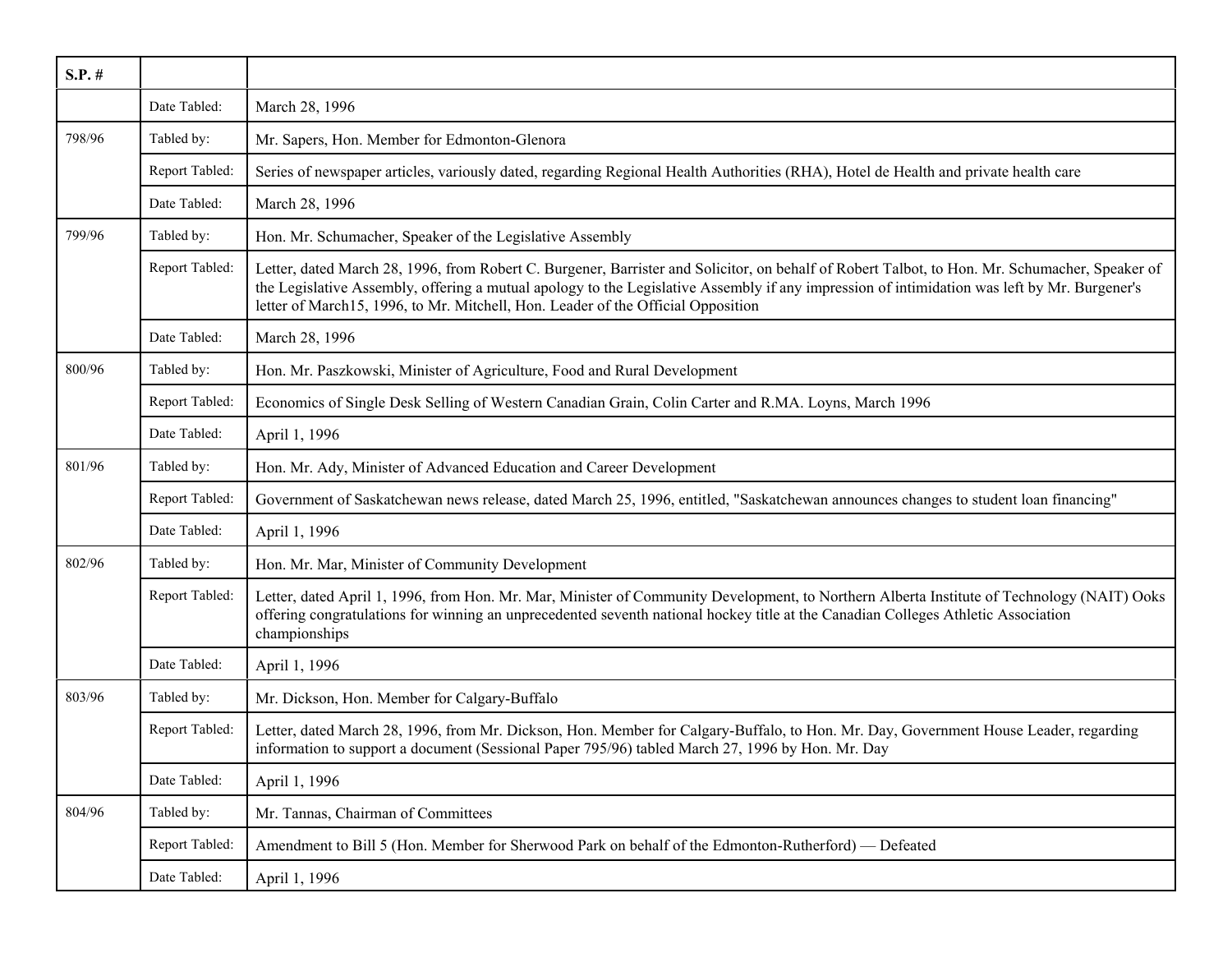| $S.P.$ # |                |                                                                                                                      |
|----------|----------------|----------------------------------------------------------------------------------------------------------------------|
| 805/96   | Tabled by:     | Mr. Tannas, Chairman of Committees                                                                                   |
|          | Report Tabled: | Amendment to Bill 5 (Hon. Member for Sherwood Park on behalf of the Hon. Member for Edmonton-Rutherford) — Defeated  |
|          | Date Tabled:   | April 1, 1996                                                                                                        |
| 806/96   | Tabled by:     | Mr. Tannas, Chairman of Committees                                                                                   |
|          | Report Tabled: | Amendment to Bill 5 (Hon. Member for Sherwood Park on behalf of the Hon. Member for Edmonton-Rutherford) — Defeated  |
|          | Date Tabled:   | April 1, 1996                                                                                                        |
| 807/96   | Tabled by:     | Mr. Tannas, Chairman of Committees                                                                                   |
|          | Report Tabled: | Amendment to Bill 5 (Hon. Member for Sherwood Park on behalf of the Hon. Member for Edmonton-Rutherford) — Defeated  |
|          | Date Tabled:   | April 1, 1996                                                                                                        |
| 808/96   | Tabled by:     | Mr. Tannas, Chairman of Committees                                                                                   |
|          | Report Tabled: | Amendment to Bill 5 (Hon. Member for Sherwood Park on behalf of the Hon. Member for Edmonton-Rutherford) —Defeated   |
|          | Date Tabled:   | April 1, 1996                                                                                                        |
| 809/96   | Tabled by:     | Mr. Tannas, Chairman of Committees                                                                                   |
|          | Report Tabled: | Amendment to Bill 5 (Hon. Member for Sherwood Park on behalf of the Hon. Member for Edmonton-Rutherford) — Adjourned |
|          | Date Tabled:   | April 1, 1996                                                                                                        |
| 810/96   | Tabled by:     | Mr. Clegg, Deputy Chairman of Committees                                                                             |
|          | Report Tabled: | Amendment to Bill 5 (Hon. Member for Sherwood Park on behalf of the Hon. Member for Edmonton-Rutherford) — Defeated  |
|          | Date Tabled:   | April 1, 1996                                                                                                        |
| 811/96   | Tabled by:     | Mr. Clegg, Deputy Chairman of Committees                                                                             |
|          | Report Tabled: | Amendment to Bill 5 (Hon. Member for Edmonton-Rutherford) — Defeated                                                 |
|          | Date Tabled:   | April 1, 1996                                                                                                        |
| 812/96   | Tabled by:     | Mr. Clegg, Deputy Chairman of Committees                                                                             |
|          | Report Tabled: | Amendment to Bill 5 (Hon. Member for Edmonton-Rutherford) — Defeated                                                 |
|          | Date Tabled:   | April 1, 1996                                                                                                        |
| 813/96   | Tabled by:     | Mr. Clegg, Deputy Chairman of Committees                                                                             |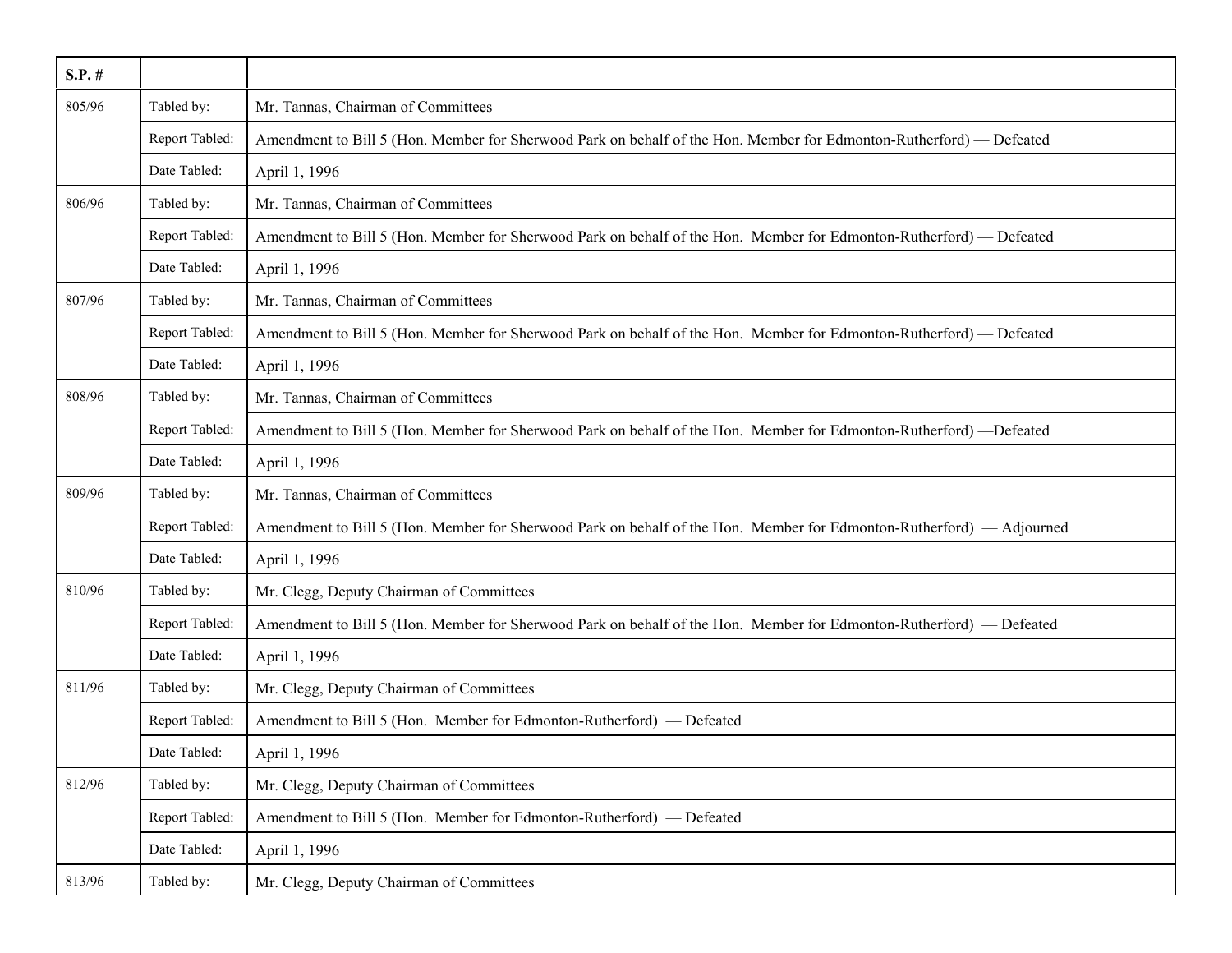| $S.P.$ # |                |                                                                                 |
|----------|----------------|---------------------------------------------------------------------------------|
|          | Report Tabled: | Amendment to Bill 6 (Hon. Minister of Transportation and Utilities) — Agreed to |
|          | Date Tabled:   | April 1, 1996                                                                   |
| 814/96   | Tabled by:     | Mr. Clegg, Deputy Chairman of Committees                                        |
|          | Report Tabled: | Amendment Bill 6 (Hon. Member for St. Albert) - Defeated                        |
|          | Date Tabled:   | April 1, 1996                                                                   |
| 815/96   | Tabled by:     | Mr. Clegg, Deputy Chairman of Committees                                        |
|          | Report Tabled: | Amendment Bill 6 (Hon. Member for St. Albert) — Defeated                        |
|          | Date Tabled:   | April 1, 1996                                                                   |
| 816/96   | Tabled by:     | Mr. Clegg, Deputy Chairman of Committees                                        |
|          | Report Tabled: | Amendment Bill 6 (Hon. Member for St. Albert) - Defeated                        |
|          | Date Tabled:   | April 1, 1996                                                                   |
| 817/96   | Tabled by:     | Mr. Clegg, Deputy Chairman of Committees                                        |
|          | Report Tabled: | Amendment Bill 6 (Hon. Member for St. Albert) - Defeated                        |
|          | Date Tabled:   | April 1, 1996                                                                   |
| 818/96   | Tabled by:     | Mr. Clegg, Deputy Chairman of Committees                                        |
|          | Report Tabled: | Amendment Bill 6 (Hon. Member for St. Albert) - Defeated                        |
|          | Date Tabled:   | April 1, 1996                                                                   |
| 819/96   | Tabled by:     | Mr. Clegg, Deputy Chairman of Committees                                        |
|          | Report Tabled: | Amendment Bill 6 (Hon. Member for St. Albert) - Defeated                        |
|          | Date Tabled:   | April 1, 1996                                                                   |
| 820/96   | Tabled by:     | Hon. Mr. Ady, Minister of Advanced Education and Career Development             |
|          | Report Tabled: | Red Deer College, Annual Report 1993-94                                         |
|          | Date Tabled:   | April 2, 1996                                                                   |
| 821/96   | Tabled by:     | Hon. Mr. Ady, Minister of Advanced Education and Career Development             |
|          | Report Tabled: | Lethbridge Community College, Annual Report 1994-95                             |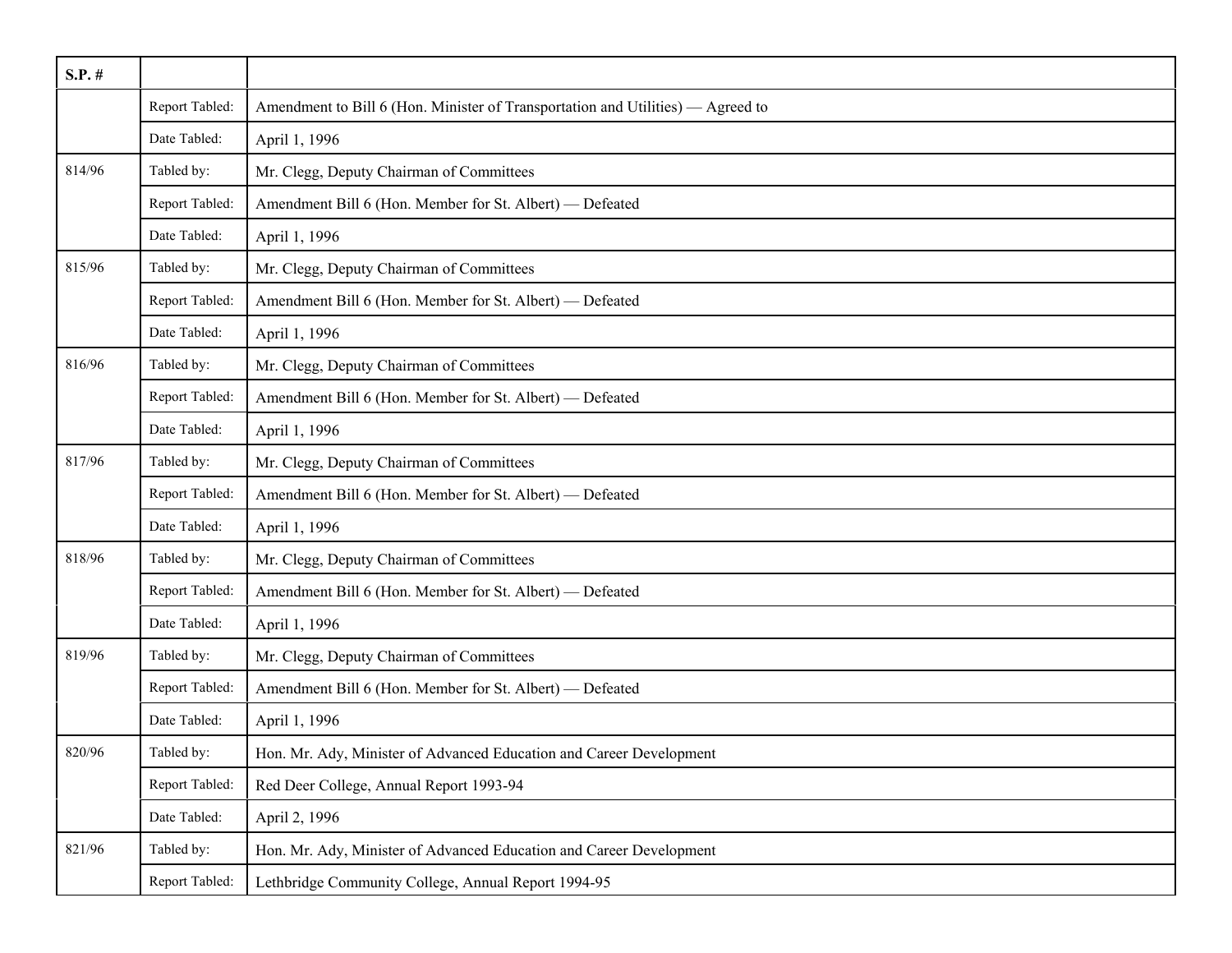| $S.P.$ # |                |                                                                                                                                                                                                                                                                                                                                                   |
|----------|----------------|---------------------------------------------------------------------------------------------------------------------------------------------------------------------------------------------------------------------------------------------------------------------------------------------------------------------------------------------------|
|          | Date Tabled:   | April 2, 1996                                                                                                                                                                                                                                                                                                                                     |
| 822/96   | Tabled by:     | Hon. Mr. Paszkowski, Minister of Agriculture, Food and Rural Development                                                                                                                                                                                                                                                                          |
|          | Report Tabled: | Letter, dated April 2, 1996, from Hon. Mr. Paszkowski, Minister of Agriculture, Food and Rural Development, to the Sexsmith Vipers,<br>congratulating the Vipers on behalf of the constituents of Grande Prairie-Smoky on the winning the Alberta Provincial Junior "C" Championship<br>held in St. Albert                                        |
|          | Date Tabled:   | April 2, 1996                                                                                                                                                                                                                                                                                                                                     |
| 823/96   | Tabled by:     | Hon. Mrs. McClellan, Minister of Health                                                                                                                                                                                                                                                                                                           |
|          | Report Tabled: | Listing of Voluntary and Private Nursing Homes, updated as of August 1995                                                                                                                                                                                                                                                                         |
|          | Date Tabled:   | April 2, 1996                                                                                                                                                                                                                                                                                                                                     |
| 824/96   | Tabled by:     | Hon. Mrs. Black, Minister of Energy                                                                                                                                                                                                                                                                                                               |
|          | Report Tabled: | Letter, dated April 2, 1996, from Hon. Mrs. Black, Minister of Energy, to Mr. Rae Cej, Chairman, Canadian Association of the World Petroleum<br>Congress, regarding Calgary being chosen to host the World Petroleum Congress in the year 2000                                                                                                    |
|          | Date Tabled:   | April 2, 1996                                                                                                                                                                                                                                                                                                                                     |
| 825/96   | Tabled by:     | Hon. Mrs. Black, Minister of Energy                                                                                                                                                                                                                                                                                                               |
|          | Report Tabled: | World Petroleum Congresses, Canadian Association, news release, dated April 2, 1996, entitled "Canada Wins Bid for Prestigious World<br>Petroleum Congress in Year 2000"                                                                                                                                                                          |
|          | Date Tabled:   | April 2, 1996                                                                                                                                                                                                                                                                                                                                     |
| 826/96   | Tabled by:     | Ms Abdurahman, Hon. Member for Clover Bar-Fort Saskatchewan                                                                                                                                                                                                                                                                                       |
|          | Report Tabled: | Letter, dated March 27, 1996, from Ms Abdurahman, Hon. Member for Clover Bar-Fort Saskatchewan, on behalf of Alberta consumers, to<br>Gordon Thiessen, Governor, Bank of Canada, regarding dissatisfaction with the ever-increasing charges and fees associated with personal<br>banking transactions in light of record banking profits for 1995 |
|          | Date Tabled:   | April 2, 1996                                                                                                                                                                                                                                                                                                                                     |
| 827/96   | Tabled by:     | Mr. Mitchell, Hon. Leader of the Official Opposition                                                                                                                                                                                                                                                                                              |
|          | Report Tabled: | Letter, dated November 27, 1995, from Chuck Conroy, Assistant Regional Director, Child Welfare, Edmonton Region, to Child Welfare<br>Managers, regarding statistics on current Child Welfare Caseloads and where the greatest increases have occurred                                                                                             |
|          | Date Tabled:   | April 2, 1996                                                                                                                                                                                                                                                                                                                                     |
| 828/96   | Tabled by:     | Mr. Dickson, Hon. Member for Calgary-Buffalo                                                                                                                                                                                                                                                                                                      |
|          | Report Tabled: | Proposed Committee of the Whole amendments to Bill 24, Individual's Rights Protection Amendment Act, 1996                                                                                                                                                                                                                                         |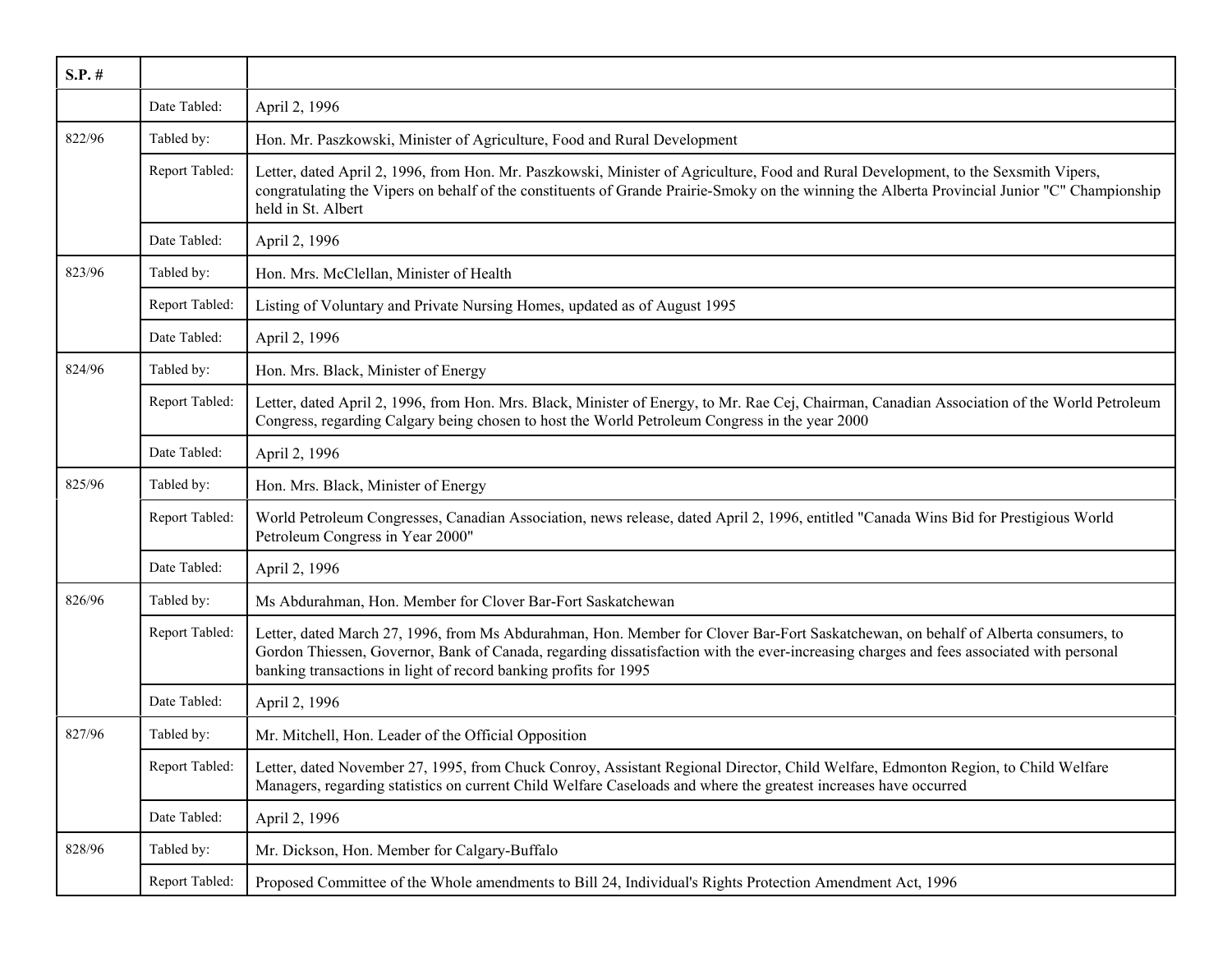| $S.P.$ # |                |                                                                                                                                                                                                       |
|----------|----------------|-------------------------------------------------------------------------------------------------------------------------------------------------------------------------------------------------------|
|          | Date Tabled:   | April 2, 1996                                                                                                                                                                                         |
| 829/96   | Tabled by:     | Mr. Dalla-Longa, Hon. Member for Calgary-West                                                                                                                                                         |
|          | Report Tabled: | Form 10-K/A1, Annual Report pursuant to section 13 or 15 (d) of the Securities Exchange Act of 1934 for the fiscal year ended June 30, 1995<br>for Solv-Ex Corporation, Commission File Number 0-9897 |
|          | Date Tabled:   | April 2, 1996                                                                                                                                                                                         |
| 830/96   | Tabled by:     | Mr. Dalla-Longa, Hon. Member for Calgary-West                                                                                                                                                         |
|          | Report Tabled: | Solv-Ex Corporation disclosure under Securities Exchange Act, dated December 15, 1995 regarding proxy statement                                                                                       |
|          | Date Tabled:   | April 2, 1996                                                                                                                                                                                         |
| 831/96   | Tabled by:     | Mr. Dalla-Longa, Hon. Member for Calgary-West                                                                                                                                                         |
|          | Report Tabled: | Excerpts from Supplementary Information to the 1988-89 Public Accounts, indicating the departmental business of MacDonald Thompson                                                                    |
|          | Date Tabled:   | April 2, 1996                                                                                                                                                                                         |
| 832/96   | Tabled by:     | Dr. Percy, Hon. Member for Edmonton-Whitemud                                                                                                                                                          |
|          | Report Tabled: | Alberta Treasury Draft, Tax and Fiscal Policy, Options for Replacing the GST (Goods and Services Tax), October 3, 1994                                                                                |
|          | Date Tabled:   | April 2, 1996                                                                                                                                                                                         |
| 833/96   | Tabled by:     | Dr. Percy, Hon. Member for Edmonton-Whitemud                                                                                                                                                          |
|          | Report Tabled: | Calgary Herald article, dated August 15, 1995, entitled "Alberta can opt out, Mitchell claims," regarding the replacement of the GST (Goods and<br>Services Tax)                                      |
|          | Date Tabled:   | April 2, 1996                                                                                                                                                                                         |
| 834/96   | Tabled by:     | <b>Chairman of Committees</b>                                                                                                                                                                         |
|          | Report Tabled: | Amendment to Bill 7 (Hon. Member for Fort McMurray on behalf of the Hon. Member for Clover Bar-Fort Saskatchewan) — Defeated                                                                          |
|          | Date Tabled:   | April 2, 1996                                                                                                                                                                                         |
| 835/96   | Tabled by:     | <b>Chairman of Committees</b>                                                                                                                                                                         |
|          | Report Tabled: | Amendment to Bill 7 (Hon. Member for Edmonton-Ellerslie on behalf of the Hon. Member for Clover Bar-Fort Saskatchewan) — Defeated                                                                     |
|          | Date Tabled:   | April 2, 1996                                                                                                                                                                                         |
| 836/96   | Tabled by:     | <b>Chairman of Committees</b>                                                                                                                                                                         |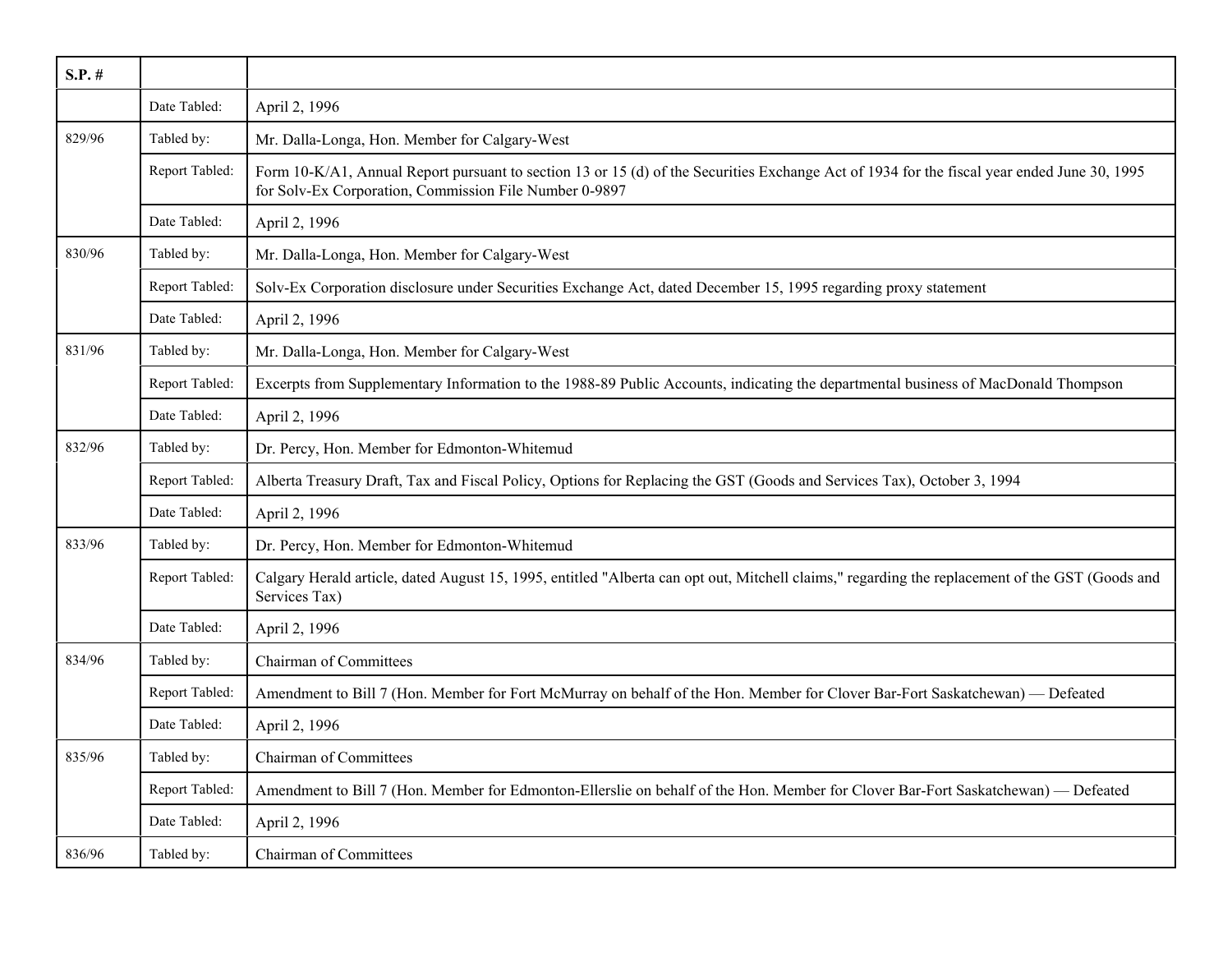| $S.P.$ # |                |                                                                                                                       |
|----------|----------------|-----------------------------------------------------------------------------------------------------------------------|
|          | Report Tabled: | Amendment to Bill 8 (Hon. Member for Edmonton-Whitemud on behalf of the Hon. Member for Fort McMurray) — Defeated     |
|          | Date Tabled:   | April 2, 1996                                                                                                         |
| 837/96   | Tabled by:     | <b>Chairman of Committees</b>                                                                                         |
|          | Report Tabled: | Amendment to Bill 8 (Hon. Member for Edmonton-Whitemud on behalf of the Hon. Member for Fort McMurray) — Defeated     |
|          | Date Tabled:   | April 2, 1996                                                                                                         |
| 838/96   | Tabled by:     | <b>Chairman of Committees</b>                                                                                         |
|          | Report Tabled: | Amendment to Bill 8 (Hon. Member for Edmonton-Whitemud on behalf of the Hon. Member for Fort McMurray) — Defeated     |
|          | Date Tabled:   | April 2, 1996                                                                                                         |
| 839/96   | Tabled by:     | <b>Chairman of Committees</b>                                                                                         |
|          | Report Tabled: | Amendment to Bill 8 (Hon. Member for Edmonton-Whitemud on behalf of the Hon. Member for Fort McMurray) — Defeated     |
|          | Date Tabled:   | April 2, 1996                                                                                                         |
| 840/96   | Tabled by:     | <b>Chairman of Committees</b>                                                                                         |
|          | Report Tabled: | Amendment to Bill 8 (Hon. Member for Edmonton-Whitemud on behalf of the Hon. Member for Fort McMurray) — Defeated     |
|          | Date Tabled:   | April 2, 1996                                                                                                         |
| 841/96   | Tabled by:     | <b>Chairman of Committees</b>                                                                                         |
|          | Report Tabled: | Amendment to Bill 9 (Hon. Member for Edmonton-Whitemud on behalf of the Hon. Member for Edmonton-Mayfield) — Defeated |
|          | Date Tabled:   | April 2, 1996                                                                                                         |
| 842/96   | Tabled by:     | <b>Chairman of Committees</b>                                                                                         |
|          | Report Tabled: | Amendment to Bill 12 (Hon. Minister of Family and Social Services) — Agreed to                                        |
|          | Date Tabled:   | April 2, 1996                                                                                                         |
| 843/96   | Tabled by:     | Hon. Mr. Klein, Premier                                                                                               |
|          | Report Tabled: | Report Concerning the Credentials of Dr. M. Jane Fulton                                                               |
|          | Date Tabled:   | April 3, 1996                                                                                                         |
| 844/96   | Tabled by:     | Hon. Mr. Klein, Premier                                                                                               |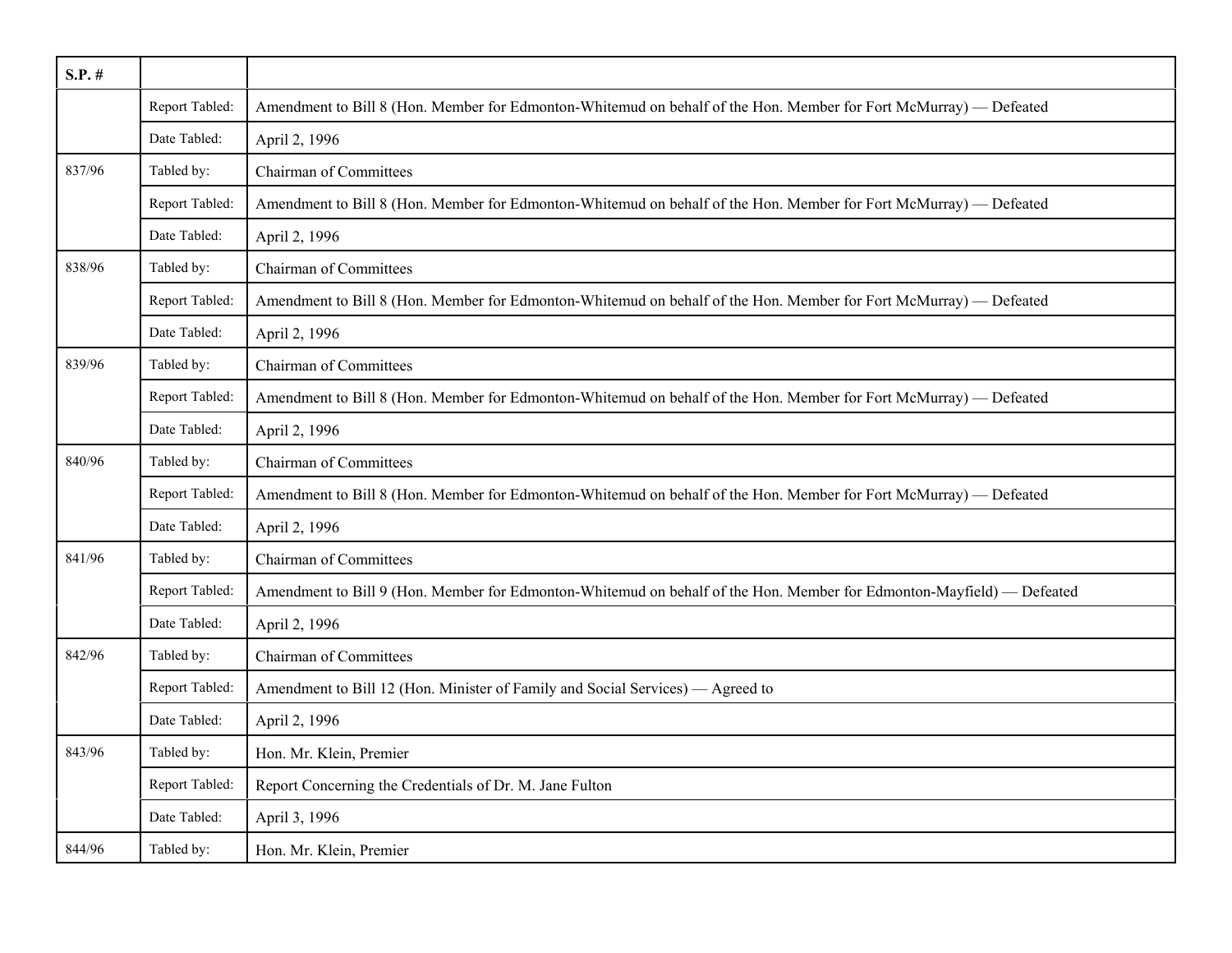| $S.P.$ # |                |                                                                                                                                                                                                                                                                                                                    |
|----------|----------------|--------------------------------------------------------------------------------------------------------------------------------------------------------------------------------------------------------------------------------------------------------------------------------------------------------------------|
|          | Report Tabled: | Letter, dated April 3, 1996, from Timothy J. Christian, Q.C., Dean, Faculty of Law, University of Alberta, to Jim Dixon, Personnel<br>Administration Office, regarding the academic credentials of Dr. Jane Fulton, with attached copy of Mr. Christian's report on the academic<br>credentials of Dr. Jane Fulton |
|          | Date Tabled:   | April 3, 1996                                                                                                                                                                                                                                                                                                      |
| 845/96   | Tabled by:     | Hon. Mr. Klein, Premier                                                                                                                                                                                                                                                                                            |
|          | Report Tabled: | Statement by Premier Ralph Klein Regarding Credentials of Dr. Jane Fulton                                                                                                                                                                                                                                          |
|          | Date Tabled:   | April 3, 1996                                                                                                                                                                                                                                                                                                      |
| 846/96   | Tabled by:     | Hon. Mrs. McClellan, Minister of Health                                                                                                                                                                                                                                                                            |
|          | Report Tabled: | Letter, dated April 3, 1996, from Campbell Miller, Chair, Capital Health Authority, to Hon. Mrs. McClellan, Minister of Health, regarding the<br>Capital Health Authority Community Rehabilitation Program and physical therapy contracts                                                                          |
|          | Date Tabled:   | April 3, 1996                                                                                                                                                                                                                                                                                                      |
| 847/96   | Tabled by:     | Mr. Tannas, Hon. Member for Highwood                                                                                                                                                                                                                                                                               |
|          | Report Tabled: | BK177 aircraft specifications with attached graph                                                                                                                                                                                                                                                                  |
|          | Date Tabled:   | April 3, 1996                                                                                                                                                                                                                                                                                                      |
| 848/96   | Tabled by:     | Hon. Mr. Smith, Minister of Economic Development and Tourism                                                                                                                                                                                                                                                       |
|          | Report Tabled: | Graph regarding numbers of business incorporations, business bankruptcies and consumer bankruptcies in Alberta                                                                                                                                                                                                     |
|          | Date Tabled:   | April 3, 1996                                                                                                                                                                                                                                                                                                      |
| 849/96   | Tabled by:     | Hon. Mr. Dinning, Provincial Treasurer                                                                                                                                                                                                                                                                             |
|          | Report Tabled: | Credit Union Deposit Guarantee Corporation, Annual Report 1995                                                                                                                                                                                                                                                     |
|          | Date Tabled:   | April 4, 1996                                                                                                                                                                                                                                                                                                      |
| 850/96   | Tabled by:     | Hon. Mrs. McClellan, Minister of Health                                                                                                                                                                                                                                                                            |
|          | Report Tabled: | Responses to questions from Opposition Health Critic (Mr. Sapers, Hon. Member for Edmonton-Glenora) regarding Hotel de Health Inc., March<br>28, 1996                                                                                                                                                              |
|          | Date Tabled:   | April 4, 1996                                                                                                                                                                                                                                                                                                      |
| 851/96   | Tabled by:     | Hon. Mrs. McClellan, Minister of Health                                                                                                                                                                                                                                                                            |
|          | Report Tabled: | Alberta Health Information Bulletin, dated April 4, 1996, entitled, "April 7 marks World Health Day"                                                                                                                                                                                                               |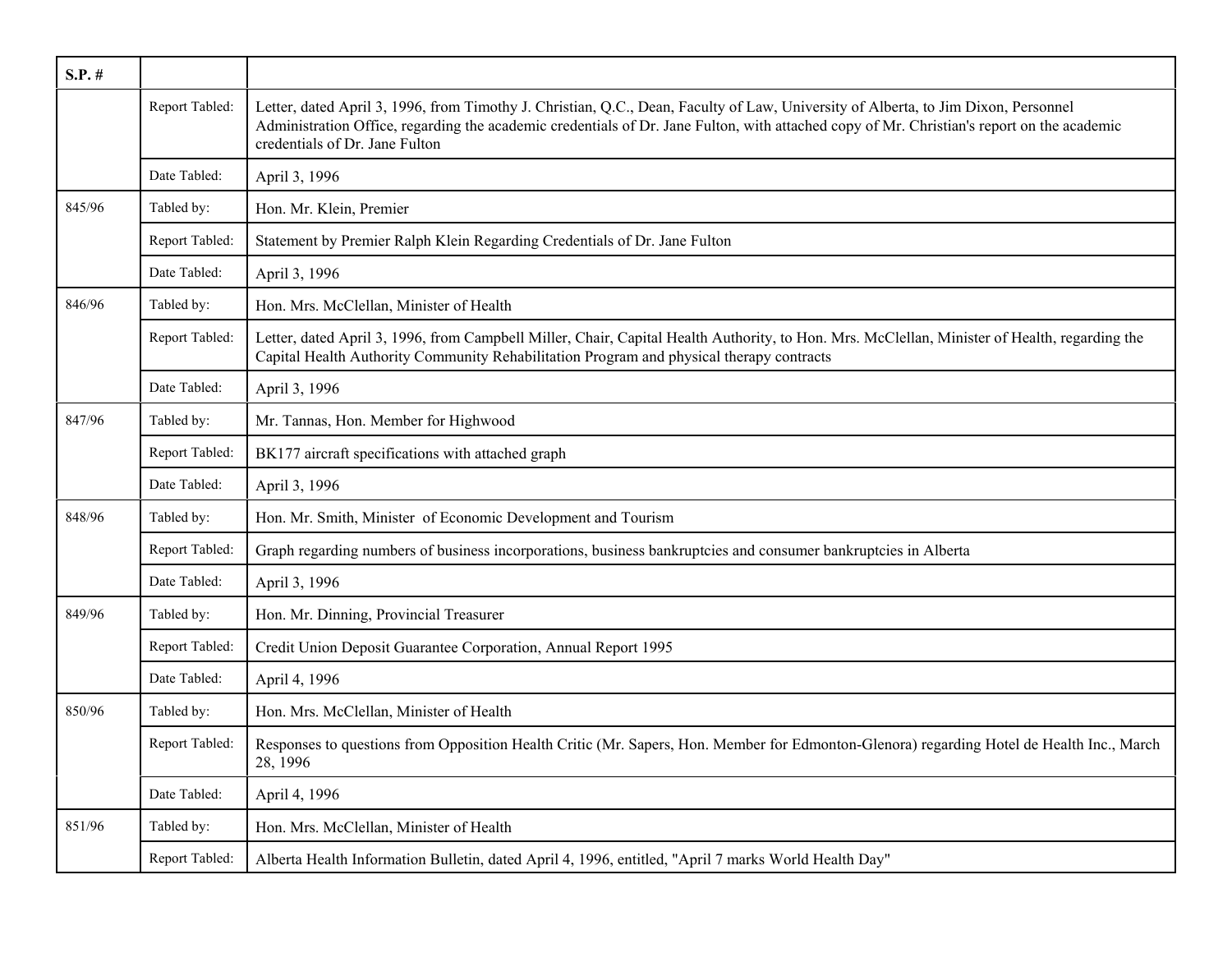| $S.P.$ # |                |                                                                                                                                                                                                                                                                                  |
|----------|----------------|----------------------------------------------------------------------------------------------------------------------------------------------------------------------------------------------------------------------------------------------------------------------------------|
|          | Date Tabled:   | April 4, 1996                                                                                                                                                                                                                                                                    |
| 852/96   | Tabled by:     | Hon. Mr. Mar, Minister of Community Development                                                                                                                                                                                                                                  |
|          | Report Tabled: | Letters, dated April 3, 1996, from Hon. Mr. Mar, Minister of Community Development, to John Bucyk, Joe Meli, Glen Sather, Tom Wilkinson,<br>Helen Nicol, Tom Ponting and Sandy Shields offering congratulations on their upcoming induction into the Alberta Sports Hall of Fame |
|          | Date Tabled:   | April 4, 1996                                                                                                                                                                                                                                                                    |
| 853/96   | Tabled by:     | Mr. Dalla-Longa, Hon. Member for Calgary-West                                                                                                                                                                                                                                    |
|          | Report Tabled: | Form 10-K, United States Securities and Exchange Commission, regarding Solv-Ex Corporation, Commission File No. 0-9837                                                                                                                                                           |
|          | Date Tabled:   | April 4, 1996                                                                                                                                                                                                                                                                    |
| 854/96   | Tabled by:     | Mr. Dalla-Longa, Hon. Member for Calgary-West                                                                                                                                                                                                                                    |
|          | Report Tabled: | Notes to Consolidated Financial Statements, Solv-Ex Corporation and Subsidiaries, pp. 37-38 of 89                                                                                                                                                                                |
|          | Date Tabled:   | April 4, 1996                                                                                                                                                                                                                                                                    |
| 855/96   | Tabled by:     | Mr. Dalla-Longa, Hon. Member for Calgary-West                                                                                                                                                                                                                                    |
|          | Report Tabled: | Proxy Statement pursuant to Section 14(A) of the Securities Exchange Act regarding Solv-Ex Corporation, December 15, 1995                                                                                                                                                        |
|          | Date Tabled:   | April 4, 1996                                                                                                                                                                                                                                                                    |
| 856/96   | Tabled by:     | Hon. Dr. West, Minister of Transportation and Utilities                                                                                                                                                                                                                          |
|          | Report Tabled: | List of provincial penalties for seat belt infractions                                                                                                                                                                                                                           |
|          | Date Tabled:   | April 4, 1996                                                                                                                                                                                                                                                                    |
| 857/96   | Tabled by:     | Chairman of Committees                                                                                                                                                                                                                                                           |
|          | Report Tabled: | Amendment to Bill 13 (Hon. Member for Clover Bar-Fort Saskatchewan) — Defeated                                                                                                                                                                                                   |
|          | Date Tabled:   | April 4, 1996                                                                                                                                                                                                                                                                    |
| 858/96   | Tabled by:     | Chairman of Committees                                                                                                                                                                                                                                                           |
|          | Report Tabled: | Amendment to Bill 13 (Hon. Member for Clover Bar-Fort Saskatchewan) — Defeated (on division)                                                                                                                                                                                     |
|          | Date Tabled:   | April 4, 1996                                                                                                                                                                                                                                                                    |
| 859/96   | Tabled by:     | Hon. Mr. Cardinal, Minister of Family and Social Services                                                                                                                                                                                                                        |
|          | Report Tabled: | Metis Settlements Appeal Tribunal, Annual Report 1994-95                                                                                                                                                                                                                         |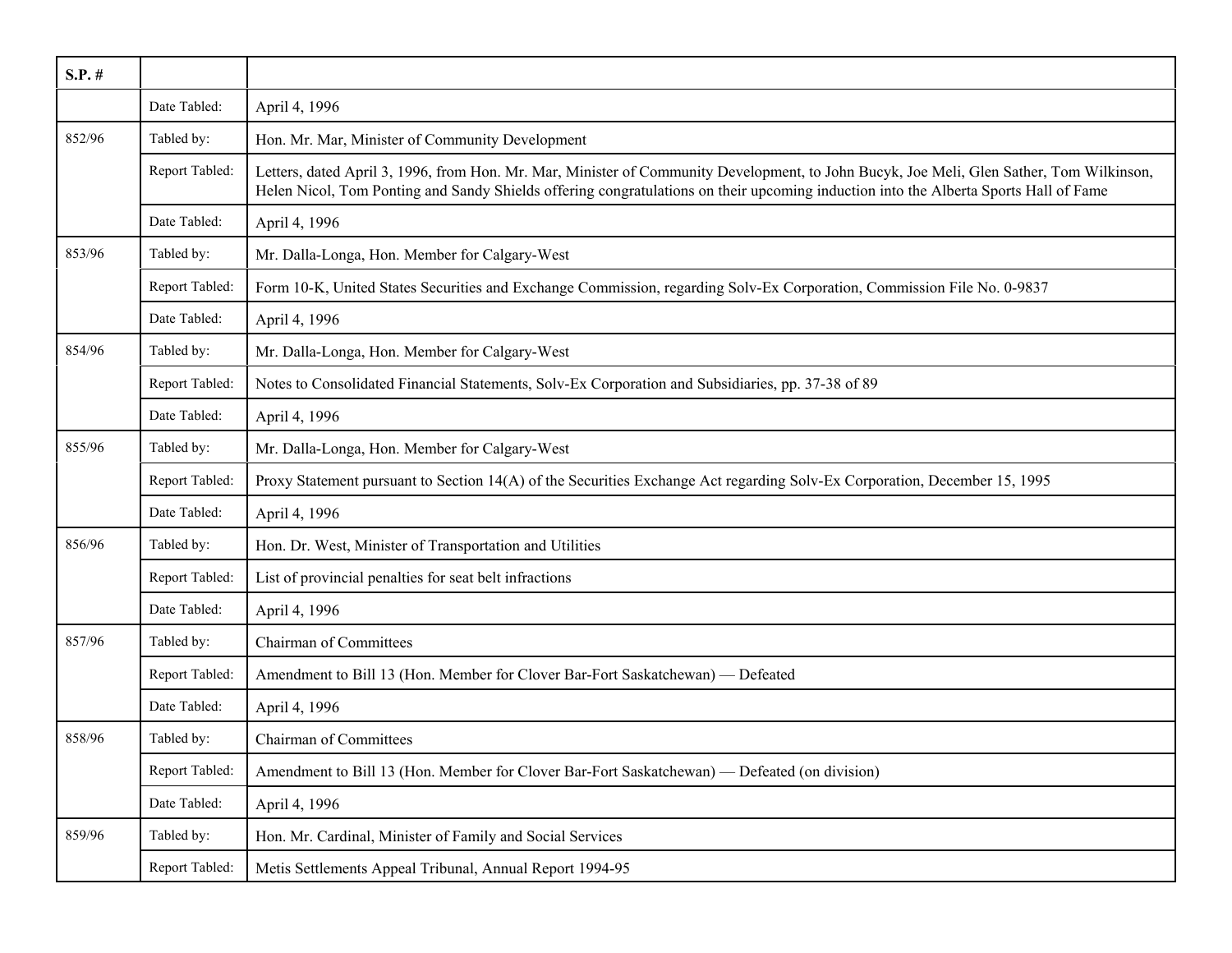| $S.P.$ # |                |                                                                                                                                                                                                                                                                                                     |
|----------|----------------|-----------------------------------------------------------------------------------------------------------------------------------------------------------------------------------------------------------------------------------------------------------------------------------------------------|
|          | Date Tabled:   | April 15, 1996                                                                                                                                                                                                                                                                                      |
| 860/96   | Tabled by:     | Hon. Mr. Jonson, Minister of Education                                                                                                                                                                                                                                                              |
|          | Report Tabled: | Letter, dated April 12, 1996, from Hon. Mr. Jonson, Minister of Education, to Mr. Bruseker, Hon. Member for Calgary-North West, offering a<br>response to questions raised by Mr. Bruseker on March 28, 1996 regarding a school facility for the separate school board in the Town of High<br>River |
|          | Date Tabled:   | April 15, 1996                                                                                                                                                                                                                                                                                      |
| 861/96   | Tabled by:     | Hon. Mr. Jonson, Minister of Education                                                                                                                                                                                                                                                              |
|          | Report Tabled: | Comments on Questions, February 26 and 27, 1996 (Committee of Supply)                                                                                                                                                                                                                               |
|          | Date Tabled:   | April 15, 1996                                                                                                                                                                                                                                                                                      |
| 862/96   | Tabled by:     | Mr. Dickson, Hon. Member for Calgary-Buffalo                                                                                                                                                                                                                                                        |
|          | Report Tabled: | Newspaper advertisement sponsored by the Dignity Foundation entitled, "There is a province in Canada where basic human rights are being<br>ignored. This province is Alberta"                                                                                                                       |
|          | Date Tabled:   | April 15, 1996                                                                                                                                                                                                                                                                                      |
| 863/96   | Tabled by:     | Mr. Sapers, Hon. Member for Edmonton-Glenora                                                                                                                                                                                                                                                        |
|          | Report Tabled: | Letter, dated April 12, 1996, from Gerald McCaughey, President, Association of Professors Emeriti, to Hon. Mr. Klein, Premier, regarding the<br>"vetting" of academic qualifications in relation to Dr. Jane Fulton                                                                                 |
|          | Date Tabled:   | April 15, 1996                                                                                                                                                                                                                                                                                      |
| 864/96   | Tabled by:     | Dr. Percy, Hon. Member for Edmonton-Whitemud                                                                                                                                                                                                                                                        |
|          | Report Tabled: | Political Party Annual Financial Statement for the Progressive Conservative Association of Alberta, January 1, 1995 to December 31, 1995,<br>Office of the Chief Electoral Officer under the Election Finances and Contributions and Disclosure Act                                                 |
|          | Date Tabled:   | April 15, 1996                                                                                                                                                                                                                                                                                      |
| 865/96   | Tabled by:     | Mr. Clegg, Deputy Chairman of Committees                                                                                                                                                                                                                                                            |
|          | Report Tabled: | Amendment to Bill 14 (Hon. Member for Edmonton-Glenora) — Defeated                                                                                                                                                                                                                                  |
|          | Date Tabled:   | April 15, 1996                                                                                                                                                                                                                                                                                      |
| 866/96   | Tabled by:     | Mr. Clegg, Deputy Chairman of Committees                                                                                                                                                                                                                                                            |
|          | Report Tabled: | Amendment to Bill 14 (Hon. Member for Edmonton-Glenora) — Defeated                                                                                                                                                                                                                                  |
|          | Date Tabled:   | April 15, 1996                                                                                                                                                                                                                                                                                      |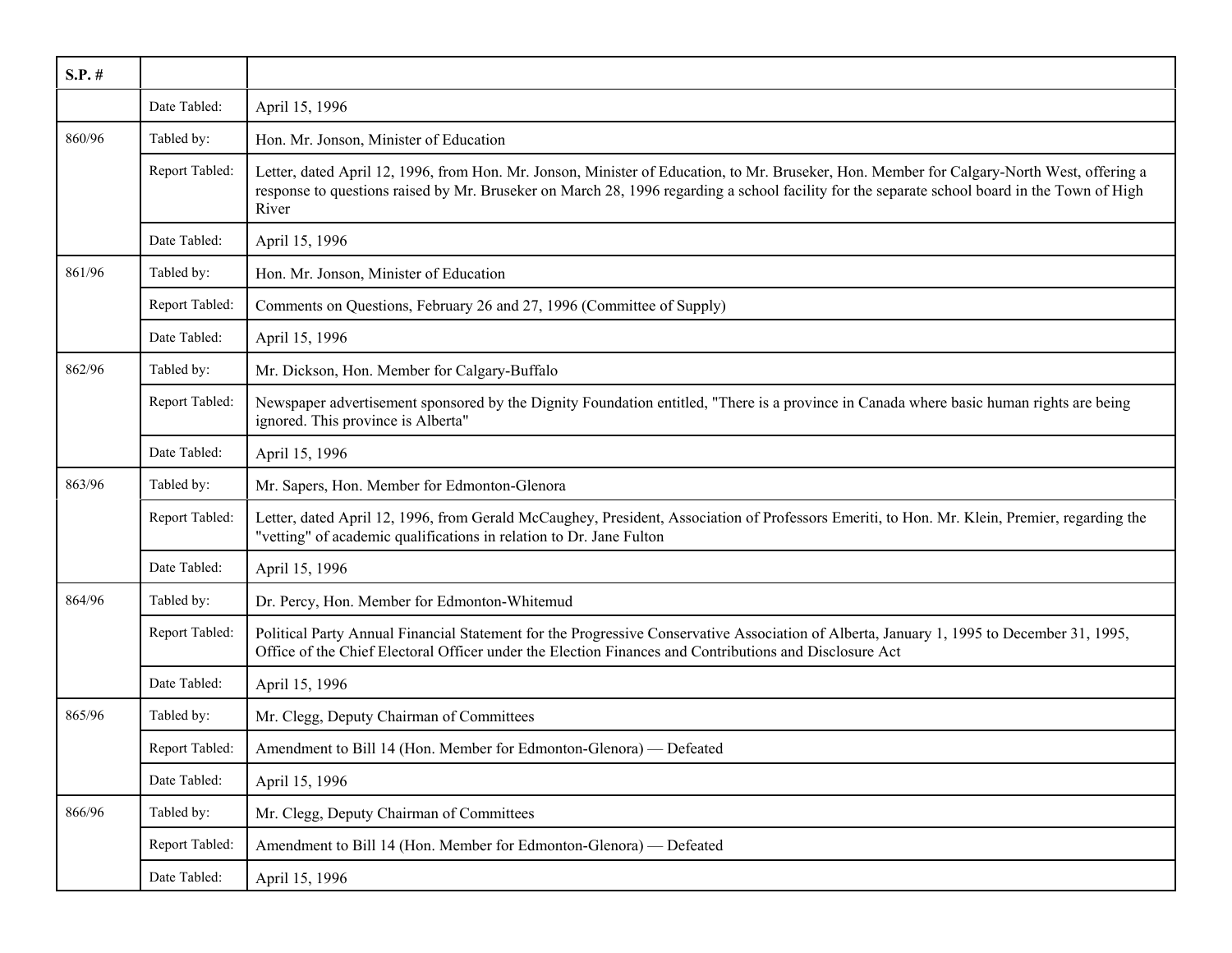| $S.P.$ # |                |                                                                                                                                                                                                                                                               |
|----------|----------------|---------------------------------------------------------------------------------------------------------------------------------------------------------------------------------------------------------------------------------------------------------------|
| 867/96   | Tabled by:     | Mr. Clegg, Deputy Chairman of Committees                                                                                                                                                                                                                      |
|          | Report Tabled: | Amendment to Bill 15 (Hon. Member for Calgary-North West on behalf of Hon. Member for Edmonton-Glenora) — Defeated on division                                                                                                                                |
|          | Date Tabled:   | April 15, 1996                                                                                                                                                                                                                                                |
| 868/96   | Tabled by:     | Mr. Clegg, Hon. Member for Dunvegan                                                                                                                                                                                                                           |
|          | Report Tabled: | Message of congratulations from the constituents of Dunvegan to Gary Ewing, Principal of Spirit River School, for his participation in the<br><b>Boston Marathon</b>                                                                                          |
|          | Date Tabled:   | April 16, 1996                                                                                                                                                                                                                                                |
| 869/96   | Tabled by:     | Mr. Zwozdesky, Hon. Member for Edmonton-Avonmore                                                                                                                                                                                                              |
|          | Report Tabled: | Letter, dated March 25, 1996, from Mrs. Fritz, Chairman, Alberta Multiculturalism Commission, and Hon. Mr. Mar, Minister of Community<br>Development, to Mary Necyk, Ukrainian Another Language, regarding changes at the Alberta Multiculturalism Commission |
|          | Date Tabled:   | April 16, 1996                                                                                                                                                                                                                                                |
| 870/96   | Tabled by:     | Mr. Zwozdesky, Hon. Member for Edmonton-Avonmore                                                                                                                                                                                                              |
|          | Report Tabled: | Excerpt from a Reform Party of Canada publication entitled, "56 Reasons Why You Should Support Reform," with reason 53 highlighted<br>regarding the party's opposition to the Federal funding of multicultural programs                                       |
|          | Date Tabled:   | April 17, 1996                                                                                                                                                                                                                                                |
| 871/96   | Tabled by:     | Hon. Mr. Day, Minister of Labour                                                                                                                                                                                                                              |
|          | Report Tabled: | Appeals Commission, Workers' Compensation Board (WCB), A. Sims' Recommendations, Progress Update, prepared April 15, 1996                                                                                                                                     |
|          | Date Tabled:   | April 17, 1996                                                                                                                                                                                                                                                |
| 872/96   | Tabled by:     | Mr. Zwozdesky, Hon. Member for Edmonton-Avonmore                                                                                                                                                                                                              |
|          | Report Tabled: | Letter, dated March 25, 1996, from Mrs. Fritz, Chairman, Alberta Multiculturalism Commission, and Hon. Mr. Mar, Minister of Community<br>Development, to Mary Necyk, Ukrainian Another Language, regarding changes at the Alberta Multiculturalism Commission |
|          | Date Tabled:   | April 17, 1996                                                                                                                                                                                                                                                |
| 873/96   | Tabled by:     | Mr. Tannas, Chairman of Committees                                                                                                                                                                                                                            |
|          | Report Tabled: | Amendment to Bill 203 (Hon. Member for Edmonton-Beverly-Belmont) — Debate adjourned                                                                                                                                                                           |
|          | Date Tabled:   | April 17, 1996                                                                                                                                                                                                                                                |
| 874/96   | Tabled by:     | Hon. Mr. Klein, Premier                                                                                                                                                                                                                                       |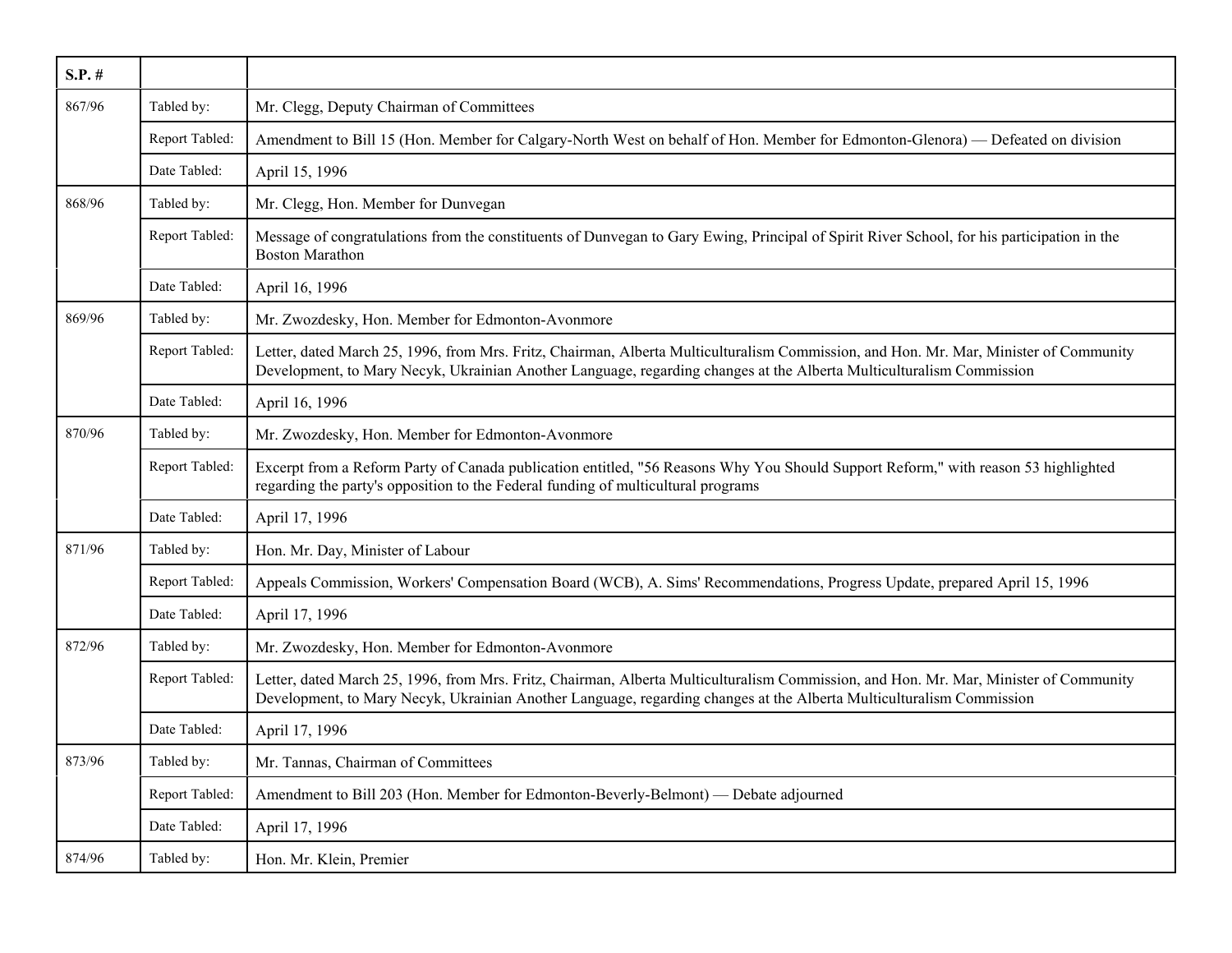| $S.P.$ # |                |                                                                                                                                                                                                                                                                                          |
|----------|----------------|------------------------------------------------------------------------------------------------------------------------------------------------------------------------------------------------------------------------------------------------------------------------------------------|
|          | Report Tabled: | Letter, dated April 18, 1996, from Hon. Mr. Klein, Premier, to Dan Kepley offering congratulation to Mr. Kepley on the occasion of his<br>induction to the Canadian Football League' Hall of Fame                                                                                        |
|          | Date Tabled:   | April 18, 1996                                                                                                                                                                                                                                                                           |
| 875/96   | Tabled by:     | Hon. Mr. Jonson, Minister of Education                                                                                                                                                                                                                                                   |
|          | Report Tabled: | Letter, dated April 15, 1996, from Hon. Mr. Jonson, Minister of Education, to Mr. Henry, Hon. Member for Edmonton-Centre, regarding<br>responses to questions raised by Mr. Henry on March 13, 1996, related to teacher stress and students with sever emotional/behavioral disabilities |
|          | Date Tabled:   | April 18, 1996                                                                                                                                                                                                                                                                           |
| 876/96   | Tabled by:     | Hon. Mr. Jonson, Minister of Education                                                                                                                                                                                                                                                   |
|          | Report Tabled: | Responses to questions raised during Designated Supply Subcommittee consideration of the Estimates of the Department of Education, March<br>11, 13 and 18, 1996                                                                                                                          |
|          | Date Tabled:   | April 18, 1996                                                                                                                                                                                                                                                                           |
| 877/96   | Tabled by:     | Hon. Mrs. Black, Minister of Energy                                                                                                                                                                                                                                                      |
|          | Report Tabled: | Public Accounts figures for 1988-89, 1990-91, 1991-92, and 1992-93 regarding contracts with Thompson Macdonald Strategic Communications<br>Consulting Ltd.                                                                                                                               |
|          | Date Tabled:   | April 18, 1996                                                                                                                                                                                                                                                                           |
| 878/96   | Tabled by:     | Hon. Mr. Day, Minister of Labour, on behalf of Hon. Mrs. McClellan, Minister of Health                                                                                                                                                                                                   |
|          | Report Tabled: | Responses to questions raised by Mr. Tannas, Hon. Member for Highwood, on April 17, 1996, regarding air ambulance dispatch and training                                                                                                                                                  |
|          | Date Tabled:   | April 18, 1996                                                                                                                                                                                                                                                                           |
| 879/96   | Tabled by:     | Hon. Mr. Lund, Minister of Environmental Protection                                                                                                                                                                                                                                      |
|          | Report Tabled: | 1995 State of the Environment Annual Report regarding Waste Management                                                                                                                                                                                                                   |
|          | Date Tabled:   | April 18, 1996                                                                                                                                                                                                                                                                           |
| 880/96   | Tabled by:     | Mrs. Gordon, Chair, Member of the Legislative Committee on Native Gambling                                                                                                                                                                                                               |
|          | Report Tabled: | Government of Alberta News release, dated April 18, 1996, entitled, "Native Gaming Report released recommending Government policy on<br>native gaming," with attached copy of the report                                                                                                 |
|          | Date Tabled:   | April 18, 1996                                                                                                                                                                                                                                                                           |
| 881/96   | Tabled by:     | Hon. Mr. Mar, Minister of Community Development                                                                                                                                                                                                                                          |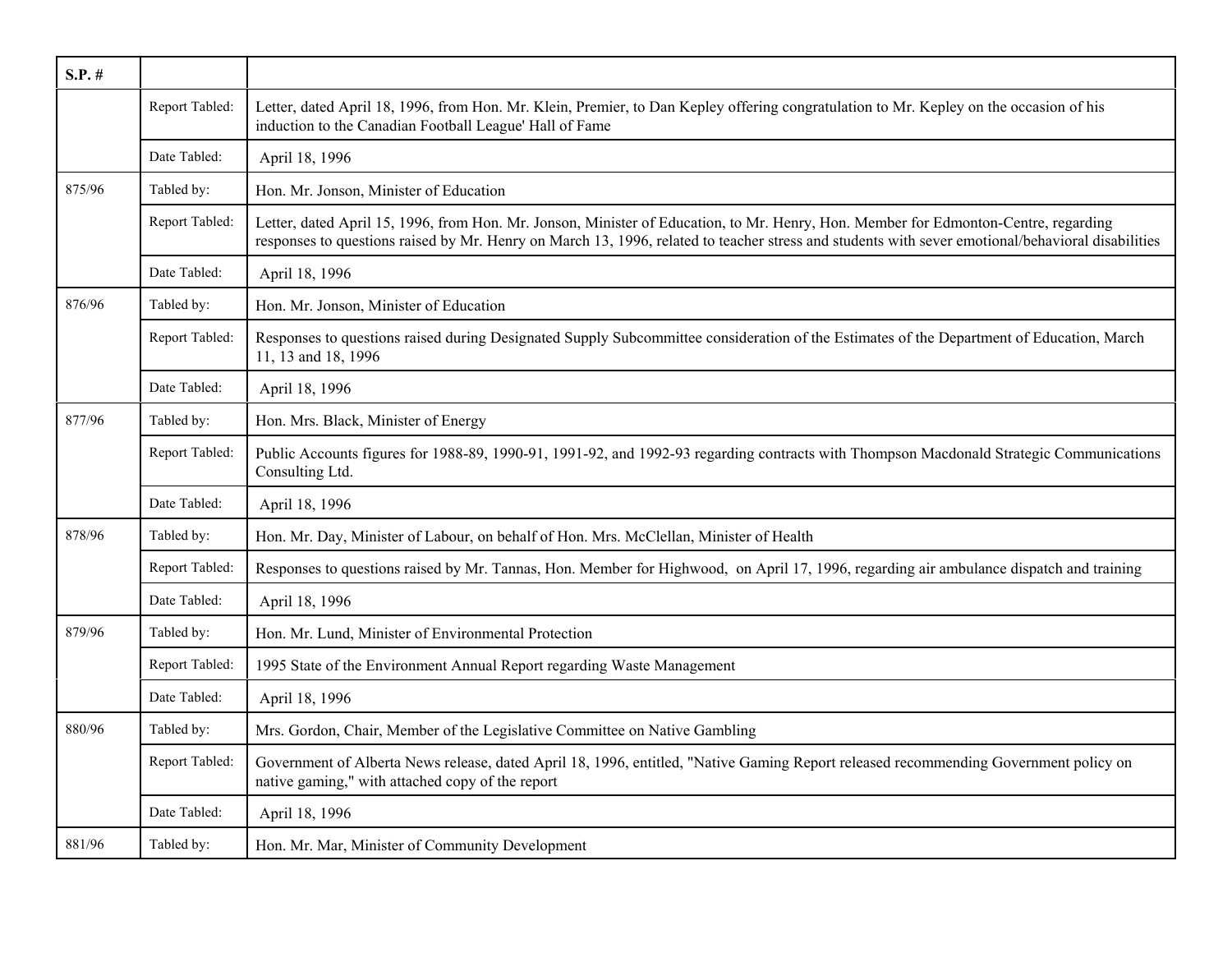| $S.P.$ # |                |                                                                                                                                                                                                                                             |
|----------|----------------|---------------------------------------------------------------------------------------------------------------------------------------------------------------------------------------------------------------------------------------------|
|          | Report Tabled: | Letter, dated April 18, 1996, from Hon. Mr. Mar, Minister of Community Development, to the St. Albert Saints Junior Hockey Club, offering<br>congratulations to the team for winning the Alberta Junior Hockey League title                 |
|          | Date Tabled:   | April 18, 1996                                                                                                                                                                                                                              |
| 882/96   | Tabled by:     | Dr. Massey, Hon. Member for Edmonton-Mill Woods                                                                                                                                                                                             |
|          | Report Tabled: | List of Alberta Liberal Opposition bills and motions, 1993-96, regarding labour legislation and employment standards                                                                                                                        |
|          | Date Tabled:   | April 18, 1996                                                                                                                                                                                                                              |
| 883/96   | Tabled by:     | Mr. Zwozdesky, Hon. Member for Edmonton-Avonmore                                                                                                                                                                                            |
|          | Report Tabled: | Calgary Herald articles, April 18, 1996, page B11, regarding multiculturalism                                                                                                                                                               |
|          | Date Tabled:   | April 18, 1996                                                                                                                                                                                                                              |
| 884/96   | Tabled by:     | Hon. Mrs. McClellan, Minister of Health                                                                                                                                                                                                     |
|          | Report Tabled: | Supplementary information to question from Hon. Opposition Leader, April 15, 1996, regarding cataract surgery in Edmonton                                                                                                                   |
|          | Date Tabled:   | April 22, 1996                                                                                                                                                                                                                              |
| 885/96   | Tabled by:     | Hon. Mrs. McClellan, Minister of Health                                                                                                                                                                                                     |
|          | Report Tabled: | Responses to questions from Mr. Kirkland, Hon. Member for Leduc, April 18, 1996, regarding Hotel de Health Inc.                                                                                                                             |
|          | Date Tabled:   | April 22, 1996                                                                                                                                                                                                                              |
| 886/96   | Tabled by:     | Mr. Mitchell, Hon. Leader of the Official Opposition                                                                                                                                                                                        |
|          | Report Tabled: | Letter, dated April 16, 1996, from Dr. Noel Gibney, Regional Program Director, Capital Health Authority, to Dr. Brian Holroyd, Regional<br>Program Clinical Director, Emergency Program, regarding budget reduction impact on critical care |
|          | Date Tabled:   | April 22, 1996                                                                                                                                                                                                                              |
| 887/96   | Tabled by:     | Ms Abdurahman, Hon. Member for Clover Bar-Fort Saskatchewan                                                                                                                                                                                 |
|          | Report Tabled: | Dr. Oberg, Hon. Member for Bow Valley                                                                                                                                                                                                       |
|          | Date Tabled:   | April 23, 1996                                                                                                                                                                                                                              |
| 888/96   | Tabled by:     | Dr. Oberg, Hon. Member for Bow Valley                                                                                                                                                                                                       |
|          | Report Tabled: | Letters, variously dated and signed, to Hon. Mrs. McClellan, Minister of Health, regarding the establishment of smoke-free work places                                                                                                      |
|          | Date Tabled:   | April 23, 1996                                                                                                                                                                                                                              |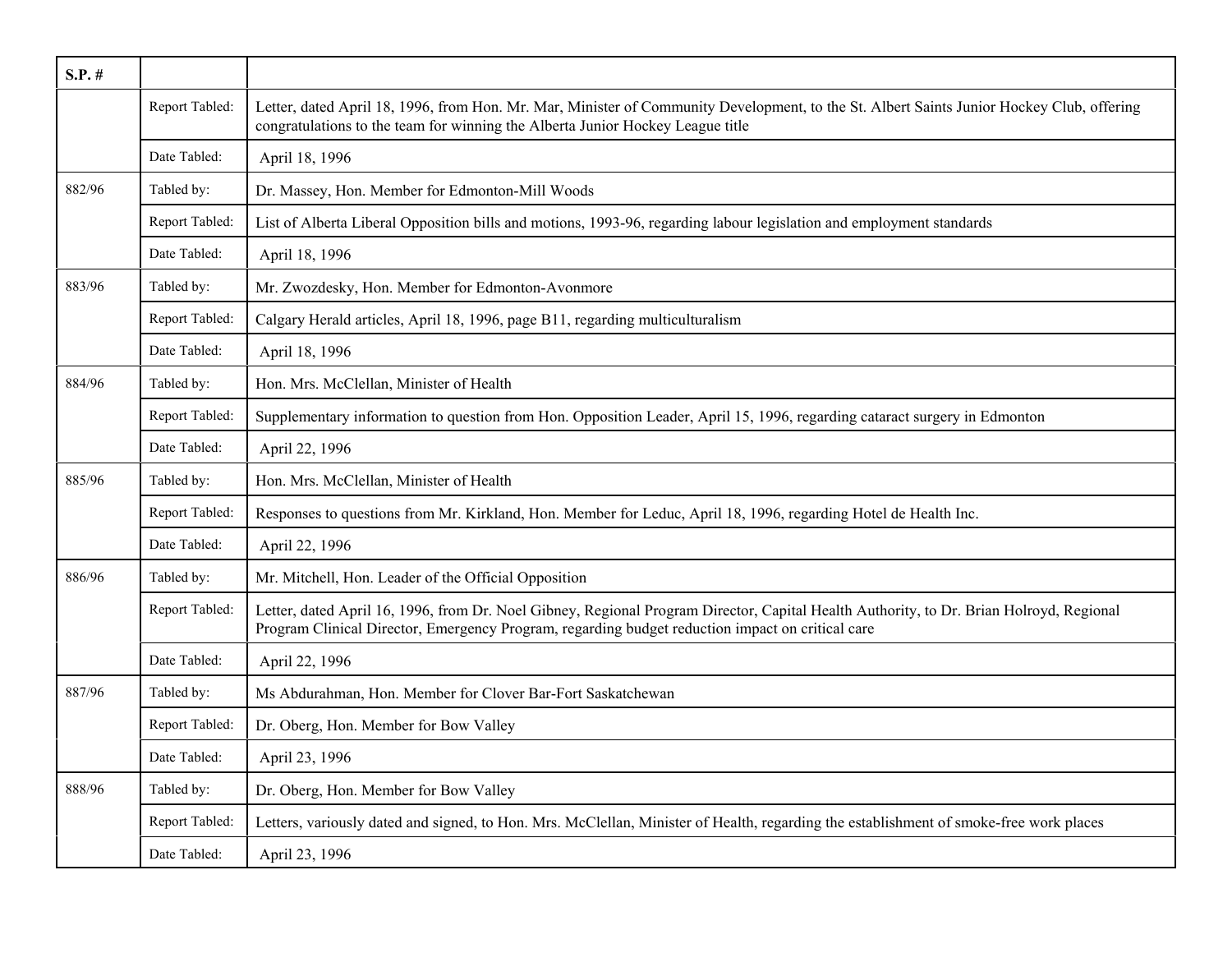| $S.P.$ # |                |                                                                                                                                                                                                                                                              |
|----------|----------------|--------------------------------------------------------------------------------------------------------------------------------------------------------------------------------------------------------------------------------------------------------------|
| 889/96   | Tabled by:     | Mr. Henry, Hon. Member for Edmonton-Centre                                                                                                                                                                                                                   |
|          | Report Tabled: | News release, dated April 20, 1996, from the Alberta Catholic School Trustees' Association, regarding support for the negotiation process which<br>resulted in a framework agreement for education reform in Newfoundland without a constitutional amendment |
|          | Date Tabled:   | April 23, 1996                                                                                                                                                                                                                                               |
| 890/96   | Tabled by:     | Mr. Sapers, Hon. Member for Edmonton-Glenora                                                                                                                                                                                                                 |
|          | Report Tabled: | Proposed amendment to Bill 209, Medical Profession Amendment Act, 1996                                                                                                                                                                                       |
|          | Date Tabled:   | April 23, 1996                                                                                                                                                                                                                                               |
| 891/96   | Tabled by:     | Mrs. Laing, Chair, Alberta Alcohol and Drug Abuse Commission                                                                                                                                                                                                 |
|          | Report Tabled: | Alberta Alcohol and Drug Abuse Commission Three Year Business Plan, 1996/97-98/99                                                                                                                                                                            |
|          | Date Tabled:   | April 23, 1996                                                                                                                                                                                                                                               |
| 892/96   | Tabled by:     | Mr. Herard, Acting Chairman of Committees                                                                                                                                                                                                                    |
|          | Report Tabled: | Amendment to Bill 209 (Hon. Member for Edmonton-Beverly-Belmont) — Debate adjourned                                                                                                                                                                          |
|          | Date Tabled:   | April 23, 1996                                                                                                                                                                                                                                               |
| 893/96   | Tabled by:     | Mr. Herard, Acting Chairman of Committees                                                                                                                                                                                                                    |
|          | Report Tabled: | Amendment to Bill 6 (Hon. Member for St. Albert) — Defeated                                                                                                                                                                                                  |
|          | Date Tabled:   | April 23, 1996                                                                                                                                                                                                                                               |
| 894/96   | Tabled by:     | Mr. Herard, Acting Chairman of Committees                                                                                                                                                                                                                    |
|          | Report Tabled: | Amendment to Bill 6 (Hon. Member for St. Albert) — Defeated                                                                                                                                                                                                  |
|          | Date Tabled:   | April 23, 1996                                                                                                                                                                                                                                               |
| 895/96   | Tabled by:     | Mr. Herard, Acting Chairman of Committees                                                                                                                                                                                                                    |
|          | Report Tabled: | Amendment to Bill 6 (Hon. Member for St. Albert) — Defeated                                                                                                                                                                                                  |
|          | Date Tabled:   | April 23, 1996                                                                                                                                                                                                                                               |
| 896/96   | Tabled by:     | Mr. Herard, Acting Chairman of Committees                                                                                                                                                                                                                    |
|          | Report Tabled: | Amendment to Bill 6 (Hon. Member for St. Albert) — Defeated                                                                                                                                                                                                  |
|          | Date Tabled:   | April 23, 1996                                                                                                                                                                                                                                               |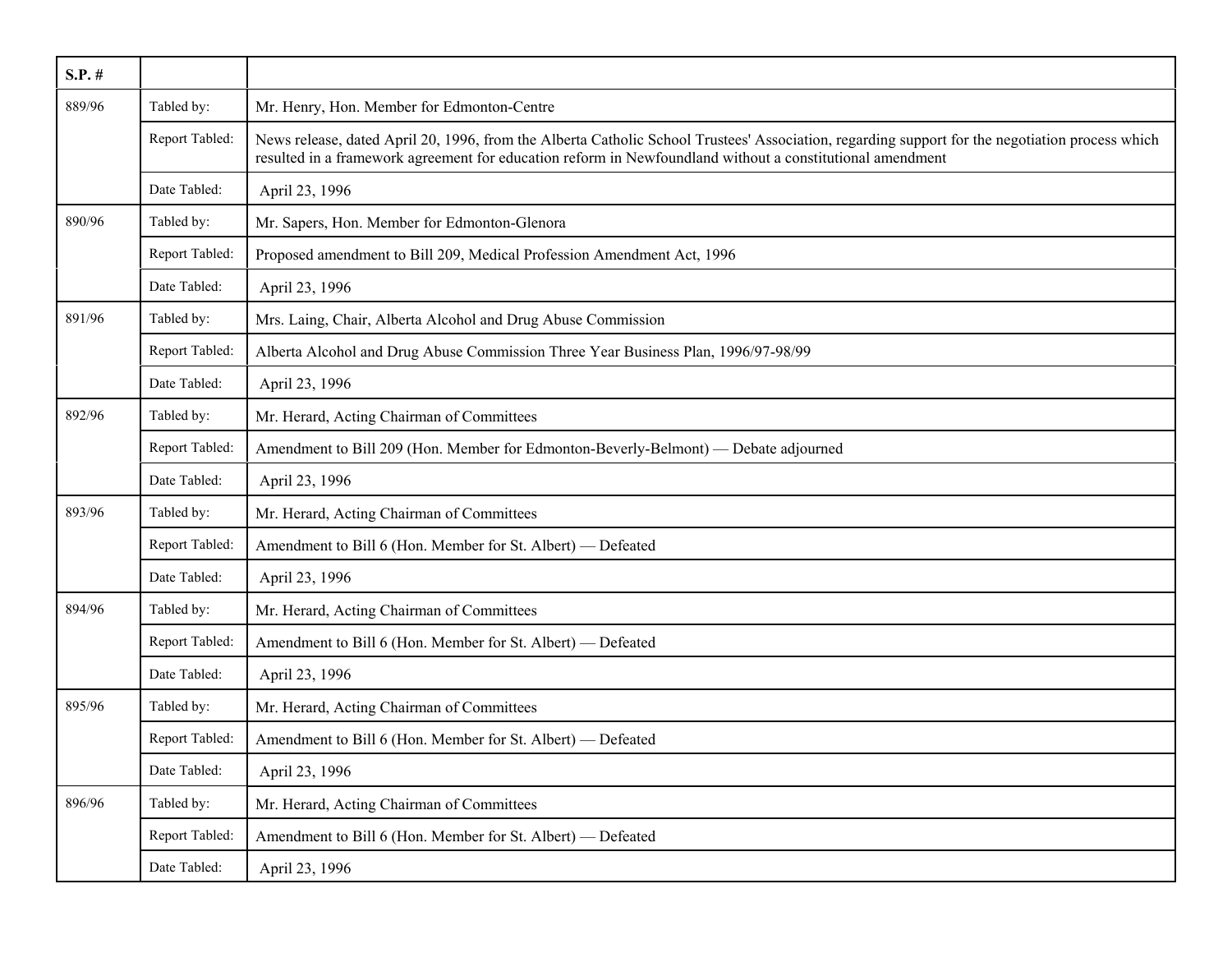| $S.P.$ # |                |                                                                                                                                                                                                                                                            |
|----------|----------------|------------------------------------------------------------------------------------------------------------------------------------------------------------------------------------------------------------------------------------------------------------|
| 897/96   | Tabled by:     | Mr. Herard, Acting Chairman of Committees                                                                                                                                                                                                                  |
|          | Report Tabled: | Amendment to Bill 6 (Hon. Member for St. Albert) - Defeated                                                                                                                                                                                                |
|          | Date Tabled:   | April 23, 1996                                                                                                                                                                                                                                             |
| 898/96   | Tabled by:     | Mr. Herard, Acting Chairman of Committees                                                                                                                                                                                                                  |
|          | Report Tabled: | Amendment to Bill 6 (Hon. Member for St. Albert) — Debate adjourned                                                                                                                                                                                        |
|          | Date Tabled:   | April 23, 1996                                                                                                                                                                                                                                             |
| 899/96   | Tabled by:     | Mr. Herard, Acting Chairman of Committees                                                                                                                                                                                                                  |
|          | Report Tabled: | Amendment to Bill 18 (Hon. Member for Calgary-West) — Defeated                                                                                                                                                                                             |
|          | Date Tabled:   | April 23, 1996                                                                                                                                                                                                                                             |
| 900/96   | Tabled by:     | Mr. Herard, Acting Chairman of Committees                                                                                                                                                                                                                  |
|          | Report Tabled: | Amendment to Bill 19 (Hon. Member for Lethbridge-East) — Defeated                                                                                                                                                                                          |
|          | Date Tabled:   | April 23, 1996                                                                                                                                                                                                                                             |
| 901/96   | Tabled by:     | Mr. Herard, Acting Chairman of Committees                                                                                                                                                                                                                  |
|          | Report Tabled: | Amendment to Bill 19 (Hon. Member for Lethbridge-East) — Defeated                                                                                                                                                                                          |
|          | Date Tabled:   | April 23, 1996                                                                                                                                                                                                                                             |
| 902/96   | Tabled by:     | Mr. Renner, Chairman, Select Standing Committee on Private Bills                                                                                                                                                                                           |
|          | Report Tabled: | Copies of the amendments proposed for Private Bills                                                                                                                                                                                                        |
|          | Date Tabled:   | April 24, 1996                                                                                                                                                                                                                                             |
| 903/96   | Tabled by:     | Hon. Mr. Klein, Premier                                                                                                                                                                                                                                    |
|          | Report Tabled: | Letter, dated April 24, 1996, from Hon. Mr. Klein, Premier, to His Excellency Leonid Kuchma, President of Ukraine, offering sympathies to the<br>people of Ukraine on the occasion of the 10th anniversary of the Chernobyl nuclear disaster               |
|          | Date Tabled:   | April 24, 1996                                                                                                                                                                                                                                             |
| 904/96   | Tabled by:     | Hon. Mr. Mar, Minister of Community Development                                                                                                                                                                                                            |
|          | Report Tabled: | Letter, dated April 22, 1996, from Hon. Mr. Mar, Minister of Community Development, to Lyndsay Wheelans, Coach, Team Canada, offering<br>congratulations for winning Canada's third world title at the 1996 World Ringette Tournament in Stockholm, Sweden |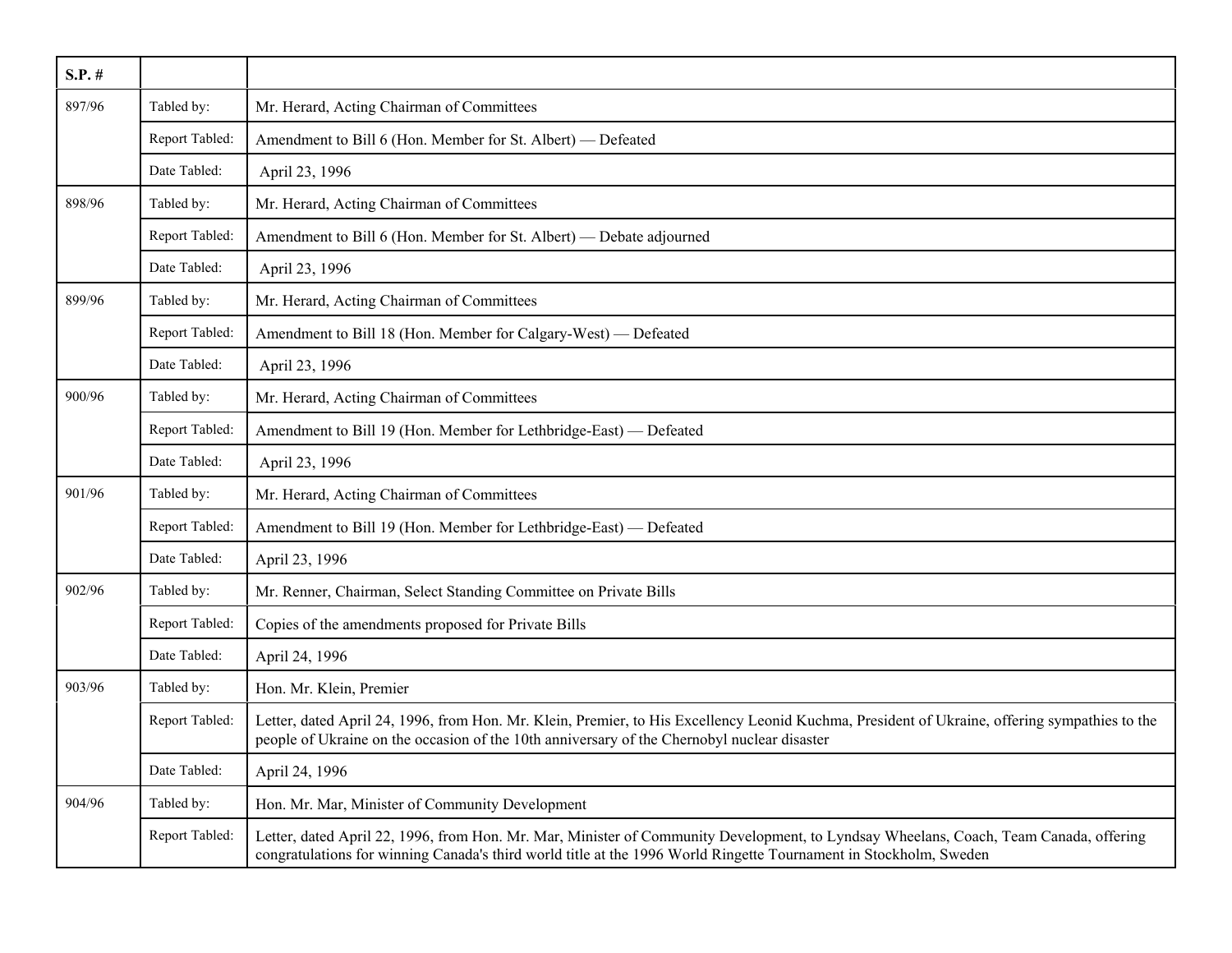| $S.P.$ # |                |                                                                                                                                                                                                                                  |
|----------|----------------|----------------------------------------------------------------------------------------------------------------------------------------------------------------------------------------------------------------------------------|
|          | Date Tabled:   | April 24, 1996                                                                                                                                                                                                                   |
| 905/96   | Tabled by:     | Hon. Mr. Mar, Minister of Community Development                                                                                                                                                                                  |
|          | Report Tabled: | Letter, dated April 22, 1996, from Hon. Mr. Mar, Minister of Community Development, to Brian McNaughton, Coach, South Senators, offering<br>congratulations for winning the 1996 Mac's Alberta Cup in Edmonton                   |
|          | Date Tabled:   | April 24, 1996                                                                                                                                                                                                                   |
| 906/96   | Tabled by:     | Hon. Mrs. Mirosh, Minister of Science and Research, on behalf of Hon. Mrs. McClellan, Minister of Health                                                                                                                         |
|          | Report Tabled: | Letter, dated April 22, 1996, from Peter Valentine, FCA, Auditor General, to C.J. Miller, Chair, Capital Health Authority, regarding a budgetary<br>systems review of the Capital Health Authority, with attached copy of review |
|          | Date Tabled:   | April 24, 1996                                                                                                                                                                                                                   |
| 907/96   | Tabled by:     | Hon. Mrs. Mirosh, Minister of Science and Research, on behalf of Hon. Mrs. McClellan, Minister of Health                                                                                                                         |
|          | Report Tabled: | Health Care System Benchmarking Study, Project Report, KPMG Management Consulting, prepared for the Capital Health Authority, March 29,<br>1996                                                                                  |
|          | Date Tabled:   | April 24, 1996                                                                                                                                                                                                                   |
| 908/96   | Tabled by:     | Ms Hanson, Hon. Member for Edmonton-Highlands-Beverly                                                                                                                                                                            |
|          | Report Tabled: | Alberta Liberal Caucus Principles on Social Policy, revised February 7, 1996                                                                                                                                                     |
|          | Date Tabled:   | April 24, 1996                                                                                                                                                                                                                   |
| 909/96   | Tabled by:     | Mr. Sapers, Hon. Member for Edmonton-Glenora                                                                                                                                                                                     |
|          | Report Tabled: | Canadian Hemophilia Society information folder regarding blood bags and products                                                                                                                                                 |
|          | Date Tabled:   | April 24, 1996                                                                                                                                                                                                                   |
| 910/96   | Tabled by:     | Hon. Dr. West, Minister of Transportation and Utilities                                                                                                                                                                          |
|          | Report Tabled: | Backgrounder, Community Facility Enhancement Program II, Redwater and District Pioneer Club                                                                                                                                      |
|          | Date Tabled:   | April 24, 1996                                                                                                                                                                                                                   |
| 911/96   | Tabled by:     | Mr. Herard, Acting Chairman of Committees                                                                                                                                                                                        |
|          | Report Tabled: | Amendment to Bill 209 (Hon. Member for Olds-Didsbury) — Agreed to                                                                                                                                                                |
|          | Date Tabled:   | April 24, 1996                                                                                                                                                                                                                   |
| 912/96   | Tabled by:     | Mr. Herard, Acting Chairman of Committees                                                                                                                                                                                        |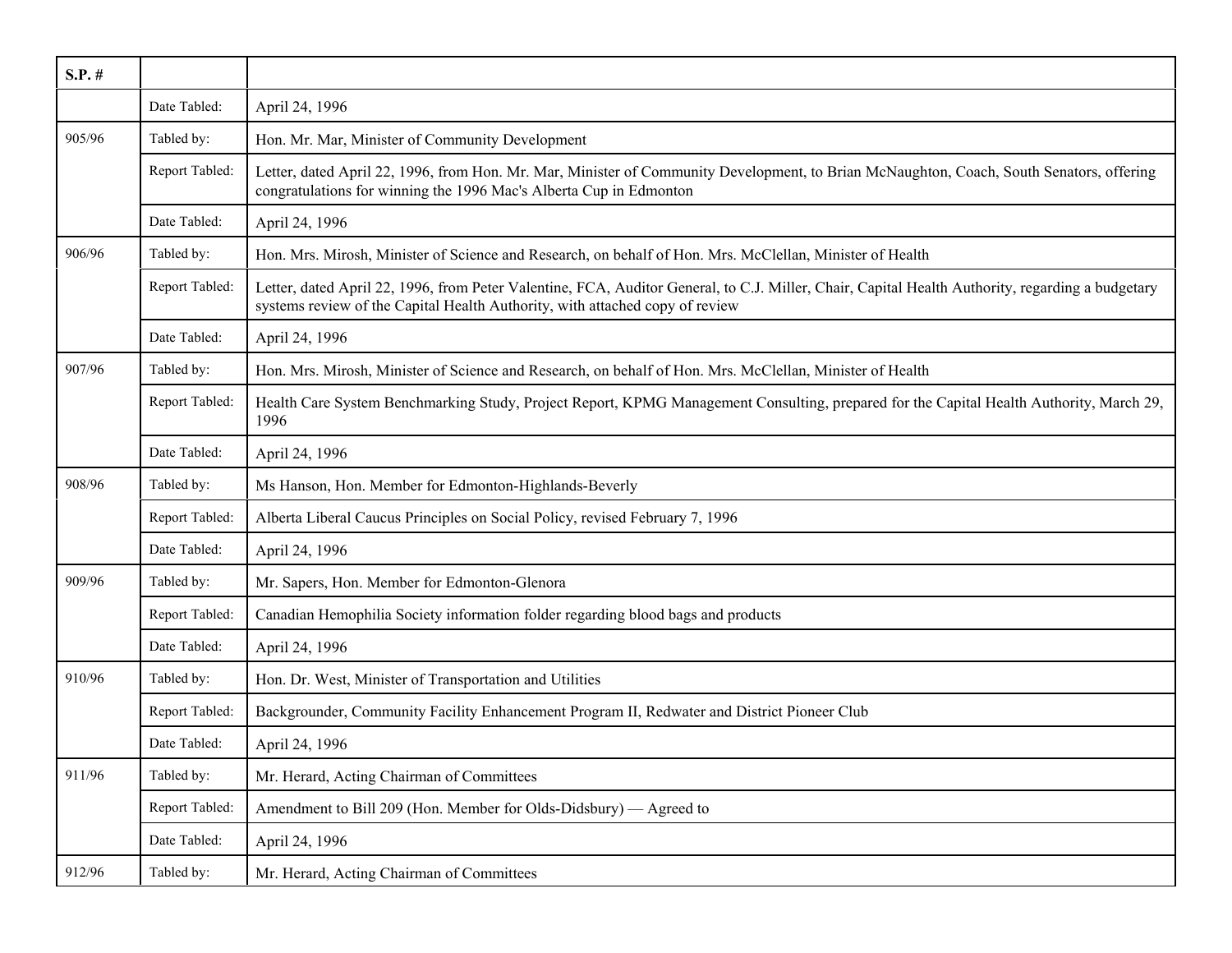| $S.P.$ # |                |                                                                                                                                                                                                                                                                                                              |
|----------|----------------|--------------------------------------------------------------------------------------------------------------------------------------------------------------------------------------------------------------------------------------------------------------------------------------------------------------|
|          | Report Tabled: | Amendment to Bill 203 (Hon. Member for Edmonton-Beverly-Belmont) — Debate adjourned                                                                                                                                                                                                                          |
|          | Date Tabled:   | April 24, 1996                                                                                                                                                                                                                                                                                               |
| 913/96   | Tabled by:     | Mr. Herard, Acting Chairman of Committees                                                                                                                                                                                                                                                                    |
|          | Report Tabled: | Letter, dated April 15, 1996, Angela Kerr, Vice Chair, Canadian Bar Association Alberta Branch, Family Law Section, to Mr. Yankowsky, Hon.<br>Member for Edmonton-Beverly-Belmont, and Hon. Mr. Evans, Minister of Justice and Attorney General, regarding Bill 203, Family Dispute<br><b>Resolution Act</b> |
|          | Date Tabled:   | April 24, 1996                                                                                                                                                                                                                                                                                               |
| 914/96   | Tabled by:     | Mr. Herard, Acting Chairman of Committees                                                                                                                                                                                                                                                                    |
|          | Report Tabled: | Letter, dated March 12, 1996, from Marjorie Bowker, Retired Judge, Provincial Court of Alberta, to Mrs. Hewes, Hon. Member for Edmonton-<br>Gold Bar, regarding Bill 203, Family Dispute Resolution Act                                                                                                      |
|          | Date Tabled:   | April 24, 1996                                                                                                                                                                                                                                                                                               |
| 915/96   | Tabled by:     | Chairman of Committees                                                                                                                                                                                                                                                                                       |
|          | Report Tabled: | Amendment to Bill 17 (Hon. Member for Pincher Creek-Macleod on behalf the Hon. Provincial Treasurer) — Agreed to                                                                                                                                                                                             |
|          | Date Tabled:   | April 24, 1996                                                                                                                                                                                                                                                                                               |
| 916/96   | Tabled by:     | <b>Chairman of Committees</b>                                                                                                                                                                                                                                                                                |
|          | Report Tabled: | Amendment to Bill 17 (Hon. Member for Whitemud) — Defeated                                                                                                                                                                                                                                                   |
|          | Date Tabled:   | April 24, 1996                                                                                                                                                                                                                                                                                               |
| 917/96   | Tabled by:     | <b>Chairman of Committees</b>                                                                                                                                                                                                                                                                                |
|          | Report Tabled: | Amendment to Bill 20 (Hon. Member for Medicine Hat) — Agreed to                                                                                                                                                                                                                                              |
|          | Date Tabled:   | April 24, 1996                                                                                                                                                                                                                                                                                               |
| 918/96   | Tabled by:     | Acting Chairman of Committees                                                                                                                                                                                                                                                                                |
|          | Report Tabled: | Amendment to Bill 20 (Hon. Member for Edmonton-Whitemud) — Defeated                                                                                                                                                                                                                                          |
|          | Date Tabled:   | April 24, 1996                                                                                                                                                                                                                                                                                               |
| 919/96   | Tabled by:     | Acting Chairman of Committees                                                                                                                                                                                                                                                                                |
|          | Report Tabled: | Amendment to Bill 21 (Hon. Member for Medicine Hat) — Agreed to                                                                                                                                                                                                                                              |
|          | Date Tabled:   | April 24, 1996                                                                                                                                                                                                                                                                                               |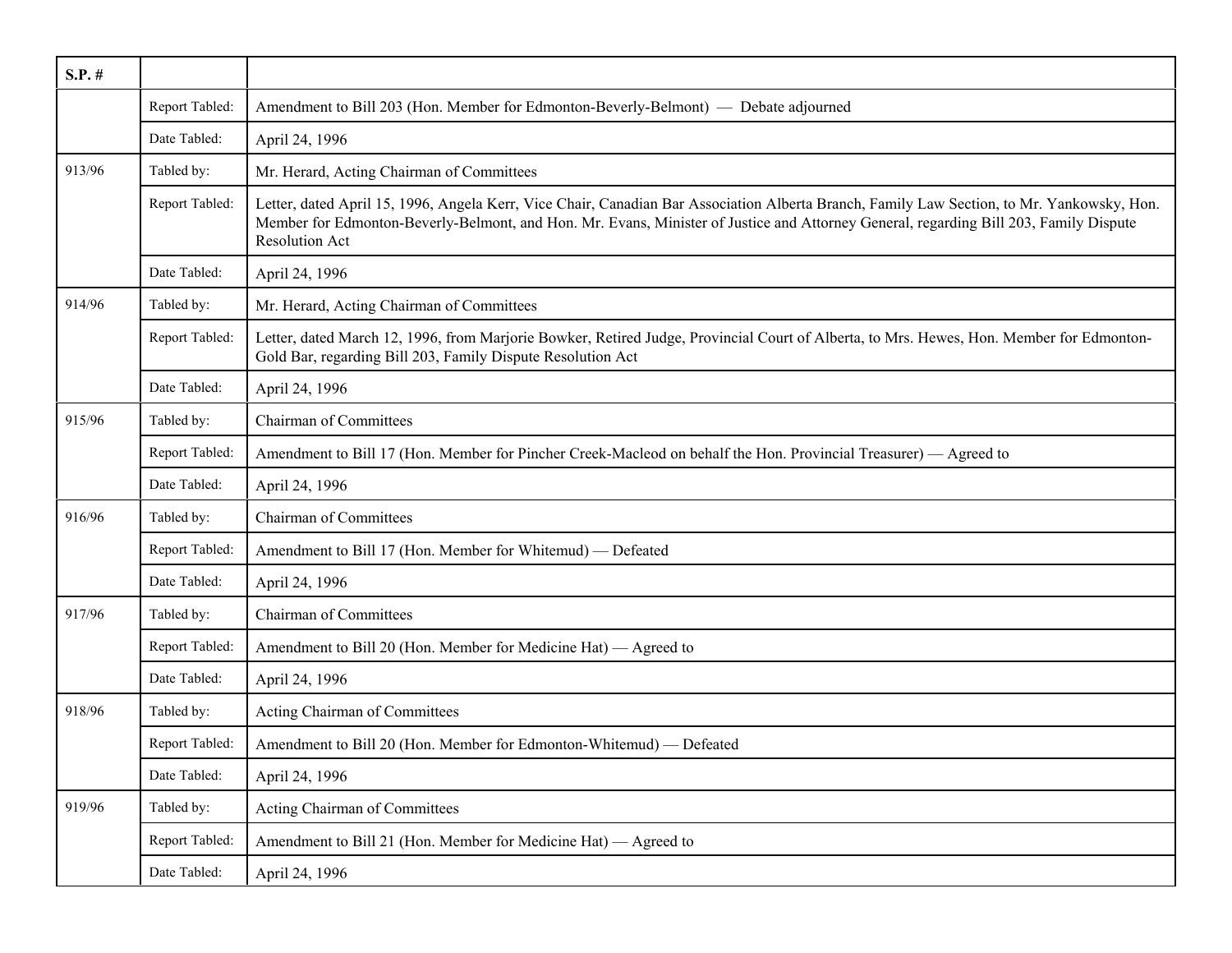| $S.P.$ # |                |                                                                                                                                                                                                                                         |
|----------|----------------|-----------------------------------------------------------------------------------------------------------------------------------------------------------------------------------------------------------------------------------------|
| 920/96   | Tabled by:     | Acting Chairman of Committees                                                                                                                                                                                                           |
|          | Report Tabled: | Amendment to Bill 21 (Hon. Member for Medicine Hat) — Agreed to                                                                                                                                                                         |
|          | Date Tabled:   | April 24, 1996                                                                                                                                                                                                                          |
| 921/96   | Tabled by:     | Acting Chairman of Committees                                                                                                                                                                                                           |
|          | Report Tabled: | Amendment to Bill 25 (Hon. Member for Grande Prairie-Wapiti) — Agreed to                                                                                                                                                                |
|          | Date Tabled:   | April 24, 1996                                                                                                                                                                                                                          |
| 922/96   | Tabled by:     | Hon. Mrs. Black, Minister of Energy                                                                                                                                                                                                     |
|          | Report Tabled: | Evaluation Criteria for Receiving and Assessing Proposals to Market Crown Royalty Crude, April 25, 1996                                                                                                                                 |
|          | Date Tabled:   | April 25, 1996                                                                                                                                                                                                                          |
| 923/96   | Tabled by:     | Hon. Mrs. Black, Minister of Energy                                                                                                                                                                                                     |
|          | Report Tabled: | Government of Alberta news release, dated April 25, 1996, entitled "Department of Energy names three companies to market Government's<br>royalty crude"                                                                                 |
|          | Date Tabled:   | April 25, 1996                                                                                                                                                                                                                          |
| 924/96   | Tabled by:     | Hon. Mrs. Black, Minister of Energy                                                                                                                                                                                                     |
|          | Report Tabled: | Backgrounder, Process for Privatizing the Marketing of Crown Crude Oil                                                                                                                                                                  |
|          | Date Tabled:   | April 25, 1996                                                                                                                                                                                                                          |
| 925/96   | Tabled by:     | Hon. Mrs. Black, Minister of Energy                                                                                                                                                                                                     |
|          | Report Tabled: | Profiles of the Marketers of Crown Royalty Crude Oil, Gulf Canada Resources Limited, PanCanadian Petroleum Limited, and CANPET Energy<br>Group Inc.                                                                                     |
|          | Date Tabled:   | April 25, 1996                                                                                                                                                                                                                          |
| 926/96   | Tabled by:     | Mr. Dickson, Hon. Member for Calgary-Buffalo                                                                                                                                                                                            |
|          | Report Tabled: | Letter, dated April 18, 1996, from Mrs. Zielke, President, German-Canadian Association of Alberta, to Hon. Mr. Klein, Premier, regarding the<br>Association's opposition to Bill 24, Individual's Rights Protection Amendment Act, 1996 |
|          | Date Tabled:   | April 25, 1996                                                                                                                                                                                                                          |
| 927/96   | Tabled by:     | Mr. Dickson, Hon. Member for Calgary-Buffalo                                                                                                                                                                                            |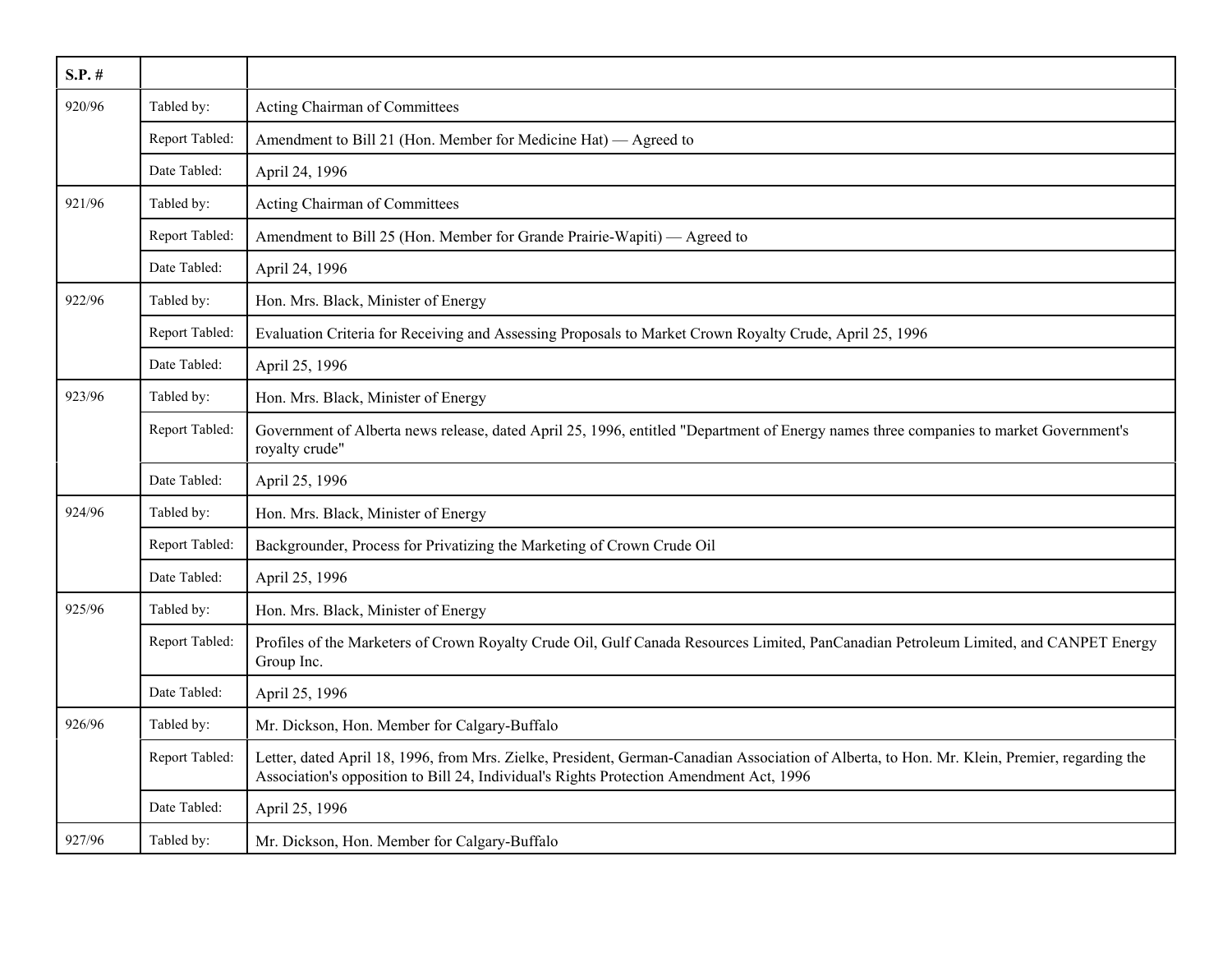| $S.P.$ # |                |                                                                                                                                                                                                              |
|----------|----------------|--------------------------------------------------------------------------------------------------------------------------------------------------------------------------------------------------------------|
|          | Report Tabled: | Letter, fax dated April 24, 1996, from Alaine Skoreyko, Former Human Rights Commissioner (1989-1993), to Hon. Mr. Klein, Premier,<br>regarding Bill 24, Individual's Rights Protection Amendment Act, 1996   |
|          | Date Tabled:   | April 25, 1996                                                                                                                                                                                               |
| 928/96   | Tabled by:     | Mr. Dickson, Hon. Member for Calgary-Buffalo                                                                                                                                                                 |
|          | Report Tabled: | Letter, dated April 19, 1996, from Ralph and Beth Edie, Calgary, to Hon. Mr. Klein, Premier, regarding Bill 24, Individual's Rights Protection<br>Amendment Act, 1996                                        |
|          | Date Tabled:   | April 25, 1996                                                                                                                                                                                               |
| 929/96   | Tabled by:     | Mr. Trynchy, Acting Chairman of Committees                                                                                                                                                                   |
|          | Report Tabled: | Amendment to Bill 31 (Hon. Member for Edmonton-Whitemud) — Defeated                                                                                                                                          |
|          | Date Tabled:   | April 25, 1996                                                                                                                                                                                               |
| 930/96   | Tabled by:     | Mr. Trynchy, Acting Chairman of Committees                                                                                                                                                                   |
|          | Report Tabled: | Amendment to Bill 31 (Hon. Member for Edmonton-Whitemud) — Defeated                                                                                                                                          |
|          | Date Tabled:   | April 25, 1996                                                                                                                                                                                               |
| 931/96   | Tabled by:     | Mr. Trynchy, Acting Chairman of Committees                                                                                                                                                                   |
|          | Report Tabled: | Amendment to Bill 31 (Hon. Member for Edmonton-Whitemud) — Defeated                                                                                                                                          |
|          | Date Tabled:   | April 25, 1996                                                                                                                                                                                               |
| 932/96   | Tabled by:     | Mrs. Fritz, Hon. Member for Calgary-Cross                                                                                                                                                                    |
|          | Report Tabled: | A Request for Action to the Members of the Legislative Assembly on behalf of People with Developmental Disabilities and their Families,<br>Alberta Association for Community Living                          |
|          | Date Tabled:   | April 25, 1996                                                                                                                                                                                               |
| 933/96   | Tabled by:     | Hon. Mrs. McClellan, Minister of Health                                                                                                                                                                      |
|          | Report Tabled: | Responses to questions from Mr. Sapers, Hon. Member for Edmonton-Glenora, taken under notice by Hon. Mr. Klein, Premier, April 24, 1996,<br>regarding the Out-of-Province Supplementary Assistance Committee |
|          | Date Tabled:   | April 29, 1996                                                                                                                                                                                               |
| 934/96   | Tabled by:     | Hon. Mr. Paszkowski, Minister of Agriculture, Food and Rural Development                                                                                                                                     |
|          | Report Tabled: | Office of the Farmers' Advocate, Annual Report 1995                                                                                                                                                          |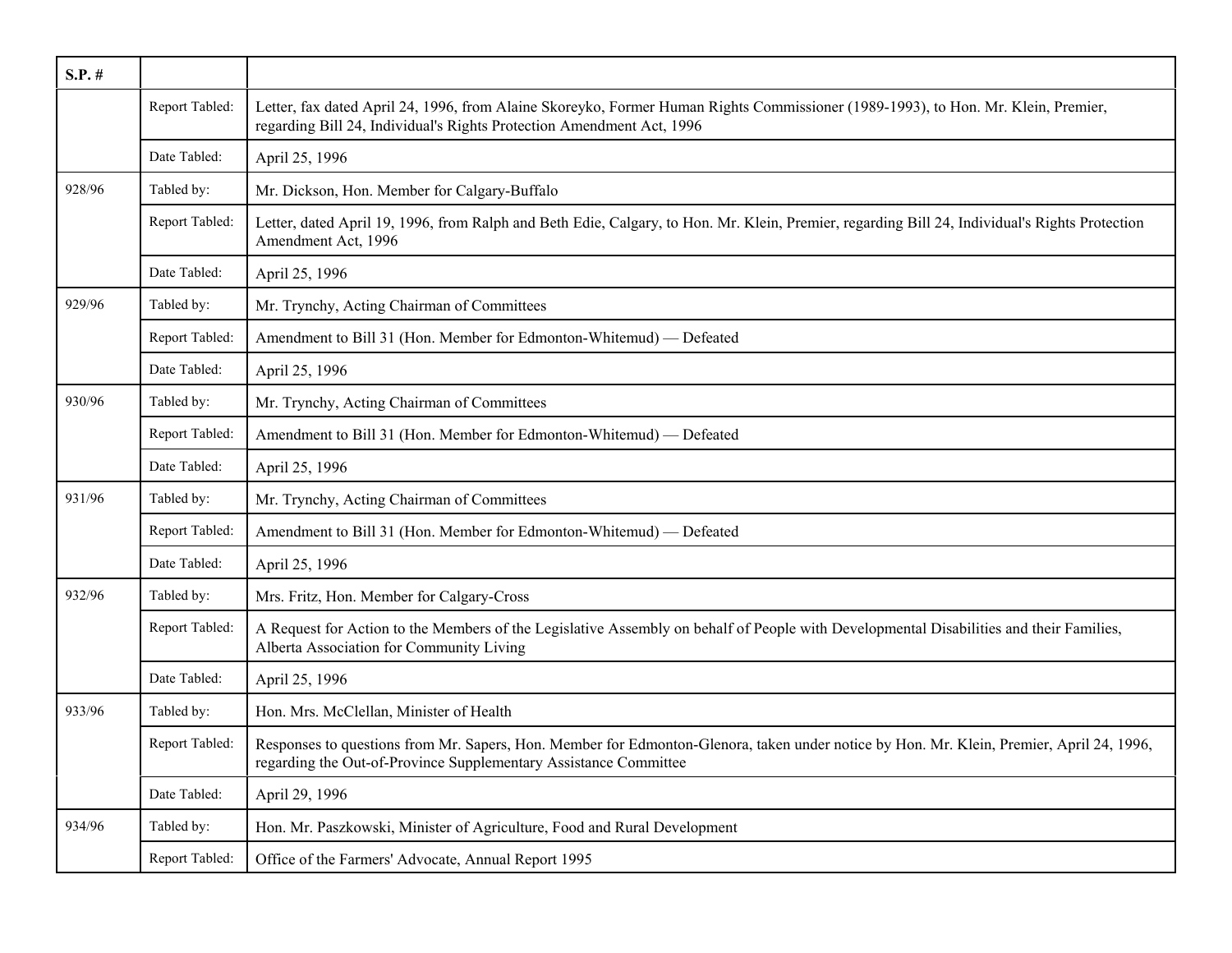| $S.P.$ # |                |                                                                                                                                                                                                                                                                                                                     |
|----------|----------------|---------------------------------------------------------------------------------------------------------------------------------------------------------------------------------------------------------------------------------------------------------------------------------------------------------------------|
|          | Date Tabled:   | April 29, 1996                                                                                                                                                                                                                                                                                                      |
| 935/96   | Tabled by:     | Mr. Zwozdesky, Hon. Member for Edmonton-Avonmore                                                                                                                                                                                                                                                                    |
|          | Report Tabled: | Newspaper advertisement, entitled "Remember When," regarding Bill 24, Individual's Rights Protection Amendment Act, 1996, and the<br>Multiculturalism Act, with attached signatures                                                                                                                                 |
|          | Date Tabled:   | April 29, 1996                                                                                                                                                                                                                                                                                                      |
| 936/96   | Tabled by:     | Ms Carlson, Hon. Member for Edmonton-Ellerslie                                                                                                                                                                                                                                                                      |
|          | Report Tabled: | Newspaper advertisement, entitled "Remember When," regarding Bill 24, Individual's Rights Protection Amendment Act, 1996, and the<br>Multiculturalism Act, with attached signatures                                                                                                                                 |
|          | Date Tabled:   | April 29, 1996                                                                                                                                                                                                                                                                                                      |
| 937/96   | Tabled by:     | Dr. Massey, Hon. Member for Edmonton-Mill Woods                                                                                                                                                                                                                                                                     |
|          | Report Tabled: | Newspaper advertisement, entitled "Remember When," regarding Bill 24, Individual's Rights Protection Amendment Act, 1996, and the<br>Multiculturalism Act, with attached signatures                                                                                                                                 |
|          | Date Tabled:   | April 29, 1996                                                                                                                                                                                                                                                                                                      |
| 938/96   | Tabled by:     | Mr. Dickson, Hon. Member for Calgary-Buffalo                                                                                                                                                                                                                                                                        |
|          | Report Tabled: | Newspaper advertisement, entitled "Remember When," regarding Bill 24, Individual's Rights Protection Amendment Act, 1996, and the<br>Multiculturalism Act, with attached letters to Hon. Mr. Klein, Premier, and Hon. Mr. Mar, Minister of Community Development                                                    |
|          | Date Tabled:   | April 29, 1996                                                                                                                                                                                                                                                                                                      |
| 939/96   | Tabled by:     | Mr. Dalla-Longa, Hon. Member for Calgary-West                                                                                                                                                                                                                                                                       |
|          | Report Tabled: | Grand Jury Indictment in the District Court of the United States for the District of New Mexico, regarding the United States of America, plaintiff,<br>vs. Roland "Buddy" Othick, Samuel A. Francis, Sandra Hindi Othick, Robert Redmer and Rudy Marich, defendants, August 15, 1990, Criminal<br>Action No. 90-329 |
|          | Date Tabled:   | April 29, 1996                                                                                                                                                                                                                                                                                                      |
| 940/96   | Tabled by:     | Mr. Dalla-Longa, Hon. Member for Calgary-West                                                                                                                                                                                                                                                                       |
|          | Report Tabled: | Securities and Exchange Commission, Litigation Release No. 13150, regarding United States of America vs Roland "Buddy" Othick, Samuel A.<br>Francis and Robert Redmer (Criminal Action No. 90-329 JC D. of N.M.)                                                                                                    |
|          | Date Tabled:   | April 29, 1996                                                                                                                                                                                                                                                                                                      |
| 941/96   | Tabled by:     | Mr. Herard, Acting Chairman of Committees                                                                                                                                                                                                                                                                           |
|          | Report Tabled: | Amendment to Bill 6 (Hon. Member for St. Albert) — Debate adjourned                                                                                                                                                                                                                                                 |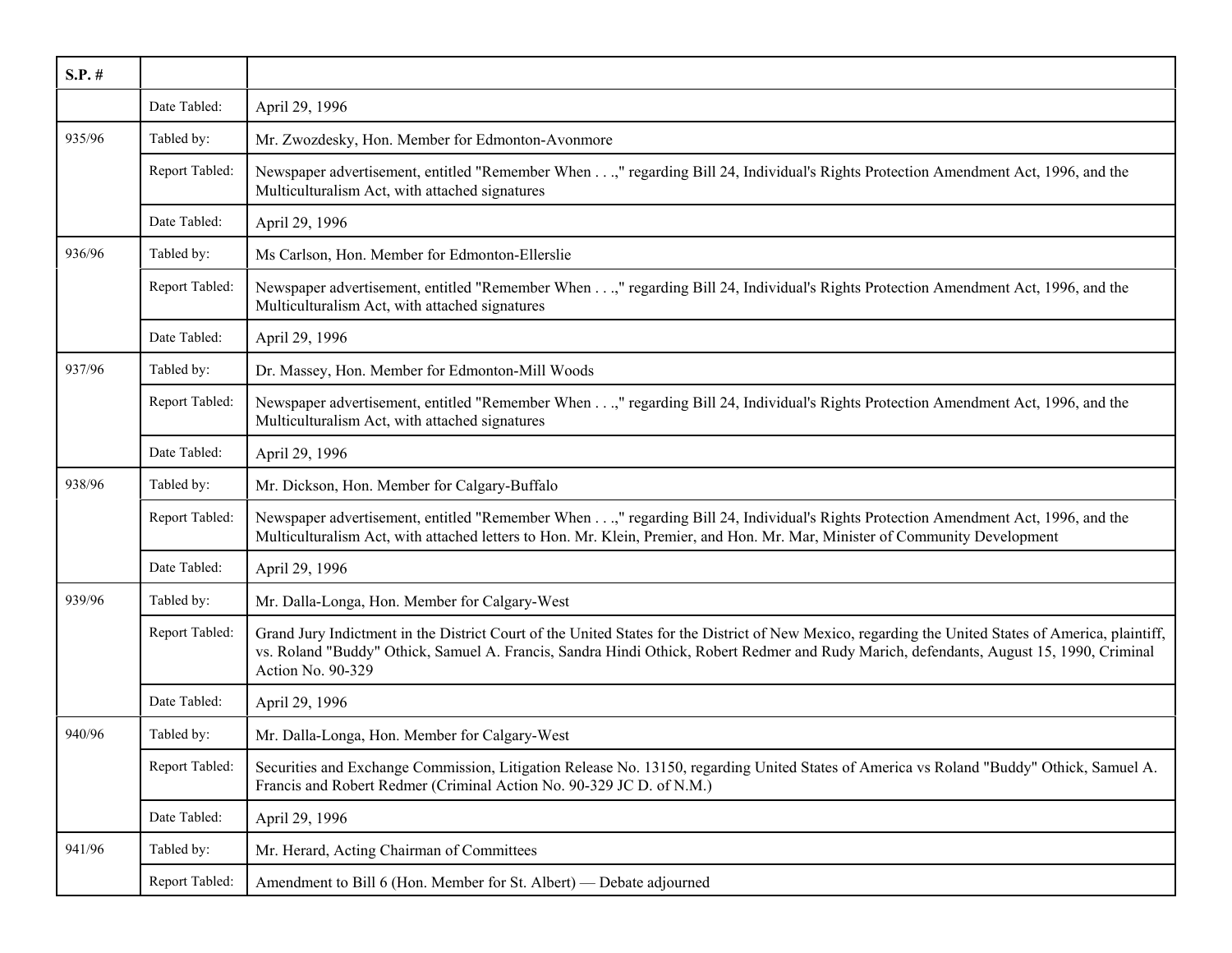| $S.P.$ # |                |                                                                                                                    |
|----------|----------------|--------------------------------------------------------------------------------------------------------------------|
|          | Date Tabled:   | April 29, 1996                                                                                                     |
| 942/96   | Tabled by:     | Mr. Herard, Chairman of Committees                                                                                 |
|          | Report Tabled: | Amendment to Bill Bill 6 (Hon. Member for St. Albert) - Defeated                                                   |
|          | Date Tabled:   | April 29, 1996                                                                                                     |
| 943/96   | Tabled by:     | Mr. Herard, Chairman of Committees                                                                                 |
|          | Report Tabled: | Amendment to Bill Bill 6 (Hon. Member for St. Albert) — Defeated                                                   |
|          | Date Tabled:   | April 29, 1996                                                                                                     |
| 944/96   | Tabled by:     | Mr. Herard, Chairman of Committees                                                                                 |
|          | Report Tabled: | Amendment to Bill Bill 6 (Hon. Member for St. Albert) - Defeated                                                   |
|          | Date Tabled:   | April 29, 1996                                                                                                     |
| 945/96   | Tabled by:     | Mr. Herard, Chairman of Committees                                                                                 |
|          | Report Tabled: | Amendment to Bill 6 (Hon. Member for St. Albert) - Defeated                                                        |
|          | Date Tabled:   | April 29, 1996                                                                                                     |
| 946/96   | Tabled by:     | Mr. Herard, Chairman of Committees                                                                                 |
|          | Report Tabled: | Amendment to Bill 6 (Hon. Member for St. Albert) - Defeated                                                        |
|          | Date Tabled:   | April 29, 1996                                                                                                     |
| 947/96   | Tabled by:     | Mr. Herard, Chairman of Committees                                                                                 |
|          | Report Tabled: | Amendment to Bill 6 (Hon. Member for St. Albert) — Defeated                                                        |
|          | Date Tabled:   | April 29, 1996                                                                                                     |
| 948/96   | Tabled by:     | Mr. Herard, Chairman of Committees                                                                                 |
|          | Report Tabled: | Amendment to Bill Pr1 (Hon. Member for Little Bow) — Agreed to                                                     |
|          | Date Tabled:   | April 29, 1996                                                                                                     |
| 949/96   | Tabled by:     | Mr. Herard, Chairman of Committees                                                                                 |
|          | Report Tabled: | Amendment to Bill Pr3 (Hon. Member for Medicine Hat on behalf of the Hon. Member for Calgary-Montrose) — Agreed to |
|          | Date Tabled:   | April 29, 1996                                                                                                     |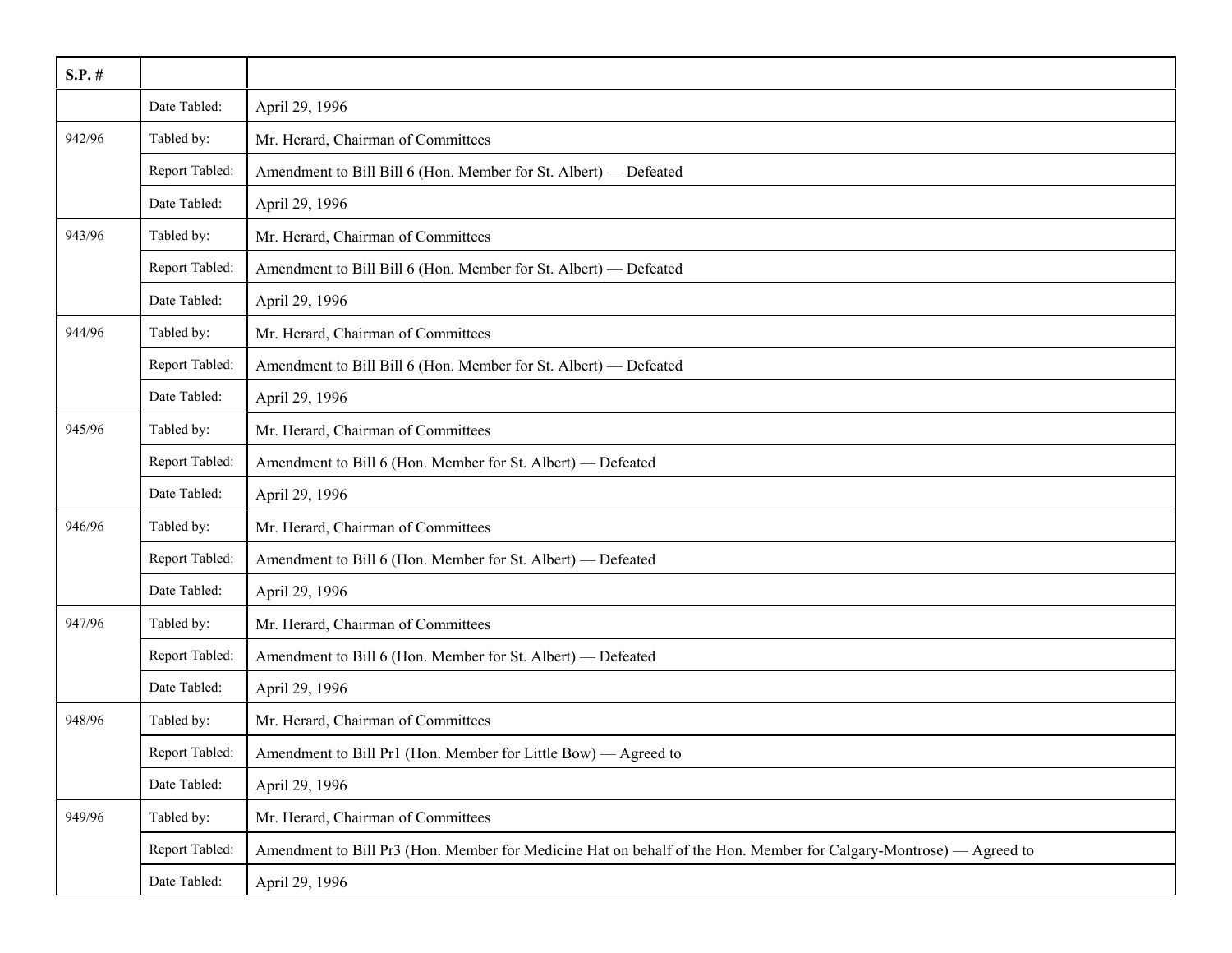| $S.P.$ # |                |                                                                                                                                                                                                                                                                                                                                      |
|----------|----------------|--------------------------------------------------------------------------------------------------------------------------------------------------------------------------------------------------------------------------------------------------------------------------------------------------------------------------------------|
| 950/96   | Tabled by:     | Mr. Herard, Chairman of Committees                                                                                                                                                                                                                                                                                                   |
|          | Report Tabled: | Amendment to Bill Pr4 (Hon. Member for Medicine Hat on behalf of the Hon. Member for Edmonton-Glengarry) — Agreed to                                                                                                                                                                                                                 |
|          | Date Tabled:   | April 29, 1996                                                                                                                                                                                                                                                                                                                       |
| 951/96   | Tabled by:     | Mr. Herard, Chairman of Committees                                                                                                                                                                                                                                                                                                   |
|          | Report Tabled: | Amendment to Bill Pr5 (Hon. Member for Little Bow) — Agreed to                                                                                                                                                                                                                                                                       |
|          | Date Tabled:   | April 29, 1996                                                                                                                                                                                                                                                                                                                       |
| 952/96   | Tabled by:     | Mr. Herard, Chairman of Committees                                                                                                                                                                                                                                                                                                   |
|          | Report Tabled: | Amendment to Bill 33 (Hon. Minister of Justice and Attorney General) — Debate adjourned                                                                                                                                                                                                                                              |
|          | Date Tabled:   | April 29, 1996                                                                                                                                                                                                                                                                                                                       |
| 953/96   | Tabled by:     | Hon. Mr. Dinning, Provincial Treasurer                                                                                                                                                                                                                                                                                               |
|          | Report Tabled: | 1995 Report of the Audit Committee, Implementation Status of the Alberta Financial Review Commission's Recommendations                                                                                                                                                                                                               |
|          | Date Tabled:   | April 30, 1996                                                                                                                                                                                                                                                                                                                       |
| 954/96   | Tabled by:     | Hon. Mrs. Mirosh, Minister of Science and Research, on behalf of Hon. Mr. Klein, Premier                                                                                                                                                                                                                                             |
|          | Report Tabled: | Letter, dated April 30, 1996, from Hon. Mr. Klein, Premier, to Beth Price, Chairman of the Board, Calgary Jewish Centre, and Hal Joffe,<br>Community Relations' Co-chair, Calgary Jewish Community Council, expressing dismay, anger and frustration over the letter bomb received by<br>the Calgary Jewish Centre on April 29, 1996 |
|          | Date Tabled:   | April 30, 1996                                                                                                                                                                                                                                                                                                                       |
| 955/96   | Tabled by:     | Dr. Oberg, Hon. Member for Bow Valley                                                                                                                                                                                                                                                                                                |
|          | Report Tabled: | Letters, variously dated and signed, to Hon. Mrs. McClellan, Minister of Health, and Dr. Oberg, Hon. Member for Bow Valley, urging support<br>for a ban on smoking in government offices                                                                                                                                             |
|          | Date Tabled:   | April 30, 1996                                                                                                                                                                                                                                                                                                                       |
| 956/96   | Tabled by:     | Mr. Dickson, Hon. Member for Calgary-Buffalo                                                                                                                                                                                                                                                                                         |
|          | Report Tabled: | Letters, variously dated and signed, between the Sexual Assault Centre of Edmonton and the Alberta Council of Women's Shelters; and Mr.<br>Herard, Hon. Member for Calgary-Egmont, regarding Bill 205, Limitation of Actions Act and the impact of the Act on the legal rights of sexual<br>assault victims                          |
|          | Date Tabled:   | April 30, 1996                                                                                                                                                                                                                                                                                                                       |
| 957/96   | Tabled by:     | Mr. Dickson, Hon. Member for Calgary-Buffalo                                                                                                                                                                                                                                                                                         |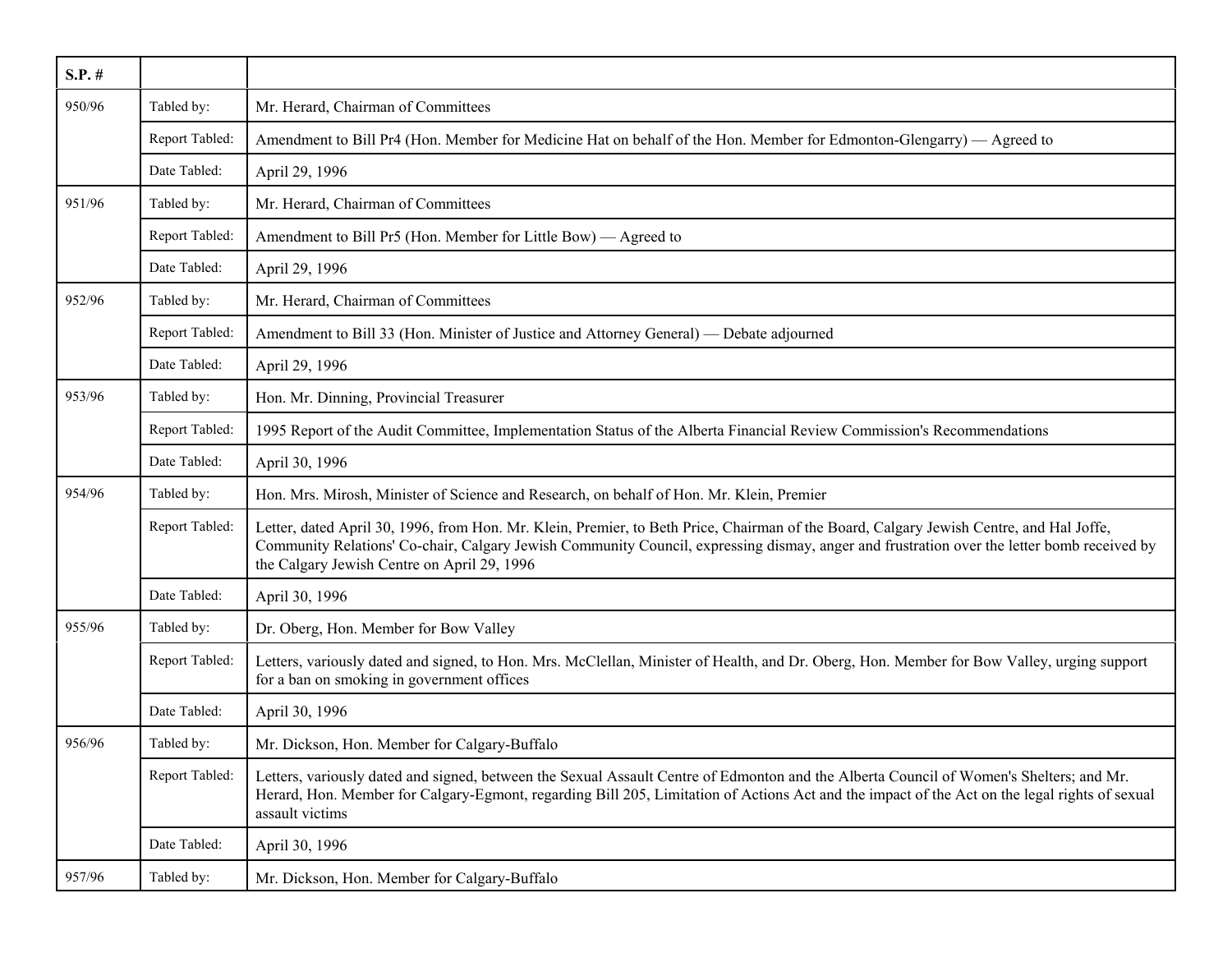| $S.P.$ # |                |                                                                                                                                                                                                                                  |
|----------|----------------|----------------------------------------------------------------------------------------------------------------------------------------------------------------------------------------------------------------------------------|
|          | Report Tabled: | Letter, dated April 26, 1996, from William Partridge, Executive Director, Building Owners and Managers Association of Calgary, regarding Bill<br>24, Individual's Rights Protection Amendment Act, 1996                          |
|          | Date Tabled:   | April 30, 1996                                                                                                                                                                                                                   |
| 958/96   | Tabled by:     | Mr. Dickson, Hon. Member for Calgary-Buffalo                                                                                                                                                                                     |
|          | Report Tabled: | Fax, dated April 30, 1996, from Lee Research Associates, to Mr. Dickson, Hon. Member for Calgary-Buffalo, regarding Bill 24, Individual's<br>Rights Protection Amendment Act, 1996 and normal Albertans                          |
|          | Date Tabled:   | April 30, 1996                                                                                                                                                                                                                   |
| 959/96   | Tabled by:     | Mr. Dickson, Hon. Member for Calgary-Buffalo                                                                                                                                                                                     |
|          | Report Tabled: | Letter, dated April 26, 1996, from D. Michael Dobbin, to Hon. Mr. Klein, Premier, regarding human rights laws and normal Albertans                                                                                               |
|          | Date Tabled:   | April 30, 1996                                                                                                                                                                                                                   |
| 960/96   | Tabled by:     | Mr. Dickson, Hon. Member for Calgary-Buffalo                                                                                                                                                                                     |
|          | Report Tabled: | Letter, dated April 24, 1996, from John and Brenda Baker, Calgary, to Hon. Mr. Mar, Minister of Community Development, regarding Bill 24,<br>Individual's Rights Protection Amendment Act, 1996                                  |
|          | Date Tabled:   | April 30, 1996                                                                                                                                                                                                                   |
| 961/96   | Tabled by:     | Mr. Dickson, Hon. Member for Calgary-Buffalo                                                                                                                                                                                     |
|          | Report Tabled: | Letter, dated April 29, 1996, from Richard Bennett, President, Alberta Civil Liberties Association, to the Editor, Calgary Herald, regarding Bill<br>24, Individual's Rights Protection Amendment Act, 1996 and normal Albertans |
|          | Date Tabled:   | April 30, 1996                                                                                                                                                                                                                   |
| 962/96   | Tabled by:     | Mr. Clegg, Deputy Chairman of Committees                                                                                                                                                                                         |
|          | Report Tabled: | Amendment to Bill 203 (Hon. Member for Edmonton-Beverly-Belmont) — Agreed to                                                                                                                                                     |
|          | Date Tabled:   | April 30, 1996                                                                                                                                                                                                                   |
| 963/96   | Tabled by:     | Mr. Renner, Hon. Member for Medicine Hat                                                                                                                                                                                         |
|          | Report Tabled: | Information Circular, Fuel Tax Act, Alberta Treasury Revenue Administration, September 1987                                                                                                                                      |
|          | Date Tabled:   | April 30, 1996                                                                                                                                                                                                                   |
| 964/96   | Tabled by:     | Mr. Zwozdesky, Hon. Member for Edmonton-Avonmore                                                                                                                                                                                 |
|          | Report Tabled: | Facts about Community Heritage Language Schools and Multiculturalism, Northern Alberta Heritage Language Association                                                                                                             |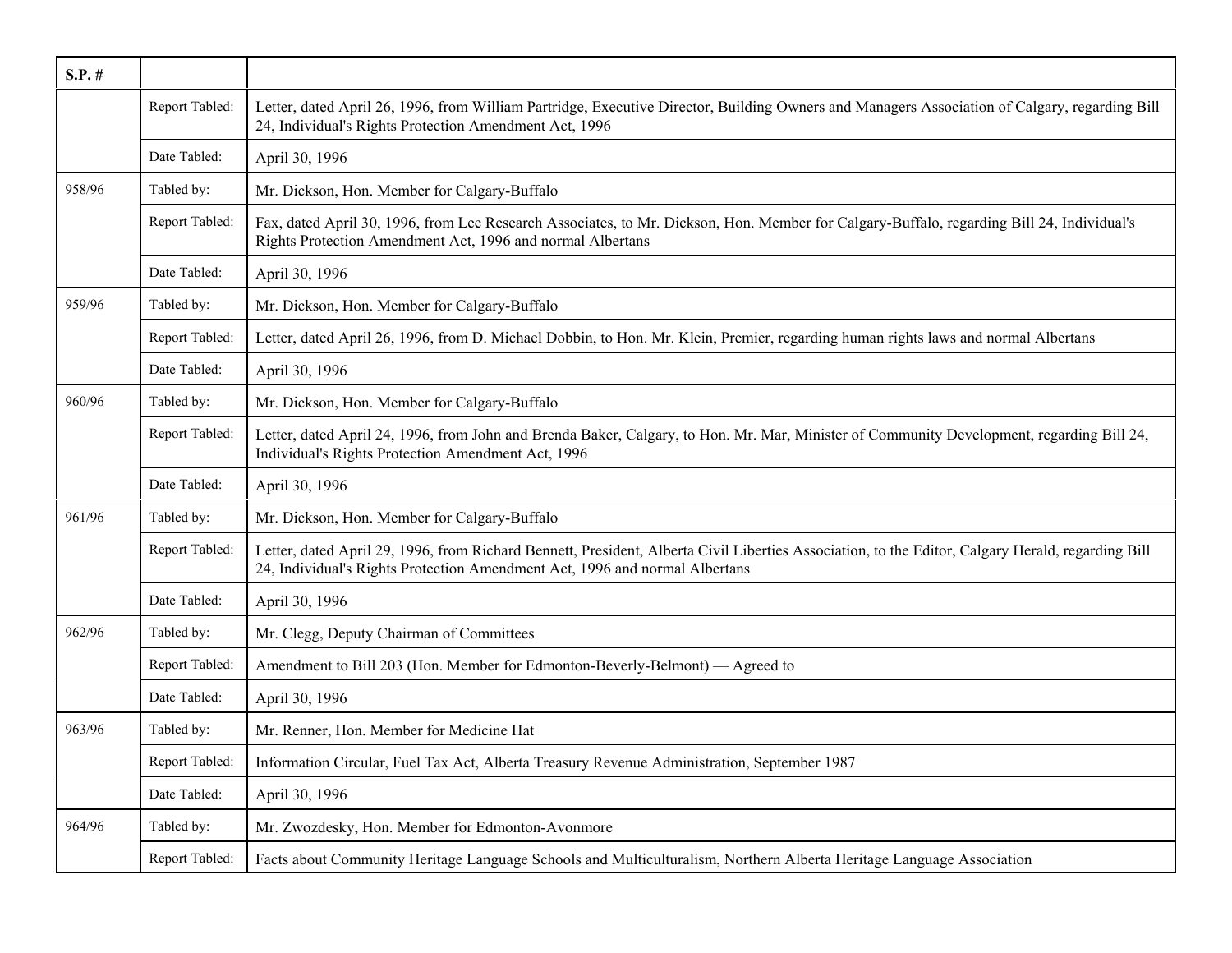| $S.P.$ # |                |                                                                                                                                                                                                                                                                                                                                        |
|----------|----------------|----------------------------------------------------------------------------------------------------------------------------------------------------------------------------------------------------------------------------------------------------------------------------------------------------------------------------------------|
|          | Date Tabled:   | May 1, 1996                                                                                                                                                                                                                                                                                                                            |
| 965/96   | Tabled by:     | Mr. Zwozdesky, Hon. Member for Edmonton-Avonmore                                                                                                                                                                                                                                                                                       |
|          | Report Tabled: | Fact Sheet, Dante Alighieri Society, School of Italian Language and Culture, April 26, 1996                                                                                                                                                                                                                                            |
|          | Date Tabled:   | May 1, 1996                                                                                                                                                                                                                                                                                                                            |
| 966/96   | Tabled by:     | Hon. Mr. Evans, Minister of Justice and Attorney General                                                                                                                                                                                                                                                                               |
|          | Report Tabled: | MLA Task Force Report Relating to the Administration of the Young Offenders Act in Alberta                                                                                                                                                                                                                                             |
|          | Date Tabled:   | May 1, 1996                                                                                                                                                                                                                                                                                                                            |
| 967/96   | Tabled by:     | Dr. Oberg, Hon. Member for Bow Valley                                                                                                                                                                                                                                                                                                  |
|          | Report Tabled: | Letter, dated April 30, 1996, from Bill Mortensen, Chairman, Board of Directors, Eastern Irrigation District, to Dr. Oberg, Hon. Member for<br>Bow Valley, regarding proposed revisions to the Water Act                                                                                                                               |
|          | Date Tabled:   | May 1, 1996                                                                                                                                                                                                                                                                                                                            |
| 968/96   | Tabled by:     | Mr. Dickson, Hon. Member for Calgary-Buffalo                                                                                                                                                                                                                                                                                           |
|          | Report Tabled: | Letter, dated April 29, 1996, from Mr. Dickson, Hon. Member for Calgary-Buffalo, to Hon. Mr. Evans, Minister of Justice and Attorney General,<br>regarding Bill 205, Limitations Act                                                                                                                                                   |
|          | Date Tabled:   | May 1, 1996                                                                                                                                                                                                                                                                                                                            |
| 969/96   | Tabled by:     | Mr. Dickson, Hon. Member for Calgary-Buffalo                                                                                                                                                                                                                                                                                           |
|          | Report Tabled: | Excerpt from Canadian Manufacturer's Association newsletter, regarding Bill 24, Individual's Rights Protection Amendment Act, 1996                                                                                                                                                                                                     |
|          | Date Tabled:   | May 1, 1996                                                                                                                                                                                                                                                                                                                            |
| 970/96   | Tabled by:     | Mr. Dickson, Hon. Member for Calgary-Buffalo                                                                                                                                                                                                                                                                                           |
|          | Report Tabled: | Letter, dated May 1, 1996, from Lloyd Greenway, Convener, Church in Society Committee, Calgary Presbytery, The United Church of Canada,<br>to Hon. Mr. Mar, Minister of Community Development, regarding The United Church of Canada's support for the Coalition Against Bill 24,<br>Individual's Right Protection Amendment Act, 1996 |
|          | Date Tabled:   | May 1, 1996                                                                                                                                                                                                                                                                                                                            |
| 971/96   | Tabled by:     | Mr. Dickson, Hon. Member for Calgary-Buffalo                                                                                                                                                                                                                                                                                           |
|          | Report Tabled: | Letter, dated April 28, 1996, from Ron Ross, Calgary, to Hon. Mr. Mar, Minister of Community Development, regarding Bill 24, Individual's<br>Right Protection Amendment Act, 1996                                                                                                                                                      |
|          | Date Tabled:   | May 1, 1996                                                                                                                                                                                                                                                                                                                            |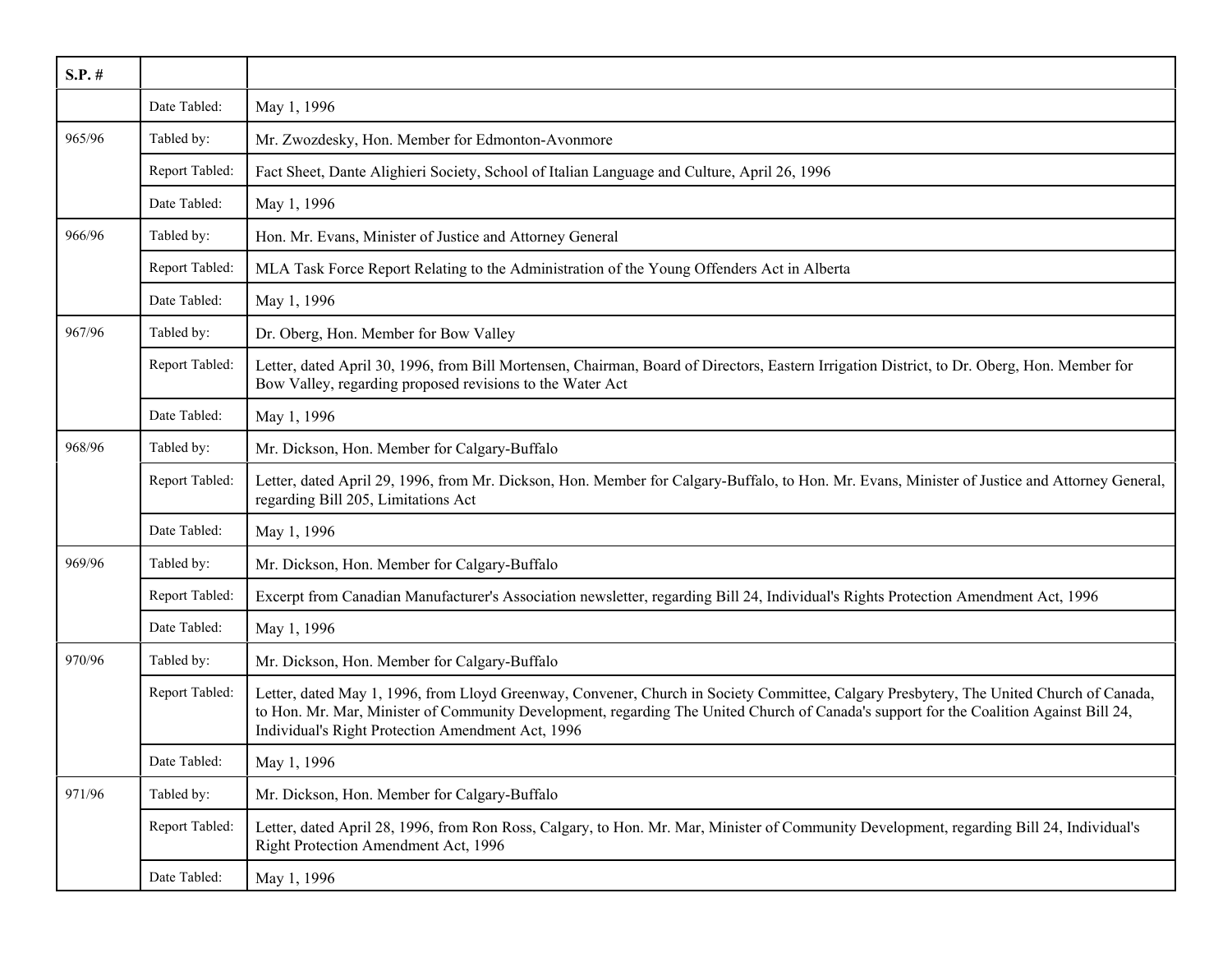| $S.P.$ # |                |                                                                                                                                                                                                                                                                                                                                                                                             |
|----------|----------------|---------------------------------------------------------------------------------------------------------------------------------------------------------------------------------------------------------------------------------------------------------------------------------------------------------------------------------------------------------------------------------------------|
| 972/96   | Tabled by:     | Mr. Dickson, Hon. Member for Calgary-Buffalo                                                                                                                                                                                                                                                                                                                                                |
|          | Report Tabled: | Letter, dated April 30, 1996, from Gordon Christie, Executive Secretary, Calgary and District Labour Council, to Hon. Mr. Klein, Premier,<br>regarding Bill 24, Individual's Right Protection Amendment Act, 1996, and normal Albertans                                                                                                                                                     |
|          | Date Tabled:   | May 1, 1996                                                                                                                                                                                                                                                                                                                                                                                 |
| 973/96   | Tabled by:     | Mr. Dickson, Hon. Member for Calgary-Buffalo                                                                                                                                                                                                                                                                                                                                                |
|          | Report Tabled: | Letter, dated April 30, 1996, from Jean Forest, Edmonton, to Murdoch Davis, Editor in Chief, Edmonton Journal, regarding normal Albertans                                                                                                                                                                                                                                                   |
|          | Date Tabled:   | May 1, 1996                                                                                                                                                                                                                                                                                                                                                                                 |
| 974/96   | Tabled by:     | Mr. Dickson, Hon. Member for Calgary-Buffalo                                                                                                                                                                                                                                                                                                                                                |
|          | Report Tabled: | Letter, dated April 30, 1996, from Rev. Clinton Mooney, Chairperson, Canadian Council of Christians and Jews, Alberta Region, to Hon. Mr.<br>Mar, Minister of Community Development, regarding opposition to Bill 24, Individual's Right Protection Amendment Act, 1996, with attached<br>letter, dated November 19, 1993, from Rev. Clinton Mooney, to the Alberta Human Rights Commission |
|          | Date Tabled:   | May 1, 1996                                                                                                                                                                                                                                                                                                                                                                                 |
| 975/96   | Tabled by:     | Hon. Mr. Dinning, Provincial Treasurer                                                                                                                                                                                                                                                                                                                                                      |
|          | Report Tabled: | Letter, dated May 2, 1996, from Hon. Mr. Klein, Premier, to Right Hon. Mr. Chretien, Prime Minister, regarding Albertan's concerns about the<br>Federal Government's action on the promise to replace the Goods and Services Tax (GST)                                                                                                                                                      |
|          | Date Tabled:   | May 2, 1996                                                                                                                                                                                                                                                                                                                                                                                 |
| 976/96   | Tabled by:     | Hon. Mr. Dinning, Provincial Treasurer                                                                                                                                                                                                                                                                                                                                                      |
|          | Report Tabled: | Letter, dated June 7, 1995, from Fazil Mihlar, Policy Analyst, Fraser Institute, to Mr. Mitchell, Hon. Leader of the Official Opposition, regarding<br>comments Mr. Mitchell made on the Dave Rutherford Show on May 25, 1995, respecting debt retirement                                                                                                                                   |
|          | Date Tabled:   | May 2, 1996                                                                                                                                                                                                                                                                                                                                                                                 |
| 977/96   | Tabled by:     | Hon. Mr. Dinning, Provincial Treasurer                                                                                                                                                                                                                                                                                                                                                      |
|          | Report Tabled: | Alberta Hansard, March 13, 1995, pp. 518-520                                                                                                                                                                                                                                                                                                                                                |
|          | Date Tabled:   | May 2, 1996                                                                                                                                                                                                                                                                                                                                                                                 |
| 978/96   | Tabled by:     | Hon. Mr. Dinning, Provincial Treasurer                                                                                                                                                                                                                                                                                                                                                      |
|          | Report Tabled: | Alberta Hansard, April 6, 1995, pp. 1095 and 1100                                                                                                                                                                                                                                                                                                                                           |
|          | Date Tabled:   | May 2, 1996                                                                                                                                                                                                                                                                                                                                                                                 |
| 979/96   | Tabled by:     | Ms Abdurahman, Hon. Member for Clover Bar-Fort Saskatchewan                                                                                                                                                                                                                                                                                                                                 |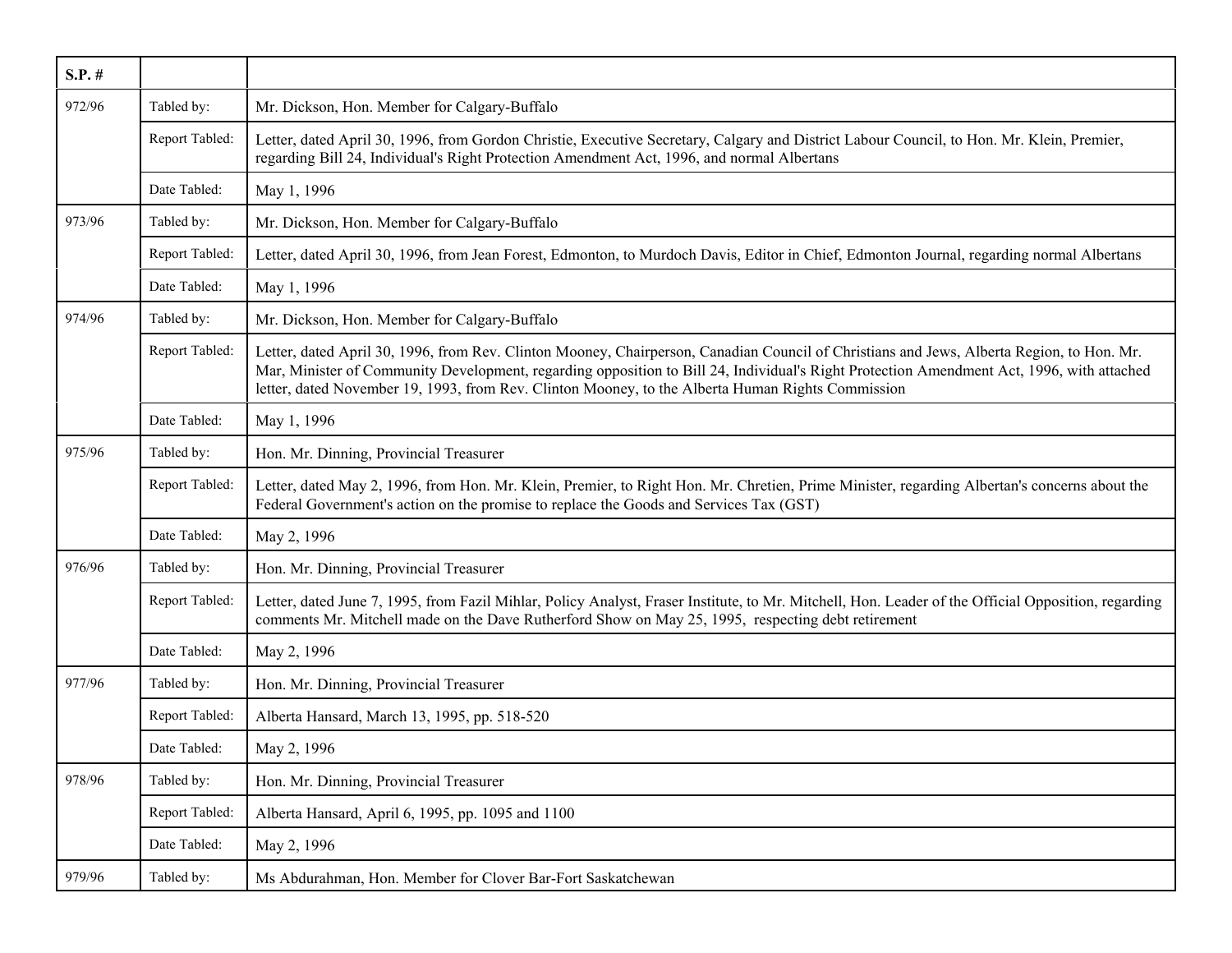| $S.P.$ # |                |                                                                                                                                                                                                                                                           |
|----------|----------------|-----------------------------------------------------------------------------------------------------------------------------------------------------------------------------------------------------------------------------------------------------------|
|          | Report Tabled: | Report on the Regional Sessions, Volume I, Moderator's Report, Clean Air Strategy for Alberta, July 1991                                                                                                                                                  |
|          | Date Tabled:   | May 2, 1996                                                                                                                                                                                                                                               |
| 980/96   | Tabled by:     | Ms Abdurahman, Hon. Member for Clover Bar-Fort Saskatchewan                                                                                                                                                                                               |
|          | Report Tabled: | Report to Ministers, Extracts, Clean Air Strategy for Alberta, June 1992                                                                                                                                                                                  |
|          | Date Tabled:   | May 2, 1996                                                                                                                                                                                                                                               |
| 981/96   | Tabled by:     | Ms Abdurahman, Hon. Member for Clover Bar-Fort Saskatchewan                                                                                                                                                                                               |
|          | Report Tabled: | The Big Picture and Priorities, Clean Air Strategic Alliance (CASA), Board Member's Presentation Package and Speaking Notes                                                                                                                               |
|          | Date Tabled:   | May 2, 1996                                                                                                                                                                                                                                               |
| 982/96   | Tabled by:     | Ms Abdurahman, Hon. Member for Clover Bar-Fort Saskatchewan                                                                                                                                                                                               |
|          | Report Tabled: | Caring for Alberta's Air, The West Central Experience, Environmental Network News, January/February 1995, pp. 4-7                                                                                                                                         |
|          | Date Tabled:   | May 2, 1996                                                                                                                                                                                                                                               |
| 983/96   | Tabled by:     | Mr. Dickson, Hon. Member for Calgary-Buffalo                                                                                                                                                                                                              |
|          | Report Tabled: | Letter, dated April 29, 1996, from Debra Tomlinson, to Hon. Mr. Klein, Premier, regarding her opposition to Bill 24, Individual's Rights<br>Protection Amendment Act, 1996, and the Premier's comments regarding normal Albertans                         |
|          | Date Tabled:   | May 2, 1996                                                                                                                                                                                                                                               |
| 984/96   | Tabled by:     | Mr. Dickson, Hon. Member for Calgary-Buffalo                                                                                                                                                                                                              |
|          | Report Tabled: | Letter, dated April 28, 1996, from Marilyn Seelye, Calgary Poverty Focus Group, to Hon. Mr. Klein, Premier, regarding opposition to Bill 24,<br>Individual's Rights Protection Amendment Act, 1996, and the Premier's comments regarding normal Albertans |
|          | Date Tabled:   | May 2, 1996                                                                                                                                                                                                                                               |
| 985/96   | Tabled by:     | Mrs. Laing, Hon. Member for Calgary-Bow                                                                                                                                                                                                                   |
|          | Report Tabled: | Bill 23, Condominium and Property Amendment Act, 1996, Comments and Questions from Second Reading, April 2, 1996                                                                                                                                          |
|          | Date Tabled:   | May 2, 1996                                                                                                                                                                                                                                               |
| 986/96   | Tabled by:     | Mr. Zwozdesky, Hon. Member for Edmonton-Avonmore                                                                                                                                                                                                          |
|          | Report Tabled: | Calgary Herald article, May 2, 1996, p. A16, entitled "There is strength in diversity"                                                                                                                                                                    |
|          | Date Tabled:   | May 2, 1996                                                                                                                                                                                                                                               |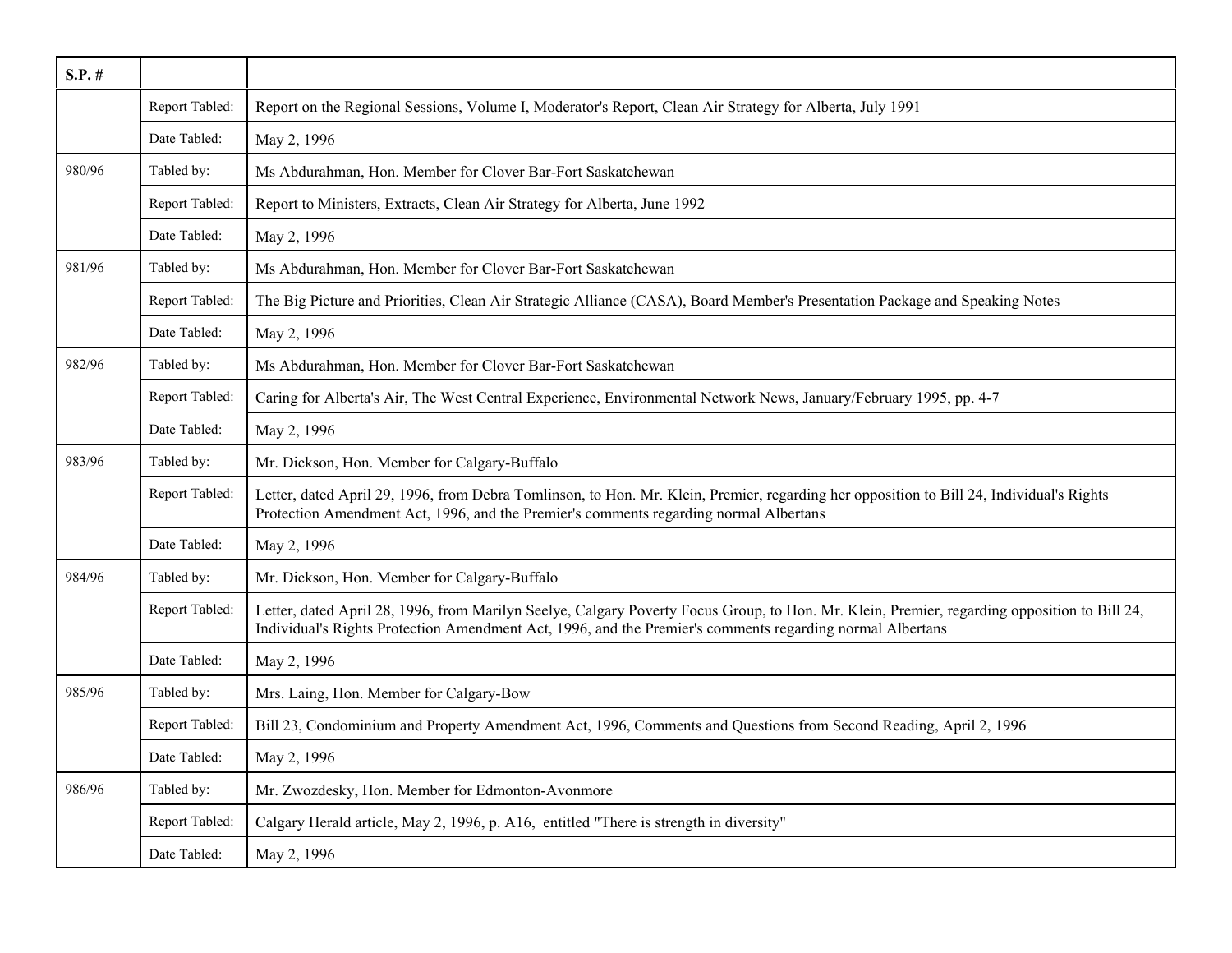| $S.P.$ # |                |                                                                                                                                                                                                                                                                                                                                |
|----------|----------------|--------------------------------------------------------------------------------------------------------------------------------------------------------------------------------------------------------------------------------------------------------------------------------------------------------------------------------|
| 987/96   | Tabled by:     | Mr. Zwozdesky, Hon. Member for Edmonton-Avonmore                                                                                                                                                                                                                                                                               |
|          | Report Tabled: | Letter, dated April 19, 1996, from Josephine Pallard, President, Northern Alberta Heritage Language Association, and Michael Embaie,<br>President, Southern Alberta Heritage Language Association, to Hon. Mr. Klein, Premier, regarding opposition to Bill 24, Bill 24, Individual's<br>Rights Protection Amendment Act, 1996 |
|          | Date Tabled:   | May 2, 1996                                                                                                                                                                                                                                                                                                                    |
| 988/96   | Tabled by:     | Mr. Sapers, Hon. Member for Edmonton-Glenora                                                                                                                                                                                                                                                                                   |
|          | Report Tabled: | Brochure from the Health Sciences Association of Alberta (HSAA) entitled, "Reinvest," regarding \$14 million in cuts to Calgary's medical lab<br>system                                                                                                                                                                        |
|          | Date Tabled:   | May 2, 1996                                                                                                                                                                                                                                                                                                                    |
| 989/96   | Tabled by:     | Mr. Sapers, Hon. Member for Edmonton-Glenora                                                                                                                                                                                                                                                                                   |
|          | Report Tabled: | Disillusion and Confusion, Study of the Impact of Laboratory Restructuring in Region 4, Health Sciences Association of Alberta (HSAA)                                                                                                                                                                                          |
|          | Date Tabled:   | May 2, 1996                                                                                                                                                                                                                                                                                                                    |
| 990/96   | Tabled by:     | Dr. Percy, Hon. Member for Edmonton-Whitemud                                                                                                                                                                                                                                                                                   |
|          | Report Tabled: | Federal Court of Canada, Trial Division, decision regarding Scott Steel Ltd. v. the Alarissa (The Edmonton Queen), Action No. T-1457-93                                                                                                                                                                                        |
|          | Date Tabled:   | May 2, 1996                                                                                                                                                                                                                                                                                                                    |
| 991/96   | Tabled by:     | Mr. Collingwood, Hon. Member for Sherwood Park                                                                                                                                                                                                                                                                                 |
|          | Report Tabled: | Impact of the Petroleum Industry on Cattle Production, Critical Review of Scientific and Other Literature, Alberta Environmental Centre<br>(Government of Alberta) and WDA Consultants Inc., April 21, 1995                                                                                                                    |
|          | Date Tabled:   | May 2, 1996                                                                                                                                                                                                                                                                                                                    |
| 992/96   | Tabled by:     | Hon. Mrs. McClellan, Minister of Health                                                                                                                                                                                                                                                                                        |
|          | Report Tabled: | Alberta Health Information Bulletin, dated May 1, 1996, entitled "Early Detection Aim of Better Speech, Language and Hearing Month"                                                                                                                                                                                            |
|          | Date Tabled:   | May 2, 1996                                                                                                                                                                                                                                                                                                                    |
| 993/96   | Tabled by:     | Deputy Chairman of Committees                                                                                                                                                                                                                                                                                                  |
|          | Report Tabled: | Amendment to Bill 33 (Hon. Minister of Justice and Attorney General) — Agreed to                                                                                                                                                                                                                                               |
|          | Date Tabled:   | May 2, 1996                                                                                                                                                                                                                                                                                                                    |
| 994/96   | Tabled by:     | Deputy Chairman of Committees                                                                                                                                                                                                                                                                                                  |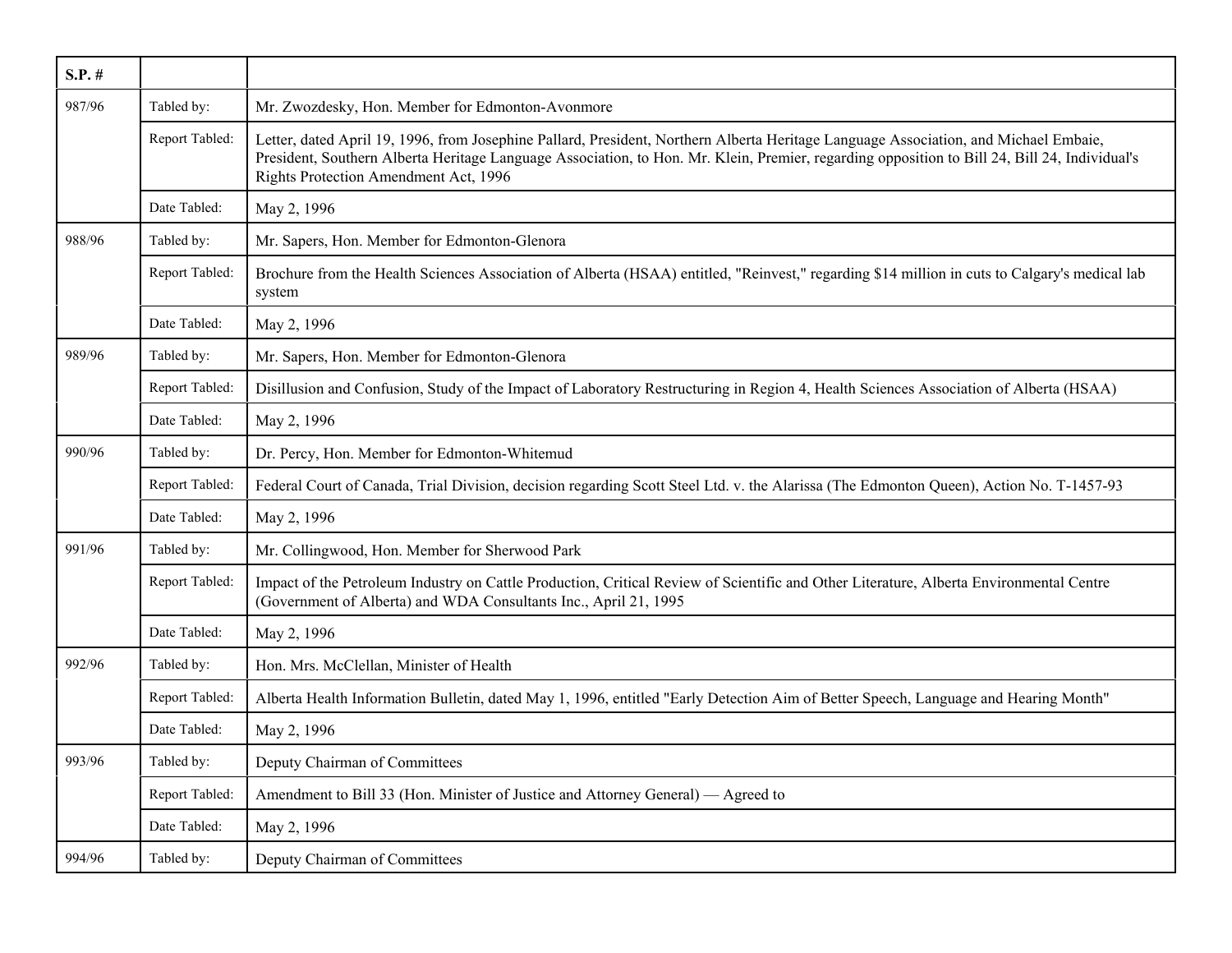| $S.P.$ # |                |                                                                                                                                 |
|----------|----------------|---------------------------------------------------------------------------------------------------------------------------------|
|          | Report Tabled: | Amendment to Bill 33 (Hon. Member for Sherwood Park on behalf of the Hon. Member for Calgary-Buffalo) — Defeated                |
|          | Date Tabled:   | May 2, 1996                                                                                                                     |
| 995/96   | Tabled by:     | Deputy Chairman of Committees                                                                                                   |
|          | Report Tabled: | Amendment to Bill 33 (Hon. Member for Sherwood Park on behalf of the Hon. Member for Calgary-Buffalo) — Defeated                |
|          | Date Tabled:   | May 2, 1996                                                                                                                     |
| 996/96   | Tabled by:     | Deputy Chairman of Committees                                                                                                   |
|          | Report Tabled: | Amendment to Bill 33 (Hon. Member for Sherwood Park on behalf of the Hon. Member for Calgary-Buffalo) — Defeated                |
|          | Date Tabled:   | May 2, 1996                                                                                                                     |
| 997/96   | Tabled by:     | Deputy Chairman of Committees                                                                                                   |
|          | Report Tabled: | Amendment to Bill 33 (Hon. Member for Sherwood Park on behalf of the Hon. Member for Calgary-Buffalo) — Defeated                |
|          | Date Tabled:   | May 2, 1996                                                                                                                     |
| 998/96   | Tabled by:     | Deputy Chairman of Committees                                                                                                   |
|          | Report Tabled: | Amendment to Bill 26 (Hon. Member for Calgary-McCall) — Agreed to                                                               |
|          | Date Tabled:   | May 2, 1996                                                                                                                     |
| 999/96   | Tabled by:     | Deputy Chairman of Committees                                                                                                   |
|          | Report Tabled: | Amendment to Bill 26 (Hon. Member for Edmonton-Highlands Beverly) — Debate adjourned                                            |
|          | Date Tabled:   | May 2, 1996                                                                                                                     |
| 1000/96  | Tabled by:     | Hon. Mr. Mar, Minister of Community Development                                                                                 |
|          | Report Tabled: | Survey Results, Human Rights, February 2 to 13, 1996, prepared for Alberta Community Development by Environics West, March 1996 |
|          | Date Tabled:   | May 6, 1996                                                                                                                     |
| 1001/96  | Tabled by:     | Hon. Mr. Mar, Minister of Community Development                                                                                 |
|          | Report Tabled: | Human Rights Update, Chief Commissioner's Report, Alberta Human Rights Commission, January 1 to March 31, 1996                  |
|          | Date Tabled:   | May 6, 1996                                                                                                                     |
| 1002/96  | Tabled by:     | Mr. Zwozdesky, Hon. Member for Edmonton-Avonmore                                                                                |
|          | Report Tabled: | Advertisement entitled "Remember when," Edmonton Journal, April 18, 1996, p. B11, with 61 attached signatures                   |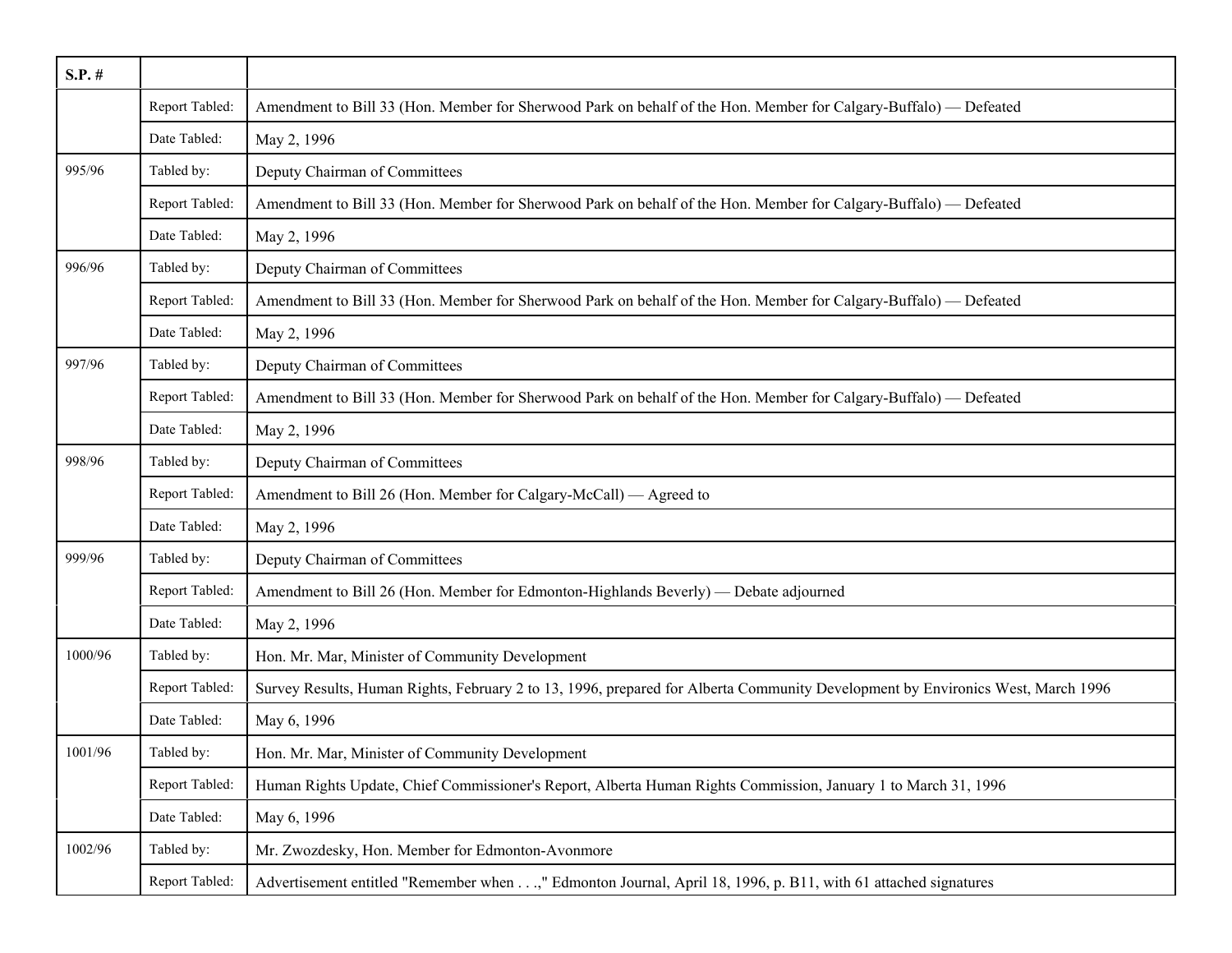| $S.P.$ # |                |                                                                                                                                                                                                                                                                                                                                                                                                           |
|----------|----------------|-----------------------------------------------------------------------------------------------------------------------------------------------------------------------------------------------------------------------------------------------------------------------------------------------------------------------------------------------------------------------------------------------------------|
|          | Date Tabled:   | May 6, 1996                                                                                                                                                                                                                                                                                                                                                                                               |
| 1003/96  | Tabled by:     | Hon. Mr. Schumacher, Speaker of the Legislative Assembly                                                                                                                                                                                                                                                                                                                                                  |
|          | Report Tabled: | Letter, dated May 3, 1996, from Robert Clark, Ethics Commissioner, to Hon. Mr. Schumacher, Speaker of the Legislative Assembly, regarding a<br>question asked of Hon. Dr. West, Minister of Transportation and Utilities, by Mr. Bruseker, Hon. Member for Calgary-North West, in Oral<br>Question Period, May 2, 1996, relating to Stevedore Holdings, with attached Blues, May 2, 1996, document 13-230 |
|          | Date Tabled:   | May 6, 1996                                                                                                                                                                                                                                                                                                                                                                                               |
| 1004/96  | Tabled by:     | Hon. Mrs. McClellan, Minister of Health                                                                                                                                                                                                                                                                                                                                                                   |
|          | Report Tabled: | University of Alberta news release, dated May 6, 1996, entitled, "Merger of Dentistry with Medicine a first in Canada"                                                                                                                                                                                                                                                                                    |
|          | Date Tabled:   | May 6, 1996                                                                                                                                                                                                                                                                                                                                                                                               |
| 1005/96  | Tabled by:     | Mr. Tannas, Hon. Member for Highwood                                                                                                                                                                                                                                                                                                                                                                      |
|          | Report Tabled: | Petition presented to the Electoral Boundaries Commission signed by Nanton and area residents requesting that Nanton be moved back into the<br>Highwood constituency                                                                                                                                                                                                                                      |
|          | Date Tabled:   | May 7, 1996                                                                                                                                                                                                                                                                                                                                                                                               |
| 1006/96  | Tabled by:     | Mr. Mitchell, Hon. Leader of the Official Opposition                                                                                                                                                                                                                                                                                                                                                      |
|          | Report Tabled: | Letter, dated May 7, 1996, from Mr. Mitchell, Hon. Leader of the Official Opposition, to the Right Hon. Mr. Chrétien, expressing concern on<br>behalf of Albertans about the way in which the Federal government has chose to harmonize the Goods and Services Tax (GST)                                                                                                                                  |
|          | Date Tabled:   | May 7, 1996                                                                                                                                                                                                                                                                                                                                                                                               |
| 1007/96  | Tabled by:     | Mr. Kirkland, Hon. Member for Leduc                                                                                                                                                                                                                                                                                                                                                                       |
|          | Report Tabled: | Letter, dated May 6, 1996, from Christine Burdett, Chairman, Friends of the Leduc Hospital, to Hon. Mrs. McClellan, Minister of Health,<br>regarding 1,800 names on a petition requesting the Crossroads Regional Health Authority not approve a proposal to lease space in the Leduc<br>Hospital to Hotel de Health                                                                                      |
|          | Date Tabled:   | May 7, 1996                                                                                                                                                                                                                                                                                                                                                                                               |
| 1008/96  | Tabled by:     | Mr. Herard, Acting Chairman of Committees                                                                                                                                                                                                                                                                                                                                                                 |
|          | Report Tabled: | Amendment to Bill 26 (Hon. Member for Edmonton-Beverly-Belmont) — Debate adjourned                                                                                                                                                                                                                                                                                                                        |
|          | Date Tabled:   | May 7, 1996                                                                                                                                                                                                                                                                                                                                                                                               |
| 1009/96  | Tabled by:     | Hon. Mrs. McClellan, Minister of Health                                                                                                                                                                                                                                                                                                                                                                   |
|          | Report Tabled: | Alberta Health information bulletin, dated May 8, 1996, entitled, "May 12 is ME/CFS/FMS (Myalgic Encephalomyelitis / Fibromyalgia)<br>Awareness Day in Alberta"                                                                                                                                                                                                                                           |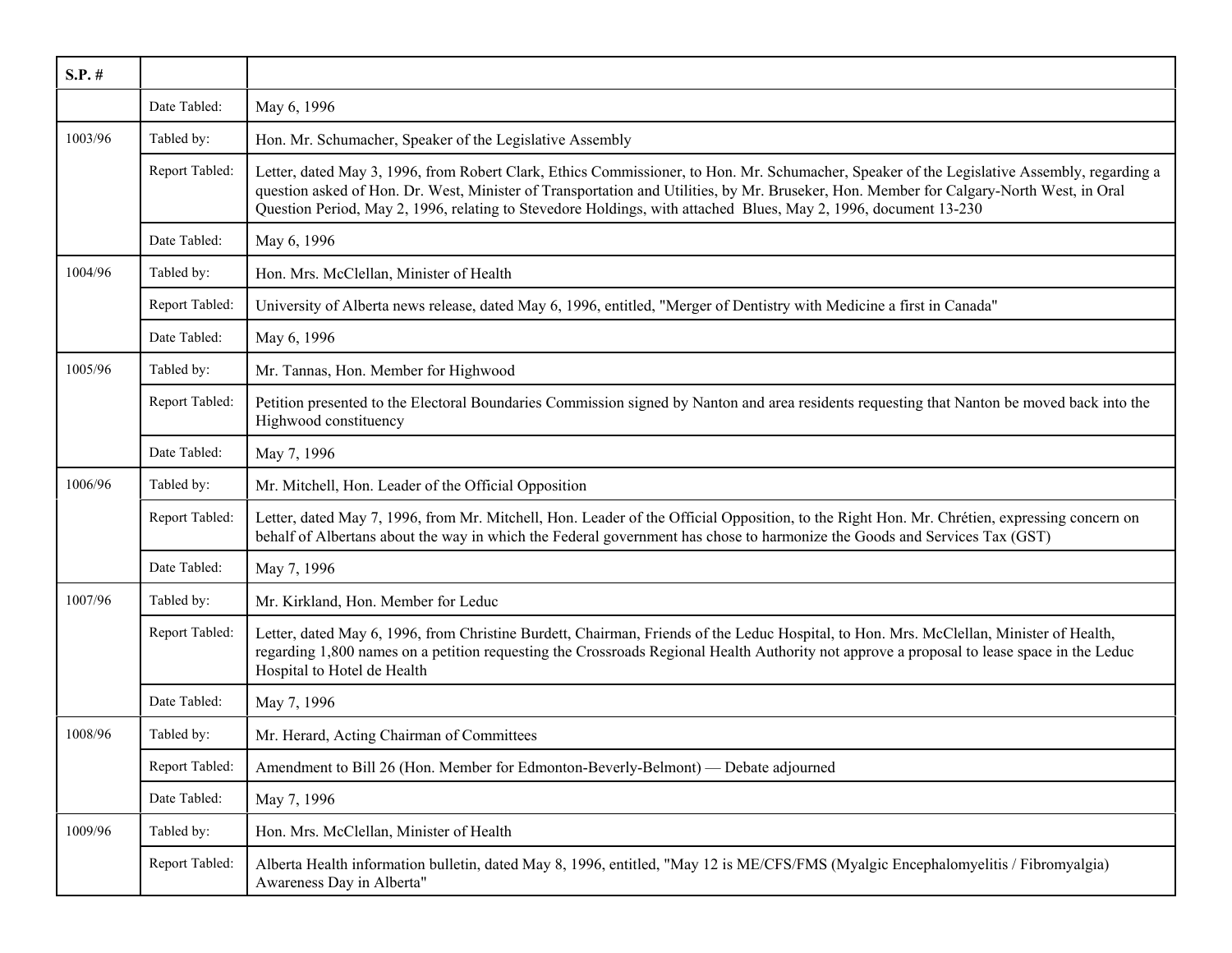| $S.P.$ # |                |                                                                                                                                                                                                                                                                           |
|----------|----------------|---------------------------------------------------------------------------------------------------------------------------------------------------------------------------------------------------------------------------------------------------------------------------|
|          | Date Tabled:   | May 8, 1996                                                                                                                                                                                                                                                               |
| 1010/96  | Tabled by:     | Ms Burgener, Hon. Member for Calgary-Currie                                                                                                                                                                                                                               |
|          | Report Tabled: | Letter, dated May 8, 1996, from Ms Burgener, Chairman, Seniors Advisory Council, to Mrs. Hewes, Hon. Member for Edmonton-Gold Bar,<br>providing clarification of the response to a question raised May 7, 1996, regarding budget figures for the Seniors Advisory Council |
|          | Date Tabled:   | May 8, 1996                                                                                                                                                                                                                                                               |
| 1011/96  | Tabled by:     | Dr. Massey, Hon. Member for Edmonton-Mill Woods                                                                                                                                                                                                                           |
|          | Report Tabled: | Advertisement entitled, "Remember When," Edmonton Journal, April 28, 1996, with attached signatures                                                                                                                                                                       |
|          | Date Tabled:   | May 8, 1996                                                                                                                                                                                                                                                               |
| 1012/96  | Tabled by:     | Mr. Van Binsbergen, Hon. Member for West Yellowhead                                                                                                                                                                                                                       |
|          | Report Tabled: | 13 letters, variously dated and signed, from Grade 8 and 9 students of the Yellowhead Christian School, Edson, urging the Government to<br>develop stronger laws to discourage smoking among young people                                                                 |
|          | Date Tabled:   | May 8, 1996                                                                                                                                                                                                                                                               |
| 1013/96  | Tabled by:     | Ms Carlson, Hon. Member for Edmonton-Ellerslie                                                                                                                                                                                                                            |
|          | Report Tabled: | Ms Carlson, Hon. Member for Edmonton-Ellerslie                                                                                                                                                                                                                            |
|          | Date Tabled:   | May 8, 1996                                                                                                                                                                                                                                                               |
| 1014/96  | Tabled by:     | Mr. Zwozdesky, Hon. Member for Edmonton-Avonmore                                                                                                                                                                                                                          |
|          | Report Tabled: | Letter, dated April 30, 1996, from the Ronald Sorokin, Community Relations Chair, Jewish Federation of Edmonton, to Hon. Mr. Klein, Premier,<br>regarding the Federation's opposition to Bill 24, Individual's Rights Protection Amendment Act, 1996                      |
|          | Date Tabled:   | May 8, 1996                                                                                                                                                                                                                                                               |
| 1015/96  | Tabled by:     | Mr. Zwozdesky, Hon. Member for Edmonton-Avonmore                                                                                                                                                                                                                          |
|          | Report Tabled: | Letter, dated April 30, 1996, from Marielis Zielke, President, German-Canadian Association of Alberta, to Mr. Zwozdesky, Hon. Member for<br>Edmonton-Avonmore, offering thanks to Mr. Zwozdesky for his efforts in support of multiculturalism                            |
|          | Date Tabled:   | May 8, 1996                                                                                                                                                                                                                                                               |
| 1016/96  | Tabled by:     | Mr. Dickson, Hon. Member for Calgary-Buffalo                                                                                                                                                                                                                              |
|          | Report Tabled: | 74 letters, undated, from Calgary and area residents, to Hon. Mr. Klein, Premier, regarding downtown Calgary's need for a full-scale hospital and<br>urging the Government to stop hospital closure                                                                       |
|          | Date Tabled:   | May 8, 1996                                                                                                                                                                                                                                                               |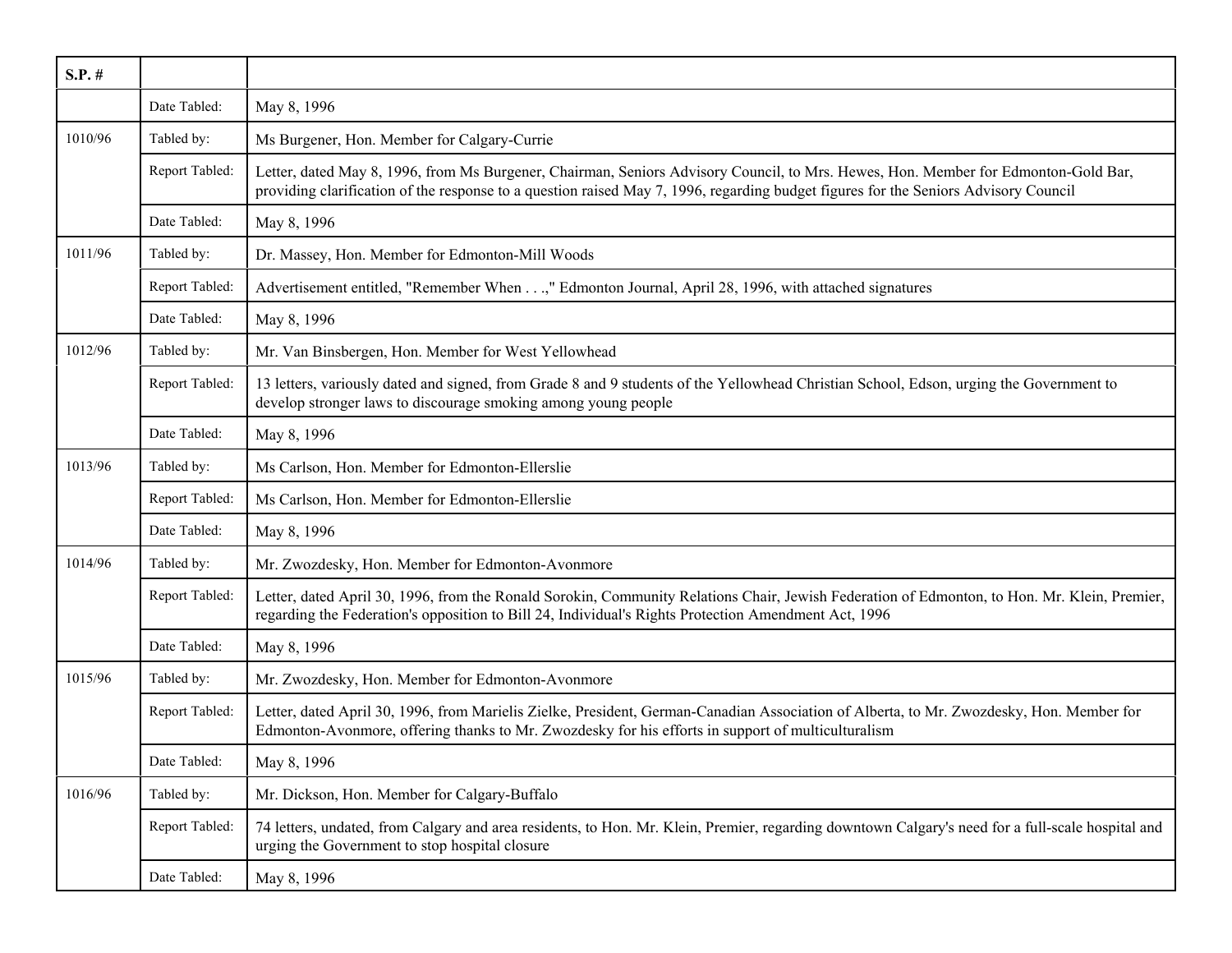| $S.P.$ # |                |                                                                                                                                                                                                                                        |
|----------|----------------|----------------------------------------------------------------------------------------------------------------------------------------------------------------------------------------------------------------------------------------|
| 1017/96  | Tabled by:     | Mrs. Hewes, Hon. Member for Edmonton-Gold Bar                                                                                                                                                                                          |
|          | Report Tabled: | Letter, dated January 24, 1996, from Debbie Elicksen, Calgary, to Mr. Mitchell, Hon. Leader of the Official Opposition, regarding a Glamorgan<br>senior who visits a local dumpster on a daily basis, with attached picture            |
|          | Date Tabled:   | May 8, 1996                                                                                                                                                                                                                            |
| 1018/96  | Tabled by:     | Mr. Pham, Hon. Member for Calgary-Montrose                                                                                                                                                                                             |
|          | Report Tabled: | Alberta Public Affairs Bureau Memorandum, dated May 8, 1996, from Gerry Bourdeau, Managing Director, to Mr. Pham, Hon. Member for<br>Calgary-Montrose, regarding the Workers' Compensation Board and the use the the RITE phone system |
|          | Date Tabled:   | May 8, 1996                                                                                                                                                                                                                            |
| 1019/96  | Tabled by:     | Hon. Mrs. McClellan, Minister of Health                                                                                                                                                                                                |
|          | Report Tabled: | Success Story Submissions 1996, Health Authorities Forum                                                                                                                                                                               |
|          | Date Tabled:   | May 9, 1996                                                                                                                                                                                                                            |
| 1020/96  | Tabled by:     | Mr. Zwozdesky, Hon. Member for Edmonton-Avonmore                                                                                                                                                                                       |
|          | Report Tabled: | Proposed amendment to section 3 of Bill 24, Individual's Rights Protection Amendment Act, 1996                                                                                                                                         |
|          | Date Tabled:   | May 9, 1996                                                                                                                                                                                                                            |
| 1021/96  | Tabled by:     | Mr. Zwozdesky, Hon. Member for Edmonton-Avonmore                                                                                                                                                                                       |
|          | Report Tabled: | Proposed amendment to section 18 of Bill 24, Individual's Rights Protection Amendment Act, 1996                                                                                                                                        |
|          | Date Tabled:   | May 9, 1996                                                                                                                                                                                                                            |
| 1022/96  | Tabled by:     | Dr. Oberg, Hon. Member for Bow Valley                                                                                                                                                                                                  |
|          | Report Tabled: | 25 letters, variously dated and signed, to Hon. Mrs. McClellan, Minister of Health, and Dr. Oberg, Hon. Member for Bow Valley, regarding<br>support for Bill 219, The Non-Smokers Health Act                                           |
|          | Date Tabled:   | May 9, 1996                                                                                                                                                                                                                            |
| 1023/96  | Tabled by:     | Mr. Herard, Acting Chairman of Committees                                                                                                                                                                                              |
|          | Report Tabled: | Amendment to Bill 35 (Hon. Member for Three Hills-Airdrie) — Agreed to                                                                                                                                                                 |
|          | Date Tabled:   | May 9, 1996                                                                                                                                                                                                                            |
| 1024/96  | Tabled by:     | Ms Haley, Hon. Member for Three Hills-Airdrie                                                                                                                                                                                          |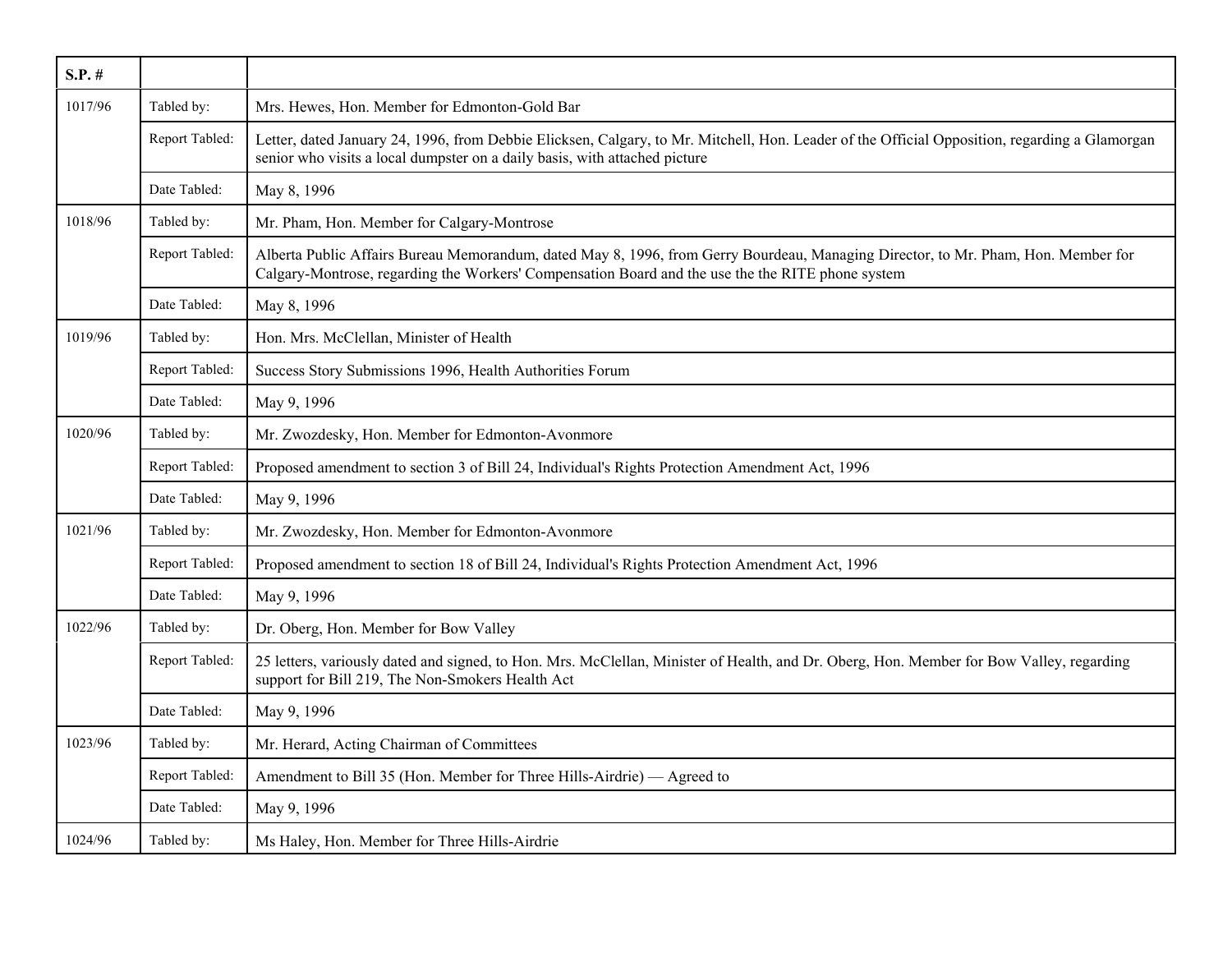| $S.P.$ # |                |                                                                                                                                                                                                                                                                                                                       |
|----------|----------------|-----------------------------------------------------------------------------------------------------------------------------------------------------------------------------------------------------------------------------------------------------------------------------------------------------------------------|
|          | Report Tabled: | Letter, dated April 29, 1991, from Cecilia Johnstone, President, Canadian Bar Association, to Hon. Mr. Schumacher, Speaker of the Legislative<br>Assembly, and Neil McCrank, Deputy Attorney General, regarding Bill 10, Powers of Attorney Act, with attached final submission of the<br>Association                 |
|          | Date Tabled:   | May 9, 1996                                                                                                                                                                                                                                                                                                           |
| 1025/96  | Tabled by:     | Mr. Herard, Acting Chairman of Committees                                                                                                                                                                                                                                                                             |
|          | Report Tabled: | Sub-amendment to Bill 35 (Hon. Member for Sherwood Park) - Defeated                                                                                                                                                                                                                                                   |
|          | Date Tabled:   | May 9, 1996                                                                                                                                                                                                                                                                                                           |
| 1026/96  | Tabled by:     | Mr. Herard, Acting Chairman of Committees                                                                                                                                                                                                                                                                             |
|          | Report Tabled: | Amendment to Bill 35 (Hon. Member for Sherwood Park on behalf of the Hon. Member for Calgary-Buffalo) — Debate adjourned                                                                                                                                                                                              |
|          | Date Tabled:   | May 9, 1996                                                                                                                                                                                                                                                                                                           |
| 1027/96  | Tabled by:     | Mr. Herard, Acting Chairman of Committees                                                                                                                                                                                                                                                                             |
|          | Report Tabled: | Amendment to Bill 34 (Hon. Member for Leduc) — Debate adjourned                                                                                                                                                                                                                                                       |
|          | Date Tabled:   | May 9, 1996                                                                                                                                                                                                                                                                                                           |
| 1028/96  | Tabled by:     | Dr. Oberg, Hon. Member for Bow Valley                                                                                                                                                                                                                                                                                 |
|          | Report Tabled: | 48 letters, variously signed and dated, offering support for Motion 527 restricting smoking at all government worksites                                                                                                                                                                                               |
|          | Date Tabled:   | May 13, 1996                                                                                                                                                                                                                                                                                                          |
| 1029/96  | Tabled by:     | Mr. Herard, Hon. Member for Calgary-Egmont                                                                                                                                                                                                                                                                            |
|          | Report Tabled: | Notice to Apprentices, Changes to Apprenticeship Training, Human Resources Development Canada, April 25, 1996                                                                                                                                                                                                         |
|          | Date Tabled:   | May 13, 1996                                                                                                                                                                                                                                                                                                          |
| 1030/96  | Tabled by:     | Mr. Zwozdesky, Hon. Member for Edmonton-Avonmore                                                                                                                                                                                                                                                                      |
|          | Report Tabled: | Letter, date May 6, 1996, from Salvatore Amelio, President, National Congress of Italian Canadians, Edmonton District, to Hon. Mr. Klein,<br>Premier, regarding the Congress's opposition to many elements of Bill 24, Individual's Rights Protection Amendment Act, 1996                                             |
|          | Date Tabled:   | May 13, 1996                                                                                                                                                                                                                                                                                                          |
| 1031/96  | Tabled by:     | Mr. Zwozdesky, Hon. Member for Edmonton-Avonmore                                                                                                                                                                                                                                                                      |
|          | Report Tabled: | Letter, dated May 13, 1996, from Mary Necyk, Board of Directors, Northern Alberta Language Association (NAHLA) to Hon. Mr. Klein,<br>Premier, regarding the Premier's letter to the Association of March 23, 1996, with respect to the introduction of Bill 24, Individual's Rights<br>Protection Amendment Act, 1996 |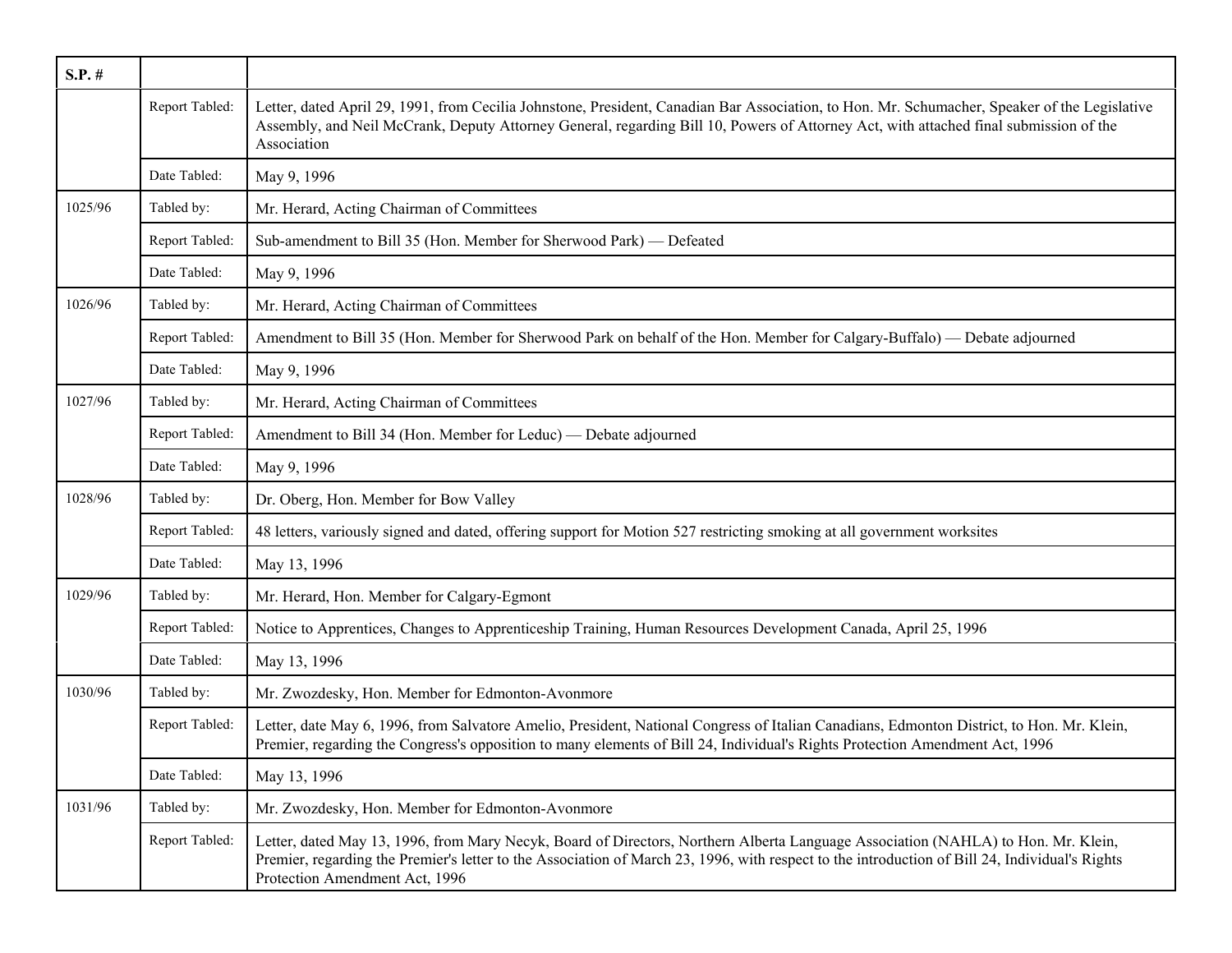| $S.P.$ # |                |                                                                                                                                                                                                                                                                                                                 |
|----------|----------------|-----------------------------------------------------------------------------------------------------------------------------------------------------------------------------------------------------------------------------------------------------------------------------------------------------------------|
|          | Date Tabled:   | May 13, 1996                                                                                                                                                                                                                                                                                                    |
| 1032/96  | Tabled by:     | Mr. Zwozdesky, Hon. Member for Edmonton-Avonmore                                                                                                                                                                                                                                                                |
|          | Report Tabled: | Letter, dated May 8, 1996, from Hannah Noerenberg, Principal, German Saturday School, to Hon. Mr. Klein, Premier, regarding the elimination<br>of the \$25 per student grant for International and Heritage Language Schools                                                                                    |
|          | Date Tabled:   | May 13, 1996                                                                                                                                                                                                                                                                                                    |
| 1033/96  | Tabled by:     | Mr. Zwozdesky, Hon. Member for Edmonton-Avonmore                                                                                                                                                                                                                                                                |
|          | Report Tabled: | Letter, dated April 18, 1996, from James Jacuta, Volunteer President, Ukrainian Canadian Congress, Alberta Provincial Council, to Hon. Mr.<br>Klein, Premier, regarding opposition to Bill 24, Individual's Rights Protection Amendment Act, 1996                                                               |
|          | Date Tabled:   | May 13, 1996                                                                                                                                                                                                                                                                                                    |
| 1034/96  | Tabled by:     | Mr. Dickson, Hon. Member for Calgary-Buffalo                                                                                                                                                                                                                                                                    |
|          | Report Tabled: | Letter, dated May 1, 1996, from W.S. Moore, Vice-President and Centre Manager, Brookfield LePage Management Western Ltd., to Hon. Mr.<br>Mar, Minister of Community Development, regarding concerns about the impact of Bill 24, Individual's Rights Protection Amendment Act, 1996<br>on the building industry |
|          | Date Tabled:   | May 13, 1996                                                                                                                                                                                                                                                                                                    |
| 1035/96  | Tabled by:     | Mr. Dickson, Hon. Member for Calgary-Buffalo                                                                                                                                                                                                                                                                    |
|          | Report Tabled: | Letter, dated May 10, 1996, from Kathleen Hohlman and Jennifer Adrain, Board Members, Women's Legal Education and Action Fund (LEAF),<br>to Hon. Mr. Mar, Minister of Community Development, offering comments on Bill 24, Individual's Rights Protection Amendment Act, 1996                                   |
|          | Date Tabled:   | May 13, 1996                                                                                                                                                                                                                                                                                                    |
| 1036/96  | Tabled by:     | Mr. Sapers, Hon. Member for Edmonton-Glenora                                                                                                                                                                                                                                                                    |
|          | Report Tabled: | Letter, dated May 10, 1996, from Mr. Sapers, Hon. Member for Edmonton-Glenora, to Hon. Mrs. McClellan, Minister of Health, regarding<br>proposals made by Hotel de Health, with attached background information                                                                                                 |
|          | Date Tabled:   | May 13, 1996                                                                                                                                                                                                                                                                                                    |
| 1037/96  | Tabled by:     | Mr. Sapers, Hon. Member for Edmonton-Glenora                                                                                                                                                                                                                                                                    |
|          | Report Tabled: | President's Address to the 1996 Annual General Meeting, Health Sciences Association of Alberta                                                                                                                                                                                                                  |
|          | Date Tabled:   | May 13, 1996                                                                                                                                                                                                                                                                                                    |
| 1038/96  | Tabled by:     | Mr. Kirkland, Hon. Member for Leduc                                                                                                                                                                                                                                                                             |
|          | Report Tabled: | Poster entitled, "Friends of the Leduc Hospital urge you to say no to Hotel de Health"                                                                                                                                                                                                                          |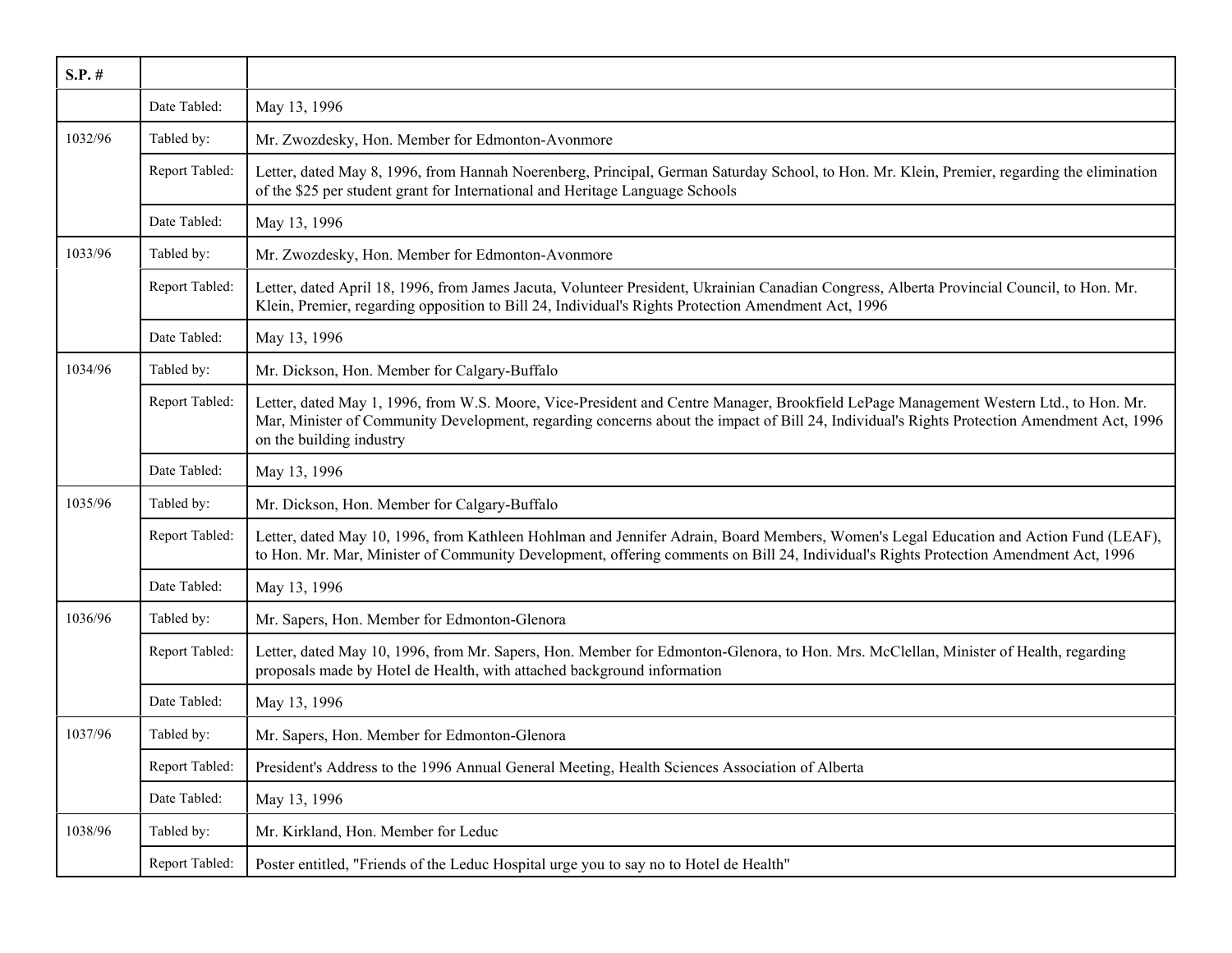| $S.P.$ # |                |                                                                                                    |
|----------|----------------|----------------------------------------------------------------------------------------------------|
|          | Date Tabled:   | May 13, 1996                                                                                       |
| 1039/96  | Tabled by:     | Hon. Mr. Smith, Minister of Economic Development and Tourism                                       |
|          | Report Tabled: | Financial Post article entitled, "Economic boom looks good on Klein," May 10, 1996, pp. 21-26      |
|          | Date Tabled:   | May 13, 1996                                                                                       |
| 1040/96  | Tabled by:     | Hon. Mr. Smith, Minister of Economic Development and Tourism                                       |
|          | Report Tabled: | BC Business, April 1996                                                                            |
|          | Date Tabled:   | May 13, 1996                                                                                       |
| 1041/96  | Tabled by:     | Hon. Mr. Smith, Minister of Economic Development and Tourism                                       |
|          | Report Tabled: | Calgary Herald article entitled, "Advantage Alberta," May 9, 1996, p. A18                          |
|          | Date Tabled:   | May 13, 1996                                                                                       |
| 1042/96  | Tabled by:     | Hon. Mr. Smith, Minister of Economic Development and Tourism                                       |
|          | Report Tabled: | Toronto Globe and Mail article entitled, "How the West has won the jobs race," May 13, 1996, p. A6 |
|          | Date Tabled:   | May 13, 1996                                                                                       |
| 1043/96  | Tabled by:     | Acting Chairman of Committees                                                                      |
|          | Report Tabled: | Amendment to Bill 34 (Hon. Member for Leduc) — Defeated on division                                |
|          | Date Tabled:   | May 13, 1996                                                                                       |
| 1044/96  | Tabled by:     | Acting Chairman of Committees                                                                      |
|          | Report Tabled: | Amendment to Bill 34 (Hon. Member for Fort McMurray) — Defeated                                    |
|          | Date Tabled:   | May 13, 1996                                                                                       |
| 1045/96  | Tabled by:     | Acting Chairman of Committees                                                                      |
|          | Report Tabled: | Amendment to Bill 34 (Hon. Member for Fort McMurray) — Defeated                                    |
|          | Date Tabled:   | May 13, 1996                                                                                       |
| 1046/96  | Tabled by:     | Acting Chairman of Committees                                                                      |
|          | Report Tabled: | Amendment to Bill 34 (Hon. Member for Fort McMurray) — Defeated on division                        |
|          | Date Tabled:   | May 13, 1996                                                                                       |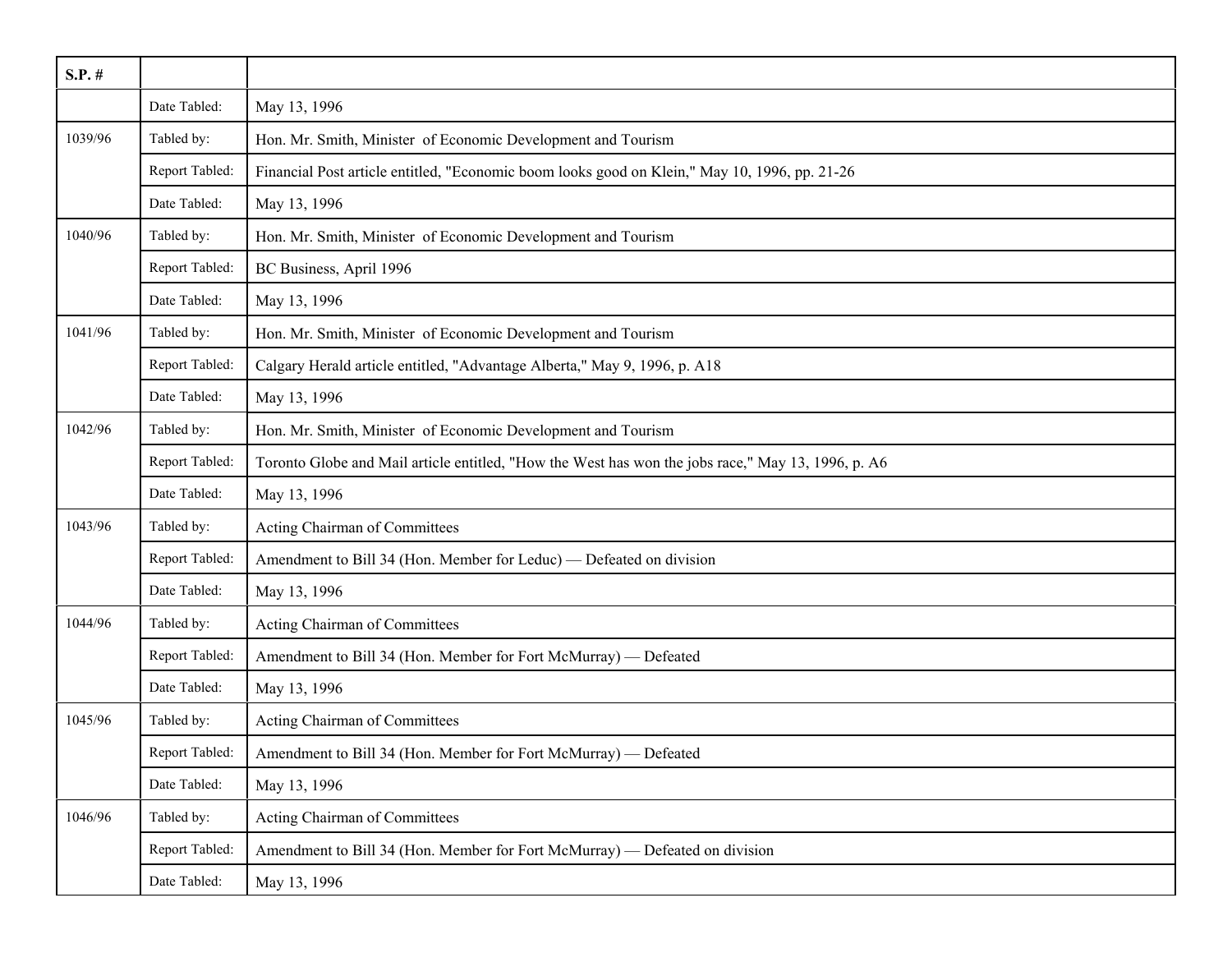| $S.P.$ # |                |                                                                                                                             |
|----------|----------------|-----------------------------------------------------------------------------------------------------------------------------|
| 1047/96  | Tabled by:     | Acting Chairman of Committees                                                                                               |
|          | Report Tabled: | Amendment to Bill 34 (Hon. Member for Fort McMurray) — Defeated                                                             |
|          | Date Tabled:   | May 13, 1996                                                                                                                |
| 1048/96  | Tabled by:     | Acting Chairman of Committees                                                                                               |
|          | Report Tabled: | Amendment to Bill 35 (Hon. Member for Calgary-Buffalo) — Defeated                                                           |
|          | Date Tabled:   | May 13, 1996                                                                                                                |
| 1049/96  | Tabled by:     | Acting Chairman of Committees                                                                                               |
|          | Report Tabled: | Amendment to Bill 35 (Hon. Member for Calgary-Buffalo) — Defeated on division                                               |
|          | Date Tabled:   | May 13, 1996                                                                                                                |
| 1050/96  | Tabled by:     | Acting Chairman of Committees                                                                                               |
|          | Report Tabled: | Amendment to Bill 35 (Hon. Member for Calgary-Buffalo) — Debate adjourned                                                   |
|          | Date Tabled:   | May 13, 1996                                                                                                                |
| 1051/96  | Tabled by:     | Hon. Mr. Mar, Minister of Community Development                                                                             |
|          | Report Tabled: | Looking to the Future, A Discussion Paper on an Agenda for Older Albertans                                                  |
|          | Date Tabled:   | May 14, 1996                                                                                                                |
| 1052/96  | Tabled by:     | Hon. Mrs. Black, Deputy Government House Leader                                                                             |
|          | Report Tabled: | Responses to Questions from Committee of Supply, March 6 and 14, 1996                                                       |
|          | Date Tabled:   | May 14, 1996                                                                                                                |
| 1053/96  | Tabled by:     | Hon. Mr. Dinning, Provincial Treasurer                                                                                      |
|          | Report Tabled: | Survey Results, Straight Talk/Clear Choices, Reinvesting in Alberta, May 13, 1996                                           |
|          | Date Tabled:   | May 14, 1996                                                                                                                |
| 1054/96  | Tabled by:     | Mrs. Hewes, Hon. Member for Edmonton-Gold Bar                                                                               |
|          | Report Tabled: | Looking to the Future, A Report on the Seniors Consultation Process, Discussion Paper, Seniors Advisory Council for Alberta |
|          | Date Tabled:   | May 14, 1996                                                                                                                |
| 1055/96  | Tabled by:     | Ms Leibovici, Hon. Member for Edmonton-Meadowlark                                                                           |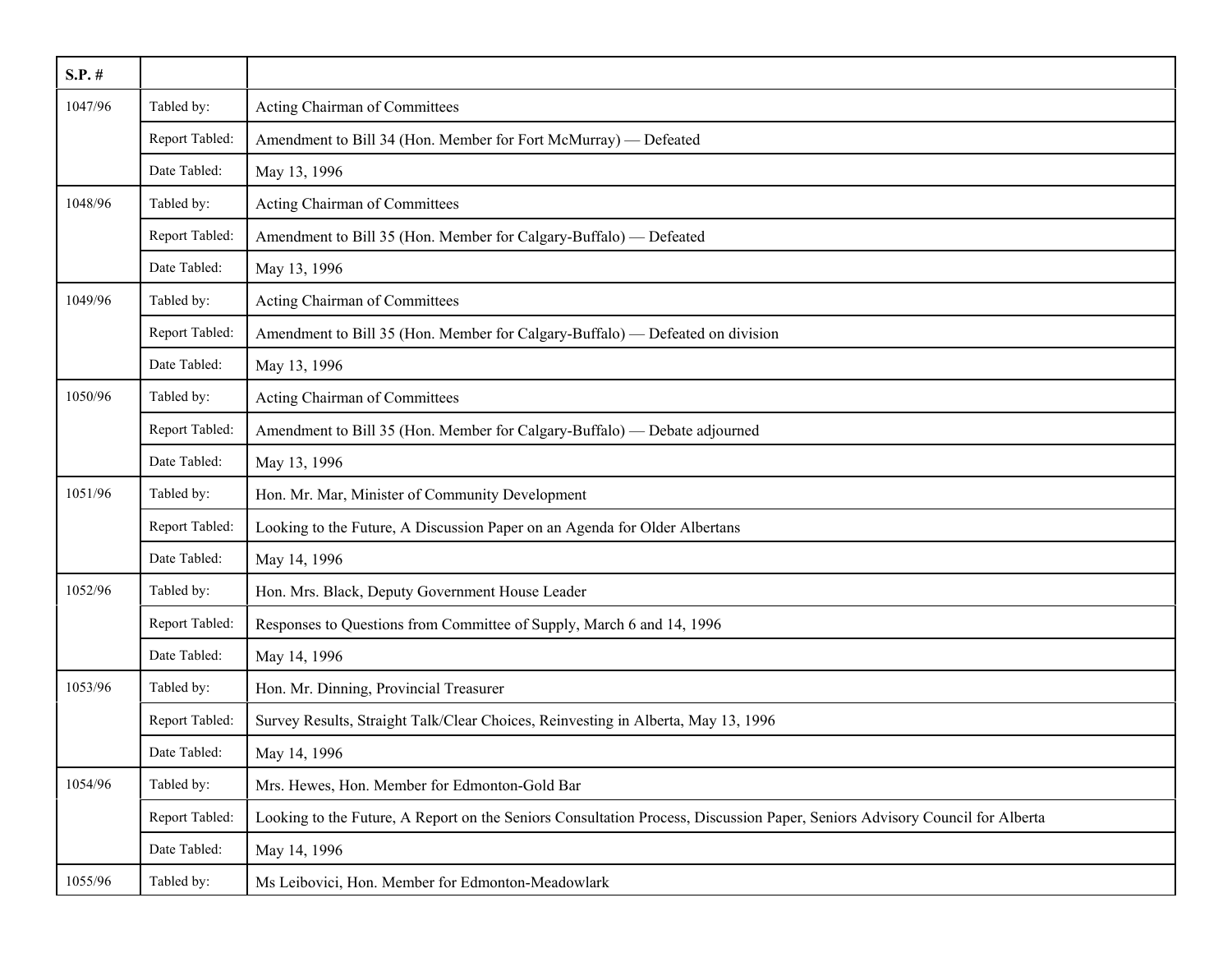| $S.P.$ # |                |                                                                                                                                                                                                                                   |
|----------|----------------|-----------------------------------------------------------------------------------------------------------------------------------------------------------------------------------------------------------------------------------|
|          | Report Tabled: | Unemployed, A Faith Response to Unemployment, Social Justice Commission, Catholic Archdiocese of Edmonton, April 1996                                                                                                             |
|          | Date Tabled:   | May 14, 1996                                                                                                                                                                                                                      |
| 1056/96  | Tabled by:     | Dr. Percy, Hon. Member for Edmonton-Whitemud                                                                                                                                                                                      |
|          | Report Tabled: | Statement of Operations and Fund Balance, December 31, 1995, Workers' Compensation Board                                                                                                                                          |
|          | Date Tabled:   | May 14, 1996                                                                                                                                                                                                                      |
| 1057/96  | Tabled by:     | Mr. Henry, Hon. Member for Edmonton-Centre                                                                                                                                                                                        |
|          | Report Tabled: | Listen to Me, Final Report of the Quality of Life Commission, March 1996                                                                                                                                                          |
|          | Date Tabled:   | May 14, 1996                                                                                                                                                                                                                      |
| 1058/96  | Tabled by:     | Mr. Henry, Hon. Member for Edmonton-Centre                                                                                                                                                                                        |
|          | Report Tabled: | 4 inserts for church programs, Quality of Life Commission, Local and Global Justice Committee and the Outreach Ministries Committee of<br>Edmonton Presbytery, United Church of Canada, May 5, 1996                               |
|          | Date Tabled:   | May 14, 1996                                                                                                                                                                                                                      |
| 1059/96  | Tabled by:     | Mr. Zwozdesky, Hon. Member for Edmonton-Avonmore                                                                                                                                                                                  |
|          | Report Tabled: | Proposed amendment to Bill 24, Individual's Rights Protection Amendment Act, 1996                                                                                                                                                 |
|          | Date Tabled:   | May 14, 1996                                                                                                                                                                                                                      |
| 1060/96  | Tabled by:     | Mr. Zwozdesky, Hon. Member for Edmonton-Avonmore                                                                                                                                                                                  |
|          | Report Tabled: | Letter, dated May 13, 1996, from James Jacuta, Volunteer President, Ukrainian Canadian Congress, Alberta Provincial Council, to Hon.<br>Mr. Klein, Premier, regarding Bill 24, Individual's Rights Protection Amendment Act, 1996 |
|          | Date Tabled:   | May 14, 1996                                                                                                                                                                                                                      |
| 1061/96  | Tabled by:     | Mr. Zwozdesky, Hon. Member for Edmonton-Avonmore                                                                                                                                                                                  |
|          | Report Tabled: | Letter, dated May 13, 1996, from Mrs. Marielis Zielke, President, German-Canadian Association of Alberta, regarding the Association's<br>opposition to Bill 24, Individual's Rights Protection Amendment Act, 1996                |
|          | Date Tabled:   | May 14, 1996                                                                                                                                                                                                                      |
| 1062/96  | Tabled by:     | Acting Chairman of Committees                                                                                                                                                                                                     |
|          | Report Tabled: | Amendment to Bill 24 (Hon. Member for Stony Plain) - Debate adjourned                                                                                                                                                             |
|          | Date Tabled:   | May 14, 1996                                                                                                                                                                                                                      |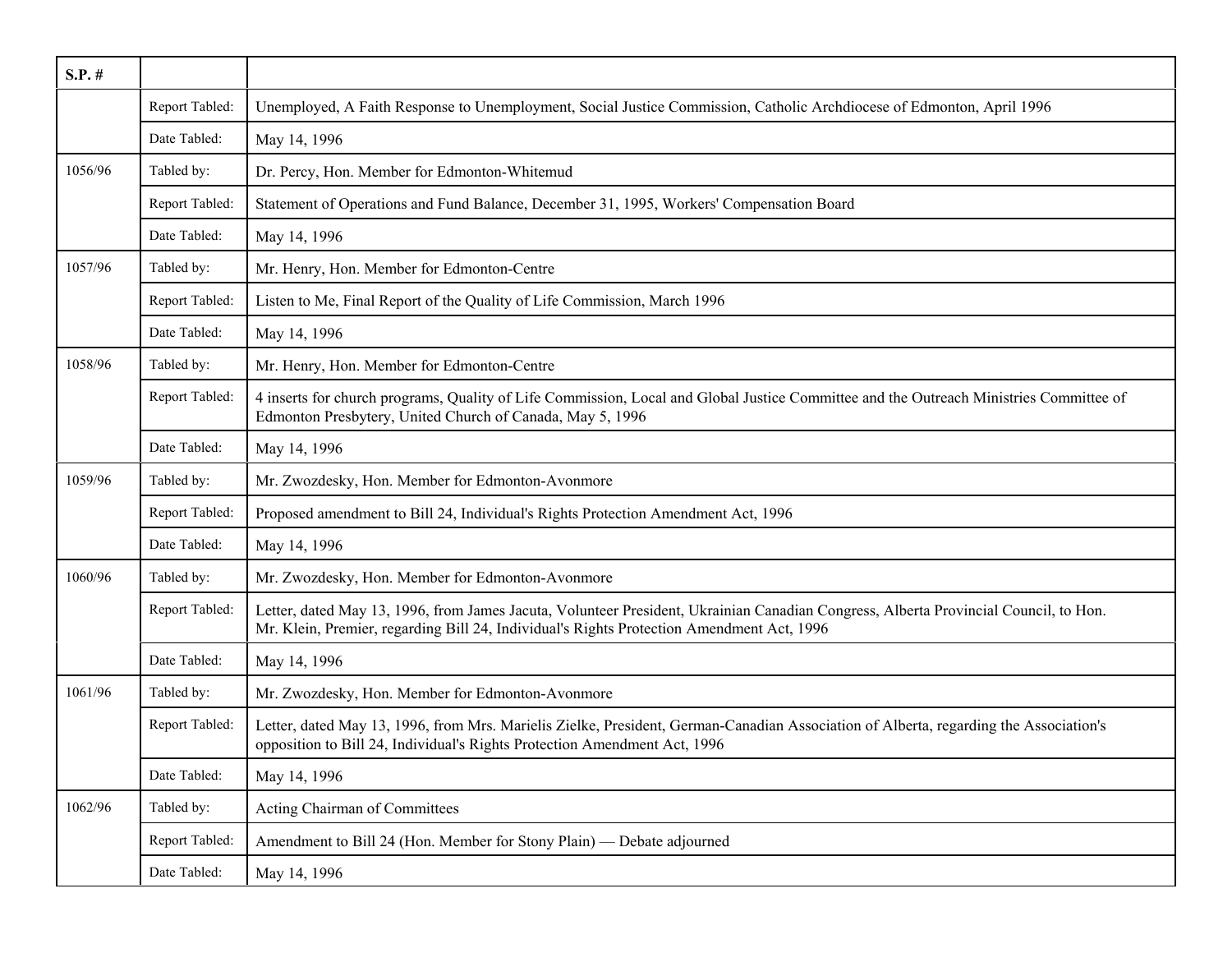| $S.P.$ # |                |                                                                                                                                                               |
|----------|----------------|---------------------------------------------------------------------------------------------------------------------------------------------------------------|
| 1063/96  | Tabled by:     | Acting Chairman of Committees                                                                                                                                 |
|          | Report Tabled: | Amendment to Bill 26 (Hon. Member for Edmonton-Highlands-Beverly) — Defeated                                                                                  |
|          | Date Tabled:   | May 14, 1996                                                                                                                                                  |
| 1064/96  | Tabled by:     | Acting Chairman of Committees                                                                                                                                 |
|          | Report Tabled: | Amendment to Bill 26 (Hon. Member for Edmonton-Highlands-Beverly) — Defeated                                                                                  |
|          | Date Tabled:   | May 14, 1996                                                                                                                                                  |
| 1065/96  | Tabled by:     | Acting Chairman of Committees                                                                                                                                 |
|          | Report Tabled: | Amendment to Bill 26 (Hon. Member for Edmonton-Highlands-Beverly) — Agreed to                                                                                 |
|          | Date Tabled:   | May 14, 1996                                                                                                                                                  |
| 1066     | Tabled by:     | Acting Chairman of Committees                                                                                                                                 |
|          | Report Tabled: | Amendment to Bill 26 (Hon. Member for Edmonton-Highlands-Beverly) — Defeated                                                                                  |
|          | Date Tabled:   | May 14, 1996                                                                                                                                                  |
| 1067/96  | Tabled by:     | Acting Chairman of Committees                                                                                                                                 |
|          | Report Tabled: | Amendment to Bill 26 (Hon. Member for Edmonton-Highlands-Beverly) — Defeated                                                                                  |
|          | Date Tabled:   | May 14, 1996                                                                                                                                                  |
| 1068/96  | Tabled by:     | Acting Chairman of Committees                                                                                                                                 |
|          | Report Tabled: | Amendment to Bill 26 (Hon. Member for Edmonton-Highlands-Beverly) — Defeated                                                                                  |
|          | Date Tabled:   | May 14, 1996                                                                                                                                                  |
| 1069/96  | Tabled by:     | Acting Chairman of Committees                                                                                                                                 |
|          | Report Tabled: | Amendment to Bill 26 (Hon. Member for Edmonton-Highlands-Beverly) — Defeated                                                                                  |
|          | Date Tabled:   | May 14, 1996                                                                                                                                                  |
| 1070/96  | Tabled by:     | Hon. Mr. Lund, Minister of Environmental Protection                                                                                                           |
|          | Report Tabled: | Alberta's Walleye Management and Recovery Plan, Alberta Environmental Protection, Natural Resources Services, Fisheries Management<br>Division, December 1995 |
|          | Date Tabled:   | May 15, 1996                                                                                                                                                  |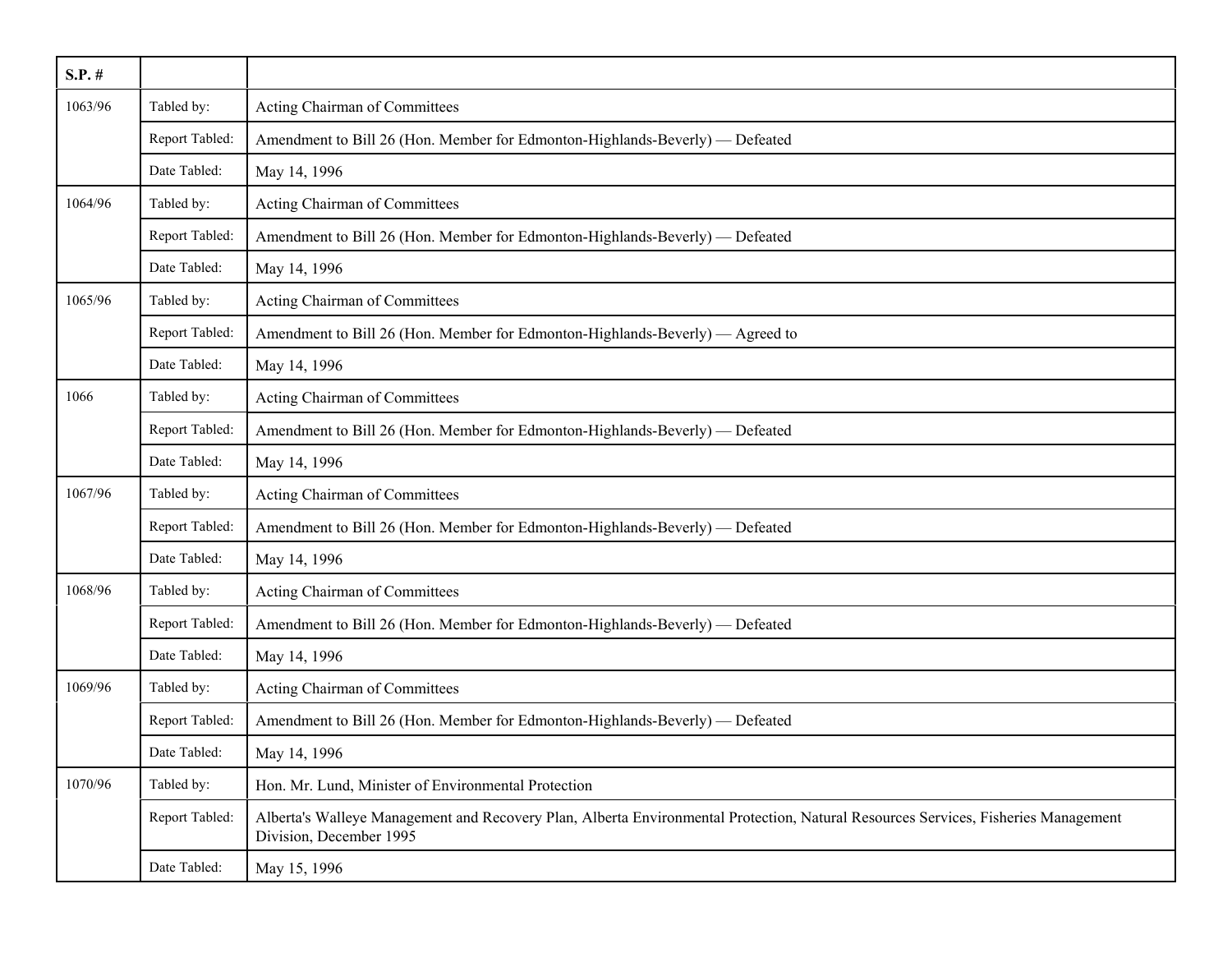| $S.P.$ # |                |                                                                                                                                                                                                                                                                                  |
|----------|----------------|----------------------------------------------------------------------------------------------------------------------------------------------------------------------------------------------------------------------------------------------------------------------------------|
| 1071/96  | Tabled by:     | Mr. Bracko, Hon. Member for St. Albert                                                                                                                                                                                                                                           |
|          | Report Tabled: | Letter, undated, from Helen Desmarais, St. Albert, to Hon. Mr. Klein, Premier, regarding concerns about the state of health care, with 109<br>attached supporting signatures                                                                                                     |
|          | Date Tabled:   | May 15, 1996                                                                                                                                                                                                                                                                     |
| 1072/96  | Tabled by:     | Hon. Mrs. McClellan, Minister of Health                                                                                                                                                                                                                                          |
|          | Report Tabled: | Response to questions taken as notice during Oral Question Period, May 13, 1996, asked for by Mr. Mitchell, Hon. Leader of the Official<br>Opposition, and Mr. Sapers, Hon. Member for Edmonton-Glenora, on the issues of health care transfer payments and health restructuring |
|          | Date Tabled:   | May 15, 1996                                                                                                                                                                                                                                                                     |
| 1073/96  | Tabled by:     | Mr. Sapers, Hon. Member for Edmonton-Glenora                                                                                                                                                                                                                                     |
|          | Report Tabled: | Working with Communities to Develop Health Care We Can Trust, Report on the Liberal Caucus, Dialogue on Health, 1996                                                                                                                                                             |
|          | Date Tabled:   | May 15, 1996                                                                                                                                                                                                                                                                     |
| 1074/96  | Tabled by:     | Mr. Wickman, Hon. Member for Edmonton-Rutherford                                                                                                                                                                                                                                 |
|          | Report Tabled: | Letter, dated May 15, 1996, from Mr. Wickman, Hon. Member for Edmonton-Rutherford, to Hon. Mrs. McClellan, Minister of Health, regarding<br>medical services for Peter Jang                                                                                                      |
|          | Date Tabled:   | May 15, 1996                                                                                                                                                                                                                                                                     |
| 1075/96  | Tabled by:     | Deputy Chairman of Committees                                                                                                                                                                                                                                                    |
|          | Report Tabled: | Amendment to Bill 23 (Hon. Member for Calgary-Bow) — Agreed to                                                                                                                                                                                                                   |
|          | Date Tabled:   | May 15, 1996                                                                                                                                                                                                                                                                     |
| 1076/96  | Tabled by:     | Deputy Chairman of Committees                                                                                                                                                                                                                                                    |
|          | Report Tabled: | Amendment to Bill 23 (Hon. Member for Clover Bar-Fort Saskatchewan) — Defeated                                                                                                                                                                                                   |
|          | Date Tabled:   | May 15, 1996                                                                                                                                                                                                                                                                     |
| 1077/96  | Tabled by:     | Deputy Chairman of Committees                                                                                                                                                                                                                                                    |
|          | Report Tabled: | Amendment to Bill 29 (Hon. Member for Fort McMurray) - Defeated                                                                                                                                                                                                                  |
|          | Date Tabled:   | May 15, 1996                                                                                                                                                                                                                                                                     |
| 1078/96  | Tabled by:     | Deputy Chairman of Committees                                                                                                                                                                                                                                                    |
|          | Report Tabled: | Amendment to Bill 29 (Hon. Member for Fort McMurray) — Defeated                                                                                                                                                                                                                  |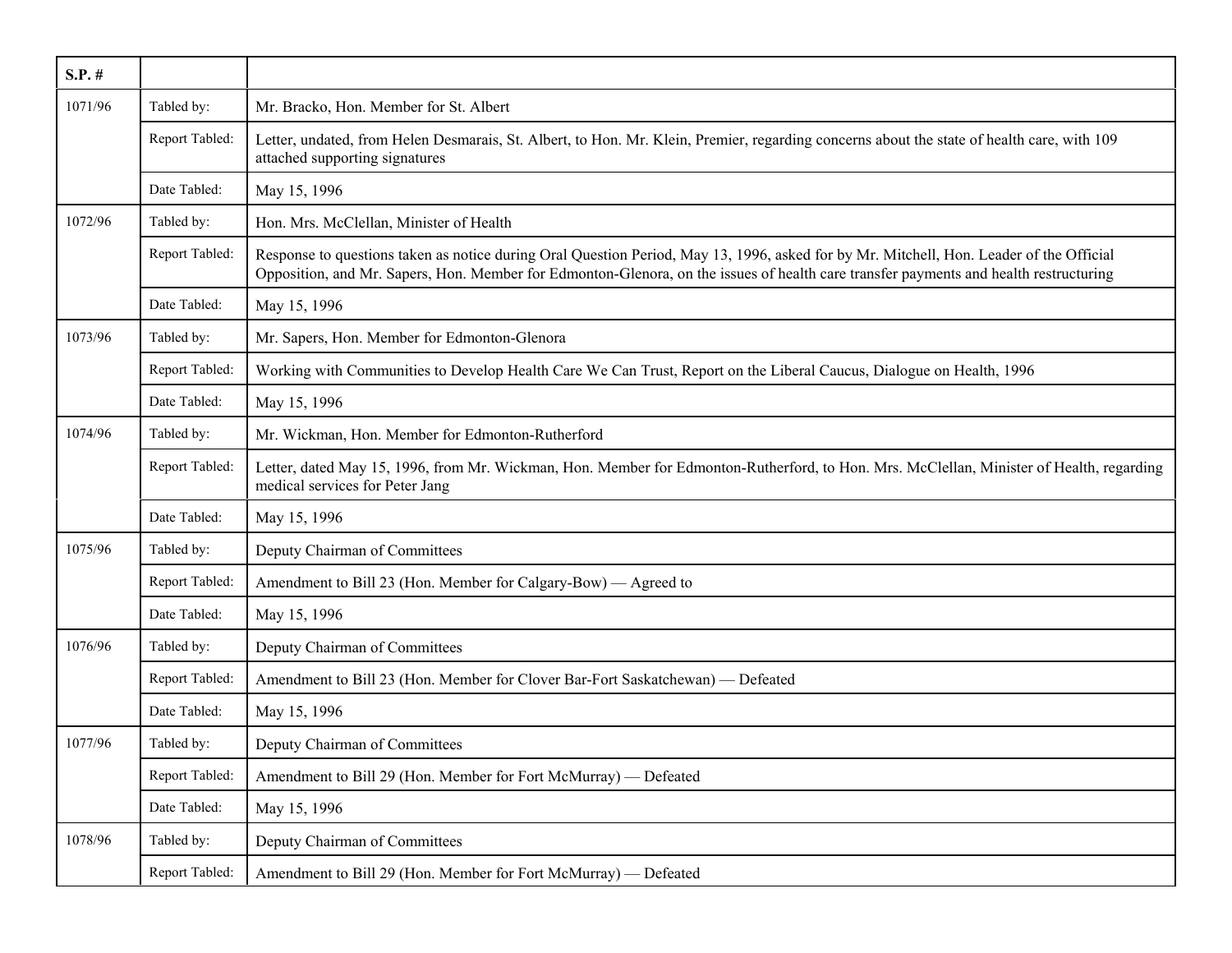| $S.P.$ # |                |                                                                                                                                                                                                                   |
|----------|----------------|-------------------------------------------------------------------------------------------------------------------------------------------------------------------------------------------------------------------|
|          | Date Tabled:   | May 15, 1996                                                                                                                                                                                                      |
| 1079/96  | Tabled by:     | Deputy Chairman of Committees                                                                                                                                                                                     |
|          | Report Tabled: | Amendment to Bill 29 (Hon. Member for Fort McMurray) — Defeated                                                                                                                                                   |
|          | Date Tabled:   | May 15, 1996                                                                                                                                                                                                      |
| 1080/96  | Tabled by:     | Deputy Chairman of Committees                                                                                                                                                                                     |
|          | Report Tabled: | Amendment to Bill 29 (Hon. Member for Fort McMurray) — Defeated                                                                                                                                                   |
|          | Date Tabled:   | May 15, 1996                                                                                                                                                                                                      |
| 1081/96  | Tabled by:     | Deputy Chairman of Committees                                                                                                                                                                                     |
|          | Report Tabled: | Amendment to Bill 32 (Hon. Member for Calgary-Buffalo on behalf of Edmonton-Whitemud) — Defeated                                                                                                                  |
|          | Date Tabled:   | May 15, 1996                                                                                                                                                                                                      |
| 1082/96  | Tabled by:     | Deputy Chairman of Committees                                                                                                                                                                                     |
|          | Report Tabled: | Amendment to Bill 24 (Hon. Member for Stony Plain)— Debate adjourned                                                                                                                                              |
|          | Date Tabled:   | May 15, 1996                                                                                                                                                                                                      |
| 1083/96  | Tabled by:     | Hon. Mr. Cardinal, Minister of Family and Social Services                                                                                                                                                         |
|          | Report Tabled: | Answers to questions raised during Committee of Supply and Designated Supply Sub-committee consideration of the Estimates of the<br>Department of Family and Social Services, March 18 and 15, 1996, respectively |
|          | Date Tabled:   | May 16, 1996                                                                                                                                                                                                      |
| 1084/96  | Tabled by:     | Mr. Dickson, Hon. Member for Calgary-Buffalo                                                                                                                                                                      |
|          | Report Tabled: | Press release, dated May 15, 1996, from the Dignity Foundation, entitled, "Government's Further Amendments to Bill 24 Introduced Wednesday,<br>May 15, 1996                                                       |
|          | Date Tabled:   | May 16, 1996                                                                                                                                                                                                      |
| 1085/96  | Tabled by:     | Mr. Dickson, Hon. Member for Calgary-Buffalo                                                                                                                                                                      |
|          | Report Tabled: | Report to the Regular Meeting of the Board, Calgary Board of Education, May 14, 1996                                                                                                                              |
|          | Date Tabled:   | May 16, 1996                                                                                                                                                                                                      |
| 1086/96  | Tabled by:     | Mr. Zwozdesky, Hon. Member for Edmonton-Avonmore                                                                                                                                                                  |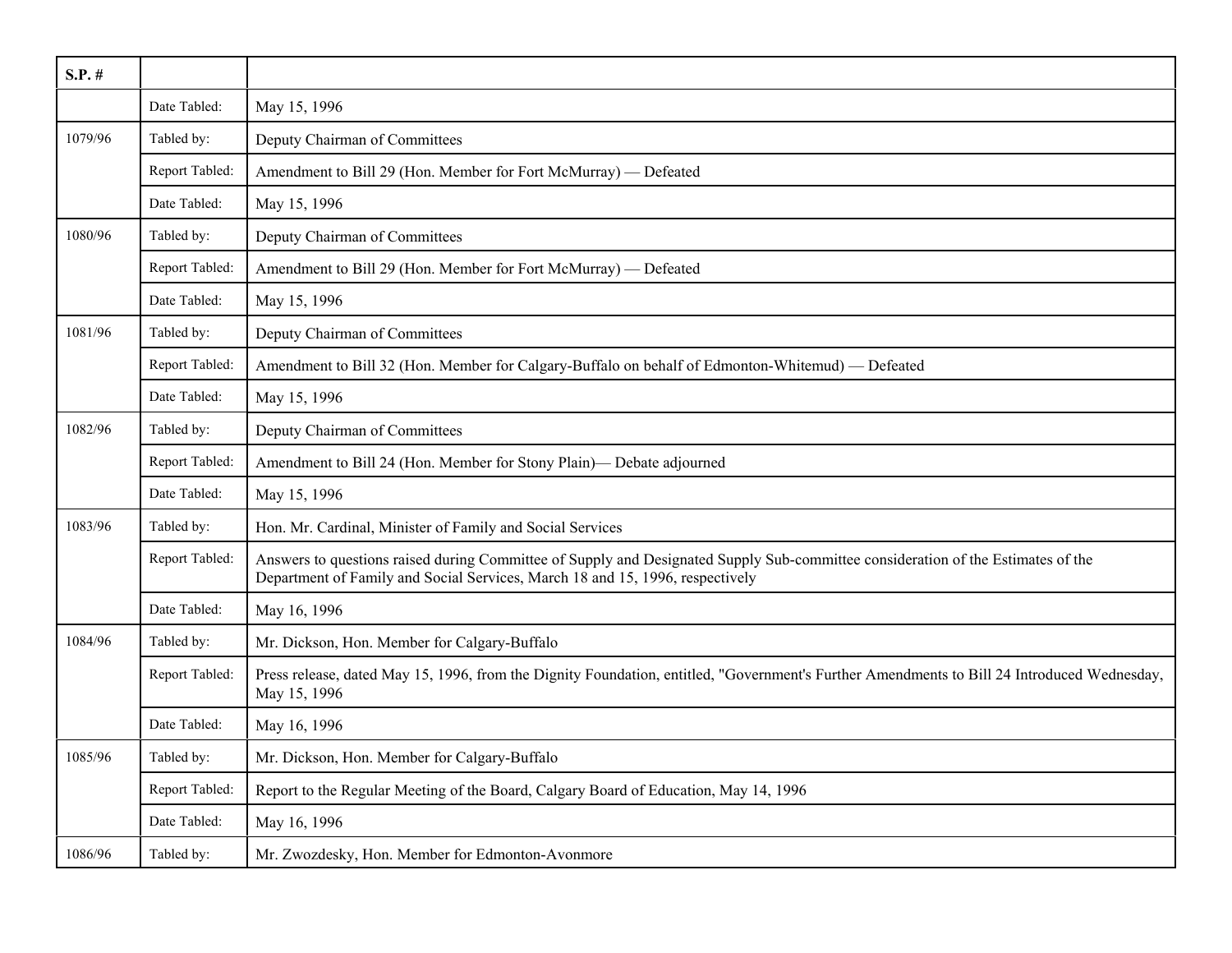| $S.P.$ # |                |                                                                                                                                                                                                                           |
|----------|----------------|---------------------------------------------------------------------------------------------------------------------------------------------------------------------------------------------------------------------------|
|          | Report Tabled: | Official Program, Jazz City, Edmonton, June 28 to July 7, 1996                                                                                                                                                            |
|          | Date Tabled:   | May 16, 1996                                                                                                                                                                                                              |
| 1087/96  | Tabled by:     | Mr. White, Hon. Member for Edmonton-Mayfield                                                                                                                                                                              |
|          | Report Tabled: | Commercial Vehicle Safety Alliance (CVSA) Level 1 Inspections chart, January 1 to 31, 1996                                                                                                                                |
|          | Date Tabled:   | May 16, 1996                                                                                                                                                                                                              |
| 1088/96  | Tabled by:     | Mr. White, Hon. Member for Edmonton-Mayfield                                                                                                                                                                              |
|          | Report Tabled: | Today's Trucking article and chart, entitled, "Roadcheck '95, Reporting Improves, But Results Still Troubling," September 1995, p. 21                                                                                     |
|          | Date Tabled:   | May 16, 1996                                                                                                                                                                                                              |
| 1089/96  | Tabled by:     | Mr. Mitchell, Hon. Leader of the Official Opposition                                                                                                                                                                      |
|          | Report Tabled: | Photocopy of petition from 127 residents of Cayley, Alberta, urging the Department of Municipal Affairs to reserve recommendation to the<br>Lieutenant Governor in Council for an Order to dissolve the Village of Cayley |
|          | Date Tabled:   | May 16, 1996                                                                                                                                                                                                              |
| 1090/96  | Tabled by:     | Mr. Mitchell, Hon. Leader of the Official Opposition                                                                                                                                                                      |
|          | Report Tabled: | Notice of public information meeting regarding Cayley Dissolution Study, Cayley International Order of Foresters Hall, March 18, 1996                                                                                     |
|          | Date Tabled:   | May 16, 1996                                                                                                                                                                                                              |
| 1091/96  | Tabled by:     | Mr. Sapers, Hon. Member for Edmonton-Glenora                                                                                                                                                                              |
|          | Report Tabled: | Letter, dated May 2, 1996, from Peter Hawker, to Hon. Mr. Klein, Premier, regarding the beds per 1,000 ratio in the Capital Health Authority<br>region                                                                    |
|          | Date Tabled:   | May 16, 1996                                                                                                                                                                                                              |
| 1092/96  | Tabled by:     | Mr. Sapers, Hon. Member for Edmonton-Glenora                                                                                                                                                                              |
|          | Report Tabled: | Letter, undated, from Jean and Merv Rogers, to Hon. Mr. Klein, Premier, regarding the Canada Health Act, with attached related newspaper<br>articles                                                                      |
|          | Date Tabled:   | May 16, 1996                                                                                                                                                                                                              |
| 1093/96  | Tabled by:     | Ms Calahasen, Hon. Member for Lesser Slave Lake                                                                                                                                                                           |
|          | Report Tabled: | Palliative Care Association of Alberta newsletter, April 1996                                                                                                                                                             |
|          | Date Tabled:   | May 16, 1996                                                                                                                                                                                                              |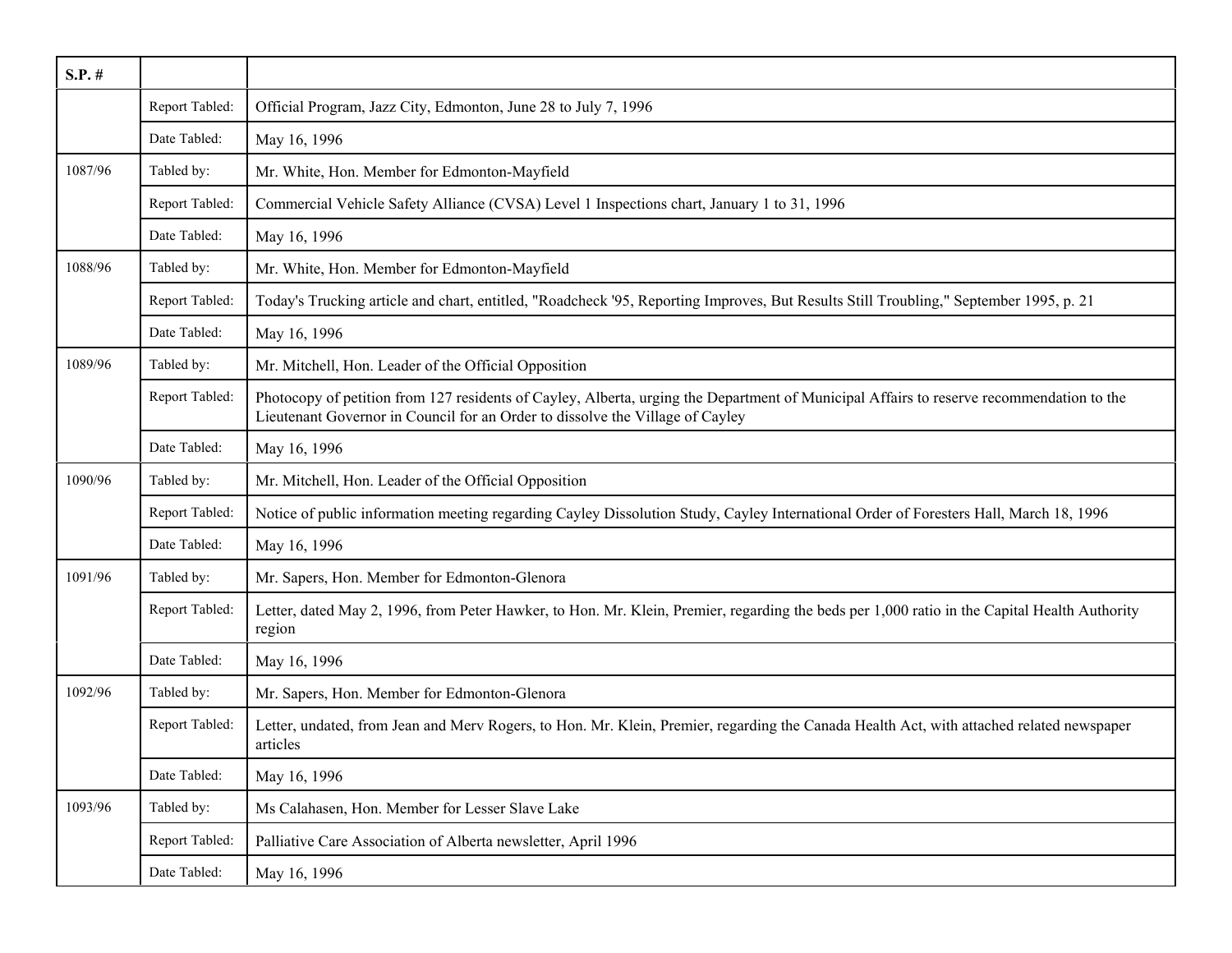| $S.P.$ # |                |                                                                                                                                                                                                                                                                                                                                                    |
|----------|----------------|----------------------------------------------------------------------------------------------------------------------------------------------------------------------------------------------------------------------------------------------------------------------------------------------------------------------------------------------------|
| 1094/96  | Tabled by:     | Deputy Chairman of Committees                                                                                                                                                                                                                                                                                                                      |
|          | Report Tabled: | Amendment to Bill 39 (Hon. Member for Calgary-Mountain View) — Agreed to                                                                                                                                                                                                                                                                           |
|          | Date Tabled:   | May 16, 1996                                                                                                                                                                                                                                                                                                                                       |
| 1095/96  | Tabled by:     | Deputy Chairman of Committees                                                                                                                                                                                                                                                                                                                      |
|          | Report Tabled: | Amendment to Bill 39 (Hon. Member for Sherwood Park) — Debate adjourned                                                                                                                                                                                                                                                                            |
|          | Date Tabled:   | May 16, 1996                                                                                                                                                                                                                                                                                                                                       |
| 1096/96  | Tabled by:     | Deputy Chairman of Committees                                                                                                                                                                                                                                                                                                                      |
|          | Report Tabled: | Amendment to Bill 42 (Hon. Member for Sherwood Park) - Debate adjourned                                                                                                                                                                                                                                                                            |
|          | Date Tabled:   | May 16, 1996                                                                                                                                                                                                                                                                                                                                       |
| 1097/96  | Tabled by:     | Mr. Jacques, Hon. Member for Grande Prairie-Wapiti                                                                                                                                                                                                                                                                                                 |
|          | Report Tabled: | Letter, dated May 17, 1996, from Mr. Dickson, Hon. Member for Calgary-Buffalo, to Mr. Jacques, Hon. Member for Grande Prairie-Wapiti,<br>regarding statements made in the Legislative Assembly by Mr. Jacques on May 16, 1996, relating to the protection of children and the making of<br>criminal records a proscribed ground for discrimination |
|          | Date Tabled:   | May 21, 1996                                                                                                                                                                                                                                                                                                                                       |
| 1098/96  | Tabled by:     | Hon. Mr. Mar, Minister of Community Development                                                                                                                                                                                                                                                                                                    |
|          | Report Tabled: | Letter, dated May 21, 1996, from Hon. Mr. Mar, Minister of Community Development, to JoAnne James, Producer, Calgary International<br>Children's Festival, offering congratulations to the Festival on the occasion of its 10th anniversary                                                                                                        |
|          | Date Tabled:   | May 21, 1996                                                                                                                                                                                                                                                                                                                                       |
| 1099/96  | Tabled by:     | Mr. Mitchell, Hon. Leader of the Official Opposition0                                                                                                                                                                                                                                                                                              |
|          | Report Tabled: | Form 27, dated December 20, 1995, Ontario Securities Commission, regarding material changes under the Securities Act reported by Trac<br>Industries Inc. relating to its purchase of 62 percent of the shares of Hotel de Health Inc. for \$1,200,000                                                                                              |
|          | Date Tabled:   | May 21, 1996                                                                                                                                                                                                                                                                                                                                       |
| 1100/96  | Tabled by:     | Deputy Chairman of Committee                                                                                                                                                                                                                                                                                                                       |
|          | Report Tabled: | Amendment to Bill 43 (Hon. Member for Fort McMurray) — Defeated                                                                                                                                                                                                                                                                                    |
|          | Date Tabled:   | May 21, 1996                                                                                                                                                                                                                                                                                                                                       |
| 1101/96  | Tabled by:     | Deputy Chairman of Committee                                                                                                                                                                                                                                                                                                                       |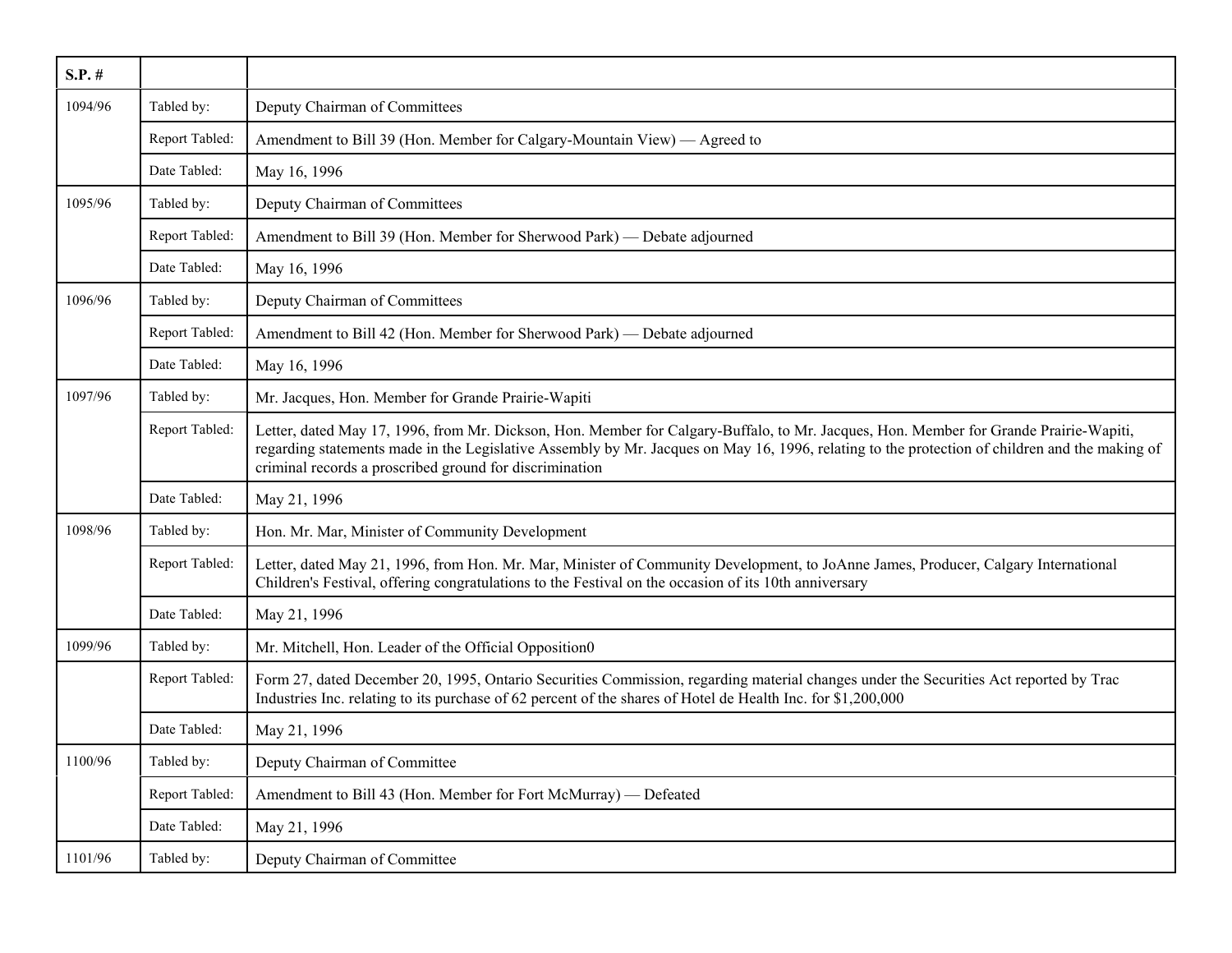| $S.P.$ # |                |                                                                 |
|----------|----------------|-----------------------------------------------------------------|
|          | Report Tabled: | Amendment to Bill 43 (Hon. Member for Fort McMurray) — Defeated |
|          | Date Tabled:   | May 21, 1996                                                    |
| 1102/96  | Tabled by:     | Deputy Chairman of Committee                                    |
|          | Report Tabled: | Amendment to Bill 39 (Hon. Member for Sherwood Park) - Defeated |
|          | Date Tabled:   | May 21, 1996                                                    |
| 1103/96  | Tabled by:     | Deputy Chairman of Committee                                    |
|          | Report Tabled: | Amendment to Bill 39 (Hon. Member for Sherwood Park) - Defeated |
|          | Date Tabled:   | May 21, 1996                                                    |
| 1104/96  | Tabled by:     | Deputy Chairman of Committee                                    |
|          | Report Tabled: | Amendment to Bill 39 (Hon. Member for Sherwood Park) - Defeated |
|          | Date Tabled:   | May 21, 1996                                                    |
| 1105/96  | Tabled by:     | Deputy Chairman of Committee                                    |
|          | Report Tabled: | Amendment to Bill 39 (Hon. Member for Sherwood Park) - Defeated |
|          | Date Tabled:   | May 21, 1996                                                    |
| 1106/96  | Tabled by:     | Deputy Chairman of Committee                                    |
|          | Report Tabled: | Amendment to Bill 39 (Hon. Member for Sherwood Park) - Defeated |
|          | Date Tabled:   | May 21, 1996                                                    |
| 1107/96  | Tabled by:     | Deputy Chairman of Committee                                    |
|          | Report Tabled: | Amendment to Bill 39 (Hon. Member for Sherwood Park) - Defeated |
|          | Date Tabled:   | May 21, 1996                                                    |
| 1108/96  | Tabled by:     | Deputy Chairman of Committee                                    |
|          | Report Tabled: | Amendment to Bill 39 (Hon. Member for Sherwood Park) - Defeated |
|          | Date Tabled:   | May 21, 1996                                                    |
| 1109/96  | Tabled by:     | Deputy Chairman of Committee                                    |
|          | Report Tabled: | Amendment to Bill 39 (Hon. Member for Sherwood Park) - Defeated |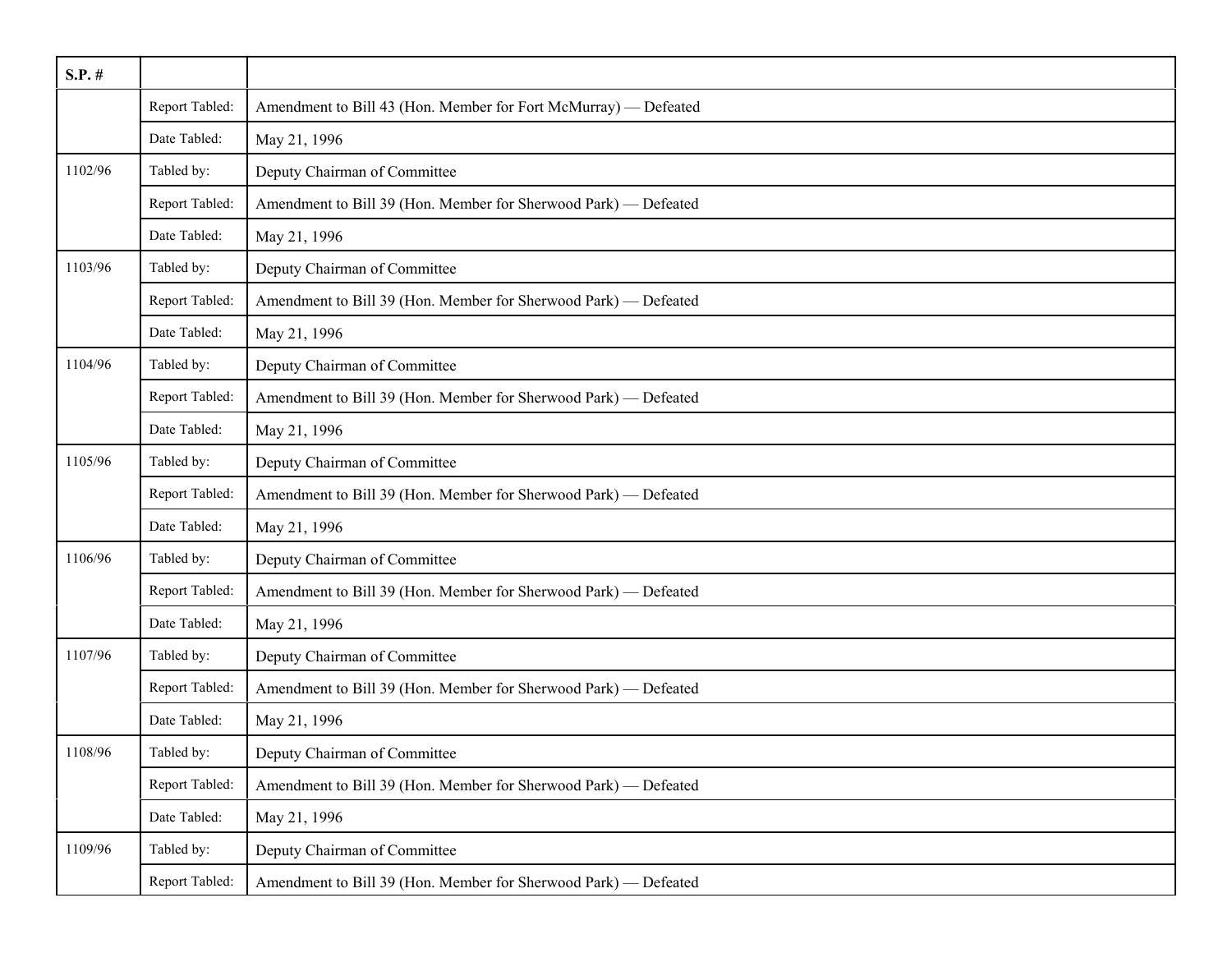| $S.P.$ # |                |                                                                                                                                                                                                                                            |
|----------|----------------|--------------------------------------------------------------------------------------------------------------------------------------------------------------------------------------------------------------------------------------------|
|          | Date Tabled:   | May 21, 1996                                                                                                                                                                                                                               |
| 1110/96  | Tabled by:     | Deputy Chairman of Committee                                                                                                                                                                                                               |
|          | Report Tabled: | Amendment to Bill 39 (Hon. Member for Sherwood Park) — Adjourned                                                                                                                                                                           |
|          | Date Tabled:   | May 21, 1996                                                                                                                                                                                                                               |
| 1111/96  | Tabled by:     | Mr. Zwozdesky, Hon. Member for Edmonton-Avonmore                                                                                                                                                                                           |
|          | Report Tabled: | Curriculum Handbook, Education and Technology Resources Center Association for Supervision and Curriculum Development, Alexandria,<br>Virginia, 1996                                                                                       |
|          | Date Tabled:   | May 22, 1996                                                                                                                                                                                                                               |
| 1112/96  | Tabled by:     | Mr. Zwozdesky, Hon. Member for Edmonton-Avonmore                                                                                                                                                                                           |
|          | Report Tabled: | Calgary Herald newspaper articles, dated May 22, 1996, entitled "Language of protest, Heritage schools are battling to restore their provincial<br>grants," and "Language schools fuel economy"                                            |
|          | Date Tabled:   | May 22, 1996                                                                                                                                                                                                                               |
| 1113/96  | Tabled by:     | Mr. Zwozdesky, Hon. Member for Edmonton-Avonmore                                                                                                                                                                                           |
|          | Report Tabled: | Letters, variously dated and signed, from supporters of the Souther Alberta Language Association, to Hon. Mr. Klein, Premier, regarding funding<br>for Heritage Language Education                                                         |
|          | Date Tabled:   | May 22, 1996                                                                                                                                                                                                                               |
| 1114/96  | Tabled by:     | Mr. Yankowsky, Hon. Member for Edmonton-Beverly-Belmont                                                                                                                                                                                    |
|          | Report Tabled: | 190 letters, variously dated and signed, to Mr. Yankowsky, Hon. Member for Edmonton-Beverly-Belmont, regarding the Federal Task Force<br>January 1995 proposed child support formula                                                       |
|          | Date Tabled:   | May 22, 1996                                                                                                                                                                                                                               |
| 1115/96  | Tabled by:     | Mr. Sapers, Hon. Member for Edmonton-Glenora                                                                                                                                                                                               |
|          | Report Tabled: | Letter, dated April 18, 1996, from Nursing Staff, Alberta Hospital Edmonton, to Mr. Yankowsky, Hon. Member for Edmonton-Beverly-<br>Belmont, regarding concern for the Government's policy on health care delivery, with attached petition |
|          | Date Tabled:   | May 22, 1996                                                                                                                                                                                                                               |
| 1116/96  | Tabled by:     | Hon. Mr. Klein, Premier                                                                                                                                                                                                                    |
|          | Report Tabled: | Letter, dated May 22, 1996, from Hon. Mr. Klein, Premier, to Brian Smith, Leduc, confirming the Government's position not to approve any<br>health care project that contravenes the five principles of the Canada Health Act              |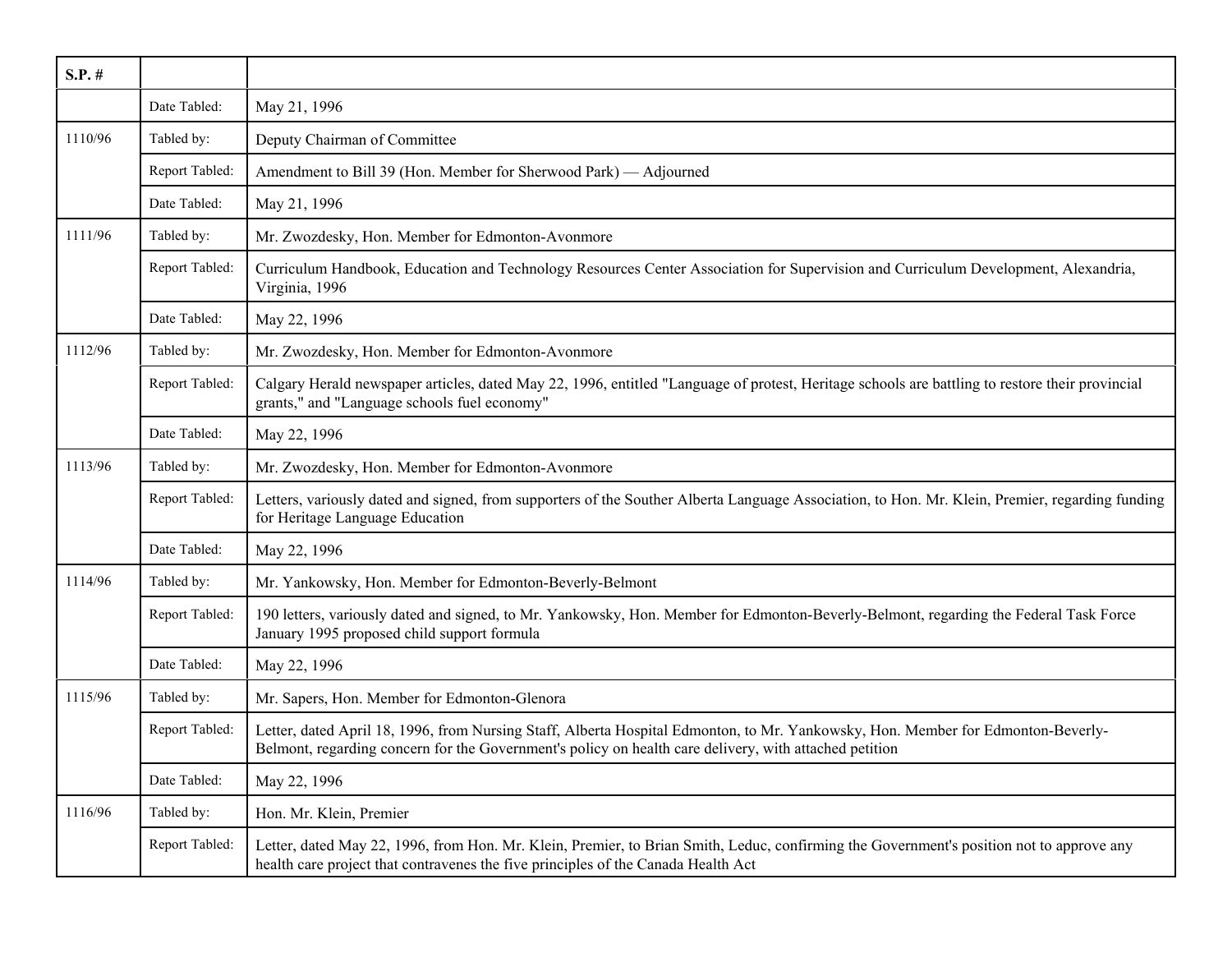| $S.P.$ # |                |                                                                                                                      |
|----------|----------------|----------------------------------------------------------------------------------------------------------------------|
|          | Date Tabled:   | May 22, 1996                                                                                                         |
| 1117/96  | Tabled by:     | Mr. Langevin, Acting Chairman of Committees                                                                          |
|          | Report Tabled: | Amendment to Bill 39 (Hon. Member for Sherwood Park) - Defeated                                                      |
|          | Date Tabled:   | May 22, 1996                                                                                                         |
| 1118/96  | Tabled by:     | Mr. Langevin, Acting Chairman of Committees                                                                          |
|          | Report Tabled: | Amendment to Bill 39 (Hon. Member for Sherwood Park) - Defeated                                                      |
|          | Date Tabled:   | May 22, 1996                                                                                                         |
| 1119/96  | Tabled by:     | Mr. Langevin, Acting Chairman of Committees                                                                          |
|          | Report Tabled: | Amendment to Bill 29 (Hon. Member for Fort McMurray on behalf of the Hon. Member for Edmonton-Meadowlark) — Defeated |
|          | Date Tabled:   | May 22, 1996                                                                                                         |
| 1120/96  | Tabled by:     | Mr. Langevin, Acting Chairman of Committees                                                                          |
|          | Report Tabled: | Amendment to Bill 29 (Hon. Member for Fort McMurray on behalf of the Hon. Member for Edmonton-Meadowlark) — Defeated |
|          | Date Tabled:   | May 22, 1996                                                                                                         |
| 1121/96  | Tabled by:     | Mr. Langevin, Acting Chairman of Committees                                                                          |
|          | Report Tabled: | Amendment to Bill 29 (Hon. Member for Fort McMurray on behalf of the Hon. Member for Edmonton-Meadowlark) — Defeated |
|          | Date Tabled:   | May 22, 1996                                                                                                         |
| 1122/96  | Tabled by:     | Mr. Langevin, Acting Chairman of Committees                                                                          |
|          | Report Tabled: | Amendment to Bill 29 (Hon. Member for Fort McMurray on behalf of the Hon. Member for Edmonton-Meadowlark) — Defeated |
|          | Date Tabled:   | May 22, 1996                                                                                                         |
| 1123/96  | Tabled by:     | Mr. Langevin, Acting Chairman of Committees                                                                          |
|          | Report Tabled: | Amendment to Bill 29 (Hon. Member for Fort McMurray on behalf of the Hon. Member for Edmonton-Meadowlark) — Defeated |
|          | Date Tabled:   | May 22, 1996                                                                                                         |
| 1124/96  | Tabled by:     | Mr. Langevin, Acting Chairman of Committees                                                                          |
|          | Report Tabled: | Amendment to Bill 29 (Hon. Member for Fort McMurray on behalf of the Hon. Member for Edmonton-Meadowlark) — Defeated |
|          | Date Tabled:   | May 22, 1996                                                                                                         |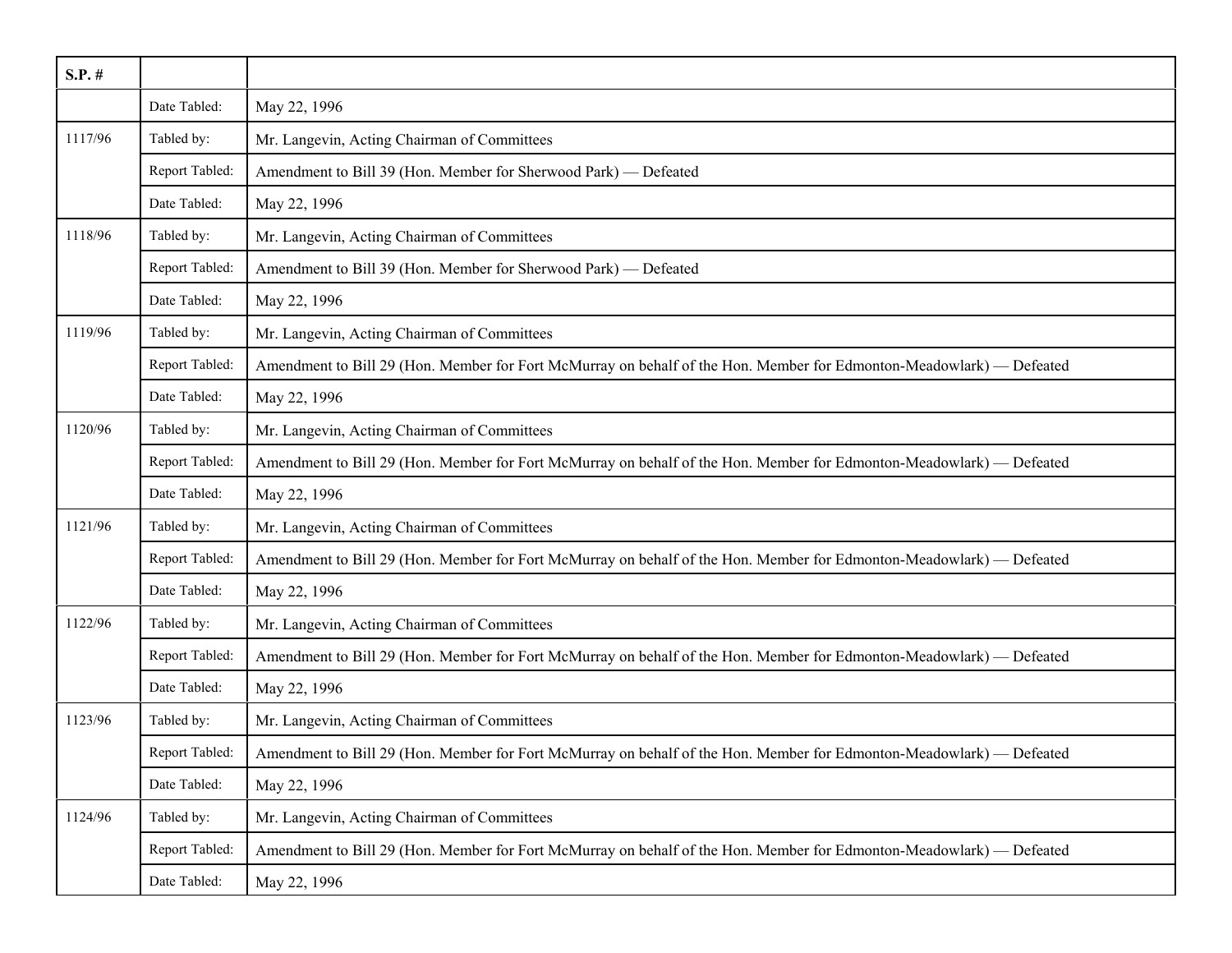| $S.P.$ # |                |                                                                                                                      |
|----------|----------------|----------------------------------------------------------------------------------------------------------------------|
| 1125/96  | Tabled by:     | Mr. Langevin, Acting Chairman of Committees                                                                          |
|          | Report Tabled: | Amendment to Bill 29 (Hon. Member for Fort McMurray on behalf of the Hon. Member for Edmonton-Meadowlark) — Defeated |
|          | Date Tabled:   | May 22, 1996                                                                                                         |
| 1126/96  | Tabled by:     | Mr. Langevin, Acting Chairman of Committees                                                                          |
|          | Report Tabled: | Amendment to Bill 29 (Hon. Member for Fort McMurray on behalf of the Hon. Member for Edmonton-Meadowlark) — Defeated |
|          | Date Tabled:   | May 22, 1996                                                                                                         |
| 1127/96  | Tabled by:     | Mr. Langevin, Acting Chairman of Committees                                                                          |
|          | Report Tabled: | Amendment to Bill 30 (Hon. Member for Edmonton-Glenora) — Debate adjourned                                           |
|          | Date Tabled:   | May 22, 1996                                                                                                         |
| 1128/96  | Tabled by:     | Mr. Langevin, Acting Chairman of Committees                                                                          |
|          | Report Tabled: | Amendment to Bill 35 (Hon. Member for Sherwood Park on behalf of the Hon. Member for Calgary-Buffalo) — Defeated     |
|          | Date Tabled:   | May 22, 1996                                                                                                         |
| 1129/96  | Tabled by:     | Mr. Langevin, Acting Chairman of Committees                                                                          |
|          | Report Tabled: | Amendment to Bill 35 (Hon. Member for Fort McMurray on behalf of the Hon. Member for Calgary-Buffalo) — Defeated     |
|          | Date Tabled:   | May 22, 1996                                                                                                         |
| 1130/96  | Tabled by:     | Mr. Langevin, Acting Chairman of Committees                                                                          |
|          | Report Tabled: | Amendment to Bill 42 (Hon. Member for Sherwood Park) - Defeated                                                      |
|          | Date Tabled:   | May 22, 1996                                                                                                         |
| 1131/96  | Tabled by:     | Mr. Langevin, Acting Chairman of Committees                                                                          |
|          | Report Tabled: | Amendment to Bill 42 (Hon. Member for Sherwood Park) - Defeated                                                      |
|          | Date Tabled:   | May 22, 1996                                                                                                         |
| 1132/96  | Tabled by:     | Mr. Langevin, Acting Chairman of Committees                                                                          |
|          | Report Tabled: | Amendment to Bill 42 ((Hon. Member for Sherwood Park) — Defeated                                                     |
|          | Date Tabled:   | May 22, 1996                                                                                                         |
| 1133/96  | Tabled by:     | Mr. Langevin, Acting Chairman of Committees                                                                          |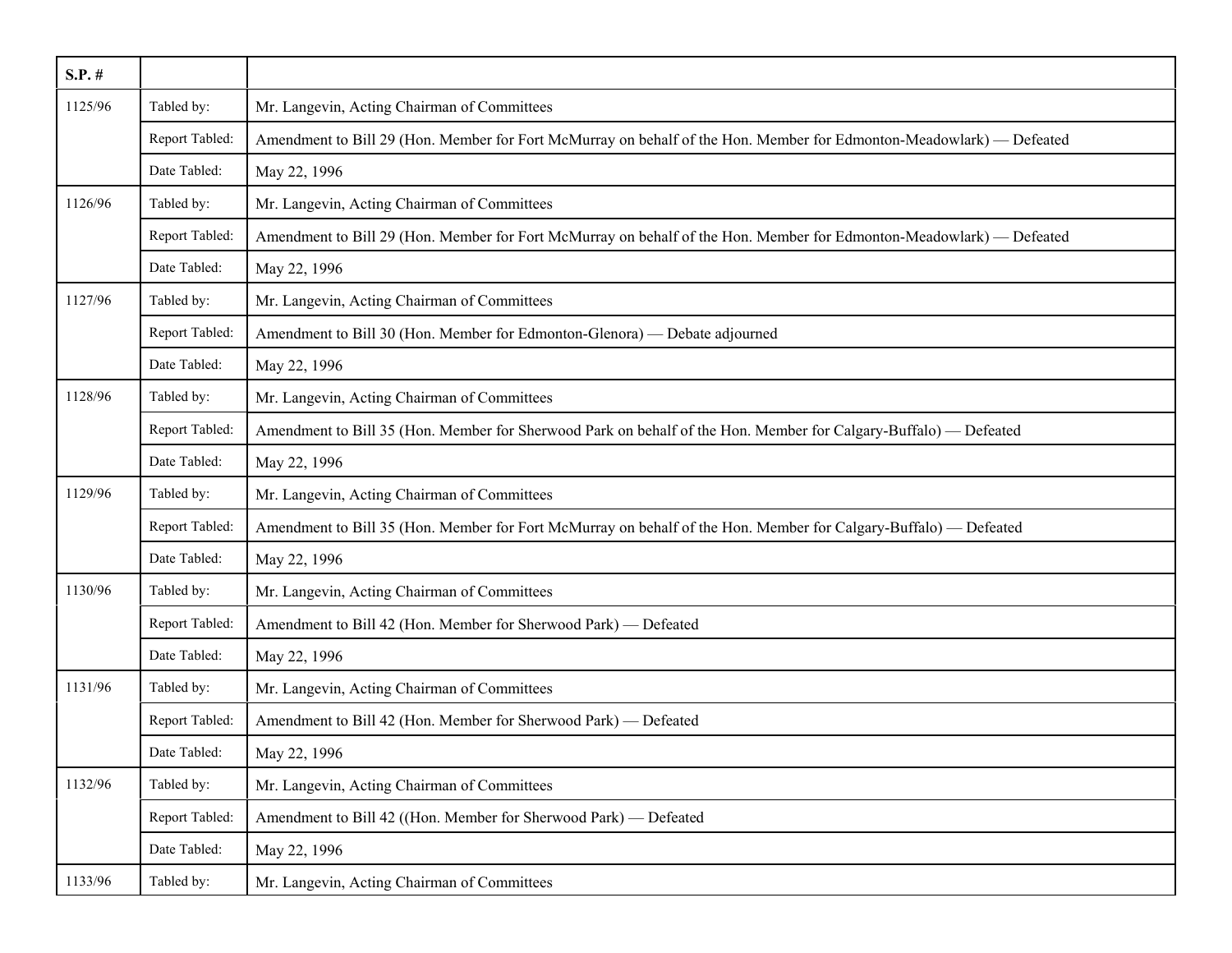| $S.P.$ # |                |                                                                     |
|----------|----------------|---------------------------------------------------------------------|
|          | Report Tabled: | Amendment to Bill 44 (Hon. Member for Calgary-Buffalo) - Defeated   |
|          | Date Tabled:   | May 22, 1996                                                        |
| 1134/96  | Tabled by:     | Mr. Langevin, Acting Chairman of Committees                         |
|          | Report Tabled: | Amendment to Bill 30 (Hon. Member for Edmonton-Glenora) - Defeated  |
|          | Date Tabled:   | May 22, 1996                                                        |
| 1135/96  | Tabled by:     | Mr. Langevin, Acting Chairman of Committees                         |
|          | Report Tabled: | Amendment to Bill 30 (Hon. Member for Edmonton-Glenora) — Defeated  |
|          | Date Tabled:   | May 22, 1996                                                        |
| 1136/96  | Tabled by:     | Mr. Langevin, Acting Chairman of Committees                         |
|          | Report Tabled: | Amendment to Bill 30 (Hon. Member for Edmonton-Glenora) — Defeated  |
|          | Date Tabled:   | May 22, 1996                                                        |
| 1137/96  | Tabled by:     | Mr. Langevin, Acting Chairman of Committees                         |
|          | Report Tabled: | Amendment to Bill 30 (Hon. Member for Edmonton-Glenora) — Agreed to |
|          | Date Tabled:   | May 22, 1996                                                        |
| 1138/96  | Tabled by:     | Mr. Langevin, Acting Chairman of Committees                         |
|          | Report Tabled: | Amendment to Bill 30 (Hon. Member for Edmonton-Glenora) — Defeated  |
|          | Date Tabled:   | May 22, 1996                                                        |
| 1139/96  | Tabled by:     | Mr. Langevin, Acting Chairman of Committees                         |
|          | Report Tabled: | Amendment to Bill 30 (Hon. Member for Edmonton-Glenora) - Defeated  |
|          | Date Tabled:   | May 22, 1996                                                        |
| 1140/96  | Tabled by:     | Mr. Langevin, Acting Chairman of Committees                         |
|          | Report Tabled: | Amendment to Bill 30 (Hon. Member for Edmonton-Glenora) — Defeated  |
|          | Date Tabled:   | May 22, 1996                                                        |
| 1141/96  | Tabled by:     | Mr. Langevin, Acting Chairman of Committees                         |
|          | Report Tabled: | Amendment to Bill 30 (Hon. Member for Edmonton-Glenora) — Defeated  |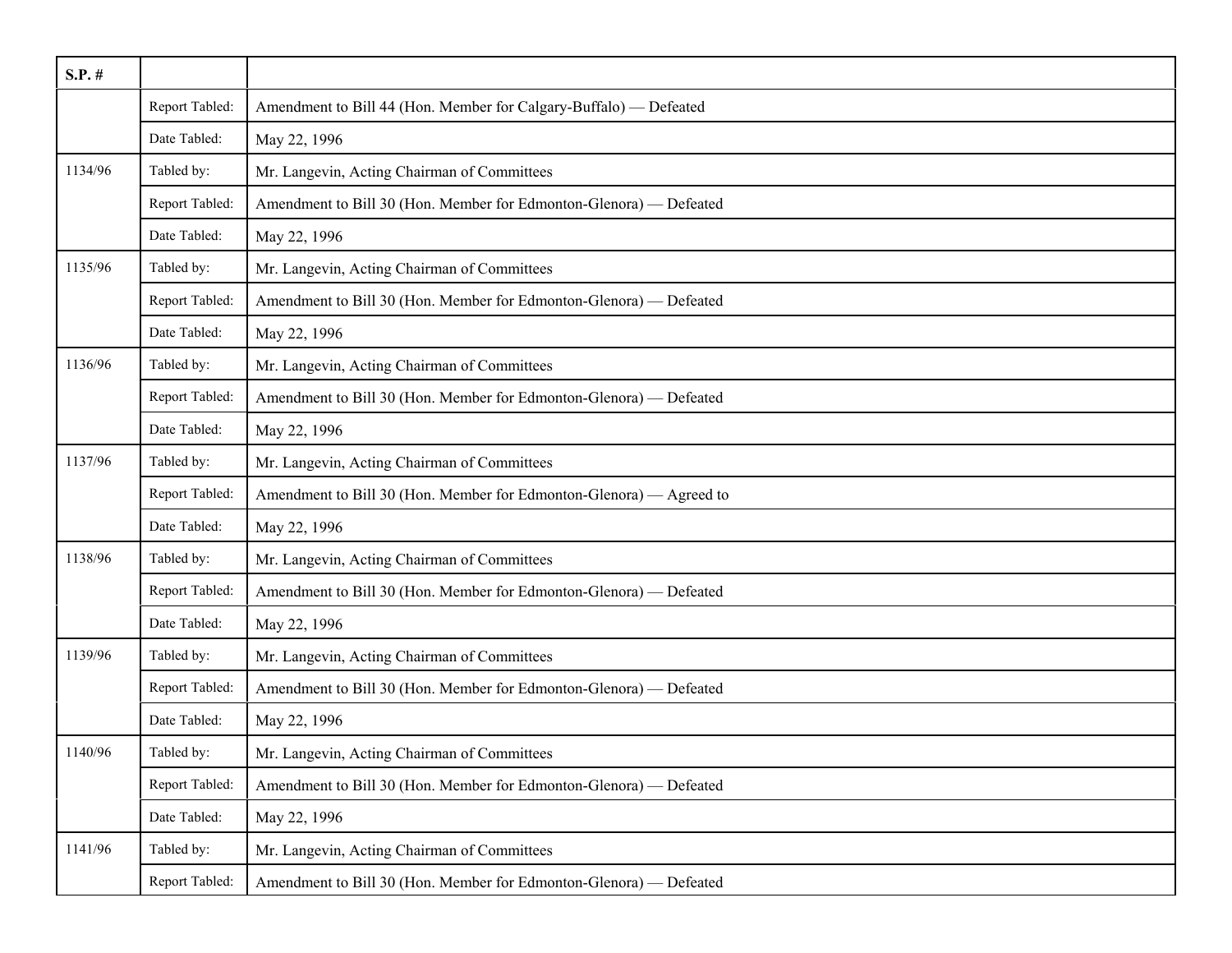| $S.P.$ # |                |                                                                                    |
|----------|----------------|------------------------------------------------------------------------------------|
|          | Date Tabled:   | May 22, 1996                                                                       |
| 1142/96  | Tabled by:     | Mr. Langevin, Acting Chairman of Committees                                        |
|          | Report Tabled: | Amendment to Bill 30 (Hon. Member for Edmonton-Glenora) — Defeated                 |
|          | Date Tabled:   | May 22, 1996                                                                       |
| 1143/96  | Tabled by:     | Mr. Langevin, Acting Chairman of Committees                                        |
|          | Report Tabled: | Amendment to Bill 30 (Hon. Member for Edmonton-Glenora) — Agreed to                |
|          | Date Tabled:   | May 22, 1996                                                                       |
| 1144/96  | Tabled by:     | Mr. Langevin, Acting Chairman of Committees                                        |
|          | Report Tabled: | Amendment to Bill 24 (Hon. Member for Stony Plain) — Agreed to                     |
|          | Date Tabled:   | May 22, 1996                                                                       |
| 1145/96  | Tabled by:     | Mr. Langevin, Acting Chairman of Committees                                        |
|          | Report Tabled: | Amendment to Bill 24 (Hon. Member for Calgary-Buffalo) — Defeated                  |
|          | Date Tabled:   | May 22, 1996                                                                       |
| 1146/96  | Tabled by:     | Mr. Langevin, Acting Chairman of Committees                                        |
|          | Report Tabled: | Amendment to Bill 24 (Hon. Member for Spruce Grove-Sturgeon-St. Albert) — Defeated |
|          | Date Tabled:   | May 22, 1996                                                                       |
| 1147/96  | Tabled by:     | Hon. Mr. Ady, Minister of Advanced Education and Career Development                |
|          | Report Tabled: | Keyano College, Annual Report 1994-95                                              |
|          | Date Tabled:   | May 23, 1996                                                                       |
| 1148/96  | Tabled by:     | Hon. Mr. Ady, Minister of Advanced Education and Career Development                |
|          | Report Tabled: | Alberta College of Art and Design, Annual Report 1995                              |
|          | Date Tabled:   | May 23, 1996                                                                       |
| 1149/96  | Tabled by:     | Mr. Dickson, Hon. Member for Calgary-Buffalo                                       |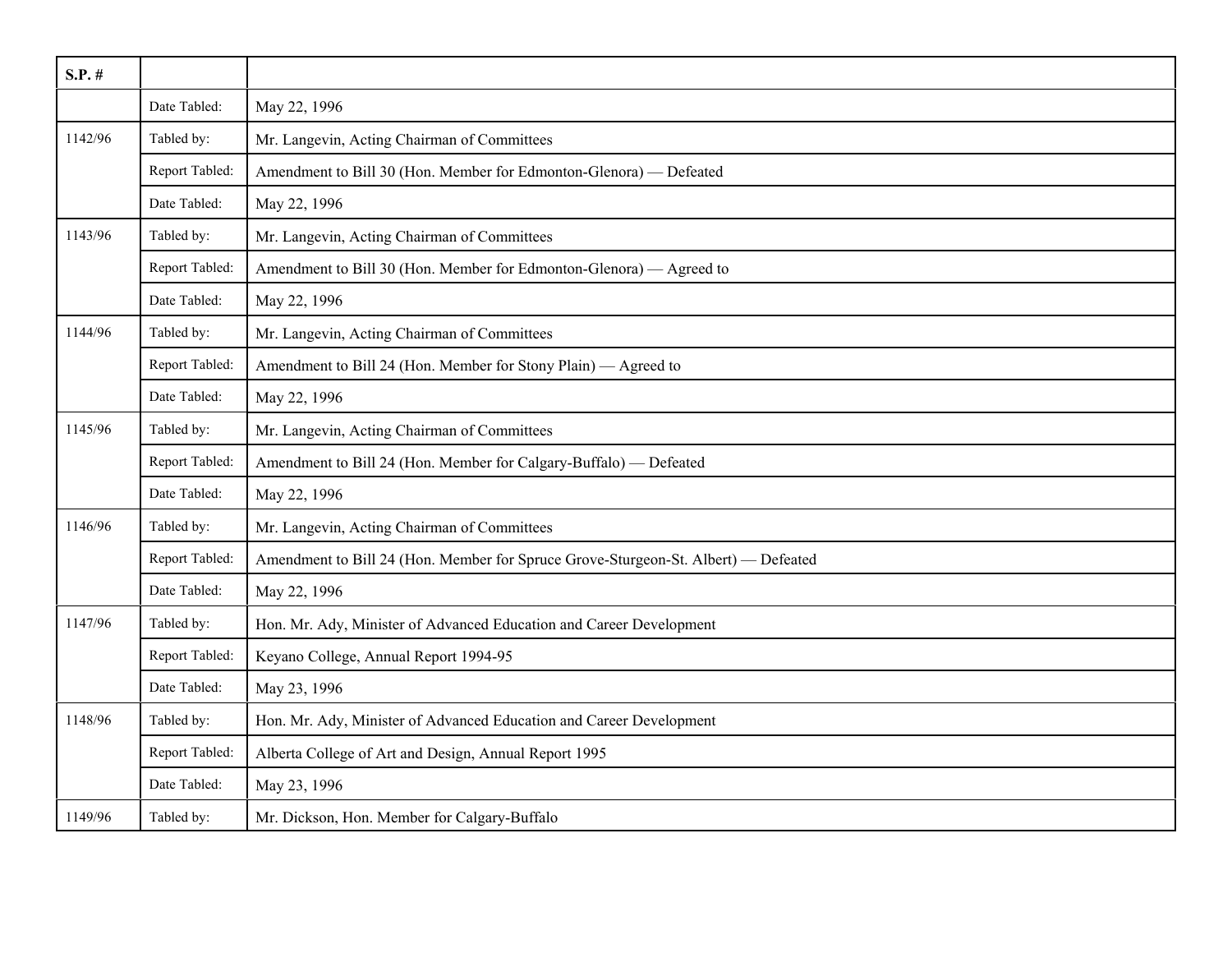| $S.P.$ # |                |                                                                                                                                                                                                                                                                                                                                                                                                           |
|----------|----------------|-----------------------------------------------------------------------------------------------------------------------------------------------------------------------------------------------------------------------------------------------------------------------------------------------------------------------------------------------------------------------------------------------------------|
|          | Report Tabled: | Letters, dated May 16, 1996, from Doreen Spence, Canadian Indignous Women's Resource Institute, to Hon. Mr. Klein, Premier, regarding the<br>Human Rights Commission and dated June 28, 1993, from Hon. Mr. Klein, Premier, to Doreen Spence, Canadian Indignous Women's Resource<br>Institute, regarding her work for the re-election campaign of the Hon. Premier in Calgary-Elbow                      |
|          | Date Tabled:   | May 23, 1996                                                                                                                                                                                                                                                                                                                                                                                              |
| 1150/96  | Tabled by:     | Mr. Dickson, Hon. Member for Calgary-Buffalo                                                                                                                                                                                                                                                                                                                                                              |
|          | Report Tabled: | Letter, undated, from Georgia Black, Chair, Outreach Committee, Scarboro United Church, Calgary, to Mr. Dickson, Hon. Member for Calgary-<br>Buffalo, regarding Bill 24, Individual's Right Protection Amendment Act, 1996                                                                                                                                                                                |
|          | Date Tabled:   | May 23, 1996                                                                                                                                                                                                                                                                                                                                                                                              |
| 1151/96  | Tabled by:     | Mr. Dickson, Hon. Member for Calgary-Buffalo                                                                                                                                                                                                                                                                                                                                                              |
|          | Report Tabled: | Letter, dated May 17, 1996, from Martin Bell, Calgary, to Hon. Mr. Klein, Premier, regarding Bill 24, Individual's Right Protection Amendment<br>Act, 1996                                                                                                                                                                                                                                                |
|          | Date Tabled:   | May 23, 1996                                                                                                                                                                                                                                                                                                                                                                                              |
| 1152/96  | Tabled by:     | Mr. Dickson, Hon. Member for Calgary-Buffalo                                                                                                                                                                                                                                                                                                                                                              |
|          | Report Tabled: | Letter, dated May 16, 1996, from Kathy Fyfe, Executive Director, Epilepsy Association of Calgary, to Hon. Mr. Klein, Premier, regarding Bill<br>24, Individual's Right Protection Amendment Act, 1996                                                                                                                                                                                                     |
|          | Date Tabled:   | May 23, 1996                                                                                                                                                                                                                                                                                                                                                                                              |
| 1153/96  | Tabled by:     | Mr. Zwozdesky, Hon. Member for Edmonton-Avonmore                                                                                                                                                                                                                                                                                                                                                          |
|          | Report Tabled: | Letter, dated May 6, 1996, from Marielis Zielke, President, German-Canadian Association of Alberta, to Hon. Mr. Klein, Premier, regarding the<br>elimination of funding to Heritage Language Schools                                                                                                                                                                                                      |
|          | Date Tabled:   | May 23, 1996                                                                                                                                                                                                                                                                                                                                                                                              |
| 1154/96  | Tabled by:     | Mr. Zwozdesky, Hon. Member for Edmonton-Avonmore                                                                                                                                                                                                                                                                                                                                                          |
|          | Report Tabled: | Letter to the editor, Edmonton Journal, May 21, 1996, from Rosmarie Nahnybida, Sherwood Park, regarding multiculturalism                                                                                                                                                                                                                                                                                  |
|          | Date Tabled:   | May 23, 1996                                                                                                                                                                                                                                                                                                                                                                                              |
| 1155/96  | Tabled by:     | Mr. Sapers, Hon. Member for Edmonton-Glenora                                                                                                                                                                                                                                                                                                                                                              |
|          | Report Tabled: | Letter, dated May 23, 1996, from Mr. Sapers, Hon. Member for Edmonton-Glenora, to Professor PeterLown, Director, Alberta Law Reform<br>Institute, clarifying that a document referred to in Oral Question Period May 22, 1996, by Mr. Mitchell, Hon. Leader of the Official Opposition,<br>was attributed to the Alberta Law Reform Institute and should have been attributed to the Health Law Institute |
|          | Date Tabled:   | 1/96<br>May 23, 1996                                                                                                                                                                                                                                                                                                                                                                                      |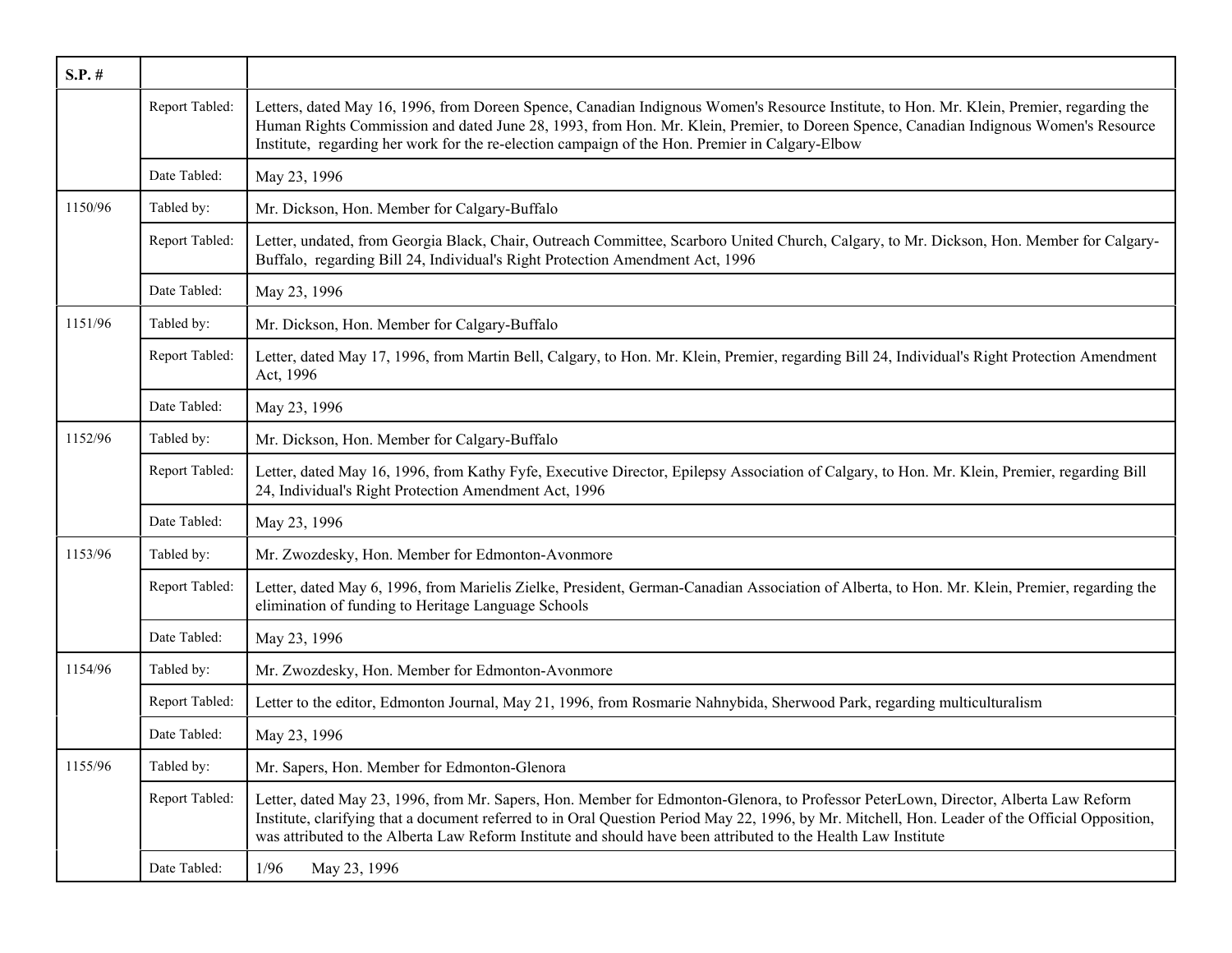| $S.P.$ # |                |                                                                                                                                                                                           |
|----------|----------------|-------------------------------------------------------------------------------------------------------------------------------------------------------------------------------------------|
| 1156/96  | Tabled by:     | Mr. Bracko, Hon. Member for St. Albert                                                                                                                                                    |
|          | Report Tabled: | Guardian article, entitled "No Place for Little Girls"                                                                                                                                    |
|          | Date Tabled:   | May 23, 1996                                                                                                                                                                              |
| 1157/96  | Tabled by:     | Mr. Bracko, Hon. Member for St. Albert                                                                                                                                                    |
|          | Report Tabled: | Memo from Hon. Mr. Day to all Members of the Legislative Assembly with attached poem on the occasion of him becoming a grandfather                                                        |
|          | Date Tabled:   | May 23, 1996                                                                                                                                                                              |
| 1158/96  | Tabled by:     | Hon. Dr. West, Minister of Economic Development and Tourism                                                                                                                               |
|          | Report Tabled: | Order in Council No. 357/96 - Gaming and Liquor Amendment Regulation                                                                                                                      |
|          | Date Tabled:   | August 14, 1996                                                                                                                                                                           |
| 1159/96  | Tabled by:     | Mr. Mitchell, Hon. Leader of the Official Opposition                                                                                                                                      |
|          | Report Tabled: | Letter, dated July 4, 1996 from Calgary Mayor Al Duerr to the Hon. Mr. Klein, Premier, and Mr. Bud McCaig, calling for an independent study of<br>health services in Calgary              |
|          | Date Tabled:   | August 14, 1996                                                                                                                                                                           |
| 1159/96  | Tabled by:     | Dr. L. Taylor, Hon. Member for Cypress-Medicine Hat                                                                                                                                       |
|          | Report Tabled: | Alberta Research Council, Annual Report, 1995-96                                                                                                                                          |
|          | Date Tabled:   | August 14, 1996                                                                                                                                                                           |
| 1160/96  | Tabled by:     | Mr. Dickson, Hon. Member for Calgary-Buffalo                                                                                                                                              |
|          | Report Tabled: | Letters from various writers and associations, variously dated and signed, to the Hon. Member for Calgary-Buffalo regarding concerns about the<br>closure of the Calgary General Hospital |
|          | Date Tabled:   | August 14, 1996                                                                                                                                                                           |
| 1161/96  | Tabled by:     | Mr. Dickson, Hon. Member for Calgary-Buffalo                                                                                                                                              |
|          | Report Tabled: | Coupons from 318 Calgarians calling for an immediate moratorium on all capital cost expenditures and hospital closures until there have been full<br>public hearings                      |
|          | Date Tabled:   | August 14, 1996                                                                                                                                                                           |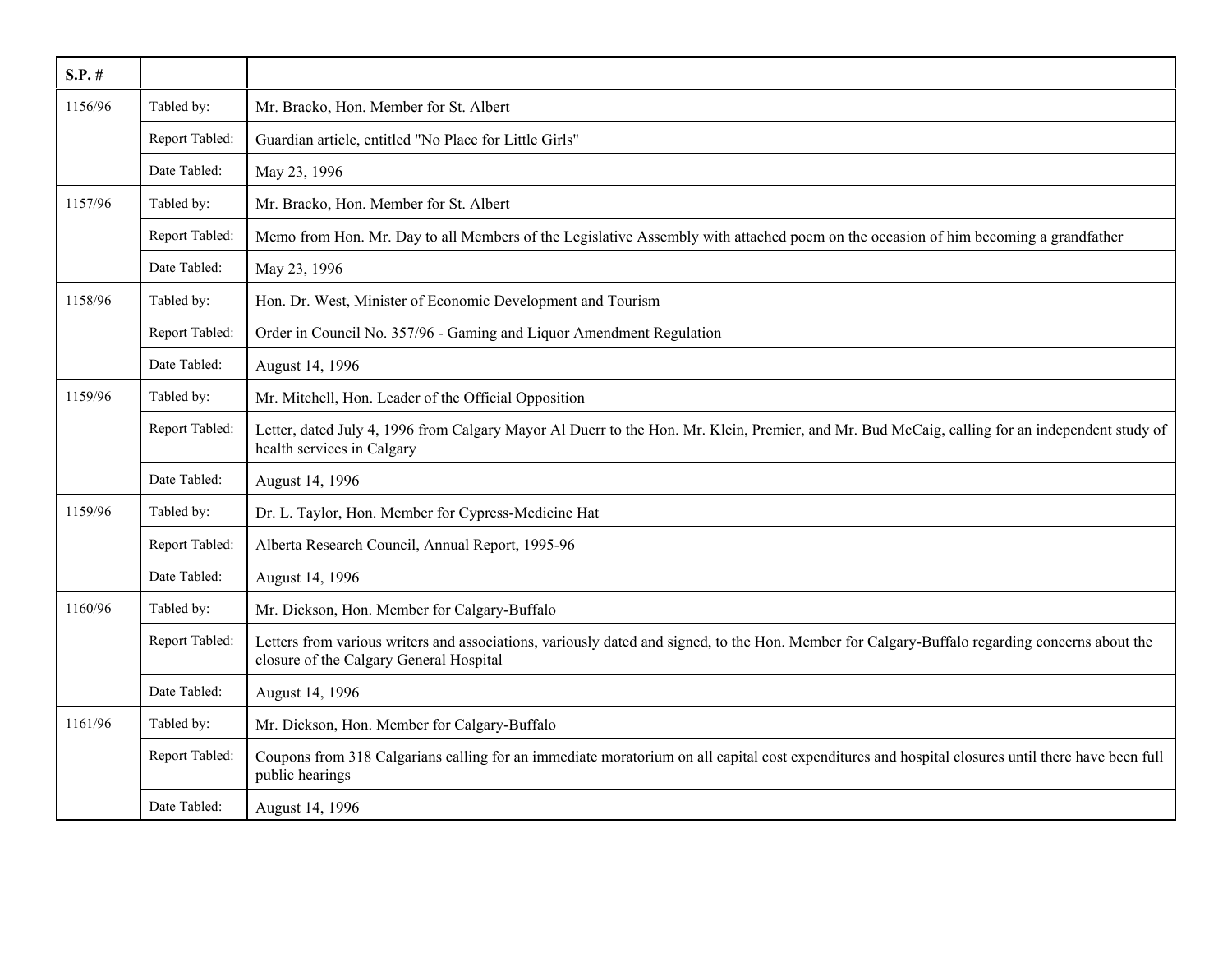| $S.P.$ # |                |                                                                                                                                                                                                                                                                                                                |
|----------|----------------|----------------------------------------------------------------------------------------------------------------------------------------------------------------------------------------------------------------------------------------------------------------------------------------------------------------|
| 1162/96  | Tabled by:     | Mr. Havelock, Hon. Member for Calgary-Shaw                                                                                                                                                                                                                                                                     |
|          | Report Tabled: | Share Sale Agreement dated July 12, 1996 between Her Majesty the Queen in Right of the Province of Alberta and Alberta Special Waste<br>Management Corporation and Bovar Technology Ltd. and Bovar Inc. and Bovar (Swan Hills) Limited Partnership and 542936 Alberta Ltd. and<br>Chem-Security (Alberta) Ltd. |
|          | Date Tabled:   | August 14, 1996                                                                                                                                                                                                                                                                                                |
| 1163/96  | Tabled by:     | Mr. Bruseker, Hon. Member for Calgary-North West                                                                                                                                                                                                                                                               |
|          | Report Tabled: | Letter, dated April 2, 1996, from Alderman Bob Hawkesworth to Paul Rushforth, Chief Executive Officer, requesting information on the rationale<br>for closure of the Calgary General Hospital and Holy Cross Hospital                                                                                          |
|          | Date Tabled:   | August 14, 1996                                                                                                                                                                                                                                                                                                |
| 1164/96  | Tabled by:     | Mr. Bruseker, Hon. Member for Calgary-North West                                                                                                                                                                                                                                                               |
|          | Report Tabled: | Letter, dated May 8, 1996, from Alderman John Schmal to Paul Rushforth, Chief Executive Officer, requesting a breakdown of the Calgary<br>Regional Health Authority's costs to renovate the Calgary General Hospital rather than close it                                                                      |
|          | Date Tabled:   | August 14, 1996                                                                                                                                                                                                                                                                                                |
| 1165/96  | Tabled by:     | Mr. Bruseker, Hon. Member for Calgary-North West                                                                                                                                                                                                                                                               |
|          | Report Tabled: | Document, dated May 16, 1996, written by Calgary City Aldermen Mr. Bob Hawkesworth, Joe Chichi and John Schmal, entitled "The Calgary<br>General Hospital: A Time for a Considered Second Thought"                                                                                                             |
|          | Date Tabled:   | August 14, 1996                                                                                                                                                                                                                                                                                                |
| 1166/96  | Tabled by:     | Mr. Bruseker, Hon. Member for Calgary-North West                                                                                                                                                                                                                                                               |
|          | Report Tabled: | Letter, dated June 5, 1996, from Alderman John Schmal to Bud McCaig, Chairman, Calgary Regional Health Authority, concerning the definition<br>of the Calgary Regional Health Authority for the term "immediate care"                                                                                          |
|          | Date Tabled:   | August 14, 1996                                                                                                                                                                                                                                                                                                |
| 1167/96  | Tabled by:     | Mr. Bruseker, Hon. Member for Calgary-North West                                                                                                                                                                                                                                                               |
|          | Report Tabled: | Letter, dated June 6, 1996, from Alderman John Schmal to Bud McCaig, Chairman, Calgary Regional Health Authority, requesting why the<br>freeze on hospital construction was removed that allowed \$100 million of construction to occur in three Calgary hospitals                                             |
|          | Date Tabled:   | August 14, 1996                                                                                                                                                                                                                                                                                                |
| 1168/96  | Tabled by:     | Mr. Decore, Hon. Member for Edmonton-Glengarry                                                                                                                                                                                                                                                                 |
|          | Report Tabled: | Letter, dated July 22, 1996, from Pearl Zacharko to Hon. Mr. Jonson, Minister of Health, regarding the deterioration of health services                                                                                                                                                                        |
|          | Date Tabled:   | August 14, 1996                                                                                                                                                                                                                                                                                                |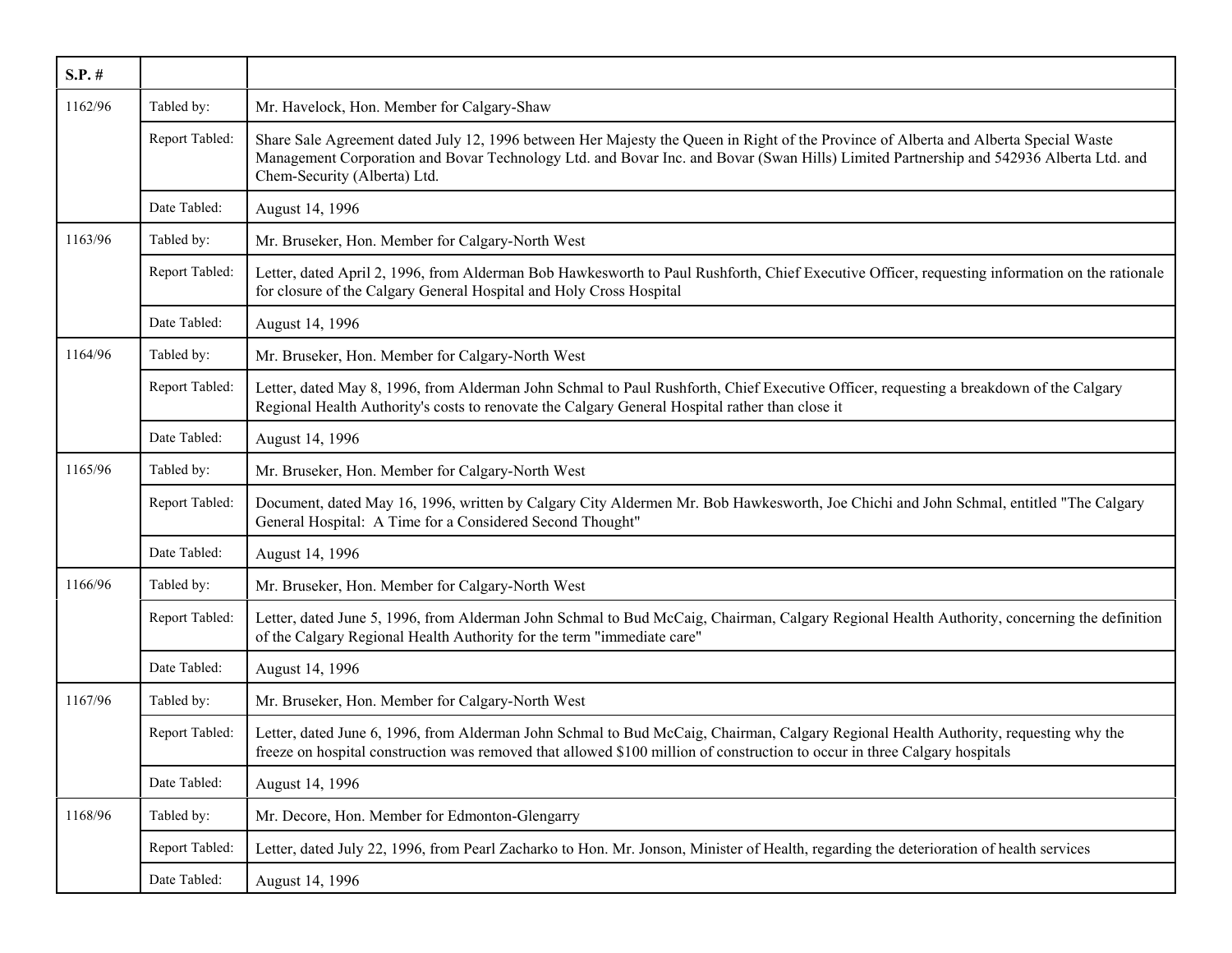| $S.P.$ # |                |                                                                                                                                                                                                                 |
|----------|----------------|-----------------------------------------------------------------------------------------------------------------------------------------------------------------------------------------------------------------|
| 1169/96  | Tabled by:     | Mr. Dalla-Longa, Hon. Member for Calgary-West                                                                                                                                                                   |
|          | Report Tabled: | Submission, dated May 7 and 8, 1996, from The Alumnae Association of the Calgary General Hospital regarding a moratorium on the proposed<br>closure of the Calgary General Hospital                             |
|          | Date Tabled:   | August 14, 1996                                                                                                                                                                                                 |
| 1170/96  | Tabled by:     | Ms Carlson, Hon. Member for Edmonton-Ellerslie                                                                                                                                                                  |
|          | Report Tabled: | Guest column from Dr. Thomas Rich regarding Calgary acute care hospitals and inner city needs                                                                                                                   |
|          | Date Tabled:   | August 14, 1996                                                                                                                                                                                                 |
| 1171/96  | Tabled by:     | Ms Carlson, Hon. Member for Edmonton-Ellerslie                                                                                                                                                                  |
|          | Report Tabled: | Letter to the editor of the Calgary Herald from Howard McEwen regarding Calgary acute care hospitals                                                                                                            |
|          | Date Tabled:   | August 14, 1996                                                                                                                                                                                                 |
| 1172/96  | Tabled by:     | Ms Carlson, Hon. Member for Edmonton-Ellerslie                                                                                                                                                                  |
|          | Report Tabled: | Statement, undated, from M. Eileen Teslenka regarding the deterioration of health care services                                                                                                                 |
|          | Date Tabled:   | August 14, 1996                                                                                                                                                                                                 |
| 1173/96  | Tabled by:     | Mrs. Hewes, Hon. Member for Edmonton-Gold Bar                                                                                                                                                                   |
|          | Report Tabled: | Letter, from Phyllis McNally on behalf of the Calgary Kerby Senior Centre, requesting that the Calgary General Hospital be kept open                                                                            |
|          | Date Tabled:   | August 14, 1996                                                                                                                                                                                                 |
| 1174/96  | Tabled by:     | Mrs. Hewes, Hon. Member for Edmonton-Gold Bar                                                                                                                                                                   |
|          | Report Tabled: | Statement, dated September, 1995, entitled "Changes in the Alberta Health Care System, by Sabrine Joffee of Calgary, regarding an analysis of<br>the problems in health care                                    |
|          | Date Tabled:   | August 14, 1996                                                                                                                                                                                                 |
| 1175/96  | Tabled by:     | Mr. Zwozdesky, Hon. Member for Edmonton-Avonmore                                                                                                                                                                |
|          | Report Tabled: | Document, dated May/June, 1996, entitled "Downtown Hospital, Calgary General Hospital, Savings: 1994" regarding ambulance, access,<br>emergency, cost effectiveness and purpose of the Calgary General Hospital |
|          | Date Tabled:   | August 14, 1996                                                                                                                                                                                                 |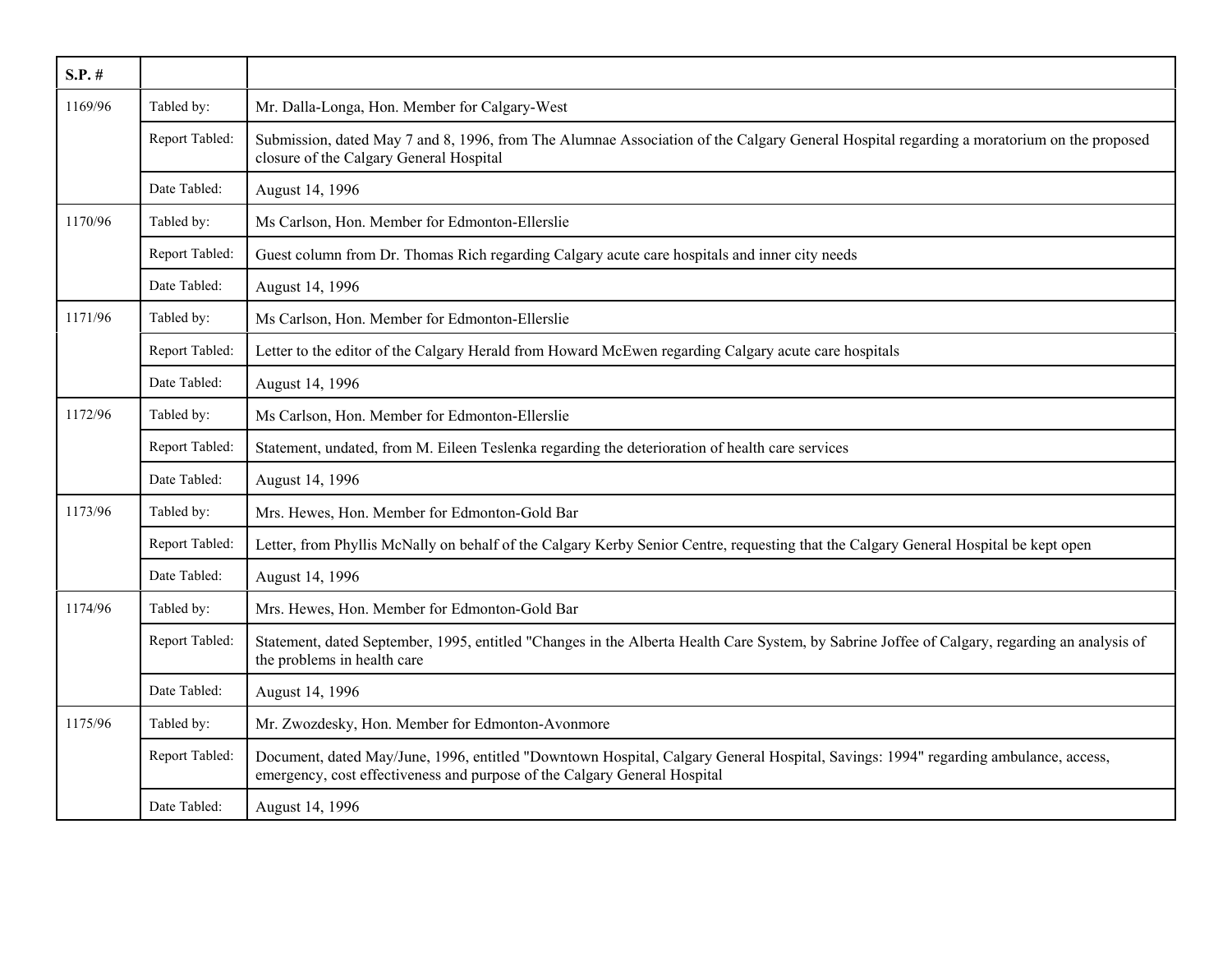| $S.P.$ # |                |                                                                                                                                                                                                       |
|----------|----------------|-------------------------------------------------------------------------------------------------------------------------------------------------------------------------------------------------------|
| 1176/96  | Tabled by:     | Mr. Zwozdesky, Hon. Member for Edmonton-Avonmore                                                                                                                                                      |
|          | Report Tabled: | Article, dated May, 1995, by Dr. Dennis Linden, entitled "A Critical Appraisal of the CRHA Budget" regarding cost comparisons and budgeting<br>within the Calgary Regional Health Authority           |
|          | Date Tabled:   | August 14, 1996                                                                                                                                                                                       |
| 1177/96  | Tabled by:     | Mr. Zwozdesky, Hon. Member for Edmonton-Avonmore                                                                                                                                                      |
|          | Report Tabled: | Edmonton Journal article by Ed Struzik entitled, "Rural MDs see more strain, less income"                                                                                                             |
|          | Date Tabled:   | August 14, 1996                                                                                                                                                                                       |
| 1178/96  | Tabled by:     | Mr. Zwozdesky, Hon. Member for Edmonton-Avonmore                                                                                                                                                      |
|          | Report Tabled: | Calgary Herald article dated May 12, 1996, by Wendy Dudley regarding shortages of doctors in rural areas                                                                                              |
|          | Date Tabled:   | August 14, 1996                                                                                                                                                                                       |
| 1179/96  | Tabled by:     | Dr. Percy, Hon. Member for Edmonton-Whitemud                                                                                                                                                          |
|          | Report Tabled: | Open letter, dated May 26, 1996, from Dr. Thomas Rich regarding acute care hospitals and inner city needs                                                                                             |
|          | Date Tabled:   | August 14, 1996                                                                                                                                                                                       |
| 1180/96  | Tabled by:     | Mr. Kirkland, Hon. Member for Leduc                                                                                                                                                                   |
|          | Report Tabled: | Letter, dated May 12, 1996, from Alderman John Schmal to Bud McCaig, Chairman, Calgary Regional Health Authority, regarding capital<br>expenditures proposed by the Calgary Regional Health Authority |
|          | Date Tabled:   | August 14, 1996                                                                                                                                                                                       |
| 1181/96  | Tabled by:     | Mr. Kirkland, Hon. Member for Leduc                                                                                                                                                                   |
|          | Report Tabled: | Letter, dated May 15, 1996, from Ann Kurpe to Bob Nicholson, CBC Television, regarding lack of public input and capital expenditures proposed<br>by the Calgary Regional Health Authority             |
|          | Date Tabled:   | August 14, 1996                                                                                                                                                                                       |
| 1182/96  | Tabled by:     | Ms Leibovici, Hon. Member for Edmonton-Meadowlark                                                                                                                                                     |
|          | Report Tabled: | Submission, prepared by Gordon M. Christie, May 7, 1996, to the Hearings on Proposed Closure of the Calgary General Hospital, Calgary<br>District Labour Council                                      |
|          | Date Tabled:   | August 14, 1996                                                                                                                                                                                       |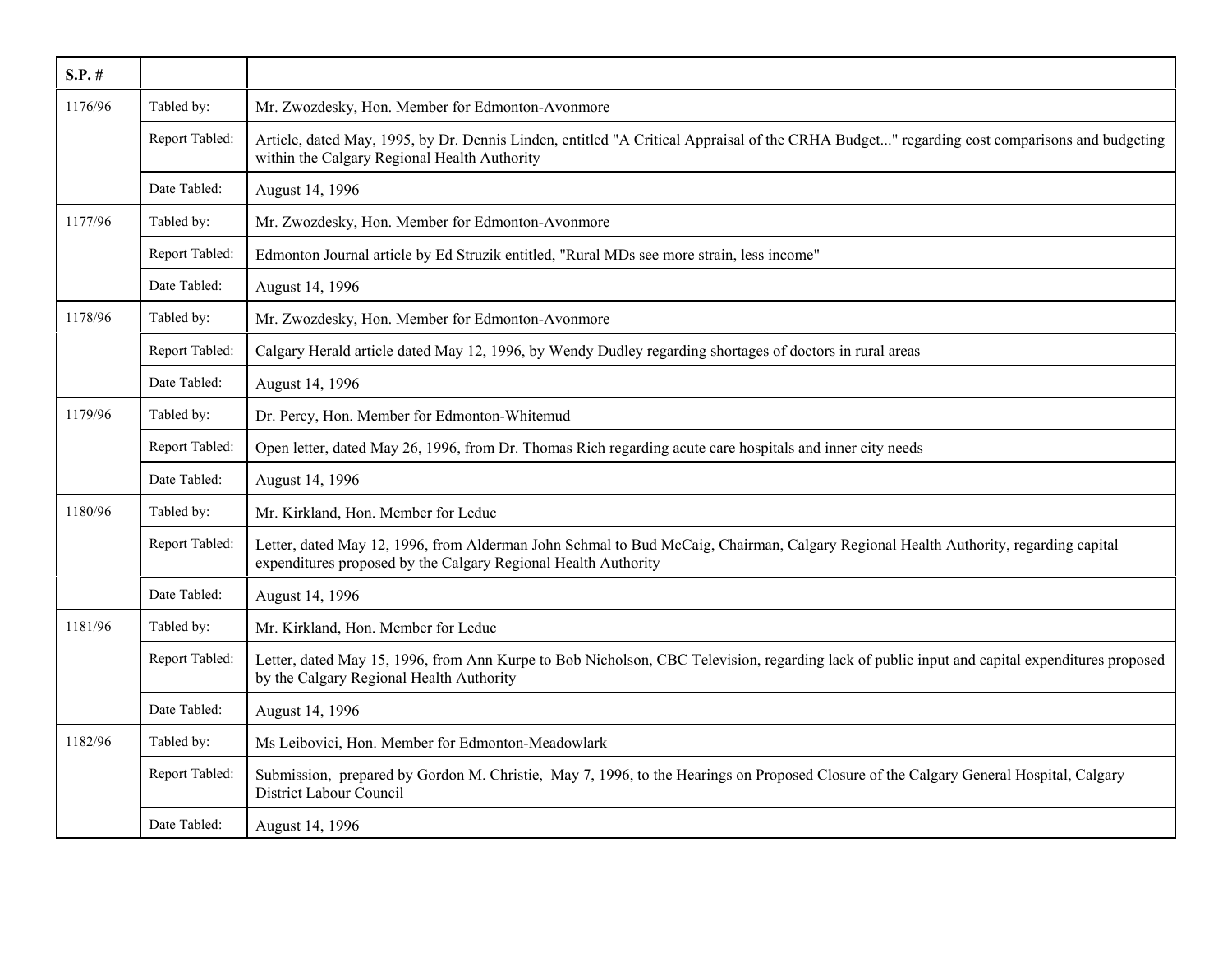| $S.P.$ # |                |                                                                                                                                                                                                                                                                                         |
|----------|----------------|-----------------------------------------------------------------------------------------------------------------------------------------------------------------------------------------------------------------------------------------------------------------------------------------|
| 1183/96  | Tabled by:     | Ms Leibovici, Hon. Member for Edmonton-Meadowlark                                                                                                                                                                                                                                       |
|          | Report Tabled: | Letter, dated March 8, 1996, from Anita Mitzner, President of Local 115 of the United Nurses of Alberta to John R. McCaig, Chairman, Calgary<br>Regional Health Authority, regarding participation by bedside nurses with regards to restructuring of the health care system in Calgary |
|          | Date Tabled:   | August 14, 1996                                                                                                                                                                                                                                                                         |
| 1184/96  | Tabled by:     | Ms Leibovici, Hon. Member for Edmonton-Meadowlark                                                                                                                                                                                                                                       |
|          | Report Tabled: | Article, dated February, 1995, from Region 4 Health Services Information Publication, entitled "CRHA (Calgary Regional Health Authority)<br>representatives meet with union groups to discuss impacts of health reform"                                                                 |
|          | Date Tabled:   | August 14, 1996                                                                                                                                                                                                                                                                         |
| 1185/96  | Tabled by:     | Ms Leibovici, Hon. Member for Edmonton-Meadowlark                                                                                                                                                                                                                                       |
|          | Report Tabled: | Two fact sheets prepared by the "Keep the General Committee" regarding why Calgary General Hospital should remain open                                                                                                                                                                  |
|          | Date Tabled:   | August 14, 1996                                                                                                                                                                                                                                                                         |
| 1186/96  | Tabled by:     | Mr. Sekulic, Hon. Member for Edmonton-Manning                                                                                                                                                                                                                                           |
|          | Report Tabled: | Letter, dated May 26, 1996, from Dr. Thomas Rich regarding acute care hospitals and inner city needs                                                                                                                                                                                    |
|          | Date Tabled:   | August 14, 1996                                                                                                                                                                                                                                                                         |
| 1187/96  | Tabled by:     | Mrs. Soetaert, Hon. Member for Spruce Grove-Sturgeon-St. Albert                                                                                                                                                                                                                         |
|          | Report Tabled: | Article by concerned citizens of Calgary and the Medical Staff Association of Calgary General Hospital, regarding facts about cost effectiveness<br>of keeping the Calgary General Hospital open                                                                                        |
|          | Date Tabled:   | August 14, 1996                                                                                                                                                                                                                                                                         |
| 1188/96  | Tabled by:     | Mr. Henry, Hon. Member for Edmonton-Centre                                                                                                                                                                                                                                              |
|          | Report Tabled: | Edmonton Journal article, dated August 13, 1996, by Staff writer, Ed Struzik, regarding concerns of the Professional Advisory Committee at the<br>University of Alberta Hospital                                                                                                        |
|          | Date Tabled:   | August 14, 1996                                                                                                                                                                                                                                                                         |
| 1189/96  | Tabled by:     | Mr. Henry, Hon. Member for Edmonton-Centre                                                                                                                                                                                                                                              |
|          | Report Tabled: | Letter, dated February 20, 1996, from (name deleted to protect privacy) to Mr. Henry, Hon. Member for Edmonton-Centre, regarding treatment at<br>an Edmonton Hospital                                                                                                                   |
|          | Date Tabled:   | August 14, 1996                                                                                                                                                                                                                                                                         |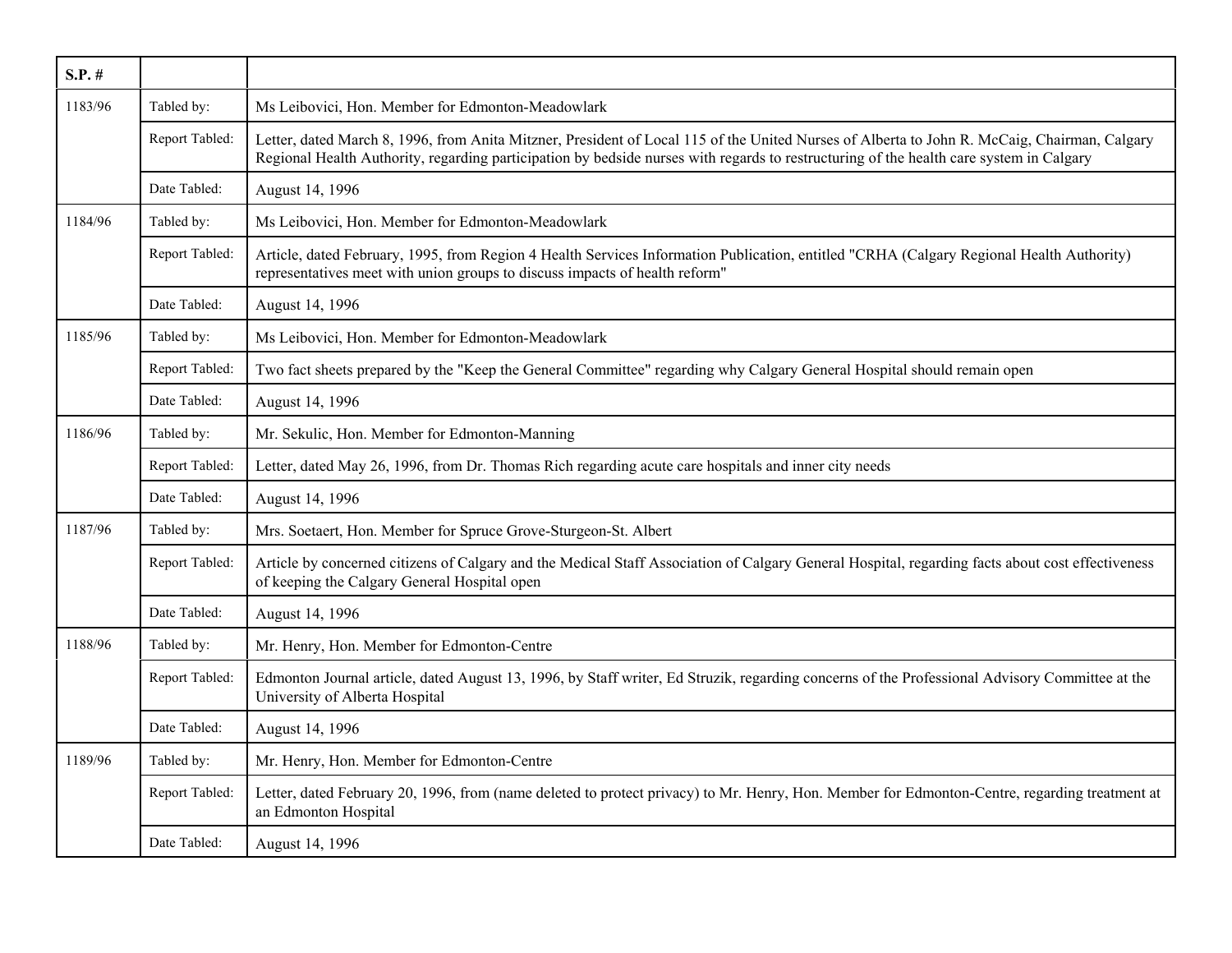| $S.P.$ # |                |                                                                                                                                                                                                                                                                                                                                                                                                                                                                         |
|----------|----------------|-------------------------------------------------------------------------------------------------------------------------------------------------------------------------------------------------------------------------------------------------------------------------------------------------------------------------------------------------------------------------------------------------------------------------------------------------------------------------|
| 1190/96  | Tabled by:     | Mr. Mitchell, Hon. Leader of the Official Opposition                                                                                                                                                                                                                                                                                                                                                                                                                    |
|          | Report Tabled: | Statement, dated August 8, 1996, of Mrs. Woloshyniuk, and statement on behalf of her five-year-old daughter, Christy, regarding difficulties<br>experienced with the health care system                                                                                                                                                                                                                                                                                 |
|          | Date Tabled:   | August 14, 1996                                                                                                                                                                                                                                                                                                                                                                                                                                                         |
| 1191/96  | Tabled by:     | Mr. Mitchell, Hon. Leader of the Official Opposition                                                                                                                                                                                                                                                                                                                                                                                                                    |
|          | Report Tabled: | Statement, dated July 25, 1996, of Bert and Ingeborg Wagner regarding difficulties experienced with the health care system and, letter of response<br>dated August 8, 1996, from Mr. Mitchell, Hon. Leader of the Official Opposition, to Mr. Brian Lemon, Chair, Capital Health                                                                                                                                                                                        |
|          | Date Tabled:   | August 14, 1996                                                                                                                                                                                                                                                                                                                                                                                                                                                         |
| 1192/96  | Tabled by:     | Mr. Mitchell, Hon. Leader of the Official Opposition                                                                                                                                                                                                                                                                                                                                                                                                                    |
|          | Report Tabled: | Statement, dated April 23, 1996, of Mrs. Charolette Campbell regarding difficulties experienced with the health care system, and letter of<br>response dated April 29, 1996 from Mr. Mitchell, Hon. Leader of the Official Opposition, to Mr. Brian Lemon, Chair, Capital Health Authority,<br>and letter dated May 15, 1996 from Sheila Weatherill, Vice-President, Community Care and Public Health to Mr. Mitchell, Hon. Leader of the<br><b>Official Opposition</b> |
|          | Date Tabled:   | August 14, 1996                                                                                                                                                                                                                                                                                                                                                                                                                                                         |
| 1193/96  | Tabled by:     | Mr. Mitchell, Hon. Leader of the Official Opposition                                                                                                                                                                                                                                                                                                                                                                                                                    |
|          | Report Tabled: | Statement, dated April 17, 1996, of Ms. Tamblyn and her father regarding difficulties experienced with the health care system, and letter of<br>response dated April 17, 1996 from Mr. Mitchell, Hon. Leader of the Official Opposition, to Mr. Brian Lemon, Chair, Capital Health Authority,<br>and letter dated May 28, 1996 from Dennis W. Jirsch, Vice-President and Chief Clinical Officer                                                                         |
|          | Date Tabled:   | August 14, 1996                                                                                                                                                                                                                                                                                                                                                                                                                                                         |
| 1194/96  | Tabled by:     | Mr. Mitchell, Hon. Leader of the Official Opposition                                                                                                                                                                                                                                                                                                                                                                                                                    |
|          | Report Tabled: | Statement, dated February 23, 1996, of an individual and his wife regarding difficulties experienced with the health care system                                                                                                                                                                                                                                                                                                                                        |
|          | Date Tabled:   | August 14, 1996                                                                                                                                                                                                                                                                                                                                                                                                                                                         |
| 1195/96  | Tabled by:     | Mr. Mitchell, Hon. Leader of the Official Opposition                                                                                                                                                                                                                                                                                                                                                                                                                    |
|          | Report Tabled: | Statement, dated August 14, 1996, of a 75-year-old constituent regarding difficulties experienced with the health care system                                                                                                                                                                                                                                                                                                                                           |
|          | Date Tabled:   | August 14, 1996                                                                                                                                                                                                                                                                                                                                                                                                                                                         |
| 1196/96  | Tabled by:     | Mr. Bracko, Hon. Member for St. Albert                                                                                                                                                                                                                                                                                                                                                                                                                                  |
|          | Report Tabled: | Article, dated July 31, 1996, from the St. Albert & Sturgeon Gazette, regarding the state of health                                                                                                                                                                                                                                                                                                                                                                     |
|          | Date Tabled:   | August 14, 1996                                                                                                                                                                                                                                                                                                                                                                                                                                                         |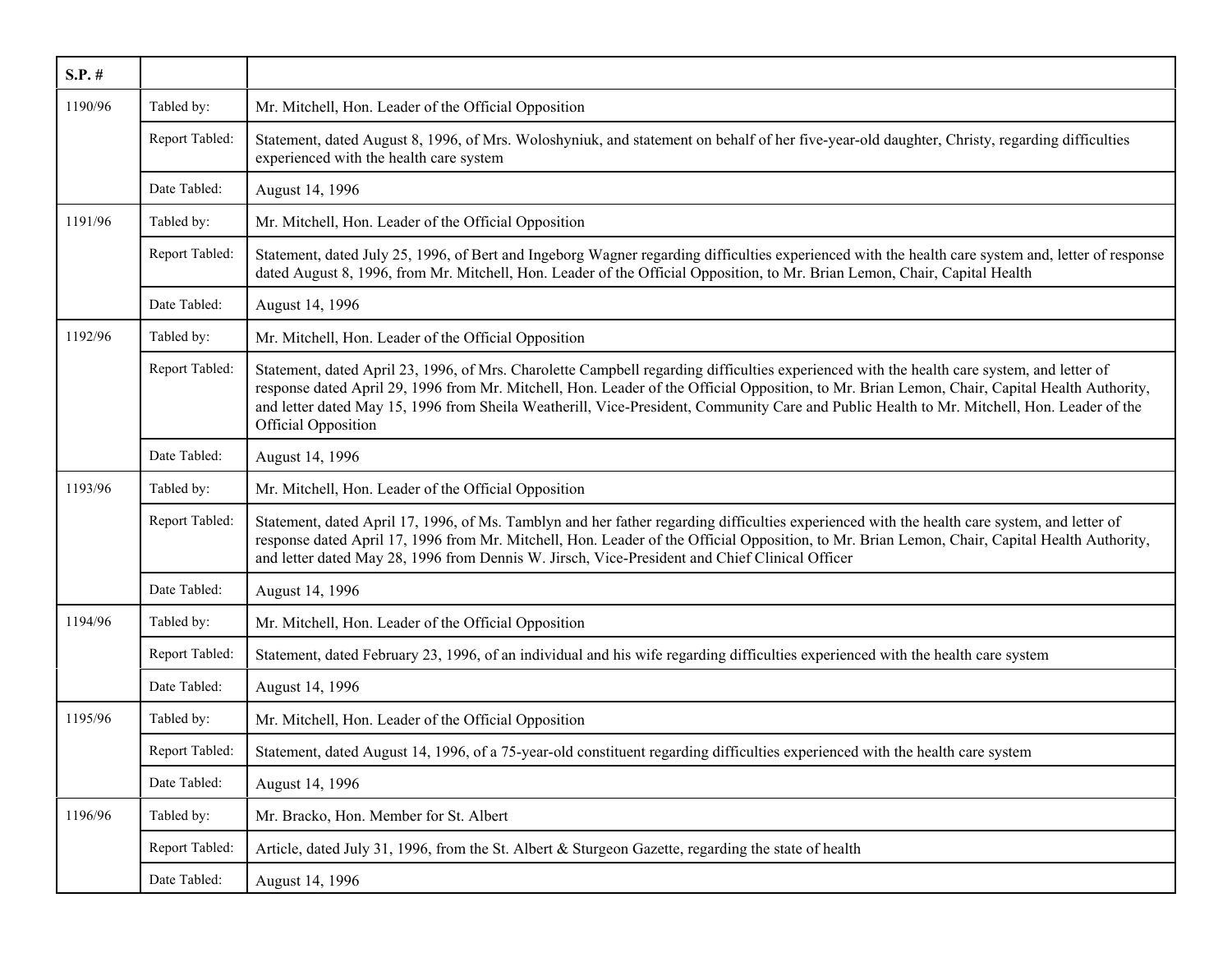| $S.P.$ # |                |                                                                                                                                                                    |
|----------|----------------|--------------------------------------------------------------------------------------------------------------------------------------------------------------------|
| 1197/96  | Tabled by:     | Mr. Bracko, Hon. Member for St. Albert                                                                                                                             |
|          | Report Tabled: | Article, dated August 3, 1996, from the St. Albert & Sturgeon Gazette, entitled "Angry MDs to Study Region's Health Crisis", regarding the state<br>of health care |
|          | Date Tabled:   | August 14, 1996                                                                                                                                                    |
| 1198/96  | Tabled by:     | Mr. Bracko, Hon. Member for St. Albert                                                                                                                             |
|          | Report Tabled: | Editorial, dated August 7, 1996, from the St. Albert & Sturgeon Gazette, entitled "Gagging our doctors won't solve anything"                                       |
|          | Date Tabled:   | August 14, 1996                                                                                                                                                    |
| 1199/96  | Tabled by:     | Ms Carlson, Hon. Member for Edmonton-Ellerslie                                                                                                                     |
|          | Report Tabled: | Statement about Gian Barrich                                                                                                                                       |
|          | Date Tabled:   | August 14, 1996                                                                                                                                                    |
| 1200/96  | Tabled by:     | Mr. Wickman, Hon. Member for Edmonton-Rutherford                                                                                                                   |
|          | Report Tabled: | Canadian Press article, dated August 3, 1996, entitled "Doctors to start 'leak of the week"                                                                        |
|          | Date Tabled:   | August 14, 1996                                                                                                                                                    |
| 1201/96  | Tabled by:     | Ms Hanson, Hon. Member for Edmonton-Highlands-Beverly                                                                                                              |
|          | Report Tabled: | Edmonton Journal article, dated August 13, 1996, by Rick Pedersen, entitled "Things fell through the cracks,' doctor says"                                         |
|          | Date Tabled:   | August 14, 1996                                                                                                                                                    |
| 1202/96  | Tabled by:     | Mr. Kirkland, Hon. Member for Leduc                                                                                                                                |
|          | Report Tabled: | Letter, dated June 9, 1996, from medical professionals at Leduc Hospital to the Hon. Minister of Health requesting intervention of the Minister of<br>Health       |
|          | Date Tabled:   | August 14, 1996                                                                                                                                                    |
| 1203/96  | Tabled by:     | Mr. Kirkland, Hon. Member for Leduc                                                                                                                                |
|          | Report Tabled: | Letter, dated May 24, 1996, from Leduc Mayor John Jackie to Crossroads Regional Health Authority, expressing alarm at staff reduction at Leduc<br>Hospital         |
|          | Date Tabled:   | August 14, 1996                                                                                                                                                    |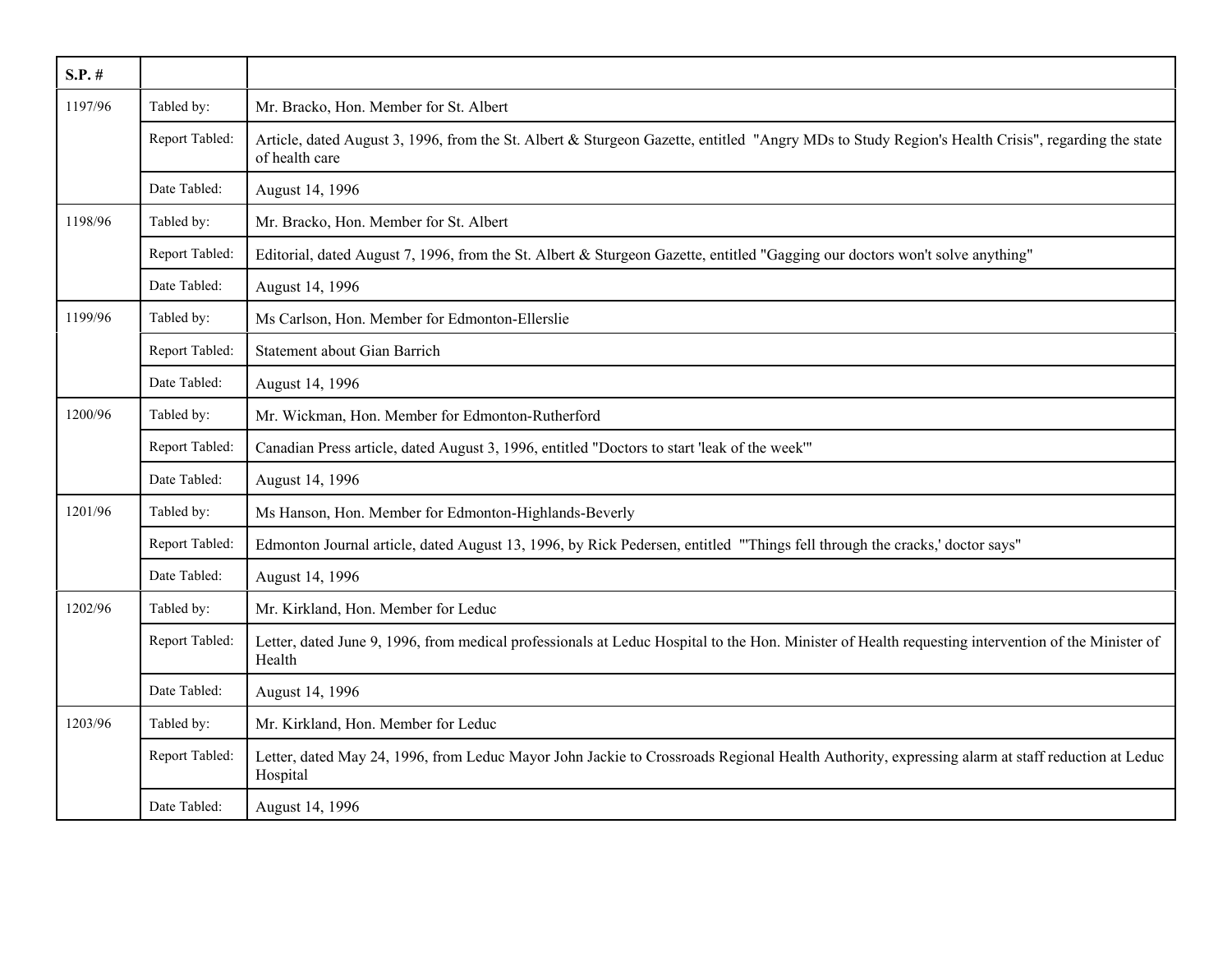| $S.P.$ # |                |                                                                                                                                                                                  |
|----------|----------------|----------------------------------------------------------------------------------------------------------------------------------------------------------------------------------|
| 1204/96  | Tabled by:     | Mr. Kirkland, Hon. Member for Leduc                                                                                                                                              |
|          | Report Tabled: | Letter, undated, from Faye Brown to Mr. Kirkland, Hon. Member for Leduc, regarding difficulties experienced with the health care system                                          |
|          | Date Tabled:   | August 14, 1996                                                                                                                                                                  |
| 1205/96  | Tabled by:     | Mrs. Hewes, Hon. Member for Edmonton-Gold Bar                                                                                                                                    |
|          | Report Tabled: | Chronology of Mr. Harry Baggot's wife regarding difficulties experienced with the health care system                                                                             |
|          | Date Tabled:   | August 14, 1996                                                                                                                                                                  |
| 1206/96  | Tabled by:     | Mrs. Hewes, Hon. Member for Edmonton-Gold Bar                                                                                                                                    |
|          | Report Tabled: | Chronology of Mr. John Bouchard regarding difficulties experienced with the health care system                                                                                   |
|          | Date Tabled:   | August 14, 1996                                                                                                                                                                  |
| 1207/96  | Tabled by:     | Mrs. Soetaert, Hon. Member for Spruce Grove-Sturgeon-St. Albert                                                                                                                  |
|          | Report Tabled: | Letter, dated June 4, 1995, from Mr. Bruce Eddy to the Minister of Health regarding difficulties experienced with the health care system                                         |
|          | Date Tabled:   | August 14, 1996                                                                                                                                                                  |
| 1208/96  | Tabled by:     | Mr. Sapers, Hon. Member for Edmonton-Glenora                                                                                                                                     |
|          | Report Tabled: | Letter, dated August 7, 1996, from Dennis W. Jirsch to Mr. Sapers, Hon. Member for Edmonton-Glenora, regarding a constituent's difficulties<br>with the health care system       |
|          | Date Tabled:   | August 14, 1996                                                                                                                                                                  |
| 1209/96  | Tabled by:     | Mr. Sapers, Hon. Member for Edmonton-Glenora                                                                                                                                     |
|          | Report Tabled: | Chronology, dated July 16, 1996, concerning Jack DeBolt, regarding difficulties experienced with the health care system                                                          |
|          | Date Tabled:   | August 14, 1996                                                                                                                                                                  |
| 1210/96  | Tabled by:     | Mr. Sapers, Hon. Member for Edmonton-Glenora                                                                                                                                     |
|          | Report Tabled: | Letter, dated July 31, 1996, from Terry Wagner to Mr. Sapers, Hon. Member for Edmonton-Glenora, regarding difficulties experienced with the<br>health care system by her husband |
|          | Date Tabled:   | August 14, 1996                                                                                                                                                                  |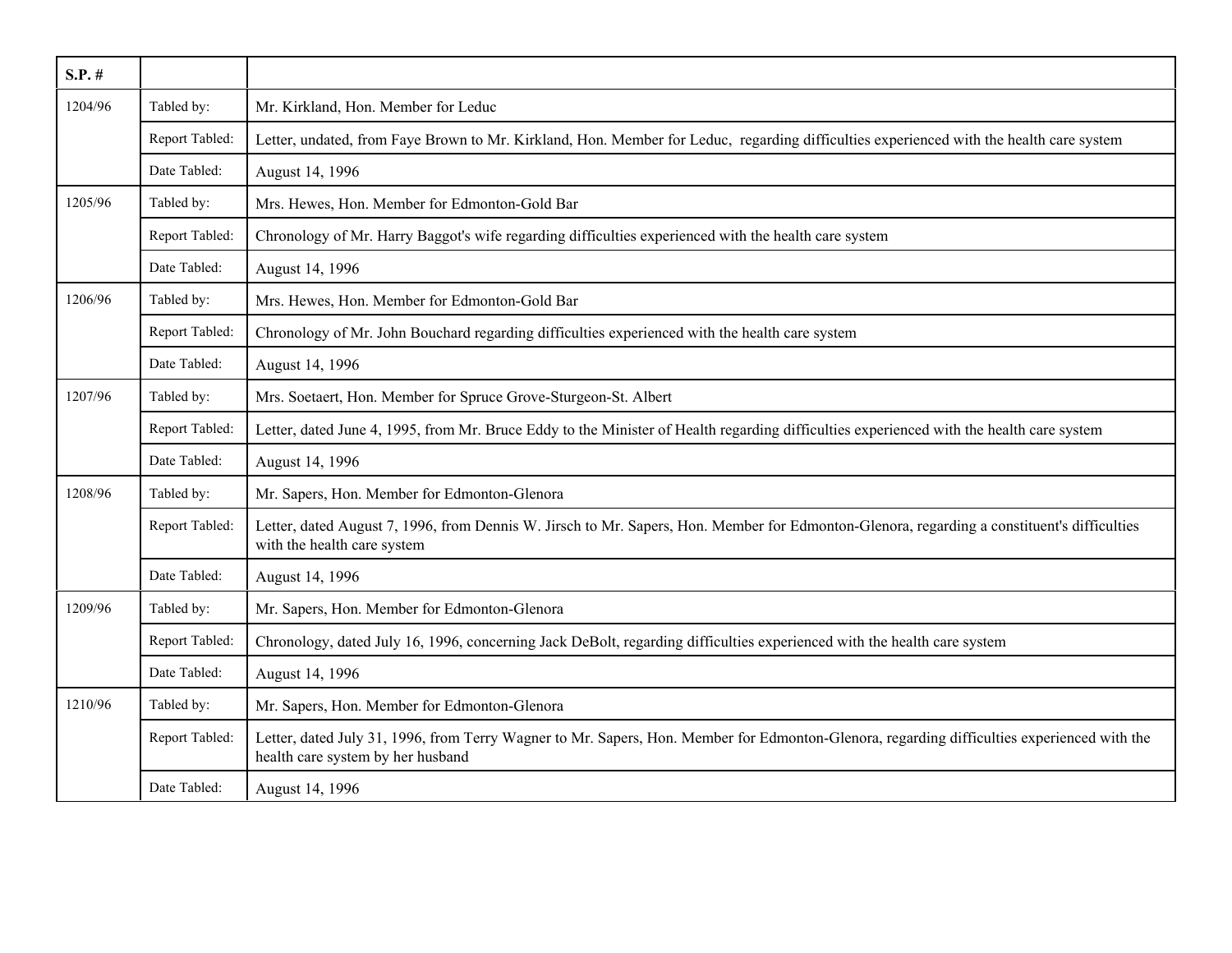| $S.P.$ # |                |                                                                                                                                                         |
|----------|----------------|---------------------------------------------------------------------------------------------------------------------------------------------------------|
| 1211/96  | Tabled by:     | Ms Hanson, Hon. Member for Edmonton-Highlands-Beverly                                                                                                   |
|          | Report Tabled: | Edmonton Journal article, by Rick Pedersen, dated August 14, 1996, entitled "Family forced to leave mom at hospital"                                    |
|          | Date Tabled:   | August 14, 1996                                                                                                                                         |
| 1212/96  | Tabled by:     | Mr. Collingwood, Hon. Member for Sherwood Park                                                                                                          |
|          | Report Tabled: | Letter, dated July 17, 1996, published in the Edmonton Journal, from Michael and Kelley Thompson, regarding difficulties with the health care<br>system |
|          | Date Tabled:   | August 14, 1996                                                                                                                                         |
| 1213/96  | Tabled by:     | Mr. Collingwood, Hon. Member for Sherwood Park                                                                                                          |
|          | Report Tabled: | Letter, dated July 10, 1996, from Cam Eddy to Mr. Collingwood, Hon. Member for Sherwood Park, regarding difficulties with the health care<br>system     |
|          | Date Tabled:   | August 14, 1996                                                                                                                                         |
| 1214/96  | Tabled by:     | Mr. Collingwood, Hon. Member for Sherwood Park                                                                                                          |
|          | Report Tabled: | Letter, dated August 7, 1996, from Bonnie Cessford to Hon. Mr. Klein, Premier, regarding difficulties with the health care system                       |
|          | Date Tabled:   | August 14, 1996                                                                                                                                         |
| 1215/96  | Tabled by:     | Mr. Vasseur, Hon. Member for Bonnyville                                                                                                                 |
|          | Report Tabled: | Edmonton Journal article, dated July 29, 1996, by Ed Struzik and James Stevenson entitled, "Crisis seen as rural MDs quit"                              |
|          | Date Tabled:   | August 14, 1996                                                                                                                                         |
| 1216/96  | Tabled by:     | Mr. White, Hon. Member for Edmonton-Mayfield                                                                                                            |
|          | Report Tabled: | Edmonton Journal article, dated June 16, 1996, by David Howell entitled, "Frustrated psychiatrist set to quit"                                          |
|          | Date Tabled:   | August 14, 1996                                                                                                                                         |
| 1217/96  | Tabled by:     | Mr. Dalla-Longa, Hon. Member for Calgary-West                                                                                                           |
|          | Report Tabled: | Calgary Sun article, dated August 2, 1996, by Steve Chase entitled, "Docs plan to covet PR fight"                                                       |
|          | Date Tabled:   | August 14, 1996                                                                                                                                         |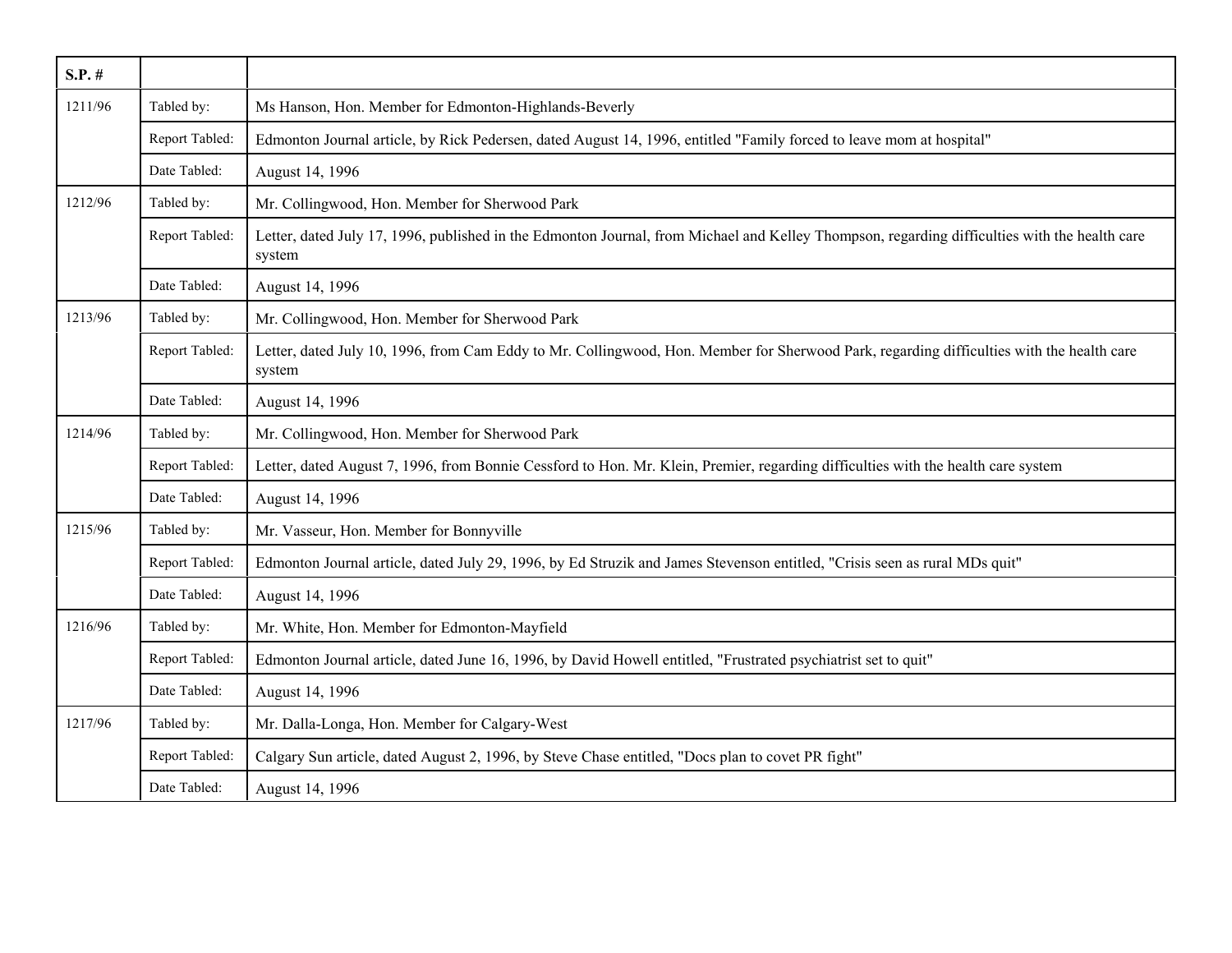| $S.P.$ # |                |                                                                                                                                                                                                                  |
|----------|----------------|------------------------------------------------------------------------------------------------------------------------------------------------------------------------------------------------------------------|
| 1218/96  | Tabled by:     | Mrs. Balsillie, Hon. Member for Redwater                                                                                                                                                                         |
|          | Report Tabled: | Letter, undated, from an elderly constituent describing difficulties experienced with the health care system                                                                                                     |
|          | Date Tabled:   | August 14, 1996                                                                                                                                                                                                  |
| 1219/96  | Tabled by:     | Ms Leibovici, Hon. Member for Edmonton-Meadowlark                                                                                                                                                                |
|          | Report Tabled: | Letter, dated April 25, 1996, from Mr. Ulmer to Hon. Mr. Klein, Premier, regarding the state of health care                                                                                                      |
|          | Date Tabled:   | August 14, 1996                                                                                                                                                                                                  |
| 1220/96  | Tabled by:     | Ms Leibovici, Hon. Member for Edmonton-Meadowlark                                                                                                                                                                |
|          | Report Tabled: | Letter, dated May 1, 1996, from Ms Leibovici, Hon. Member for Edmonton-Meadowlark, on behalf of Mr. and Mrs. Lindi, to the Minister of<br>Health, regarding difficulties experienced with the health care system |
|          | Date Tabled:   | August 14, 1996                                                                                                                                                                                                  |
| 1221/96  | Tabled by:     | Ms Leibovici, Hon. Member for Edmonton-Meadowlark                                                                                                                                                                |
|          | Report Tabled: | Letter, dated May 21, 1996, from Eveline M. Huff to Hon. Mr. Klein, Premier, regarding difficulties experienced with the health care system                                                                      |
|          | Date Tabled:   | August 14, 1996                                                                                                                                                                                                  |
| 1222/96  | Tabled by:     | Mr. Chadi, Hon. Member for Edmonton-Roper                                                                                                                                                                        |
|          | Report Tabled: | Edmonton Sun article dated August 12, 1996 by Michelle Nicholson entitled, "Departing doc fears for patients"                                                                                                    |
|          | Date Tabled:   | August 14, 1996                                                                                                                                                                                                  |
| 1223/96  | Tabled by:     | Mr. Sekulic, Hon. Member for Edmonton-Manning                                                                                                                                                                    |
|          | Report Tabled: | Edmonton Journal article, dated August 2, 1996, by Tom Arnold and David Howell entitled "Health crisis answers urged"                                                                                            |
|          | Date Tabled:   | August 14, 1996                                                                                                                                                                                                  |
| 1224/96  | Tabled by:     | Mr. Tannas, Hon. Deputy Speaker                                                                                                                                                                                  |
|          | Report Tabled: | Proposed Electoral Division Areas, Boundaries and Names for Alberta, Final Report to the Speaker of the Legislative Assembly of Alberta,<br>1995-96 Alberta Electoral Boundaries Commission, June, 1996          |
|          | Date Tabled:   | August 14, 1996                                                                                                                                                                                                  |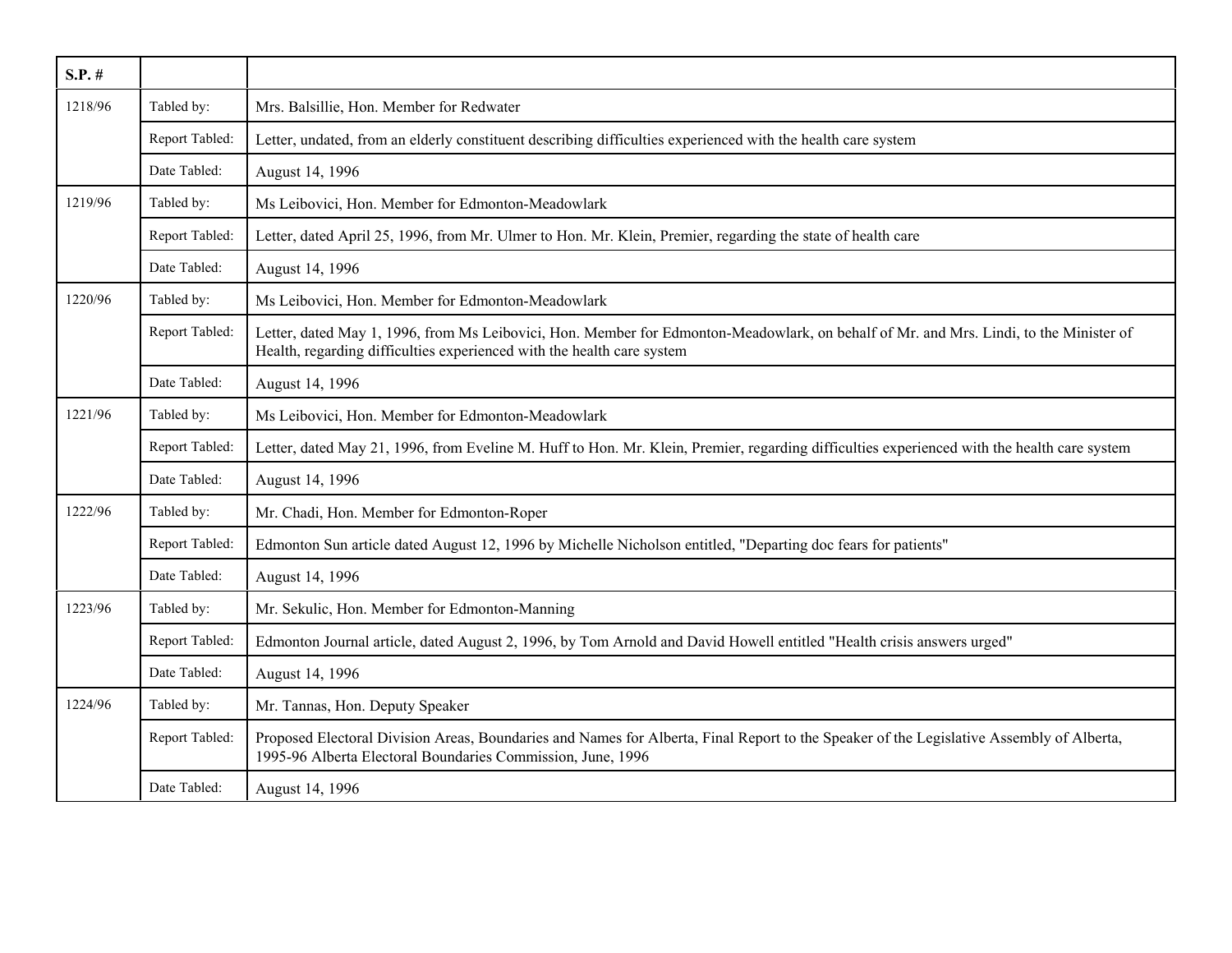| $S.P.$ # |                |                                                                                                                                                                                                                                                                                                                   |
|----------|----------------|-------------------------------------------------------------------------------------------------------------------------------------------------------------------------------------------------------------------------------------------------------------------------------------------------------------------|
| 1225/96  | Tabled by:     | Dr. Massey, Hon. Member for Edmonton-Mill Woods                                                                                                                                                                                                                                                                   |
|          | Report Tabled: | Fax, undated, from Bev Exelby, to Dr. Massey, Hon. Member for Edmonton-Mill Woods, regarding difficulties experienced with the health care<br>system                                                                                                                                                              |
|          | Date Tabled:   | August 14, 1996                                                                                                                                                                                                                                                                                                   |
| 1226/96  | Tabled by:     | Mr. Mitchell, Hon. Leader of the Official Opposition                                                                                                                                                                                                                                                              |
|          | Report Tabled: | Document entitled "Tory Deficits Leading to Health Care Crisis"                                                                                                                                                                                                                                                   |
|          | Date Tabled:   | August 15, 1996                                                                                                                                                                                                                                                                                                   |
| 1227/96  | Tabled by:     | Mr. Mitchell, Hon. Leader of the Official Opposition                                                                                                                                                                                                                                                              |
|          | Report Tabled: | Letter, dated April 16, 1996, from Dr. M. G. Elleker, Chair, Medical Staff Advisory Board, Capital Health Authority, regarding the Board's<br>obligation to ensure quality care at University of Alberta Hospital                                                                                                 |
|          | Date Tabled:   | August 15, 1996                                                                                                                                                                                                                                                                                                   |
| 1228/96  | Tabled by:     | Hon. Mr. Dinning, Provincial Treasurer                                                                                                                                                                                                                                                                            |
|          | Report Tabled: | Alberta Treasury Branches Board of Director's By-Law No. 2 relating to conflicts of interest and loans to Directors and Officers of Alberta<br>Treasury Branches, approved by the Board of Directors of Alberta Treasury Branches June 14, 1996, approved by the Provincial Treasurer of<br>Alberta July 17, 1996 |
|          | Date Tabled:   | August 15, 1996                                                                                                                                                                                                                                                                                                   |
| 1229/96  | Tabled by:     | Hon. Mr. Dinning, Provincial Treasurer                                                                                                                                                                                                                                                                            |
|          | Report Tabled: | First Quarter Update, 1996-97 Quarterly Budget Report, Government of Alberta                                                                                                                                                                                                                                      |
|          | Date Tabled:   | August 15, 1996                                                                                                                                                                                                                                                                                                   |
| 1230/96  | Tabled by:     | Hon. Mr. Dinning, Provincial Treasurer                                                                                                                                                                                                                                                                            |
|          | Report Tabled: | Alberta Treasury Branches 58th Annual Report, 1996                                                                                                                                                                                                                                                                |
|          | Date Tabled:   | August 15, 1996                                                                                                                                                                                                                                                                                                   |
| 1231/96  | Tabled by:     | Hon. Mr. Dinning, Provincial Treasurer                                                                                                                                                                                                                                                                            |
|          | Report Tabled: | Report of the Audit Committee, pursuant to the Deficit Elimination Act, cD-6.5 s8, regarding consolidated financial statements of the Province of<br>Alberta for the year ended March 31, 1996                                                                                                                    |
|          | Date Tabled:   | August 15, 1996                                                                                                                                                                                                                                                                                                   |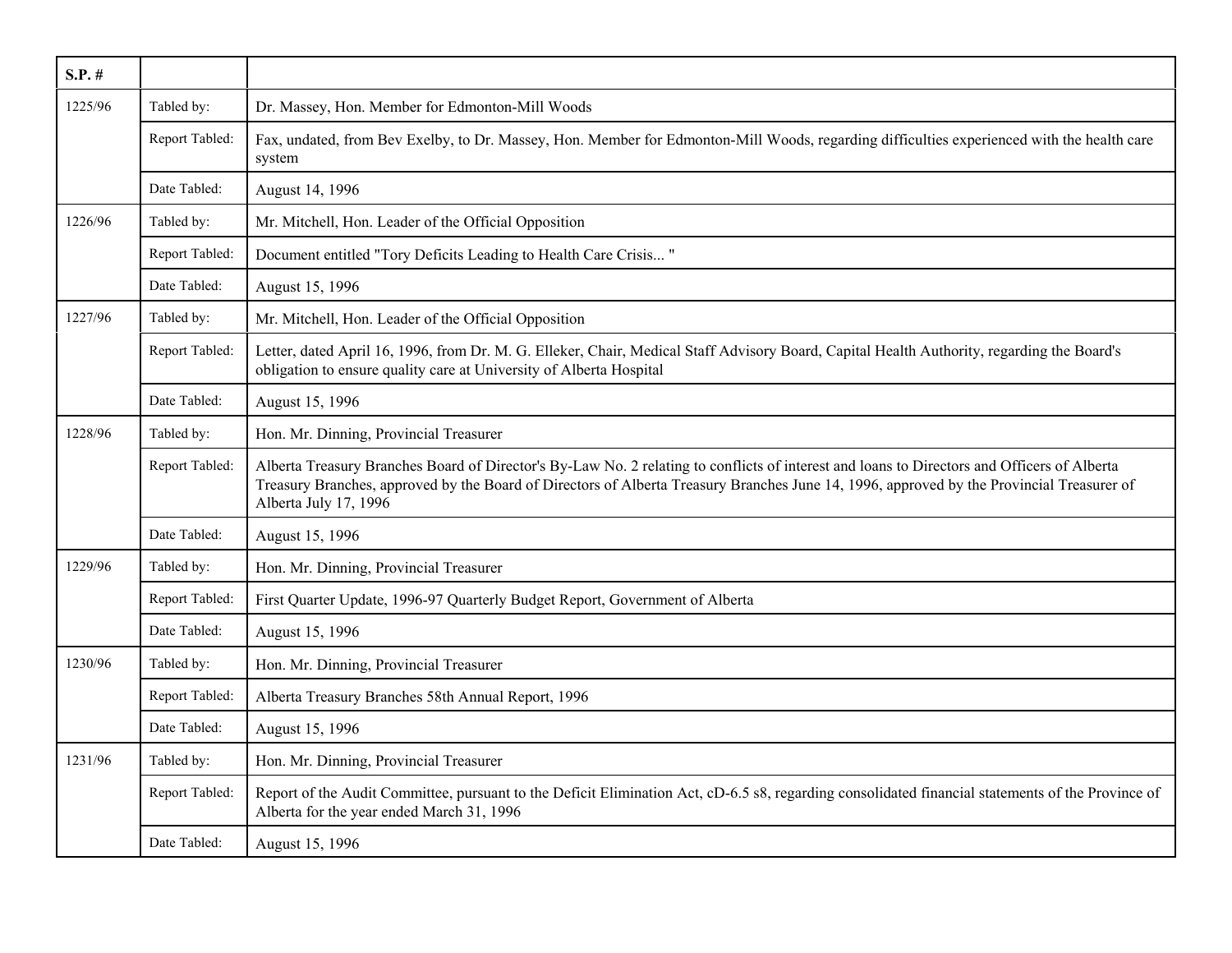| $S.P.$ # |                |                                                                                                                                                                                  |
|----------|----------------|----------------------------------------------------------------------------------------------------------------------------------------------------------------------------------|
| 1232/96  | Tabled by:     | Hon. Mr. Dinning, Provincial Treasurer                                                                                                                                           |
|          | Report Tabled: | Report on Building a Strong Foundation, Annual Report of the Government of Alberta, 1995-96                                                                                      |
|          | Date Tabled:   | August 15, 1996                                                                                                                                                                  |
| 1233/96  | Tabled by:     | Hon. Mr. Dinning, Provincial Treasurer                                                                                                                                           |
|          | Report Tabled: | Second Annual Report on the performance of the Government of Alberta, Measuring Up, 1995-96 Results                                                                              |
|          | Date Tabled:   | August 15, 1996                                                                                                                                                                  |
| 1234/96  | Tabled by:     | Hon. Mr. Dinning, Provincial Treasurer                                                                                                                                           |
|          | Report Tabled: | Consolidated Financial Statements, Government of Alberta Telephones Commission, December 31, 1995                                                                                |
|          | Date Tabled:   | August 15, 1996                                                                                                                                                                  |
| 1235/96  | Tabled by:     | Mr. Sapers, Hon. Member for Edmonton-Glenora                                                                                                                                     |
|          | Report Tabled: | Letter, dated August 9, 1996, from Dr. J. Guy Gokiert, President, Alberta Medical Association, regarding concerns faced by medical staff in the<br>Capital Health Authority      |
|          | Date Tabled:   | August 15, 1996                                                                                                                                                                  |
| 1236/96  | Tabled by:     | Mr. Sekulic, Hon. Member for Edmonton-Manning                                                                                                                                    |
|          | Report Tabled: | Letter, dated July 30, 1996, from Mr. Sekulic, Hon. Member for Edmonton-Manning, to the Premier, regarding the need for a Northeast<br><b>Edmonton Community Health Centre</b>   |
|          | Date Tabled:   | August 15, 1996                                                                                                                                                                  |
| 1237/96  | Tabled by:     | Hon. Mr. Ady, Minister of Advanced Education and Career Development                                                                                                              |
|          | Report Tabled: | Letter, dated July 10, 1996, from Village of Glenwood Mayor Doral L. Lybbert, to the Electoral Boundaries Commission, regarding Alberta's<br>electoral boundaries redistribution |
|          | Date Tabled:   | August 15, 1996                                                                                                                                                                  |
| 1238/96  | Tabled by:     | Hon. Mr. Ady, Minister of Advanced Education and Career Development                                                                                                              |
|          | Report Tabled: | Letter, dated July 8, 1996, from Village of Springhill Mayor Lloyd Kunkel, to the Electoral Boundaries Commission, regarding Alberta's electoral<br>boundaries redistribution    |
|          | Date Tabled:   | August 15, 1996                                                                                                                                                                  |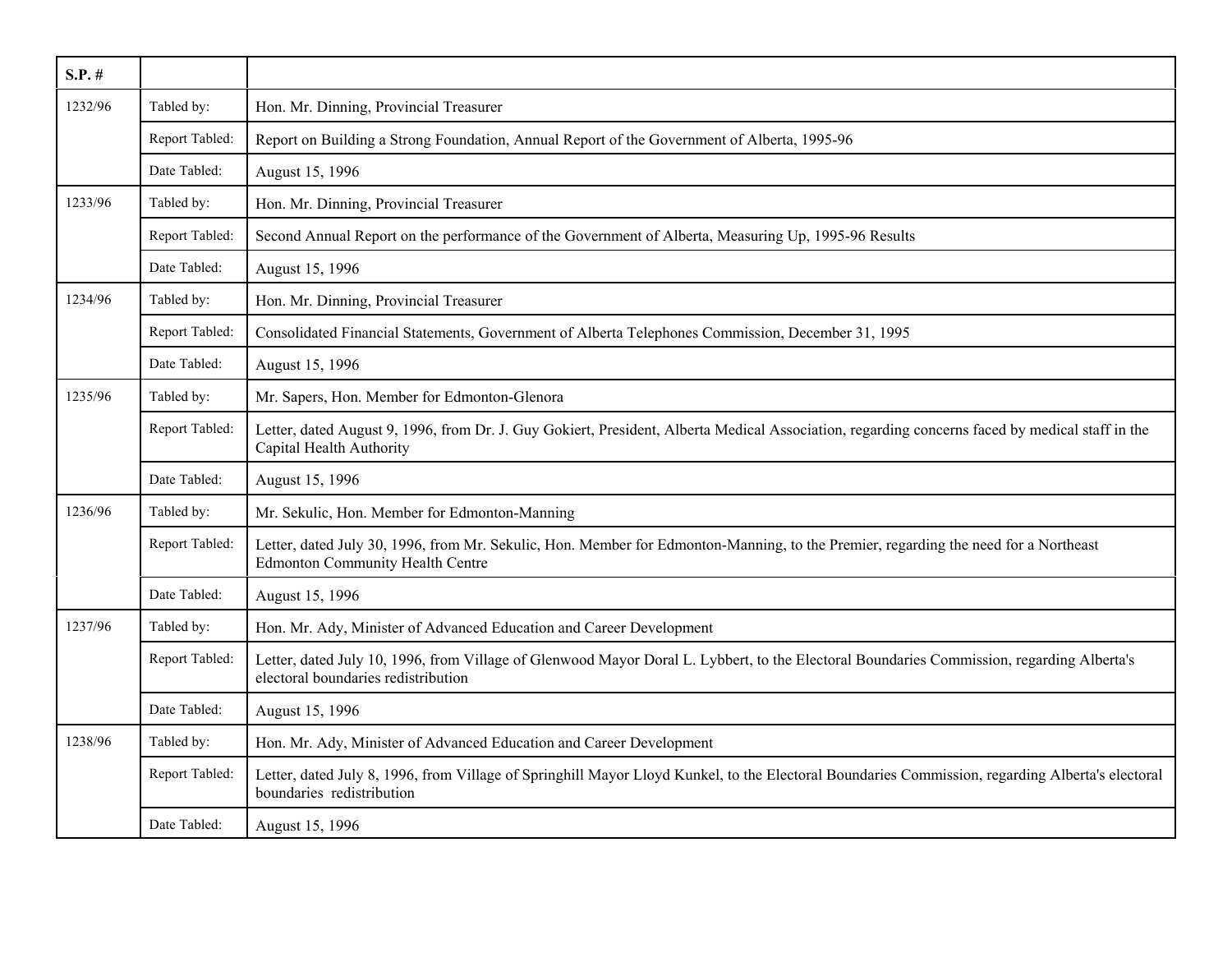| $S.P.$ # |                |                                                                                                                                                                                                                                                      |
|----------|----------------|------------------------------------------------------------------------------------------------------------------------------------------------------------------------------------------------------------------------------------------------------|
| 1239/96  | Tabled by:     | Hon. Mr. Ady, Minister of Advanced Education and Career Development                                                                                                                                                                                  |
|          | Report Tabled: | Letter, dated July 12, 1996, from Mel Cottle, Superintendent of Schools, Westwind Regional Division #9, to the Electoral Boundaries<br>Commission, regarding Alberta's electoral boundaries redistribution                                           |
|          | Date Tabled:   | August 15, 1996                                                                                                                                                                                                                                      |
| 1240/96  | Tabled by:     | Hon. Mr. Ady, Minister of Advanced Education and Career Development                                                                                                                                                                                  |
|          | Report Tabled: | Letter, dated July 12, 1996, from M. Vern Quinton, Municipal Administrator, Municipal District of Cardston No. 6, to Hon. Mr. Ady, Minister of<br>Advanced Education and Career Development, regarding Alberta's electoral boundaries redistribution |
|          | Date Tabled:   | August 15, 1996                                                                                                                                                                                                                                      |
| 1241/96  | Tabled by:     | Hon. Mr. Ady, Minister of Advanced Education and Career Development                                                                                                                                                                                  |
|          | Report Tabled: | Twenty-First Annual Report, Alberta Council on Admissions and Transfer, April 1, 1995 - March 31, 1996                                                                                                                                               |
|          | Date Tabled:   | August 15, 1996                                                                                                                                                                                                                                      |
| 1242/96  | Tabled by:     | Mr. Mitchell, Hon. Leader of the Official Opposition                                                                                                                                                                                                 |
|          | Report Tabled: | Article, dated January 22, 1995, Calgary Sun, entitled "Klein says cutbacks not at fault in death"                                                                                                                                                   |
|          | Date Tabled:   | August 15, 1996                                                                                                                                                                                                                                      |
| 1243/96  | Tabled by:     | Mr. Mitchell, Hon. Leader of the Official Opposition                                                                                                                                                                                                 |
|          | Report Tabled: | Article, dated March 4, 1995, Edmonton Journal, entitled "Girl endures severe pain as surgery twice delayed"                                                                                                                                         |
|          | Date Tabled:   | August 15, 1996                                                                                                                                                                                                                                      |
| 1244/96  | Tabled by:     | Ms Carlson, Hon. Member for Edmonton-Ellerslie                                                                                                                                                                                                       |
|          | Report Tabled: | Article, dated August 12, 1995, entitled "with health care? 'Absolutely none"                                                                                                                                                                        |
|          | Date Tabled:   | August 15, 1996                                                                                                                                                                                                                                      |
| 1245/96  | Tabled by:     | Ms Carlson, Hon. Member for Edmonton-Ellerslie                                                                                                                                                                                                       |
|          | Report Tabled: | Article, dated July 19, 1995, Edmonton Journal, entitled "Klein defends talk of two-tiered medicine                                                                                                                                                  |
|          | Date Tabled:   | August 15, 1996                                                                                                                                                                                                                                      |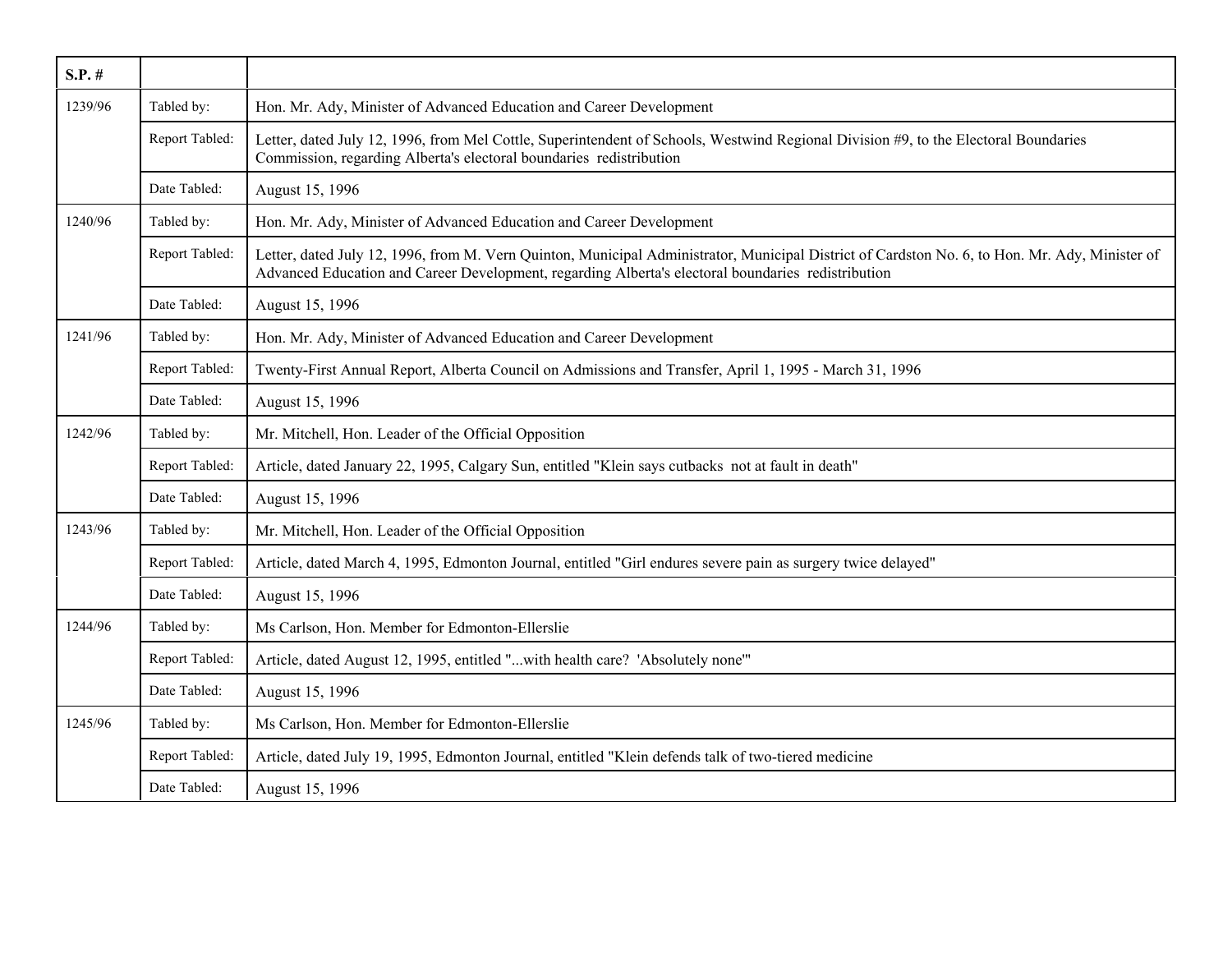| $S.P.$ # |                |                                                                                                                                   |
|----------|----------------|-----------------------------------------------------------------------------------------------------------------------------------|
| 1246/96  | Tabled by:     | Hon. Mr. Klein, Premier                                                                                                           |
|          | Report Tabled: | Article, dated February 9, 1995, Edmonton Sun, entitled "Too many hospitals--Grits"                                               |
|          | Date Tabled:   | August 15, 1996                                                                                                                   |
| 1247/96  | Tabled by:     | Mrs. Soetaert, Hon. Member for Spruce Grove-Sturgeon-St. Albert                                                                   |
|          | Report Tabled: | Article, dated March 12, 1995, entitled "Tory MLA questions Klein's health care cuts"                                             |
|          | Date Tabled:   | August 15, 1996                                                                                                                   |
| 1248/96  | Tabled by:     | Mrs. Soetaert, Hon. Member for Spruce Grove-Sturgeon-St. Albert                                                                   |
|          | Report Tabled: | Article, undated, entitled "Be cautious with health reforms -- Langevin"                                                          |
|          | Date Tabled:   | August 15, 1996                                                                                                                   |
| 1249/96  | Tabled by:     | Mrs. Balsillie, Hon. Member for Redwater                                                                                          |
|          | Report Tabled: | Article, dated May 30, 1993, Edmonton Journal, entitled "Klein looks to bingo to ease cuts"                                       |
|          | Date Tabled:   | August 15, 1996                                                                                                                   |
| 1250/96  | Tabled by:     | Mrs. Balsillie, Hon. Member for Redwater                                                                                          |
|          | Report Tabled: | Transcript, dated August 14, 1996, from CHED Radio, Edmonton, regarding comments by Dr. Oberg, Hon. Member for Bow Valley         |
|          | Date Tabled:   | August 15, 1996                                                                                                                   |
| 1251/96  | Tabled by:     | Ms Leibovici, Hon. Member for Edmonton-Meadowlark                                                                                 |
|          | Report Tabled: | Article, dated September 21, 1995, Edmonton Sun, entitled "Recovery Room!"                                                        |
|          | Date Tabled:   | August 15, 1996                                                                                                                   |
| 1252/96  | Tabled by:     | Ms Leibovici, Hon. Member for Edmonton-Meadowlark                                                                                 |
|          | Report Tabled: | Article, dated January 13, 1996, Calgary Herald, entitled "Lack of information on health restructuring angers MLA"                |
|          | Date Tabled:   | August 15, 1996                                                                                                                   |
| 1253/96  | Tabled by:     | Ms Leibovici, Hon. Member for Edmonton-Meadowlark                                                                                 |
|          | Report Tabled: | Transcript, dated August 16, 1995, of radio interview of Mr. Mitchell, Hon. Leader of the Official Opposition, by Dave Rutherford |
|          | Date Tabled:   | August 15, 1996                                                                                                                   |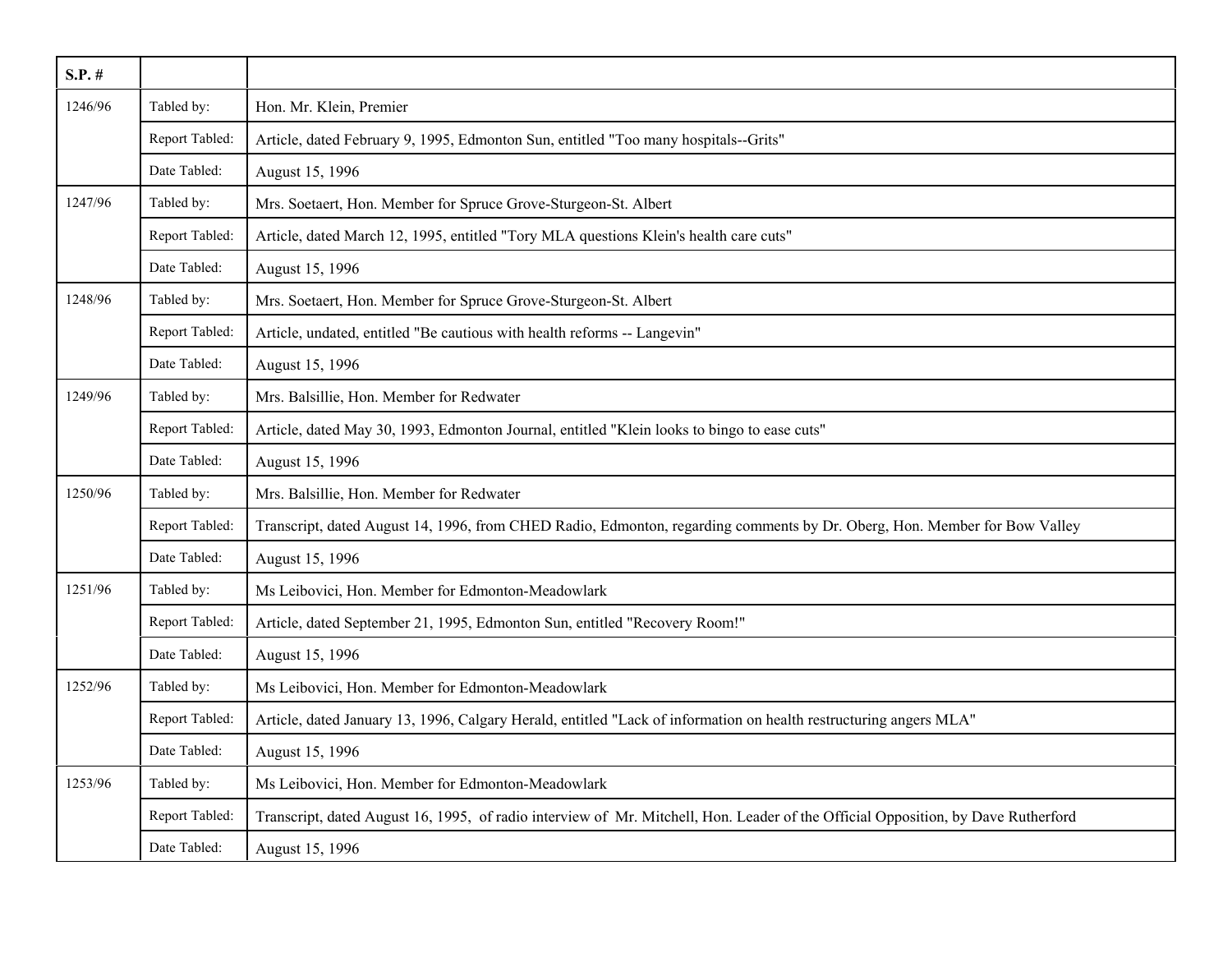| $S.P.$ # |                |                                                                                                                                                                            |
|----------|----------------|----------------------------------------------------------------------------------------------------------------------------------------------------------------------------|
| 1254/96  | Tabled by:     | Mr. Bruseker, Hon. Member for Calgary-North West                                                                                                                           |
|          | Report Tabled: | Calgary Sun article, dated May 1, 1994, entitled "Absentee Judge gets flak"                                                                                                |
|          | Date Tabled:   | August 15, 1996                                                                                                                                                            |
| 1255/96  | Tabled by:     | Mr. Vasseur, Hon. Member for Bonnyville                                                                                                                                    |
|          | Report Tabled: | Alberta Hansard, February 22, 1995, p. 163, regarding statements made by Hon. Dr. West, Minister of Economic Development and Tourism,<br>concerning medical transportation |
|          | Date Tabled:   | August 15, 1996                                                                                                                                                            |
| 1256/96  | Tabled by:     | Mr. Dickson, Hon. Member for Calgary-Buffalo                                                                                                                               |
|          | Report Tabled: | Article, undated, Edmonton Journal, entitled "Health cut too quickly - Jonson"                                                                                             |
|          | Date Tabled:   | August 15, 1996                                                                                                                                                            |
| 1257/96  | Tabled by:     | Mr. Dickson, Hon. Member for Calgary-Buffalo                                                                                                                               |
|          | Report Tabled: | Article, dated August 16, 1994, Calgary Herald, entitled "Klein blames hospital workers for health-care risks"                                                             |
|          | Date Tabled:   | August 15, 1996                                                                                                                                                            |
| 1258/96  | Tabled by:     | Hon. Mr. Smith, Minister of Labour                                                                                                                                         |
|          | Report Tabled: | Article, undated, regarding Mr. Mitchell, Hon. Leader of the Official Opposition                                                                                           |
|          | Date Tabled:   | August 15, 1996                                                                                                                                                            |
| 1259/96  | Tabled by:     | Mr. Bracko, Hon. Member for St. Albert                                                                                                                                     |
|          | Report Tabled: | Article, dated September 26, 1995, Barrhead Leader, entitled "Kowalski slams province for poor health planning"                                                            |
|          | Date Tabled:   | August 15, 1996                                                                                                                                                            |
| 1260/96  | Tabled by:     | Mr. Bracko, Hon. Member for St. Albert                                                                                                                                     |
|          | Report Tabled: | Article, dated September 19, 1995, entitled "Klein prescribes health care remedy"                                                                                          |
|          | Date Tabled:   | August 15, 1996                                                                                                                                                            |
| 1261/96  | Tabled by:     | Mr. White, Hon. Member for Edmonton-Mayfield                                                                                                                               |
|          | Report Tabled: | Article, dated 10/2/95, entitled "Health system as good as ever"                                                                                                           |
|          | Date Tabled:   | August 15, 1996                                                                                                                                                            |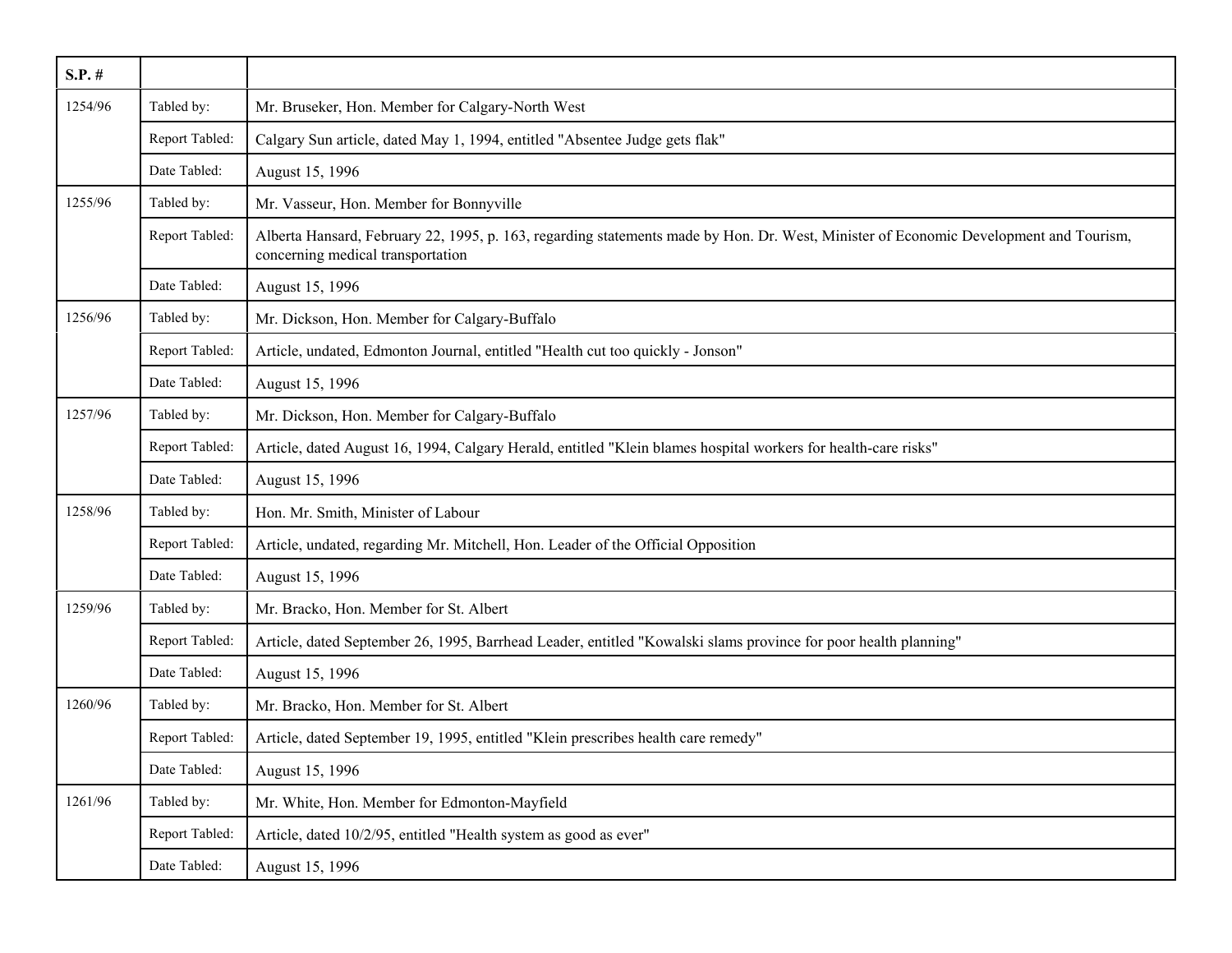| $S.P.$ # |                |                                                                                                                                                                           |
|----------|----------------|---------------------------------------------------------------------------------------------------------------------------------------------------------------------------|
| 1262/96  | Tabled by:     | Mr. Mitchell, Hon. Leader of the Official Opposition                                                                                                                      |
|          | Report Tabled: | Statement, dated August 15, 1996, regarding a rural resident's difficulties with the health care system                                                                   |
|          | Date Tabled:   | August 15, 1996                                                                                                                                                           |
| 1263/96  | Tabled by:     | Mr. Van Binsbergen, Hon. Member for West Yellowhead                                                                                                                       |
|          | Report Tabled: | Letter, dated August 1, 1996, from Mr. Van Binsbergen, Hon. Member for West Yellowhead, to Hon. Mr. Jonson, Minister of Health, regarding<br>home care for Ann Nelson     |
|          | Date Tabled:   | August 15, 1996                                                                                                                                                           |
| 1264/96  | Tabled by:     | Mr. Mitchell, Hon. Leader of the Official Opposition                                                                                                                      |
|          | Report Tabled: | Statement, dated February 15, 1996, from an Edmonton resident regarding difficulties experienced with the health care system                                              |
|          | Date Tabled:   | August 15, 1996                                                                                                                                                           |
| 1265/96  | Tabled by:     | Mr. Mitchell, Hon. Leader of the Official Opposition                                                                                                                      |
|          | Report Tabled: | Statement, dated January 26, 1996, regarding a Red Deer resident's difficulties with the health care system                                                               |
|          | Date Tabled:   | August 15, 1996                                                                                                                                                           |
| 1266/96  | Tabled by:     | Mr. Mitchell, Hon. Leader of the Official Opposition                                                                                                                      |
|          | Report Tabled: | Statement, dated January 19, 1996, regarding a constituent's difficulties with the health care system                                                                     |
|          | Date Tabled:   | August 15, 1996                                                                                                                                                           |
| 1267/96  | Tabled by:     | Ms Carlson, Hon. Member for Edmonton-Ellerslie                                                                                                                            |
|          | Report Tabled: | Letter, dated August 15, 1996, from Ms Carlson, Hon. Member for Edmonton-Ellerslie, to the Hon. Mr. Klein, Premier, regarding difficulties with<br>the health care system |
|          | Date Tabled:   | August 15, 1996                                                                                                                                                           |
| 1268/96  | Tabled by:     | Mr. Wickman, Hon. Member for Edmonton-Rutherford                                                                                                                          |
|          | Report Tabled: | Case study of a young woman's difficulties with the health care system                                                                                                    |
|          | Date Tabled:   | August 15, 1996                                                                                                                                                           |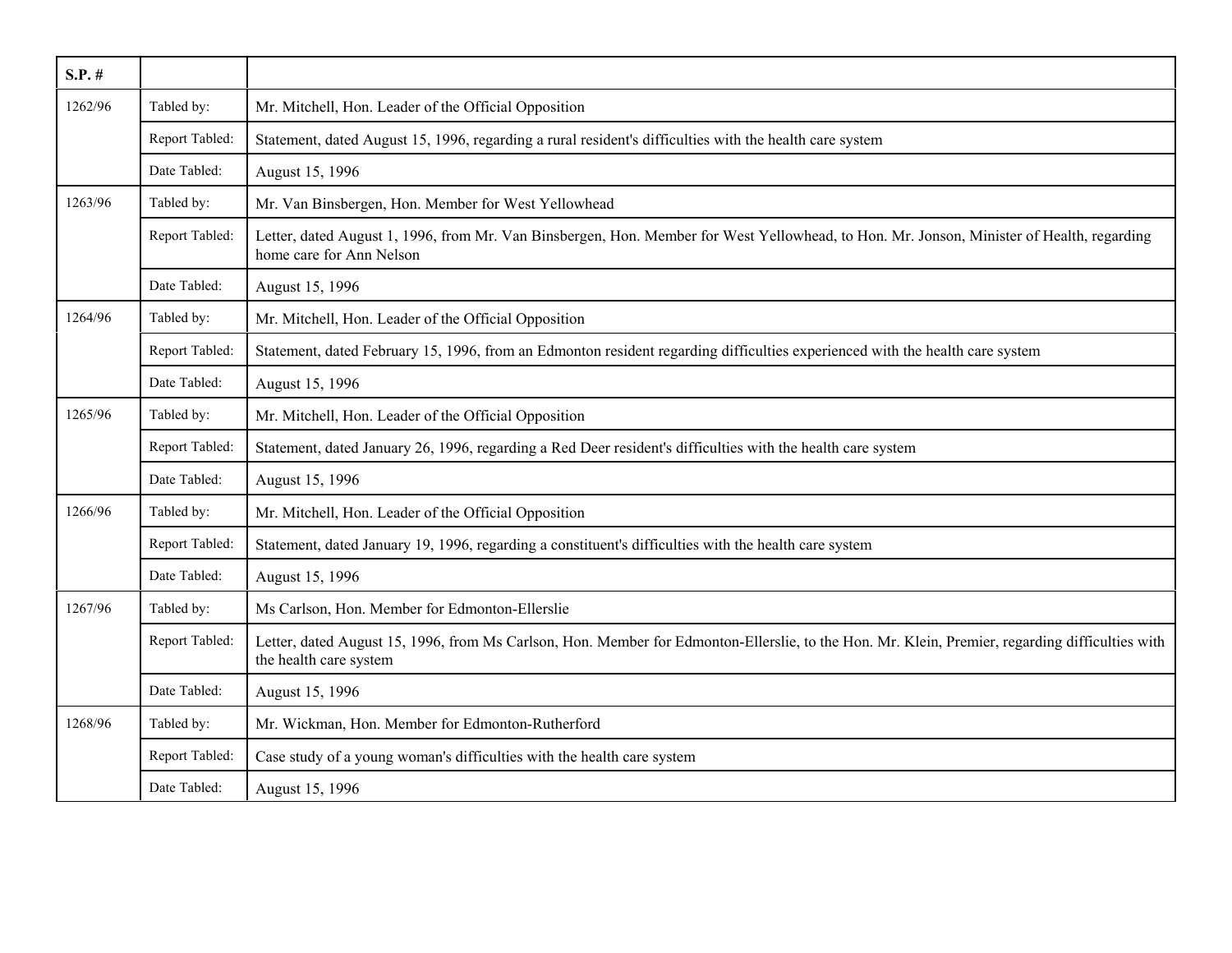| $S.P.$ # |                |                                                                                                                                                                                                                                                 |
|----------|----------------|-------------------------------------------------------------------------------------------------------------------------------------------------------------------------------------------------------------------------------------------------|
| 1269/96  | Tabled by:     | Mr. Wickman, Hon. Member for Edmonton-Rutherford                                                                                                                                                                                                |
|          | Report Tabled: | Case study of an elderly constituent's difficulties with a long term care facility                                                                                                                                                              |
|          | Date Tabled:   | August 15, 1996                                                                                                                                                                                                                                 |
| 1270/96  | Tabled by:     | Mr. Dickson, Hon. Member for Calgary-Buffalo                                                                                                                                                                                                    |
|          | Report Tabled: | Letter, dated January 30, 1996, from Sam S. Schock to Hon. Mr. Klein, Premier, regarding difficulties experienced with the health care system                                                                                                   |
|          | Date Tabled:   | August 15, 1996                                                                                                                                                                                                                                 |
| 1271/96  | Tabled by:     | Mrs. Soetaert, Hon. Member for Spruce Grove-Sturgeon-St. Albert                                                                                                                                                                                 |
|          | Report Tabled: | Letter to the editor, undated, from Donna Halprin, Trail, B.C., regarding difficulties her mother experienced with the health care system                                                                                                       |
|          | Date Tabled:   | August 15, 1996                                                                                                                                                                                                                                 |
| 1272/96  | Tabled by:     | Mr. Sapers, Hon. Member for Edmonton-Glenora                                                                                                                                                                                                    |
|          | Report Tabled: | Letter, dated August 7, 1996, from Bonnie Cessford to Hon. Mr. Klein, Premier, regarding difficulties her mother experienced with the health care<br>system                                                                                     |
|          | Date Tabled:   | August 15, 1996                                                                                                                                                                                                                                 |
| 1273/96  | Tabled by:     | Mr. Kirkland, Hon. Member for Leduc                                                                                                                                                                                                             |
|          | Report Tabled: | Letter, dated April 24, 1996, from Arlene Tough to Linda Callioux, Administrator, Leduc Health Centre, regarding difficulties her mother-in-law<br>experienced with the health care system                                                      |
|          | Date Tabled:   | August 15, 1996                                                                                                                                                                                                                                 |
| 1274/96  | Tabled by:     | Mr. Kirkland, Hon. Member for Leduc                                                                                                                                                                                                             |
|          | Report Tabled: | Letter, undated, from Bonnie Horton and Barb Schofield to Mr. Kirkland, Hon. Member for Leduc, regarding their father's difficulties with the<br>health care system                                                                             |
|          | Date Tabled:   | August 15, 1996                                                                                                                                                                                                                                 |
| 1275/96  | Tabled by:     | Ms Leibovici, Hon. Member for Edmonton-Meadowlark                                                                                                                                                                                               |
|          | Report Tabled: | Letter, dated February 21, 1996, from Mr. Mitchell, Hon. Leader of the Official Opposition, to Mr. Campbell Miller, Chairperson, Capital Health<br>Authority, regarding difficulties experienced by Betty Fox-Hames with the health care system |
|          | Date Tabled:   | August 15, 1996                                                                                                                                                                                                                                 |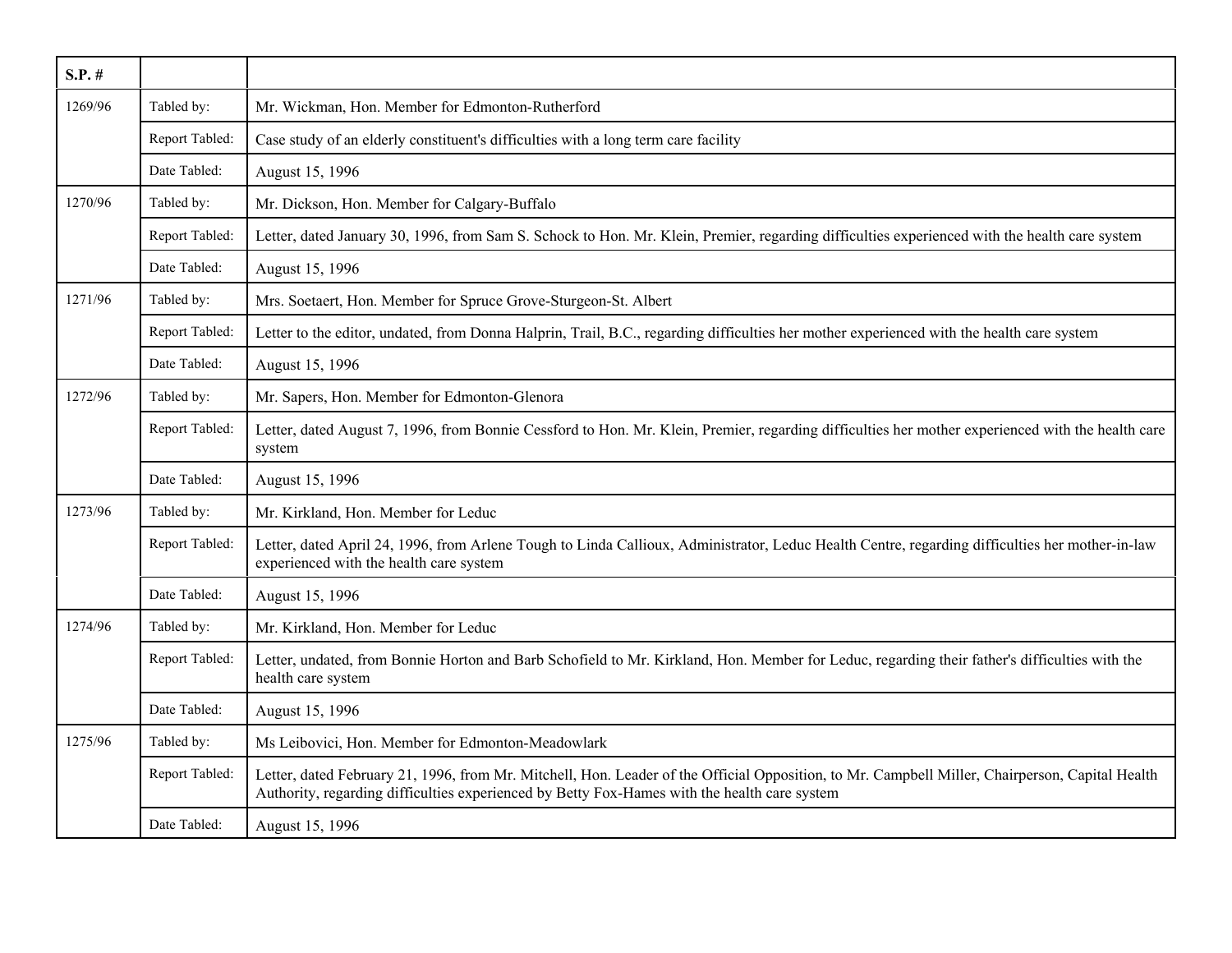| $S.P.$ # |                |                                                                                                                                                  |
|----------|----------------|--------------------------------------------------------------------------------------------------------------------------------------------------|
| 1276/96  | Tabled by:     | Ms Leibovici, Hon. Member for Edmonton-Meadowlark                                                                                                |
|          | Report Tabled: | Chronology concerning Mrs. Palachuk mother's difficulties with the health care system                                                            |
|          | Date Tabled:   | August 15, 1996                                                                                                                                  |
| 1277/96  | Tabled by:     | Hon. Mr. Dinning, Provincial Treasurer                                                                                                           |
|          | Report Tabled: | Supplementary Supply Estimates: General Revenue Fund, 1996-97                                                                                    |
|          | Date Tabled:   | August 15, 1996                                                                                                                                  |
| 1278/96  | Tabled by:     | Mr. Bruseker, Hon. Member for Calgary-North West                                                                                                 |
|          | Report Tabled: | A Report on the Public Hearings on the Proposed Closure of the Calgary General Hospital, May 7 & 8, 1996, by Citizens Hearings on Health<br>Care |
|          | Date Tabled:   | August 19, 1996                                                                                                                                  |
| 1279/96  | Tabled by:     | Hon. Mr. Dinning, Provincial Treasurer                                                                                                           |
|          | Report Tabled: | News Release and Backgrounders, dated August 19, 1996, regarding the Reinvestment Act                                                            |
|          | Date Tabled:   | August 19, 1996                                                                                                                                  |
| 1280/96  | Tabled by:     | Hon. Mr. Dinning, Provincial Treasurer                                                                                                           |
|          | Report Tabled: | Revenue Forecasting Review, A Report to Provincial Treasurer Jim Dinning, dated July 25, 1996, by the Revenue Forecasting Review Panel           |
|          | Date Tabled:   | August 19, 1996                                                                                                                                  |
| 1281/96  | Tabled by:     | Ms Leibovici, Hon. Member for Edmonton-Meadowlark                                                                                                |
|          | Report Tabled: | Article, dated June 22, 1996, Calgary Herald, received from Janice E. Lamont, B.A., LL.B., entitled "What Price a Human Life, Mr. Dinning?"      |
|          | Date Tabled:   | August 19, 1996                                                                                                                                  |
| 1282/96  | Tabled by:     | Mr. Bracko, Hon. Member for St. Albert                                                                                                           |
|          | Report Tabled: | Article, dated August 16, 1996, St. Albert This Week, entitled "Readers' Telepoll"                                                               |
|          | Date Tabled:   | August 19, 1996                                                                                                                                  |
| 1283/96  | Tabled by:     | Mr. Bracko, Hon. Member for St. Albert                                                                                                           |
|          | Report Tabled: | Letter, dated March 15, 1996, from S. Elliott, R.N., P. Josey and J. Kopala, to Premier Ralph Klein, regarding Ann Kopala                        |
|          | Date Tabled:   | August 19, 1996                                                                                                                                  |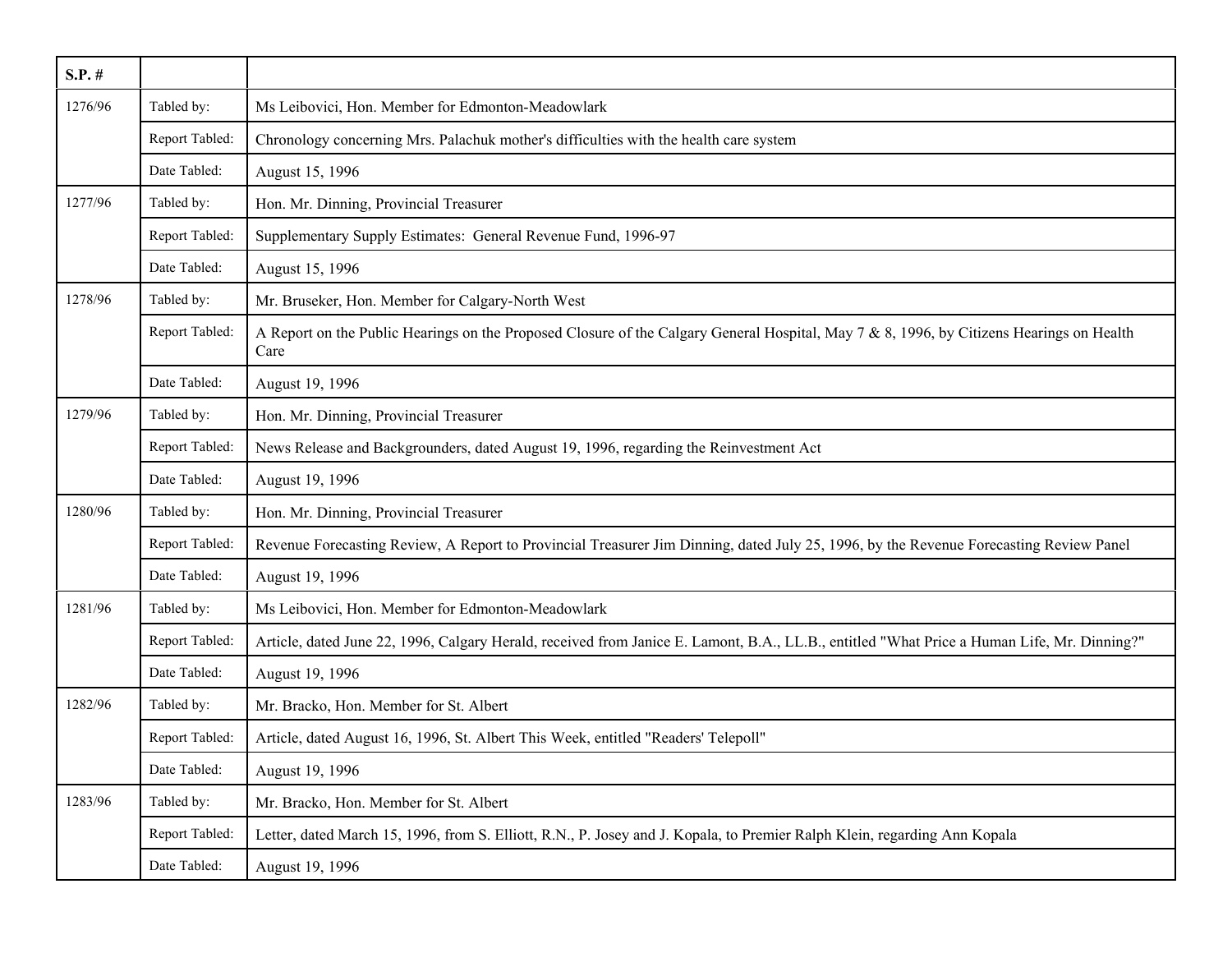| $S.P.$ # |                |                                                                                                                                                                              |
|----------|----------------|------------------------------------------------------------------------------------------------------------------------------------------------------------------------------|
| 1284/96  | Tabled by:     | Hon. Mr. Woloshyn, Minister of Public Works, Supply and Services                                                                                                             |
|          | Report Tabled: | Statement regarding remarks made by Mrs. Soetaert, Hon. Member for Spruce Grove-Sturgeon-St. Albert, appearing in Alberta Hansard,<br>April 22, 1996, p. 1249                |
|          | Date Tabled:   | August 19, 1996                                                                                                                                                              |
| 1285/96  | Tabled by:     | Mrs. Hewes, Hon. Member for Edmonton-Gold Bar                                                                                                                                |
|          | Report Tabled: | Letter, dated December 4, 1995, from Carla Henderson to Mrs. Hewes, Hon. Member for Edmonton-Gold Bar, regarding displaced healthcare<br>workers                             |
|          | Date Tabled:   | August 19, 1996                                                                                                                                                              |
| 1286/96  | Tabled by:     | Ms Carlson, Hon. Member for Edmonton-Ellerslie                                                                                                                               |
|          | Report Tabled: | Memorandum, dated August 19, 1996, entitled "Health Crisis in Alberta concerning Diane Dooley", from C.K., Ellerslie                                                         |
|          | Date Tabled:   | August 19, 1996                                                                                                                                                              |
| 1287/96  | Tabled by:     | Dr. Oberg, Hon. Member for Bow Valley                                                                                                                                        |
|          | Report Tabled: | Graph showing cardiac surgeries April 1995 to May 1996                                                                                                                       |
|          | Date Tabled:   | August 19, 1996                                                                                                                                                              |
| 1288/96  | Tabled by:     | Mrs. Soetaert, Hon. Member for Spruce Grove-Sturgeon-St. Albert                                                                                                              |
|          | Report Tabled: | Letter, dated August 16, 1996, from Ireen Slater, S.W., to Hon. Mr. Jonson, Minister of Health, regarding concerns with cutbacks in<br>physiotherapy support                 |
|          | Date Tabled:   | August 19, 1996                                                                                                                                                              |
| 1289/96  | Tabled by:     | Mr. Sapers, Hon. Member for Edmonton-Glenora                                                                                                                                 |
|          | Report Tabled: | Letter, undated, to the constituency office of Mr. Sapers, Hon. Member for Edmonton-Glenora, from Anthony Heinrich regarding Mr. Heinrich's<br>father                        |
|          | Date Tabled:   | August 19, 1996                                                                                                                                                              |
| 1290/96  | Tabled by:     | Mr. Sapers, Hon. Member for Edmonton-Glenora                                                                                                                                 |
|          | Report Tabled: | Record of Conversation, dated August 16, 1996, between Gisela and an employee of Mr. Sapers, Hon. Member for Edmonton-Glenora, regarding<br>Gisela's husband's kidney cancer |
|          | Date Tabled:   | August 19, 1996                                                                                                                                                              |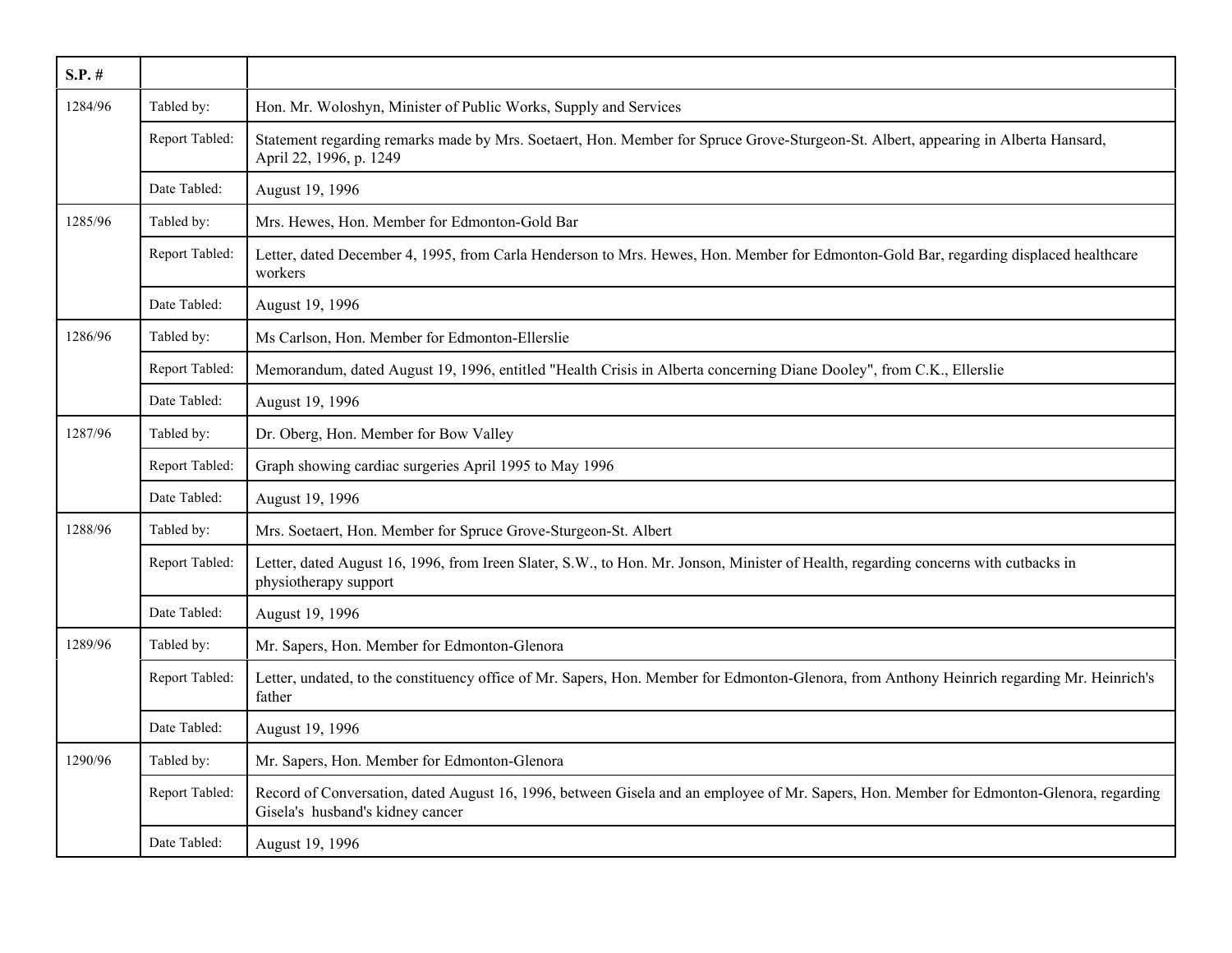| $S.P.$ # |                |                                                                                                                                                                                                                                                                                                                                                          |
|----------|----------------|----------------------------------------------------------------------------------------------------------------------------------------------------------------------------------------------------------------------------------------------------------------------------------------------------------------------------------------------------------|
| 1291/96  | Tabled by:     | Hon. Mr. Klein, Premier                                                                                                                                                                                                                                                                                                                                  |
|          | Report Tabled: | Letter, dated August 16, 1996, from David J. Descent to Mr. Bruseker, Hon. Member for Calgary-North West, regarding the way in which the<br>Loyal Opposition has been conducting its business in the House                                                                                                                                               |
|          | Date Tabled:   | August 19, 1996                                                                                                                                                                                                                                                                                                                                          |
| 1292/96  | Tabled by:     | Mr. Langevin, Hon. Member for Lac La Biche-St. Paul                                                                                                                                                                                                                                                                                                      |
|          | Report Tabled: | Letter, dated July 29, 1996, from Robert Dion, Mayor, Town of Stavely, to Mr. Coutts, Hon. Member for Pincher Creek-Macleod, regarding a<br>resolution passed at a special meeting of the Council held July 25, 1996, regarding changes to the 1995-96 Electoral Boundaries Commission<br>report respecting the proposed Livingston-Macleod constituency |
|          | Date Tabled:   | August 19, 1996                                                                                                                                                                                                                                                                                                                                          |
| 1293/96  | Tabled by:     | Hon. Mr. Jonson, Minister of Health                                                                                                                                                                                                                                                                                                                      |
|          | Report Tabled: | Return to Order of the Assembly No. M191 asked for by Mr. Sapers on April 24, 1996                                                                                                                                                                                                                                                                       |
|          | Date Tabled:   | August 20, 2016                                                                                                                                                                                                                                                                                                                                          |
| 1294/96  | Tabled by:     | Hon. Mr. Jonson, Minister of Health                                                                                                                                                                                                                                                                                                                      |
|          | Report Tabled: | Alberta College of Optometrists, Annual Report, 1995                                                                                                                                                                                                                                                                                                     |
|          | Date Tabled:   | August 20, 1996                                                                                                                                                                                                                                                                                                                                          |
| 1295/96  | Tabled by:     | Hon. Mr. Ady, Minister of Advanced Education and Career Development                                                                                                                                                                                                                                                                                      |
|          | Report Tabled: | Grande Prairie Regional College, Annual Report, 1992-93 and Annual Report, 1993-94                                                                                                                                                                                                                                                                       |
|          | Date Tabled:   | August 20, 1996                                                                                                                                                                                                                                                                                                                                          |
| 1296/96  | Tabled by:     | Hon. Mr. Ady, Minister of Advanced Education and Career Development                                                                                                                                                                                                                                                                                      |
|          | Report Tabled: | Grande Prairie Regional College, Annual Report, 1994-95                                                                                                                                                                                                                                                                                                  |
|          | Date Tabled:   | August 20, 1996                                                                                                                                                                                                                                                                                                                                          |
| 1297/96  | Tabled by:     | Hon. Mr. Ady, Minister of Advanced Education and Career Development                                                                                                                                                                                                                                                                                      |
|          | Report Tabled: | Red Deer College, Annual Report, 1993-94                                                                                                                                                                                                                                                                                                                 |
|          | Date Tabled:   | August 20, 1996                                                                                                                                                                                                                                                                                                                                          |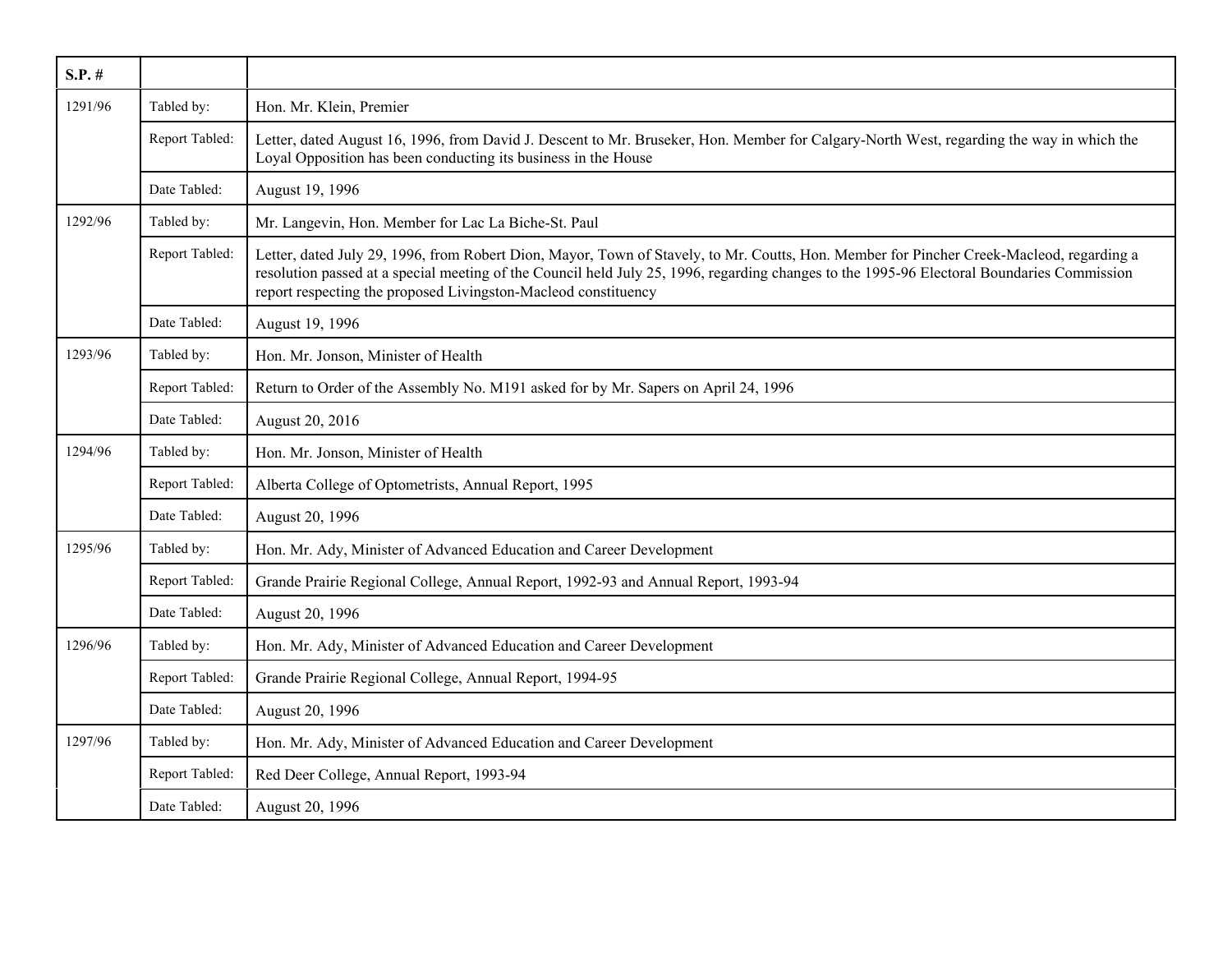| $S.P.$ # |                |                                                                                                                                                                                                                                                                                                                                                                  |
|----------|----------------|------------------------------------------------------------------------------------------------------------------------------------------------------------------------------------------------------------------------------------------------------------------------------------------------------------------------------------------------------------------|
| 1298/96  | Tabled by:     | Hon. Mr. Ady, Minister of Advanced Education and Career Development                                                                                                                                                                                                                                                                                              |
|          | Report Tabled: | Fairview College, Annual Report, 1994-95                                                                                                                                                                                                                                                                                                                         |
|          | Date Tabled:   | August 20, 1996                                                                                                                                                                                                                                                                                                                                                  |
| 1299/96  | Tabled by:     | Hon. Mr. Ady, Minister of Advanced Education and Career Development                                                                                                                                                                                                                                                                                              |
|          | Report Tabled: | Lethbridge Community College, Annual Report, 1994-95                                                                                                                                                                                                                                                                                                             |
|          | Date Tabled:   | August 20, 1996                                                                                                                                                                                                                                                                                                                                                  |
| 1300/96  | Tabled by:     | Hon. Mr. Ady, Minister of Advanced Education and Career Development                                                                                                                                                                                                                                                                                              |
|          | Report Tabled: | Northern Alberta Institute of Technology, Annual Report, 1994-95                                                                                                                                                                                                                                                                                                 |
|          | Date Tabled:   | August 20, 1996                                                                                                                                                                                                                                                                                                                                                  |
| 1301/96  | Tabled by:     | Ms Carlson, Hon. Member for Edmonton-Ellerslie                                                                                                                                                                                                                                                                                                                   |
|          | Report Tabled: | Letter, dated August 6, 1996, from Dorian Smith, Co-Chair, Glengarry Community & Family Services, Inter Agency Committee on Spousal<br>Abuse of Women, and P. Garrett, Co-Chair, Wings of Providence Society, to Hon. Mr. Evans, Minister of Justice and Attorney General, in<br>support of Bill 214, Victims of Domestic Violence Act, with recommended changes |
|          | Date Tabled:   | August 20, 1996                                                                                                                                                                                                                                                                                                                                                  |
| 1302/96  | Tabled by:     | Ms Carlson, Hon. Member for Edmonton-Ellerslie                                                                                                                                                                                                                                                                                                                   |
|          | Report Tabled: | Letter, dated August 12, 1996, from Catherine Bunton, Director of Administration and Marketing, The Pastoral Institute of Edmonton, to Ms<br>Hanson, Hon. Member for Edmonton-Highlands-Beverly, in support of Bill 214, Victims of Domestic Violence Act                                                                                                        |
|          | Date Tabled:   | August 20, 1996                                                                                                                                                                                                                                                                                                                                                  |
| 1303/96  | Tabled by:     | Ms Hanson, Hon. Member for Edmonton-Highlands-Beverly                                                                                                                                                                                                                                                                                                            |
|          | Report Tabled: | Letter, dated July 10, 1996, from Barbara Shellian, President, Alberta Association of Registered Nurses, in support of Bill 214, Victims of<br>Domestic Violence Act, with recommended changes                                                                                                                                                                   |
|          | Date Tabled:   | August 20, 1996                                                                                                                                                                                                                                                                                                                                                  |
| 1304/96  | Tabled by:     | Ms Hanson, Hon. Member for Edmonton-Highlands-Beverly                                                                                                                                                                                                                                                                                                            |
|          | Report Tabled: | Letter, dated July 23, 1996, from Joyce Tustian, General Manager, Community & Family Services, Edmonton, Community and Family Services,<br>to Mr. Neil McCrank, Deputy Minister of Justice and Deputy Attorney General, in support of Bill 214, Victims of Domestic Violence Act, with<br>recommended changes                                                    |
|          | Date Tabled:   | August 20, 1996                                                                                                                                                                                                                                                                                                                                                  |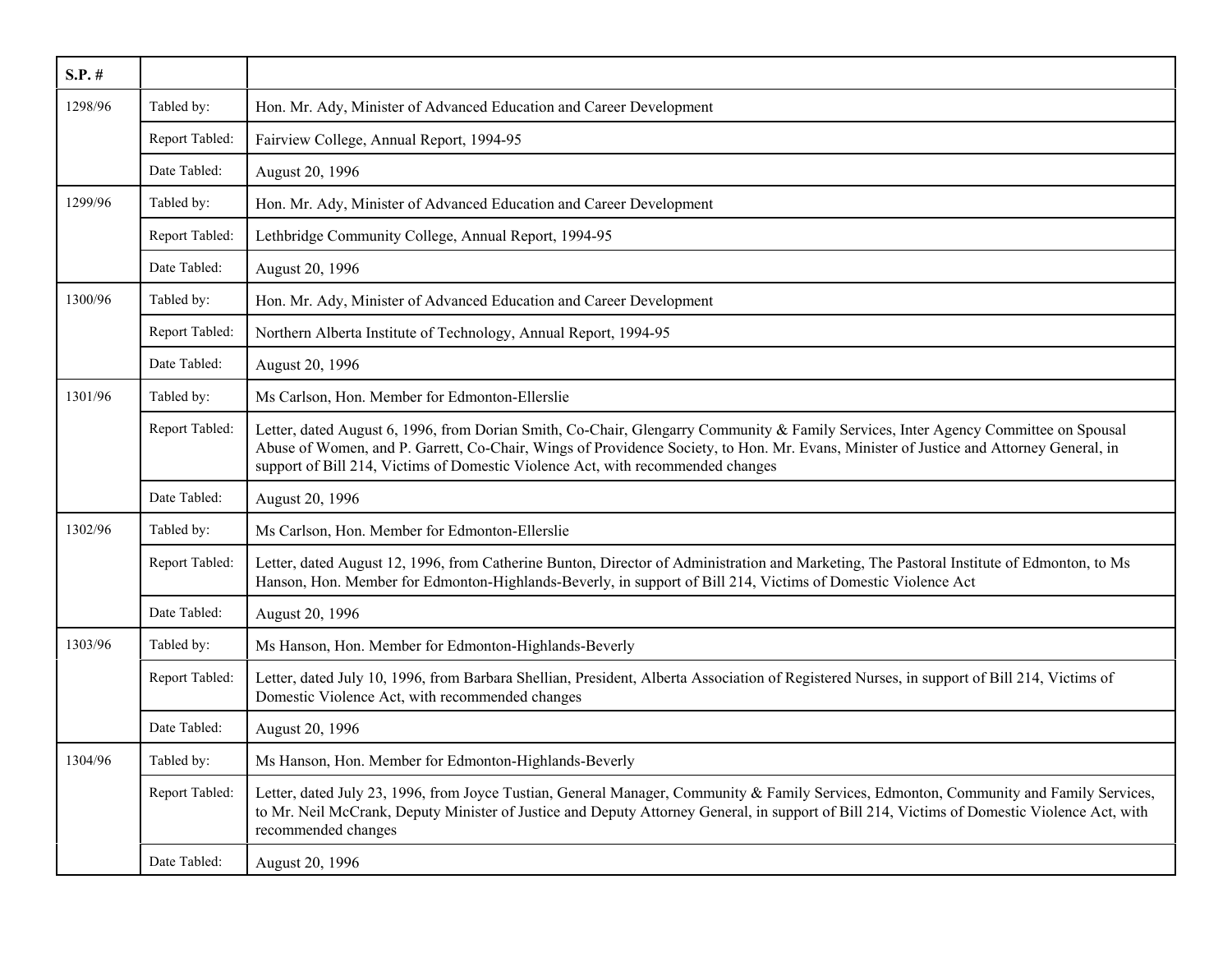| $S.P.$ # |                |                                                                                                                                                                                                                                                    |
|----------|----------------|----------------------------------------------------------------------------------------------------------------------------------------------------------------------------------------------------------------------------------------------------|
| 1305/96  | Tabled by:     | Mr. Bruseker, Hon. Member for Calgary-North West                                                                                                                                                                                                   |
|          | Report Tabled: | Letter, dated July 24, 1996, from Susan Logan, Manager, Counselling Services, YWCA of Edmonton, to Hon. Mr. Evans, Minister of Justice and<br>Attorney General, in support of Bill 214, Victims of Domestic Violence Act, with recommended changes |
|          | Date Tabled:   | August 20, 1996                                                                                                                                                                                                                                    |
| 1306/96  | Tabled by:     | Mr. Bruseker, Hon. Member for Calgary-North West                                                                                                                                                                                                   |
|          | Report Tabled: | Letter, dated August 3, 1996, from Patricia Bruns to Hon. Mr. Klein, Premier, opposing Bill 214, Victims of Domestic Violence Act                                                                                                                  |
|          | Date Tabled:   | August 20, 1996                                                                                                                                                                                                                                    |
| 1307/96  | Tabled by:     | Mr. Dickson, Hon. Member for Calgary-Buffalo                                                                                                                                                                                                       |
|          | Report Tabled: | Letter, dated July 31, 1996, from Mr. Dickson, Hon. Member for Calgary-Buffalo, to The Honourable Lawrence MacAuley, Secretary of State for<br>Veterans Affairs, regarding changes in services at the Colonel Belcher Hospital                     |
|          | Date Tabled:   | August 20, 1996                                                                                                                                                                                                                                    |
| 1308/96  | Tabled by:     | Mr. Dickson, Hon. Member for Calgary-Buffalo                                                                                                                                                                                                       |
|          | Report Tabled: | Letter, dated August 13, 1996, from Helen Soliman, Social Worker, to Hon. Mr. Evans, Minister of Justice and Attorney General, in support of<br>Bill 214, Victims of Domestic Violence Act, with recommended changes                               |
|          | Date Tabled:   | August 20, 1996                                                                                                                                                                                                                                    |
| 1309/96  | Tabled by:     | Mr. Dickson, Hon. Member for Calgary-Buffalo                                                                                                                                                                                                       |
|          | Report Tabled: | Letter, dated August 13, 1996, from Dorothy Clancy to Mr. Zwozdesky, Hon. Member for Edmonton-Avonmore, opposing Bill 214, Victims of<br>Domestic Violence Act                                                                                     |
|          | Date Tabled:   | August 20, 1996                                                                                                                                                                                                                                    |
| 1310/96  | Tabled by:     | Mr. Zwozdesky, Hon. Member for Edmonton-Avonmore                                                                                                                                                                                                   |
|          | Report Tabled: | Publication, undated, by Alberta Public Health Association, entitled "Health for All Albertans" regarding illiteracy                                                                                                                               |
|          | Date Tabled:   | August 20, 1996                                                                                                                                                                                                                                    |
| 1311/96  | Tabled by:     | Ms Leibovici, Hon. Member for Edmonton-Meadowlark                                                                                                                                                                                                  |
|          | Report Tabled: | Publication, reprinted from issues February 11-14, 1996, Pittsburgh Post-Gazette, entitled "A Question of Skill" regarding hospital staff                                                                                                          |
|          | Date Tabled:   | August 20, 1996                                                                                                                                                                                                                                    |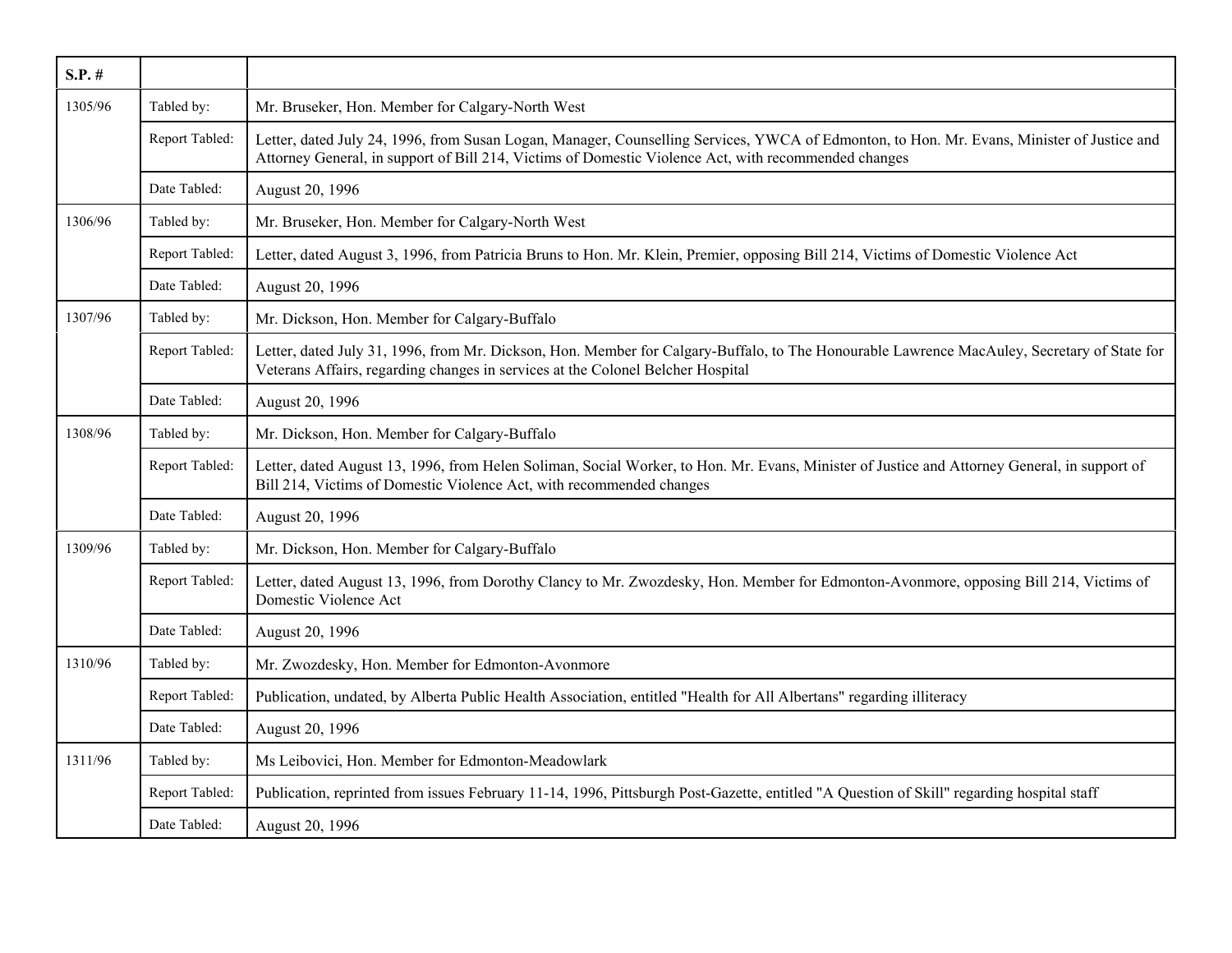| $S.P.$ # |                |                                                                                                                                                                                                                      |
|----------|----------------|----------------------------------------------------------------------------------------------------------------------------------------------------------------------------------------------------------------------|
| 1312/96  | Tabled by:     | Ms Leibovici, Hon. Member for Edmonton-Meadowlark                                                                                                                                                                    |
|          | Report Tabled: | Publication of E. C. Murphy, Ltd., undated, entitled "Cost-Driven Downsizing in Hospitals"                                                                                                                           |
|          | Date Tabled:   | August 20, 1996                                                                                                                                                                                                      |
| 1313/96  | Tabled by:     | Ms Leibovici, Hon. Member for Edmonton-Meadowlark                                                                                                                                                                    |
|          | Report Tabled: | Alberta Hansard excerpt, dated February 15, 1996, pp. 53-54, entitled "Licensed Practical Nurses", regarding remarks by Mrs. Fritz, Hon.<br>Member for Calgary-Cross                                                 |
|          | Date Tabled:   | August 20, 1996                                                                                                                                                                                                      |
| 1314/96  | Tabled by:     | Ms Leibovici, Hon. Member for Edmonton-Meadowlark                                                                                                                                                                    |
|          | Report Tabled: | Alberta Hansard excerpt, dated February 15, 1996, p. 55, entitled "Licensed Practical Nurses (continued)", regarding remarks by Ms Leibovici,<br>Hon. Member for Edmonton-Meadowlark                                 |
|          | Date Tabled:   | August 20, 1996                                                                                                                                                                                                      |
| 1315/96  | Tabled by:     | Dr. Percy, Hon. Member for Edmonton-Whitemud                                                                                                                                                                         |
|          | Report Tabled: | Letter, dated August 15, 1996, from J. G. Sorenson, Vice-Chairman, and T.A. Cumming, President & CEO, The Alberta Stock Exchange, to Hon.<br>Mr. Klein, Premier, regarding a Canadian Securities Commission Proposal |
|          | Date Tabled:   | August 20, 1996                                                                                                                                                                                                      |
| 1316/96  | Tabled by:     | Mr. Wickman, Hon. Member for Edmonton-Rutherford                                                                                                                                                                     |
|          | Report Tabled: | Memorandum, undated, from Brenda Chorney, to Derrick Rogusky, regarding concerns about the casino gaming industry in Alberta                                                                                         |
|          | Date Tabled:   | August 20, 1996                                                                                                                                                                                                      |
| 1317/96  | Tabled by:     | Mr. Clegg, Deputy Chairman of Committees                                                                                                                                                                             |
|          | Report Tabled: | Amendment to Bill 41 (Hon. Minister of Environmental Protection) — Agreed to                                                                                                                                         |
|          | Date Tabled:   | August 20, 1996                                                                                                                                                                                                      |
| 1318/96  | Tabled by:     | Mr. Clegg, Deputy Chairman of Committees                                                                                                                                                                             |
|          | Report Tabled: | Amendment to Bill 41 (Hon. Member for Sherwood Park) — Debate adjourned                                                                                                                                              |
|          | Date Tabled:   | August 20, 1996                                                                                                                                                                                                      |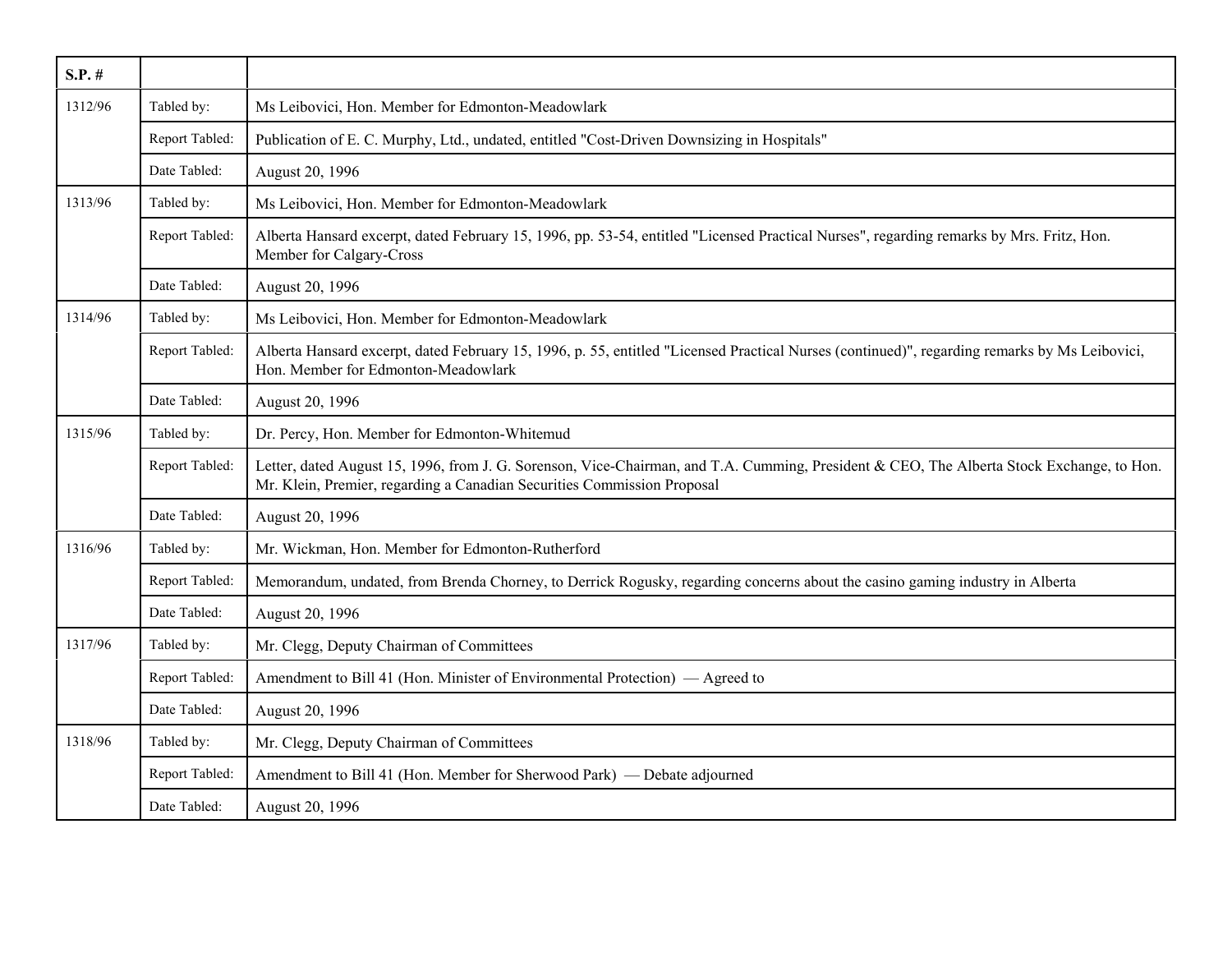| $S.P.$ # |                |                                                                                                                                                                                                                                                                                                                                                 |
|----------|----------------|-------------------------------------------------------------------------------------------------------------------------------------------------------------------------------------------------------------------------------------------------------------------------------------------------------------------------------------------------|
| 1319/96  | Tabled by:     | Hon. Mr. Ady, Minister of Advanced Education and Career Development                                                                                                                                                                                                                                                                             |
|          | Report Tabled: | Private Colleges Accreditation Board, Annual Report, 1995-96                                                                                                                                                                                                                                                                                    |
|          | Date Tabled:   | August 22, 1996                                                                                                                                                                                                                                                                                                                                 |
| 1320/96  | Tabled by:     | Ms Hanson, Hon. Member for Edmonton-Highlands-Beverly                                                                                                                                                                                                                                                                                           |
|          | Report Tabled: | Letter, dated July 25, 1996, from Maaike Folkinga, Edmonton Support and Advocacy Association for Abused Women, to Ms Hanson, Hon.<br>Member for Edmonton-Highlands-Beverly, in support of Bill 214, Victims of Domestic Violence Act, with recommended changes                                                                                  |
|          | Date Tabled:   | August 21, 1996                                                                                                                                                                                                                                                                                                                                 |
| 1321/96  | Tabled by:     | Ms Hanson, Hon. Member for Edmonton-Highlands-Beverly                                                                                                                                                                                                                                                                                           |
|          | Report Tabled: | Letter, dated August 14, 1996, from Guy M. Pallister, Director, The Fathers Advocate, Alberta Chapter, to Mr. White, Hon. Member for<br>Edmonton-Mayfield, opposing Bill 214, Victims of Domestic Violence Act                                                                                                                                  |
|          | Date Tabled:   | August 21, 1996                                                                                                                                                                                                                                                                                                                                 |
| 1322/96  | Tabled by:     | Ms Hanson, Hon. Member for Edmonton-Highlands-Beverly                                                                                                                                                                                                                                                                                           |
|          | Report Tabled: | Letter, dated July 25, 1996, from Elizabeth Hussey to Hon. Mr. Evans, Minister of Justice and Attorney General, in support of Bill 214, Victims<br>of Domestic Violence Act                                                                                                                                                                     |
|          | Date Tabled:   | August 21, 1996                                                                                                                                                                                                                                                                                                                                 |
| 1323/96  | Tabled by:     | Hon. Mr. Smith, Minister of Labour                                                                                                                                                                                                                                                                                                              |
|          | Report Tabled: | Safety Codes Council, Three-Year Business Plan, 1996-98                                                                                                                                                                                                                                                                                         |
|          | Date Tabled:   | August 21, 1996                                                                                                                                                                                                                                                                                                                                 |
| 1324/96  | Tabled by:     | Mr. Wickman, Hon. Member for Edmonton-Rutherford                                                                                                                                                                                                                                                                                                |
|          | Report Tabled: | Letter, dated July 3, 1996, from Dave Bell, Chair, Edmonton Council Against Family Violence, to Hon. Mr. Evans, Minister of Justice and<br>Attorney General, in support of Bill 214, Victims of Domestic Violence Act, with recommended changes                                                                                                 |
|          | Date Tabled:   | August 21, 1996                                                                                                                                                                                                                                                                                                                                 |
| 1325/96  | Tabled by:     | Mr. Wickman, Hon. Member for Edmonton-Rutherford                                                                                                                                                                                                                                                                                                |
|          | Report Tabled: | Letter, dated July 4, 1996, from Layne Johnson, Municipal Manager, Municipal District of Brazeau, No. 77, to Cathy Cram, Legislative Analyst,<br>in support of Bill 214, Victims of Domestic Violence Act, and commending the Official Opposition as well as the Member for Edmonton-<br>Highlands-Beverly for initiating and pursuing the Bill |
|          | Date Tabled:   | August 21, 1996                                                                                                                                                                                                                                                                                                                                 |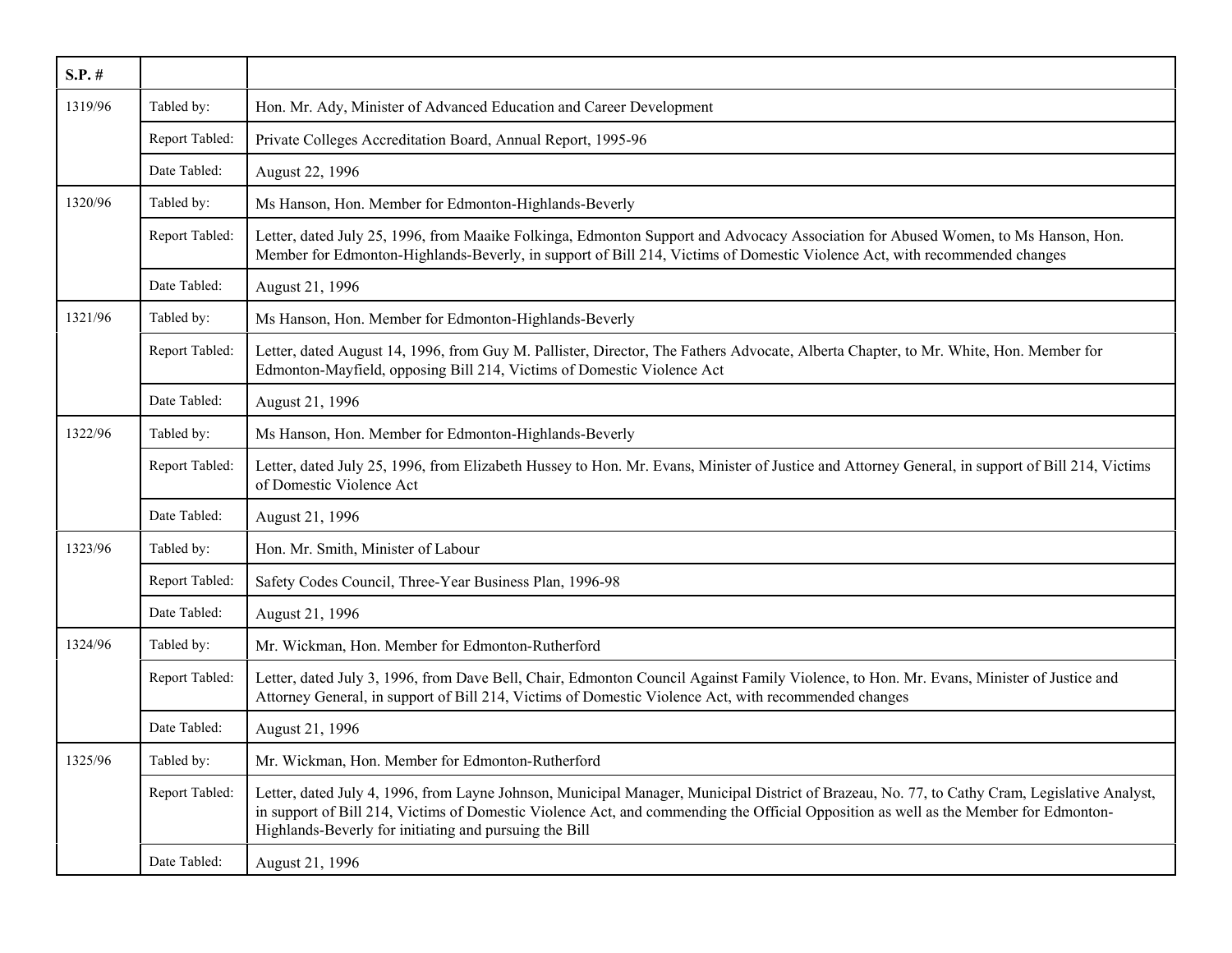| $S.P.$ # |                |                                                                                                                                                                                                                                                           |
|----------|----------------|-----------------------------------------------------------------------------------------------------------------------------------------------------------------------------------------------------------------------------------------------------------|
| 1326/96  | Tabled by:     | Mrs. Hewes, Hon. Member for Edmonton-Gold Bar                                                                                                                                                                                                             |
|          | Report Tabled: | Letter, dated July 15, 1996, from Ione Challborn, Executive Director, Edmonton Women's Shelter Ltd., to Hon. Mr. Evans, Minister of Justice and<br>Attorney General, in support of Bill 214, Victims of Domestic Violence Act, with recommended changes   |
|          | Date Tabled:   | August 21, 1996                                                                                                                                                                                                                                           |
| 1327/96  | Tabled by:     | Mrs. Hewes, Hon. Member for Edmonton-Gold Bar                                                                                                                                                                                                             |
|          | Report Tabled: | Letter, dated August 6, 1996, from Surinder Dhaliwal, President, Sikh Women's Association of Edmonton, to Hon. Mr. Evans, Minister of Justice<br>and Attorney General, in support of Bill 214, Victims of Domestic Violence Act, with recommended changes |
|          | Date Tabled:   | August 21, 1996                                                                                                                                                                                                                                           |
| 1328/96  | Tabled by:     | Mrs. Hewes, Hon. Member for Edmonton-Gold Bar                                                                                                                                                                                                             |
|          | Report Tabled: | Letter, dated July 19, 1996, from Fran Wolver to Hon. Mr. Evans, Minister of Justice and Attorney General, in support of Bill 214, Victims of<br>Domestic Violence Act, with recommended changes                                                          |
|          | Date Tabled:   | August 21, 1996                                                                                                                                                                                                                                           |
| 1329/96  | Tabled by:     | Mrs. Hewes, Hon. Member for Edmonton-Gold Bar                                                                                                                                                                                                             |
|          | Report Tabled: | Letter, dated August 20, 1996, from H. Bagot to Hon. Mr. Jonson, Minister of Health, expressing his opinions of Government responses to<br>investigations of the health care system                                                                       |
|          | Date Tabled:   | August 21, 1996                                                                                                                                                                                                                                           |
| 1330/96  | Tabled by:     | Mr. Collingwood, Hon. Member for Sherwood Park                                                                                                                                                                                                            |
|          | Report Tabled: | Letter, dated July 29, 1996, from Marie-Hélèné Prescott, on behalf of Mothers Without Children, a community organization, to Cathy Cram,<br>Legislative Analyst, in support of Bill 214, Victims of Domestic Violence Act, with recommended changes       |
|          | Date Tabled:   | August 21, 1996                                                                                                                                                                                                                                           |
| 1331/96  | Tabled by:     | Mr. Decore, Hon. Member for Edmonton-Glengarry                                                                                                                                                                                                            |
|          | Report Tabled: | Letter, dated July 30, 1996, from Ted S. Tymo to Mr. Sapers, Hon. Member for Edmonton-Glenora, regarding difficulties experienced by his aunt<br>with the health care system                                                                              |
|          | Date Tabled:   | August 21, 1996                                                                                                                                                                                                                                           |
| 1332/96  | Tabled by:     | Mr. Mitchell, Hon. Leader of the Official Opposition                                                                                                                                                                                                      |
|          | Report Tabled: | Letter, dated August 19, 1996, from Esther Weber to Mr. Mitchell, Hon. Leader of the Official Opposition, regarding difficulties experienced with<br>the psychology department in a city hospital                                                         |
|          | Date Tabled:   | August 21, 1996                                                                                                                                                                                                                                           |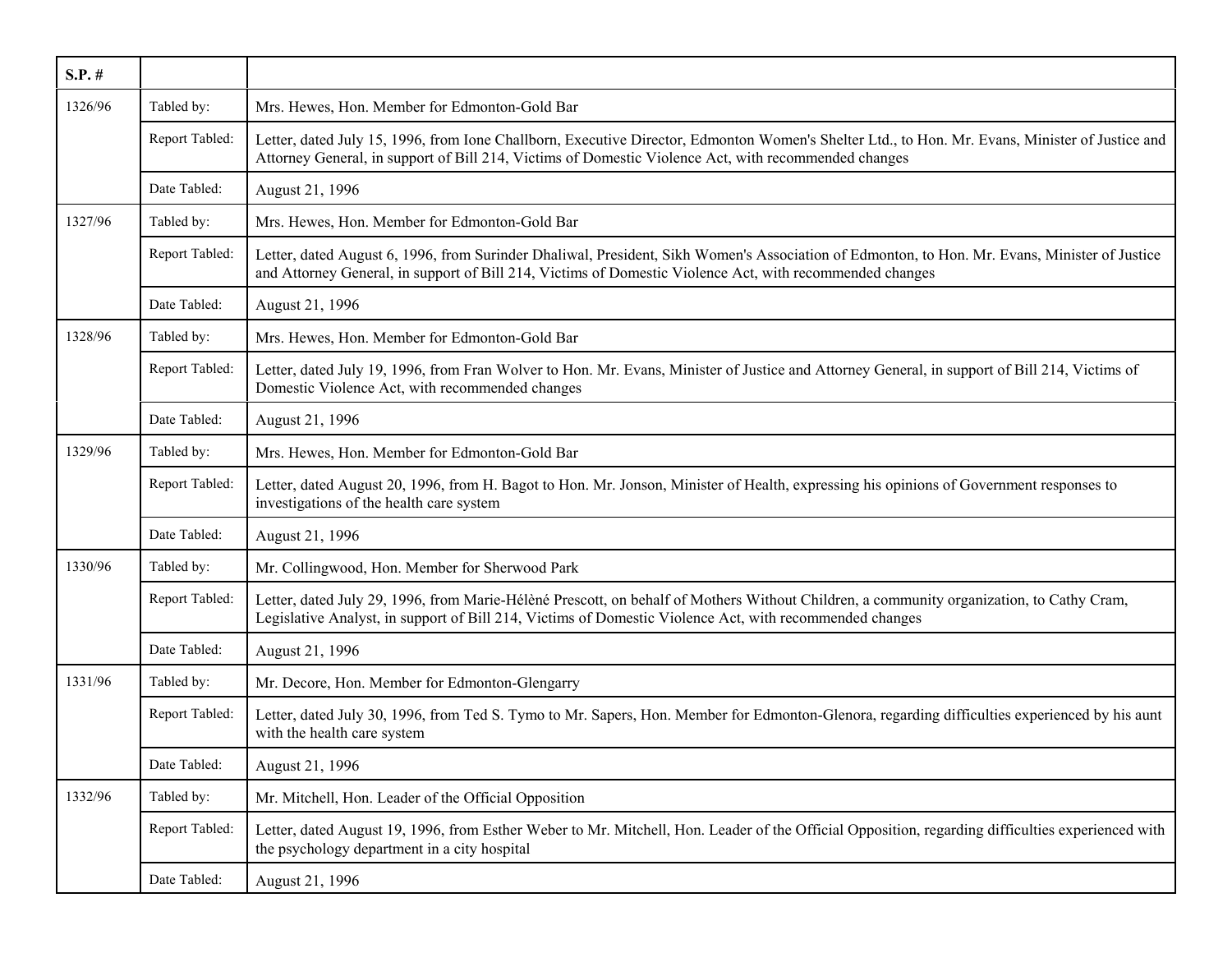| $S.P.$ # |                |                                                                                                                                                                                                                                                             |
|----------|----------------|-------------------------------------------------------------------------------------------------------------------------------------------------------------------------------------------------------------------------------------------------------------|
| 1333/96  | Tabled by:     | Mr. Mitchell, Hon. Leader of the Official Opposition                                                                                                                                                                                                        |
|          | Report Tabled: | Letter, dated August 16, 1996, from Linda Goin to Hon. Mr. Klein, Premier, regarding an Edmonton woman's difficulties experienced with the<br>health care system                                                                                            |
|          | Date Tabled:   | August 21, 1996                                                                                                                                                                                                                                             |
| 1334/96  | Tabled by:     | Ms Carlson, Hon. Member for Edmonton-Ellerslie                                                                                                                                                                                                              |
|          | Report Tabled: | Letter, dated August 19, 1996, from Robert J. G. Cooper, CD, to Hon. Mr. Jonson, Minister of Health, regarding difficulties with the health care<br>system                                                                                                  |
|          | Date Tabled:   | August 21, 1996                                                                                                                                                                                                                                             |
| 1335/96  | Tabled by:     | Ms Leibovici, Hon. Member for Edmonton-Meadowlark                                                                                                                                                                                                           |
|          | Report Tabled: | Document, dated August 13, 1996, entitled "The New Alberta Health, Organizational Structure, Process and Staffing, A Presentation to all Staff<br>of the Department"                                                                                        |
|          | Date Tabled:   | August 21, 1996                                                                                                                                                                                                                                             |
| 1336/96  | Tabled by:     | Mr. Sapers, Hon. Member for Edmonton-Glenora                                                                                                                                                                                                                |
|          | Report Tabled: | Letter, dated July 28, 1996, from Irene Payne to Hon. Mrs. McClellan, Minister of Community Development, regarding health care premiums,<br>education taxes and open liquor bottles in vehicles                                                             |
|          | Date Tabled:   | August 21, 1996                                                                                                                                                                                                                                             |
| 1337/96  | Tabled by:     | Ms Burgener, Hon. Member for Calgary-Currie                                                                                                                                                                                                                 |
|          | Report Tabled: | Letter, dated August 9, 1996, from Karen A. Blase, Executive Director, Calgary Women's Emergency Shelter Association, to Ms Burgener, Hon.<br>Member for Calgary-Currie, in support of Bill 214, Victims of Domestic Violence Act, with recommended changes |
|          | Date Tabled:   | August 22, 1996                                                                                                                                                                                                                                             |
| 1338/96  | Tabled by:     | Mr. Collingwood, Hon. Member for Sherwood Park                                                                                                                                                                                                              |
|          | Report Tabled: | Memorandum, dated July 25, 1996, from Geoff Ho, Alberta Justice, to Legislative staff, regarding Bill 214, Victims of Domestic Violence Act,<br>and the jurisdiction of Justices of the Peace in similar Saskatchewan legislation                           |
|          | Date Tabled:   | August 22, 1996                                                                                                                                                                                                                                             |
| 1339/96  | Tabled by:     | Ms Leibovici, Hon. Member for Edmonton-Meadowlark                                                                                                                                                                                                           |
|          | Report Tabled: | Minutes of the July 19, 1996 Meeting, held at offices of The Alberta Law Reform Institute, regarding Bill 214, Victims of Domestic Violence Act                                                                                                             |
|          | Date Tabled:   | August 22, 1996                                                                                                                                                                                                                                             |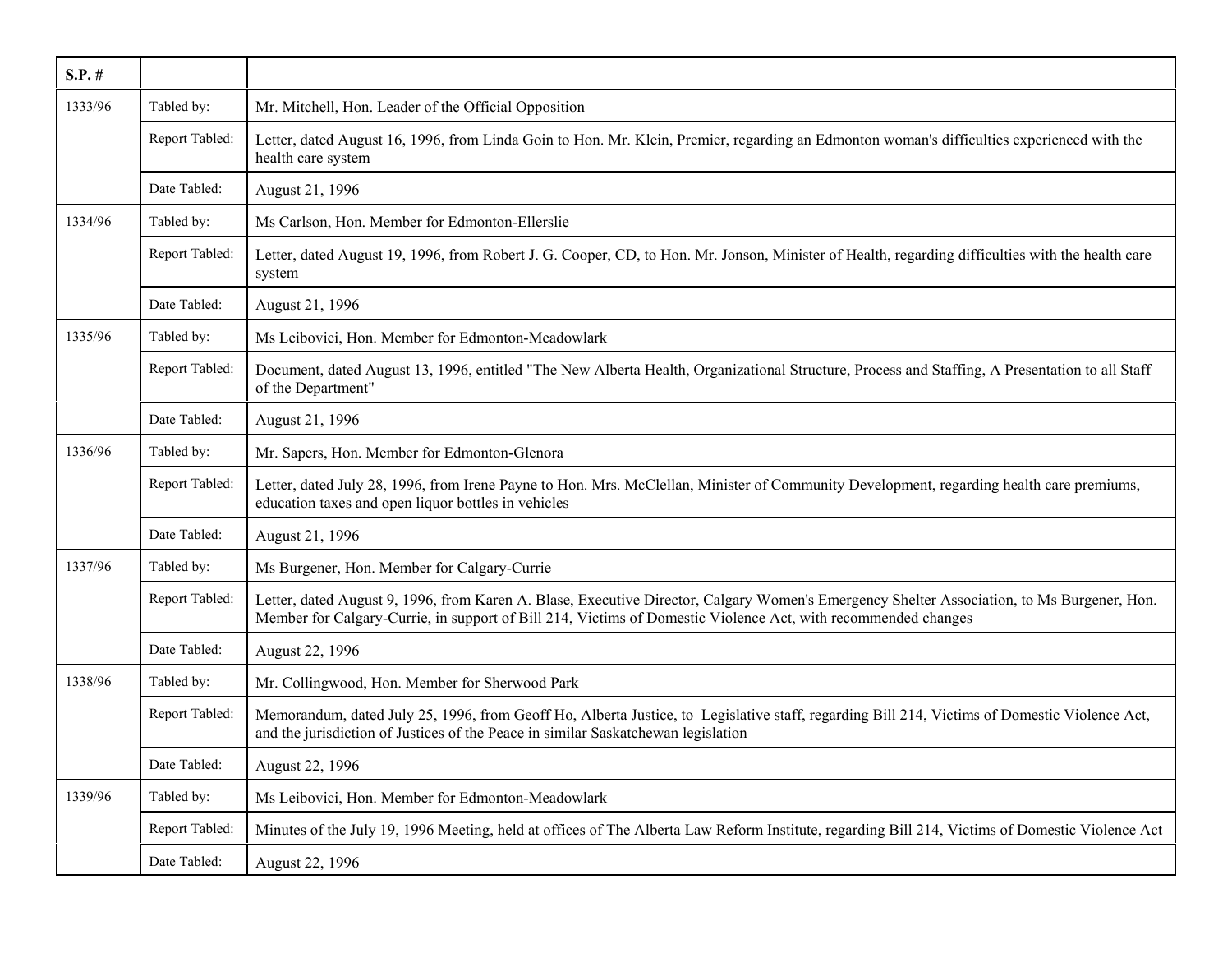| $S.P.$ # |                |                                                                                                                                                                                                                                                    |
|----------|----------------|----------------------------------------------------------------------------------------------------------------------------------------------------------------------------------------------------------------------------------------------------|
| 1340/96  | Tabled by:     | Ms Leibovici, Hon. Member for Edmonton-Meadowlark                                                                                                                                                                                                  |
|          | Report Tabled: | Minutes of the July 24, 1996 Meeting, held at the Legislative Counsel Boardroom, Bowker Building, regarding Bill 214, Victims of Domestic<br>Violence Act                                                                                          |
|          | Date Tabled:   | August 22, 1996                                                                                                                                                                                                                                    |
| 1341/96  | Tabled by:     | Ms Leibovici, Hon. Member for Edmonton-Meadowlark                                                                                                                                                                                                  |
|          | Report Tabled: | Report, undated, based on statistics from the Alberta Council of Women's Shelters regarding types of abuse reported in women's shelters in<br>Alberta in 1995                                                                                      |
|          | Date Tabled:   | August 22, 1996                                                                                                                                                                                                                                    |
| 1342/96  | Tabled by:     | Mr. Bruseker, Hon. Member for Calgary-North West                                                                                                                                                                                                   |
|          | Report Tabled: | Draft No. 5, dated August 15, 1996, from Legislative Counsel, Department of Justice, to various support staff of the Official Opposition and the<br>Department of Family and Social Services, regarding Bill 214, Victims of Domestic Violence Act |
|          | Date Tabled:   | August 22, 1996                                                                                                                                                                                                                                    |
| 1343/96  | Tabled by:     | Mr. Sapers, Hon. Member for Edmonton-Glenora                                                                                                                                                                                                       |
|          | Report Tabled: | Report, undated, based on statistics from the Alberta Council on Women's Shelters regarding numbers of contacts with women's shelter facilities<br>in Alberta in 1995                                                                              |
|          | Date Tabled:   | August 22, 1996                                                                                                                                                                                                                                    |
| 1344/96  | Tabled by:     | Mr. Sapers, Hon. Member for Edmonton-Glenora                                                                                                                                                                                                       |
|          | Report Tabled: | Draft No. 6, dated August 16, 1996, of amendments to Bill 214, Victims of Domestic Violence Act                                                                                                                                                    |
|          | Date Tabled:   | August 22, 1996                                                                                                                                                                                                                                    |
| 1345/96  | Tabled by:     | Mr. Sapers, Hon. Member for Edmonton-Glenora                                                                                                                                                                                                       |
|          | Report Tabled: | Letter, dated July 26, 1996, from Hon. Mr. Jonson, Minister of Health, to Mr. Sapers, Hon. Member for Edmonton-Glenora, regarding concerns<br>with the Alberta Health Tuberculosis Services                                                        |
|          | Date Tabled:   | August 22, 1996                                                                                                                                                                                                                                    |
| 1346/96  | Tabled by:     | Ms Hanson, Hon. Member for Edmonton-Highlands-Beverly                                                                                                                                                                                              |
|          | Report Tabled: | Record of meetings held between July 19, 1996 and August 16, 1996 with list of participants attached, regarding Bill 214, Victims of Domestic<br>Violence Act                                                                                      |
|          | Date Tabled:   | August 22, 1996                                                                                                                                                                                                                                    |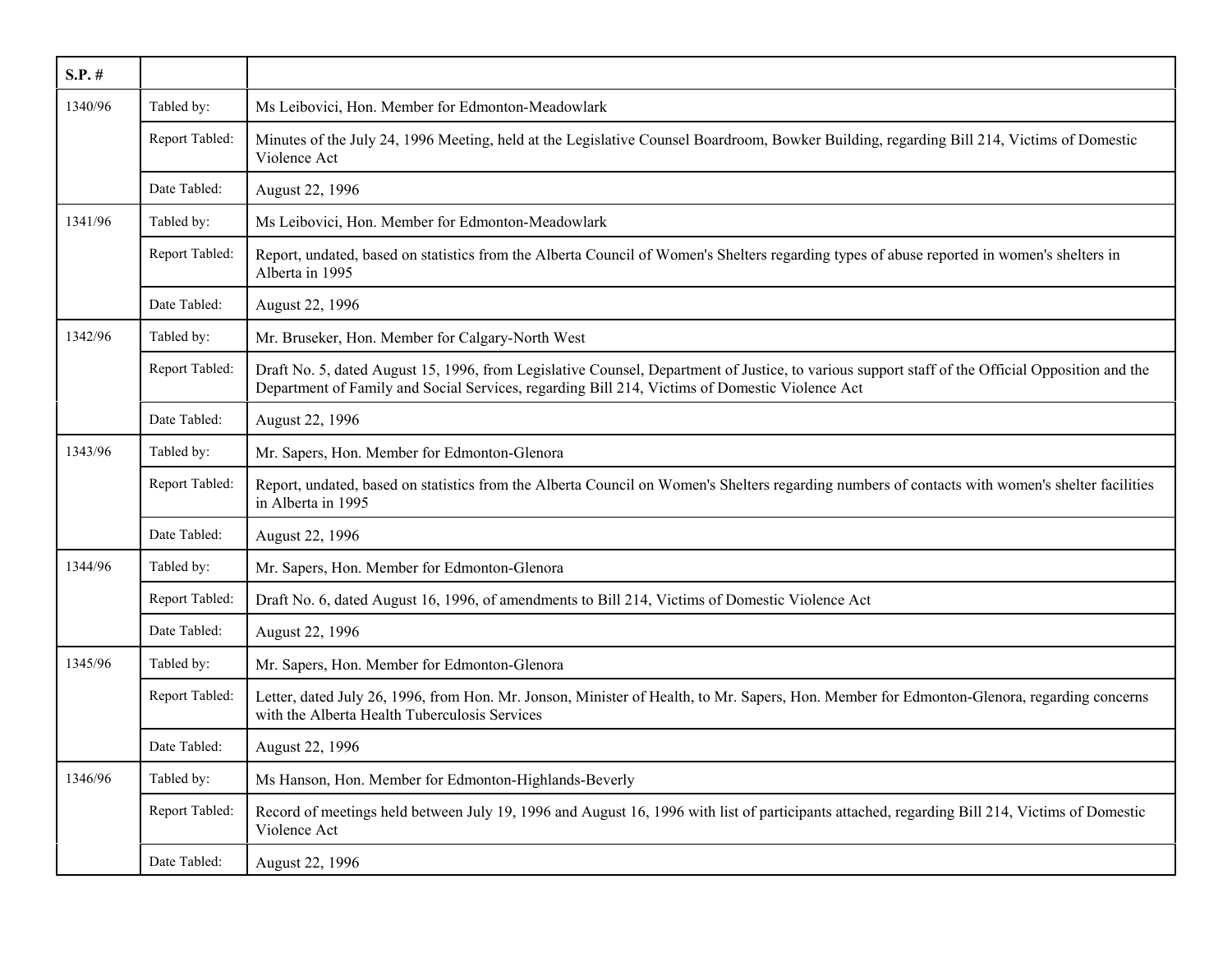| $S.P.$ # |                |                                                                                                                                                                                                                                                                                                                                                                                                                                                                                       |
|----------|----------------|---------------------------------------------------------------------------------------------------------------------------------------------------------------------------------------------------------------------------------------------------------------------------------------------------------------------------------------------------------------------------------------------------------------------------------------------------------------------------------------|
| 1347/96  | Tabled by:     | Ms Hanson, Hon. Member for Edmonton-Highlands-Beverly                                                                                                                                                                                                                                                                                                                                                                                                                                 |
|          | Report Tabled: | Record of meetings, attended by Ms Hanson, Hon. Member for Edmonton-Highlands-Beverly, between May 24, 1996 and August 9, 1996, with<br>large groups in Edmonton, Vermilion, Calgary and Red Deer, regarding Bill 214, Victims of Domestic Violence Act                                                                                                                                                                                                                               |
|          | Date Tabled:   | August 22, 1996                                                                                                                                                                                                                                                                                                                                                                                                                                                                       |
| 1348/96  | Tabled by:     | Ms Hanson, Hon. Member for Edmonton-Highlands-Beverly                                                                                                                                                                                                                                                                                                                                                                                                                                 |
|          | Report Tabled: | Report, undated, based on statistics from the Alberta Council on Women's Shelters regarding numbers of women and children admitted to<br>women's shelter facilities in Alberta in 1995 and average length of stay                                                                                                                                                                                                                                                                     |
|          | Date Tabled:   | August 22, 1996                                                                                                                                                                                                                                                                                                                                                                                                                                                                       |
| 1349/96  | Tabled by:     | Hon. Mr. Day, Government House Leader                                                                                                                                                                                                                                                                                                                                                                                                                                                 |
|          | Report Tabled: | Alberta Liberal Caucus News Supplementary Bill Brief, dated August 19, 1996, regarding Bill 214, Victims of Domestic Violence Act                                                                                                                                                                                                                                                                                                                                                     |
|          | Date Tabled:   | August 22, 1996                                                                                                                                                                                                                                                                                                                                                                                                                                                                       |
| 1350/96  | Tabled by:     | Mr. McFarland, Acting Chairman of Committees                                                                                                                                                                                                                                                                                                                                                                                                                                          |
|          | Report Tabled: | Amendment to Bill 46 (Hon. Minister of Justice and Attorney General) — Debate adjourned                                                                                                                                                                                                                                                                                                                                                                                               |
|          | Date Tabled:   | August 22, 1996                                                                                                                                                                                                                                                                                                                                                                                                                                                                       |
| 1351/96  | Tabled by:     | Hon. Mr. Klein, Premier                                                                                                                                                                                                                                                                                                                                                                                                                                                               |
|          | Report Tabled: | Memorandum, dated August 26, 1996, from Hon. Mr. Klein, Premier, to Hon. Mr. Jonson, Minister of Health, requesting an investigation into a<br>serious health care allegation outlined in a letter, dated August 20, 1996, from Andrew Noel, which was faxed to the Premier's residence                                                                                                                                                                                               |
|          | Date Tabled:   | August 26, 1996                                                                                                                                                                                                                                                                                                                                                                                                                                                                       |
| 1352/96  | Tabled by:     | Hon. Mr. Klein, Premier                                                                                                                                                                                                                                                                                                                                                                                                                                                               |
|          | Report Tabled: | Communiqués issued at the 37th Annual Premier's Conference held at Jasper August 21 - 23, 1996, entitled "Rebalancing Roles and<br>Responsibilities", "Social Policy Reform and Renewal", "GST Harmonization", "Other Intergovernmental Matters", "Jobs and Economic<br>Growth", a further "Jobs and Economic Growth", "New National Infrastructure Program", "Proposed Guidelines for a New National Infrastructure<br>Program" and "Follow-Up to the June First Ministers' Meeting" |
|          | Date Tabled:   | August 26, 1996                                                                                                                                                                                                                                                                                                                                                                                                                                                                       |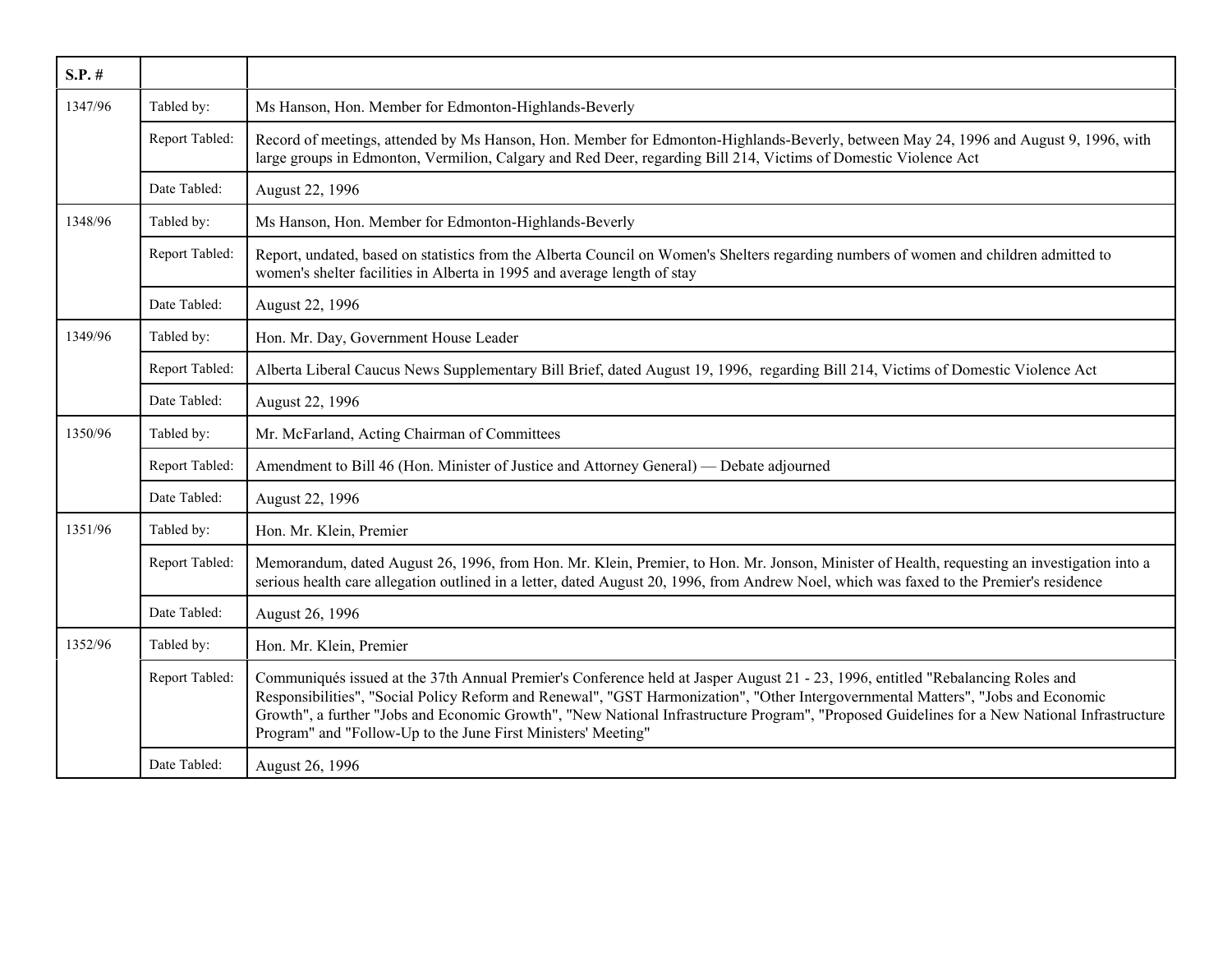| $S.P.$ # |                |                                                                                                                                                                                                                                                                                                                                             |
|----------|----------------|---------------------------------------------------------------------------------------------------------------------------------------------------------------------------------------------------------------------------------------------------------------------------------------------------------------------------------------------|
| 1353/96  | Tabled by:     | Mr. Sapers, Hon. Member for Edmonton-Glenora                                                                                                                                                                                                                                                                                                |
|          | Report Tabled: | News Release, dated August 22, 1996, entitled "New Guideline for Management of Cataracts Announced", with accompanying patient<br>information entitled "Guideline for Surgical & Non-Surgical Management of Cataract in the Otherwise Healthy Adult Eye" and "Information for<br>Patients, Cataracts in Adults with Otherwise Healthy Eyes" |
|          | Date Tabled:   | August 26, 1996                                                                                                                                                                                                                                                                                                                             |
| 1354/96  | Tabled by:     | Mr. Dickson, Hon. Member for Calgary-Buffalo                                                                                                                                                                                                                                                                                                |
|          | Report Tabled: | Letter, dated July 19, 1996, from Dr. Thomas Rich, Emergency Physician, Calgary General and Peter Lougheed Hospitals, to Members of<br>Government responsible for Health Care, regarding retention of an inner-city hospital in Calgary                                                                                                     |
|          | Date Tabled:   | August 26, 1996                                                                                                                                                                                                                                                                                                                             |
| 1355/96  | Tabled by:     | Mr. Dickson, Hon. Member for Calgary-Buffalo                                                                                                                                                                                                                                                                                                |
|          | Report Tabled: | A Paper, dated July 4, 1996, authored by Christopher Bagley and Pierre Tremblay, entitled "On the Prevalence of Homosexuality and Bisexuality,<br>and Recent Depression in a Random Community Survey of 750 Men Aged 18 to 27"                                                                                                              |
|          | Date Tabled:   | August 26, 1996                                                                                                                                                                                                                                                                                                                             |
| 1356/96  | Tabled by:     | Mr. Dickson, Hon. Member for Calgary-Buffalo                                                                                                                                                                                                                                                                                                |
|          | Report Tabled: | A Paper, dated August 16, 1996, authored by Christopher Bagley and Pierre Tremblay, entitled "Suicidality Problems of Gay and Bisexual Males:<br>Evidence From a Random Community Survey of 750 Men Aged 18 to 27"                                                                                                                          |
|          | Date Tabled:   | August 26, 1996                                                                                                                                                                                                                                                                                                                             |
| 1357/96  | Tabled by:     | Mr. Herard, Acting Chairman of Committees                                                                                                                                                                                                                                                                                                   |
|          | Report Tabled: | Amendment to Bill 46 (Hon. Minister of Justice and Attorney General) — Agreed to                                                                                                                                                                                                                                                            |
|          | Date Tabled:   | August 26, 1996                                                                                                                                                                                                                                                                                                                             |
| 1358/96  | Tabled by:     | Mr. Herard, Acting Chairman of Committees                                                                                                                                                                                                                                                                                                   |
|          | Report Tabled: | Sub-amendment to the Amendment to Bill 46 (Hon. Member for Sherwood Park) — Defeated                                                                                                                                                                                                                                                        |
|          | Date Tabled:   | August 26, 1996                                                                                                                                                                                                                                                                                                                             |
| 1359/96  | Tabled by:     | Mr. Herard, Acting Chairman of Committees                                                                                                                                                                                                                                                                                                   |
|          | Report Tabled: | Amendment to Bill 46 (Hon. Member for Fort McMurray) — Debate adjourned                                                                                                                                                                                                                                                                     |
|          | Date Tabled:   | August 26, 1996                                                                                                                                                                                                                                                                                                                             |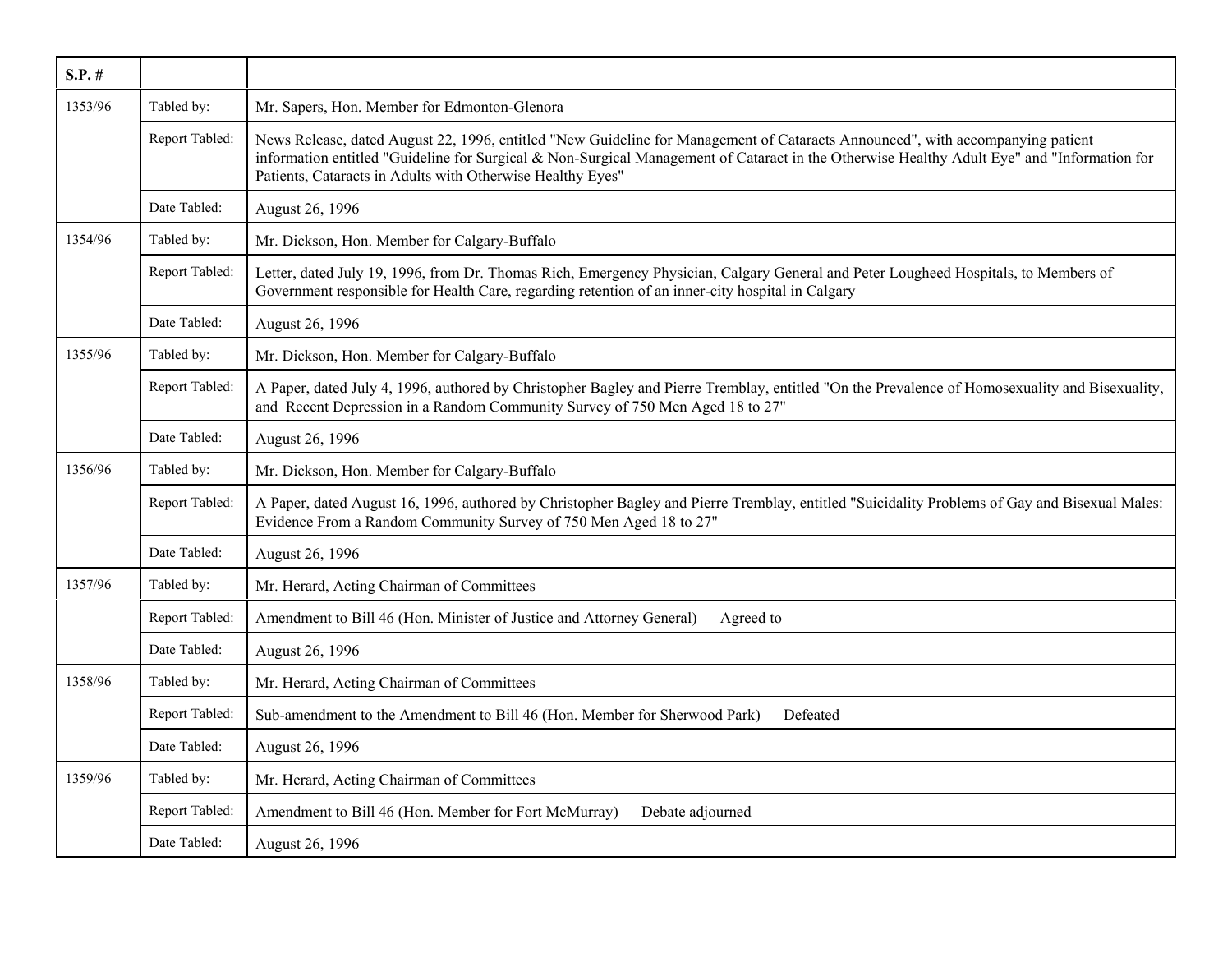| $S.P.$ # |                |                                                                                                                                                                                                                             |
|----------|----------------|-----------------------------------------------------------------------------------------------------------------------------------------------------------------------------------------------------------------------------|
| 1360/96  | Tabled by:     | Mr. Herard, Acting Chairman of Committees                                                                                                                                                                                   |
|          | Report Tabled: | Amendment to Bill 46, (Hon. Member for Fort McMurray) — Defeated                                                                                                                                                            |
|          | Date Tabled:   | August 26, 1996                                                                                                                                                                                                             |
| 1361/96  | Tabled by:     | Mr. Herard, Acting Chairman of Committees                                                                                                                                                                                   |
|          | Report Tabled: | Amendment to Bill 46 (Hon. Member for Fort McMurray) — Defeated                                                                                                                                                             |
|          | Date Tabled:   | August 26, 1996                                                                                                                                                                                                             |
| 1362/96  | Tabled by:     | Hon. Mr. Klein, Premier                                                                                                                                                                                                     |
|          | Report Tabled: | Letter, dated August 27, 1996, from Hon. Mr. Klein, Premier, to the Alberta Cerebral Palsy Association, congratulating medalists in the Canadian<br>Paralympics in Atlanta, placing Canada 7th overall                      |
|          | Date Tabled:   | August 27, 1996                                                                                                                                                                                                             |
| 1363/96  | Tabled by:     | Hon. Mr. Klein, Premier                                                                                                                                                                                                     |
|          | Report Tabled: | Letter, dated August 27, 1996, from Hon. Mr. Klein, Premier, to the Alberta Sports and Recreation Association for the Blind, congratulating<br>medalists in the Canadian Paralympics in Atlanta, placing Canada 7th overall |
|          | Date Tabled:   | August 27, 1996                                                                                                                                                                                                             |
| 1364/96  | Tabled by:     | Hon. Mr. Klein, Premier                                                                                                                                                                                                     |
|          | Report Tabled: | Letter, dated August 27, 1996, from Hon. Mr. Klein, Premier, to the Alberta Section Canadian Wheelchair Sports Association, congratulating<br>medalists in the Canada Paralympics in Atlanta, placing Canada 7th overall    |
|          | Date Tabled:   | August 27, 1996                                                                                                                                                                                                             |
| 1365/96  | Tabled by:     | Mr. Sapers, Hon. Member for Edmonton-Glenora                                                                                                                                                                                |
|          | Report Tabled: | Report, dated January, 1996, by Caritas Health Group, entitled "COMPRU" (Craniofacial Osseointegration and Maxillofacial Prosthetic<br>Rehabilitation Unit)                                                                 |
|          | Date Tabled:   | August 27, 1996                                                                                                                                                                                                             |
| 1366/96  | Tabled by:     | Mr. Sapers, Hon. Member for Edmonton-Glenora                                                                                                                                                                                |
|          | Report Tabled: | Letter, dated August 22, 1996, from Lawrence Noel to Hon. Mr. Klein, Premier, regarding unaddressed health care issues                                                                                                      |
|          | Date Tabled:   | August 27, 1996                                                                                                                                                                                                             |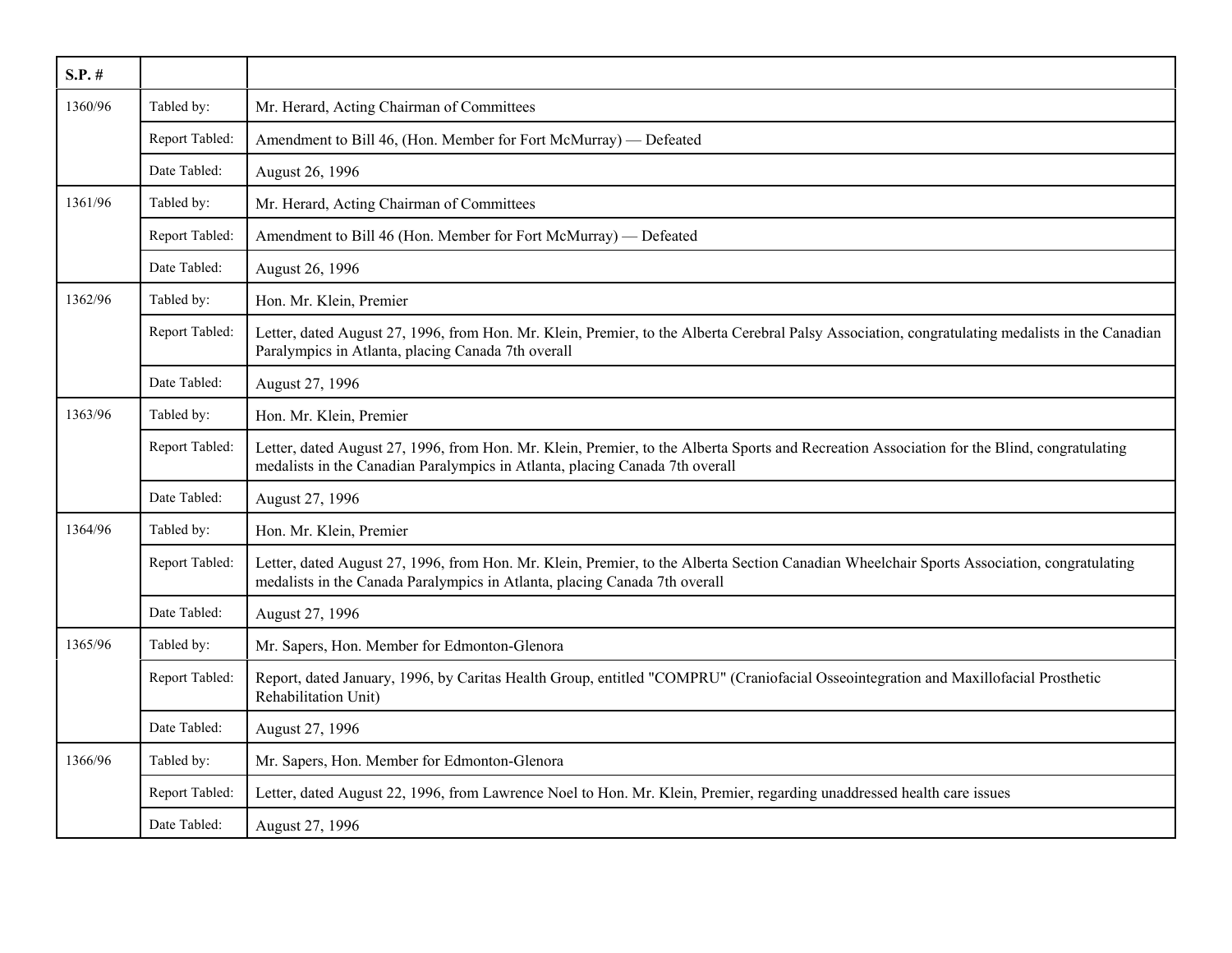| $S.P.$ # |                |                                                                                                                                                                                                                                                                                                                                                                                                                                                                                                                                                                                                      |
|----------|----------------|------------------------------------------------------------------------------------------------------------------------------------------------------------------------------------------------------------------------------------------------------------------------------------------------------------------------------------------------------------------------------------------------------------------------------------------------------------------------------------------------------------------------------------------------------------------------------------------------------|
| 1367/96  | Tabled by:     | Mr. Sapers, Hon. Member for Edmonton-Glenora                                                                                                                                                                                                                                                                                                                                                                                                                                                                                                                                                         |
|          | Report Tabled: | Letter, dated August 25, 1996, from Dr. Jan Adam, to Mr. Sapers, Hon. Member for Edmonton-Glenora, regarding Calgary Foothills Hospital<br>soliciting donations to finance hospital projects                                                                                                                                                                                                                                                                                                                                                                                                         |
|          | Date Tabled:   | August 27, 1996                                                                                                                                                                                                                                                                                                                                                                                                                                                                                                                                                                                      |
| 1368/96  | Tabled by:     | Hon. Mr. Woloshyn, Minister of Public Works, Supply and Services                                                                                                                                                                                                                                                                                                                                                                                                                                                                                                                                     |
|          | Report Tabled: | Consulting Engineers of Alberta, Annual Report, 1995-96                                                                                                                                                                                                                                                                                                                                                                                                                                                                                                                                              |
|          | Date Tabled:   | August 27, 1996                                                                                                                                                                                                                                                                                                                                                                                                                                                                                                                                                                                      |
| 1369/96  | Tabled by:     | Hon. Dr. West, Minister of Economic Development and Tourism                                                                                                                                                                                                                                                                                                                                                                                                                                                                                                                                          |
|          | Report Tabled: | Alberta Lotteries, Annual Report, 1995-96                                                                                                                                                                                                                                                                                                                                                                                                                                                                                                                                                            |
|          | Date Tabled:   | August 27, 1996                                                                                                                                                                                                                                                                                                                                                                                                                                                                                                                                                                                      |
| 1370/96  | Tabled by:     | Hon. Mr. Jonson, Minister of Health                                                                                                                                                                                                                                                                                                                                                                                                                                                                                                                                                                  |
|          | Report Tabled: | Letter, dated August 27, 1996, from Hon. Mr. Jonson, Minister of Health, to Mr. Dickson, Hon. Member for Calgary-Buffalo, responding to a<br>question asked on August 20, 1996, by the Hon. Member for Calgary-Buffalo, regarding the Colonel Belcher Hospital and private room fees                                                                                                                                                                                                                                                                                                                 |
|          | Date Tabled:   | August 27, 1996                                                                                                                                                                                                                                                                                                                                                                                                                                                                                                                                                                                      |
| 1371/96  | Tabled by:     | Ms Carlson, Hon. Member for Edmonton-Ellerslie                                                                                                                                                                                                                                                                                                                                                                                                                                                                                                                                                       |
|          | Report Tabled: | Letter, dated August 27, 1996 from Ms Carlson, Hon. Member for Edmonton-Ellerslie, to Hon. Mr. Jonson, Minister of Health, regarding<br>Christine Campbell's partner's difficulties with the health care system                                                                                                                                                                                                                                                                                                                                                                                      |
|          | Date Tabled:   | August 27, 1996                                                                                                                                                                                                                                                                                                                                                                                                                                                                                                                                                                                      |
| 1372/96  | Tabled by:     | Mr. Renner, Chairman, Select Standing Committee on Private Bills                                                                                                                                                                                                                                                                                                                                                                                                                                                                                                                                     |
|          | Report Tabled: | The Committee recommends that Bill Pr2, Covenant Bible College Tax Exemption Act, proceed with some amendments. Mr. Speaker, the<br>Committee has recommended substantial amendments to the Bill so that it would, if passed, no longer grant tax exemptions but would incorporate<br>the College in the same manner as other private colleges. One of the amendments is to change the title of the Bill so that the reference to "tax<br>exemption" would be removed. Mr. Speaker, I am tabling the amendments recommended by the Committee and seek the concurrence of the<br>House in this report |
|          | Date Tabled:   | August 27, 1996                                                                                                                                                                                                                                                                                                                                                                                                                                                                                                                                                                                      |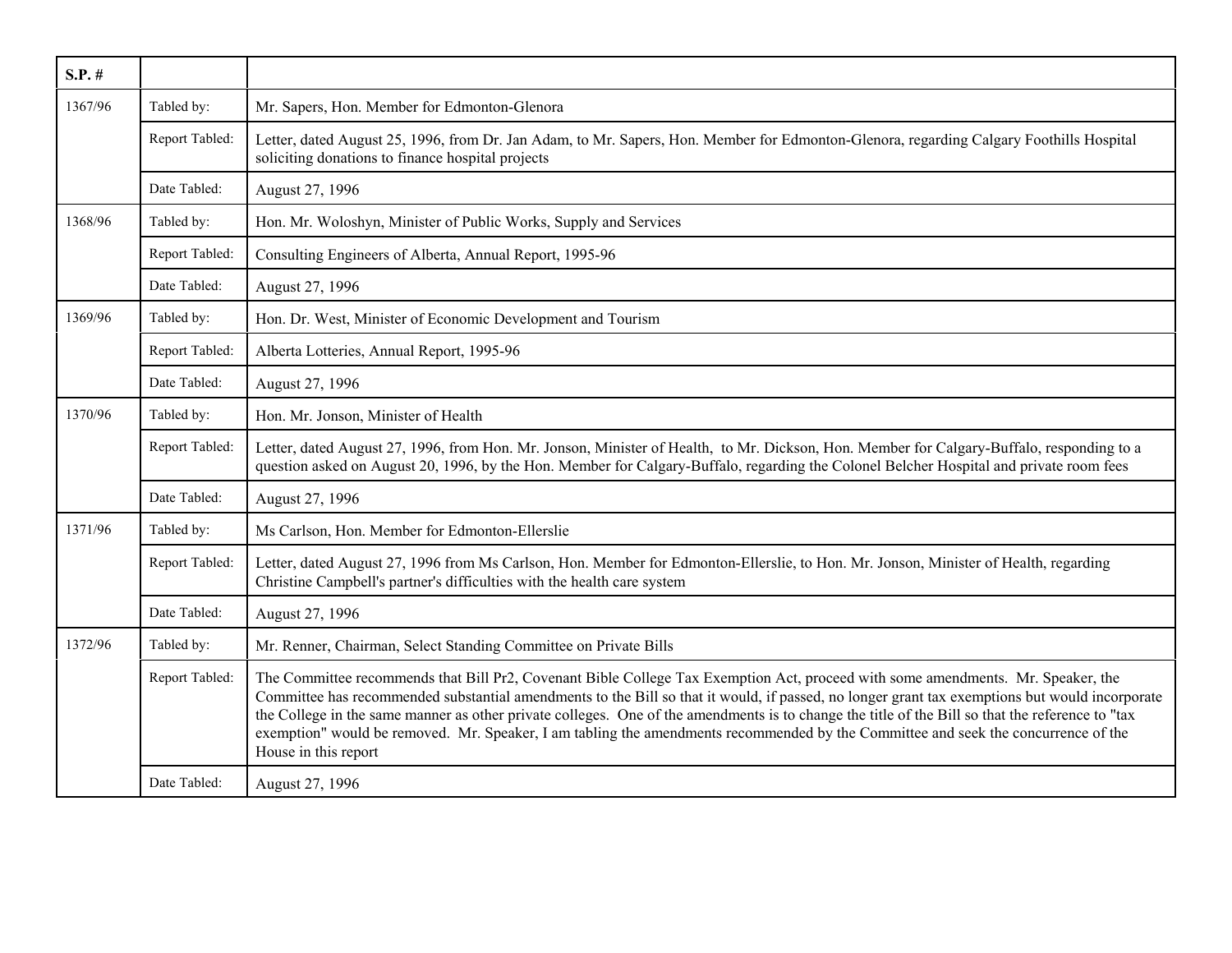| $S.P.$ # |                |                                                                                                                                                                                                                                                                                                                                            |
|----------|----------------|--------------------------------------------------------------------------------------------------------------------------------------------------------------------------------------------------------------------------------------------------------------------------------------------------------------------------------------------|
| 1373/96  | Tabled by:     | Mrs. Hewes, Hon. Member for Edmonton-Gold Bar                                                                                                                                                                                                                                                                                              |
|          | Report Tabled: | Letter, dated July 16, 1996, from John Ennis, Portfolio Officer, Office of the Information and Privacy Commissioner, to Mr. Con Duemler, Agent,<br>regarding complaints he filed on behalf of a senior about the treatment of senior citizens by the Department of Community Development and the<br>processing of Alberta seniors benefits |
|          | Date Tabled:   | August 27, 1996                                                                                                                                                                                                                                                                                                                            |
| 1374/96  | Tabled by:     | Hon. Mr. Paszkowski, Minister of Agriculture, Food and Rural Development                                                                                                                                                                                                                                                                   |
|          | Report Tabled: | Article, dated August 26, 1996, Alberta Report, entitled "The monopolists strike back"                                                                                                                                                                                                                                                     |
|          | Date Tabled:   | August 27, 1996                                                                                                                                                                                                                                                                                                                            |
| 1375/96  | Tabled by:     | Mr. Herard, Acting Chairman of Committees                                                                                                                                                                                                                                                                                                  |
|          | Report Tabled: | Amendment to Bill Pr2 (Hon. Member for Medicine Hat) — Agreed to                                                                                                                                                                                                                                                                           |
|          | Date Tabled:   | August 27, 1996                                                                                                                                                                                                                                                                                                                            |
| 1376/96  | Tabled by:     | Mr. Herard, Acting Chairman of Committees                                                                                                                                                                                                                                                                                                  |
|          | Report Tabled: | Amendment to Bill 41 (Hon. Member for Sherwood Park) - Defeated                                                                                                                                                                                                                                                                            |
|          | Date Tabled:   | August 27, 1996                                                                                                                                                                                                                                                                                                                            |
| 1377/96  | Tabled by:     | Mr. Herard, Acting Chairman of Committees                                                                                                                                                                                                                                                                                                  |
|          | Report Tabled: | Amendment to Bill 41 (Hon. Member for Sherwood Park) — Defeated                                                                                                                                                                                                                                                                            |
|          | Date Tabled:   | August 27, 1996                                                                                                                                                                                                                                                                                                                            |
| 1378/96  | Tabled by:     | Mr. Herard, Acting Chairman of Committees                                                                                                                                                                                                                                                                                                  |
|          | Report Tabled: | Amendment to Bill 41 (Hon. Member for Sherwood Park) — Defeated                                                                                                                                                                                                                                                                            |
|          | Date Tabled:   | August 27, 1996                                                                                                                                                                                                                                                                                                                            |
| 1379/96  | Tabled by:     | Mr. Herard, Acting Chairman of Committees                                                                                                                                                                                                                                                                                                  |
|          | Report Tabled: | Amendment to Bill 41 (Hon. Member for Sherwood Park) - Defeated                                                                                                                                                                                                                                                                            |
|          | Date Tabled:   | August 27, 1996                                                                                                                                                                                                                                                                                                                            |